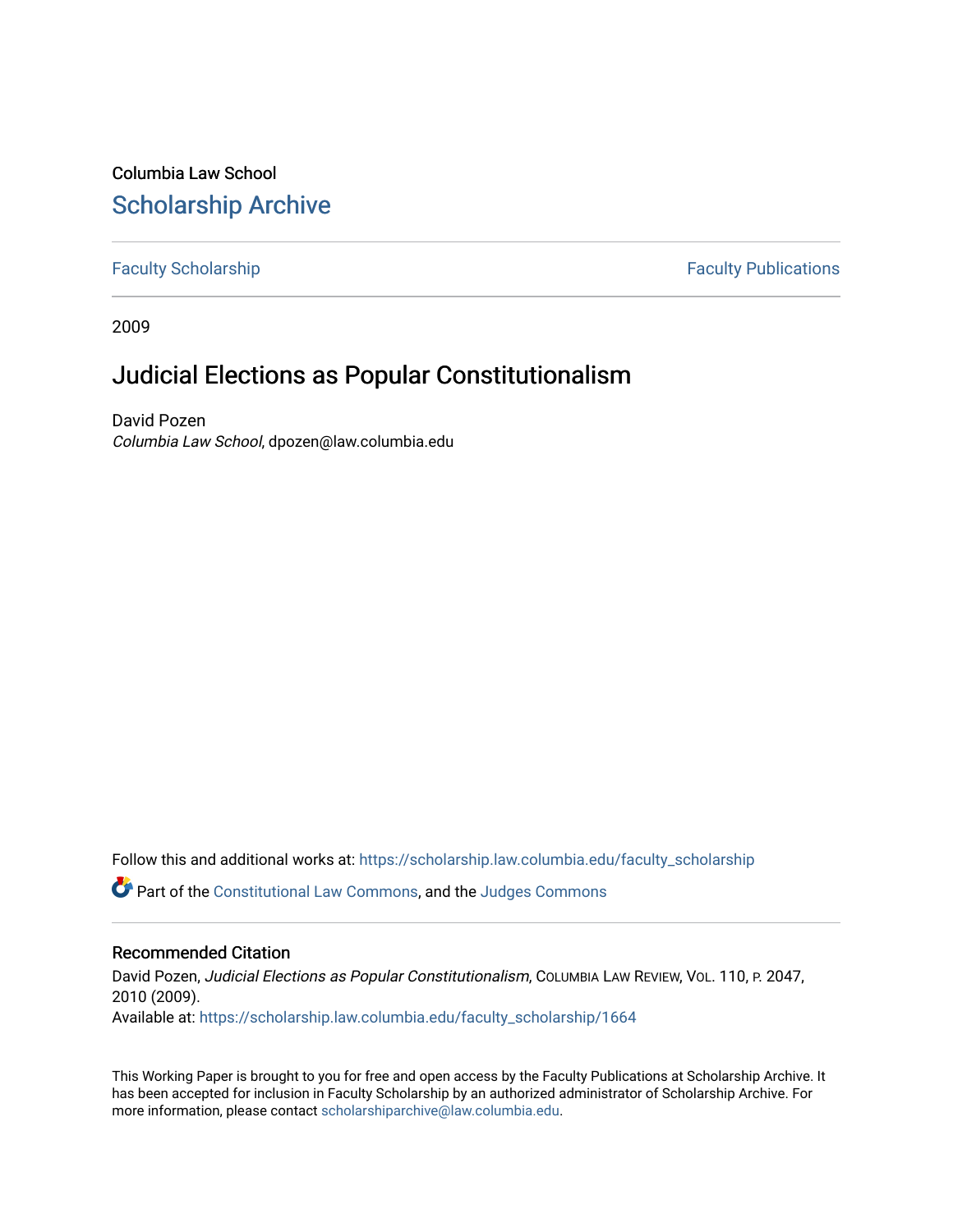## JUDICIAL ELECTIONS AS POPULAR CONSTITUTIONALISM

#### *David E. Pozen\**

*One of the most important recent developments in American legal theory is the burgeoning interest in "popular constitutionalism." One of the most important features of the American legal system is the selection of state judges—judges who resolve thousands of state and federal constitutional questions each year—by popular election. Although a large literature addresses each of these subjects, scholarship has rarely bridged the two. Hardly anyone has evaluated judicial elections in light of popular constitutionalism, or vice versa.*

*This Article undertakes that thought experiment. Conceptualizing judicial elections as instruments of popular constitutionalism, the Article aims to show, can enrich our understanding of both. The normative theory of popular constitutionalism can ground a powerful new set of arguments for and against electing judges, while an investigation into the states' experience with elective judiciaries can help clarify a number of lacunae in the theory, as well as a number of ways in which its logic may prove self-undermining. The thought experiment may also be of broader interest. In elaborating the linkages between judicial elections and popular constitutionalism, the Article aims to shed light more generally on some underexplored connections (and tensions) among theories and practices of constitutional construction, democratic representation, jurisprudence, and the state courts.*

#### TABLE OF CONTENTS

| I. THE BASICS OF POPULAR CONSTITUTIONALISM: A BRIEF          |  |
|--------------------------------------------------------------|--|
|                                                              |  |
|                                                              |  |
|                                                              |  |
| 1. Modest Popular Constitutionalism  2060                    |  |
|                                                              |  |
|                                                              |  |
| II. HIDING IN PLAIN SIGHT: JUDICIAL ELECTIONS AS VEHICLES OF |  |
|                                                              |  |
| A. Taking State Courts Seriously  2066                       |  |
| B. Judicial Elections Outside the Courthouse  2068           |  |
|                                                              |  |

2047

<sup>\*</sup> J.D., Yale Law School. This paper was initially prepared for the "What's Law Got to Do with It?" conference at the Indiana University Maurer School of Law. I am grateful to Charles Geyh for the invitation, and to William Baude, Michael Boucai, Jessica Bulman-Pozen, Josh Chafetz, Neal Devins, Chad Flanders, Barry Friedman, Amanda Frost, Heather Gerken, Adam Jed, Jeremy Kessler, Alex Lemann, Jason Mazzone, Alan Schoenfeld, Jed Shugerman, Brian Tamanaha, James Lindley Wilson, Robert Wiygul, and David Zionts for helpful comments on earlier drafts.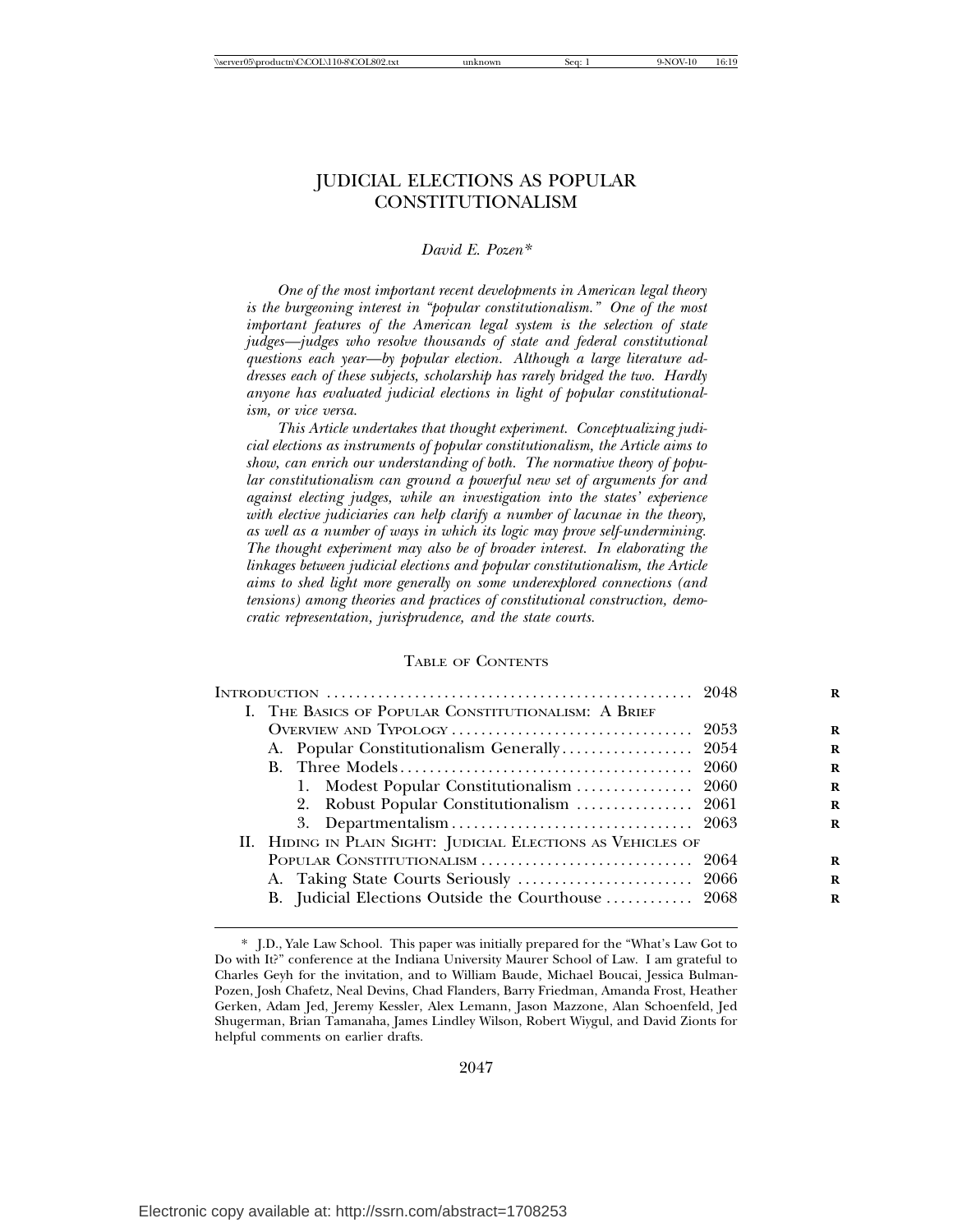|    | Elections as "Critical Moments for Expressing the<br>1. |      |
|----|---------------------------------------------------------|------|
|    | People's Active, Ongoing Sovereignty"                   | 2068 |
|    | Elections as Accountability Mechanisms<br>2.            | 2070 |
|    | Elections as Constitutional Change Agents<br>3.         | 2071 |
|    | 4.                                                      | 2073 |
|    | Elections as Teaching Moments  2074<br>5.               |      |
|    | C. Judicial Elections Inside the Courthouse 2076        |      |
|    |                                                         |      |
|    |                                                         |      |
|    | 3.                                                      |      |
|    |                                                         | 2086 |
|    | A. Formal Constitutional Change in the States           | 2088 |
| В. | Efficacy, Voter Capacity, and Soundbite Democracy       | 2093 |
| C. | Institutional Quality and Integrity                     | 2099 |
| D. |                                                         | 2104 |
| 1. |                                                         |      |
|    | 2.                                                      |      |
|    |                                                         |      |
| Е. |                                                         | 2113 |
|    | 1.                                                      | 2116 |
|    | 2.<br>Coherence, Feasibility, and Direct Democracy      | 2119 |
|    | 3.                                                      |      |
|    | 4.                                                      |      |
|    | Backlash and Constitutional Change 2128<br>5.           |      |
|    |                                                         | 2133 |
|    |                                                         |      |

#### **INTRODUCTION**

Few schools of constitutional thought have commanded more attention in recent years than popular constitutionalism.1 Renouncing the elitism and the court centrism of traditional constitutional theory, a diverse group of scholars has set out to redeem a central role for "the people themselves" in fundamental lawmaking. This is an urgent project, it is claimed, for the connection between ordinary Americans and their Constitution has become enervated. Popular sovereignty has given way to judicial supremacy, "the notion that judges have the last word when it

<sup>1.</sup> See Andrew B. Coan, Well, Should They? A Response to *If People Would Be Outraged by Their Rulings, Should Judges Care?*, 60 Stan. L. Rev. 213, 238 (2007) ("[P]opular constitutionalism . . . has taken constitutional theory by storm over the last decade."); Jedediah Purdy, Presidential Popular Constitutionalism, 77 Fordham L. Rev. 1837, 1837 (2009) (calling popular constitutionalism "the most important and influential strand of recent constitutional theory"); Larry Alexander & Lawrence B. Solum, Popular? Constitutionalism?, 118 Harv. L. Rev. 1594, 1594, 1640 (2005) (book review) (describing popular constitutionalism as "the theory *du jour*"). Popular (or political) constitutionalism has likewise assumed a central role in debates over the legitimacy of judicial review in several Commonwealth countries. See Paul Craig, Political Constitutionalism and Judicial Review, *in* Effective Judicial Review: A Cornerstone of Good Governance 19, 19 (Christopher Forsyth et al. eds., 2010).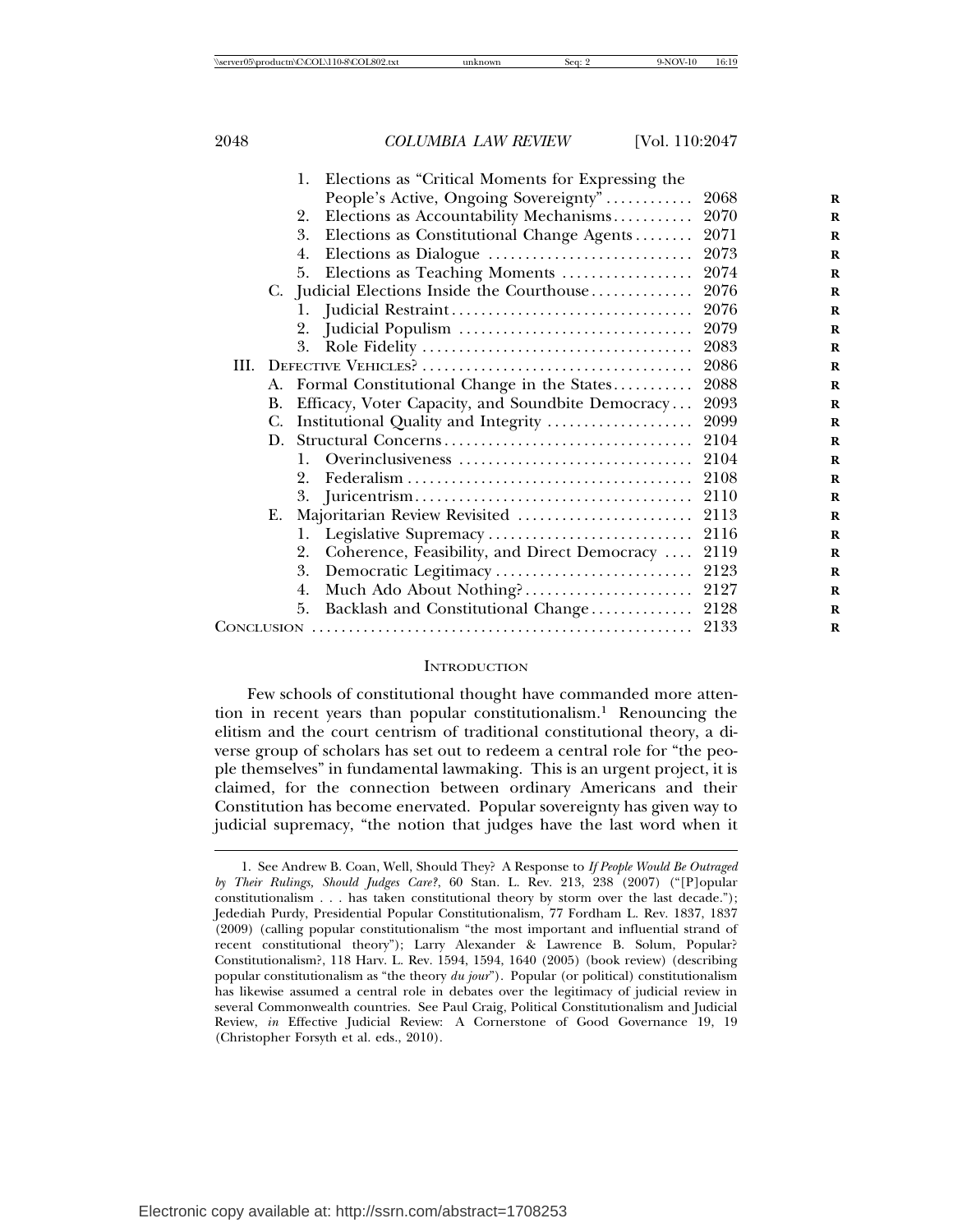comes to constitutional interpretation and that their decisions determine the meaning of the Constitution for everyone."2 To sustain the democratic legitimacy of our legal order, scholars associated with popular constitutionalism urge that the people reassert their authority over the construction and enforcement of constitutional norms. From a different vantage point, a number of political scientists have also begun to offer sympathetic accounts of legal disputation and mobilization outside the courts.

In contrast to the tremendous amount of attention that has been devoted to popular constitutionalism as a theoretical project, hardly any attention has been paid to questions of institutional design. The scholarship is heavily normative but rarely pragmatic. Those who have championed popular constitutionalism, notes one commentator, "have said very little about the particular institutional mechanisms that would make their vision a reality in today's world."3 "The obvious question for robust popular constitutionalism," Larry Alexander and Lawrence Solum remark in a leading critique, "is 'How?' How can the people themselves interpret and enforce the Constitution through direct action?"4 They conclude that there is no plausible way.5 Proponents of popular constitutionalism have started to raise similar questions. Larry Kramer, one of the movement's principal figures (and the target of Alexander and Solum's critique), threw down the gauntlet in the closing lines of a recent speech:

If there is an agenda for constitutionalism today, its first concern is not substantive. It is institutional. . . . We should . . . be asking what kind of institutions we can construct to make popular constitutionalism work, because we need new ones. We need to start rethinking and building institutions that can make democratic constitutionalism possible. And we need to start doing so now.6

5. Id. at 1635–40.

<sup>2.</sup> Larry D. Kramer, The People Themselves: Popular Constitutionalism and Judicial Review 125 (2004) [hereinafter Kramer, The People Themselves].

<sup>3.</sup> David L. Franklin, Popular Constitutionalism as Presidential Constitutionalism?, 81 Chi.-Kent L. Rev. 1069, 1069 (2006); see also Todd E. Pettys, Popular Constitutionalism and Relaxing the Dead Hand: Can the People Be Trusted?, 86 Wash. U. L. Rev. 313, 354 n.191, 321 (2008) (observing that "popular constitutionalists have not yet rallied behind specific proposals concerning the ways in which the American people might reveal their constitutional interpretations," and asserting that "[t]hese are vitally important matters on which popular constitutionalists owe their critics a persuasive response").

<sup>4.</sup> Alexander & Solum, supra note 1, at 1635. Robust popular constitutionalism, in **R** Alexander and Solum's taxonomy, is the view that "the court of popular opinion [ought to be] the tribunal of last resort—superior to the United States Supreme Court on issues of constitutional law." Id. at 1621.

<sup>6.</sup> Larry Kramer, Response, 81 Chi.-Kent L. Rev. 1173, 1182 (2006) [hereinafter Kramer, Response]. Note the slippage in Kramer's statement between *popular* constitutionalism and *democratic* constitutionalism. The question of how popular constitutionalist practices relate to democratic ideals will be a central concern of this Article.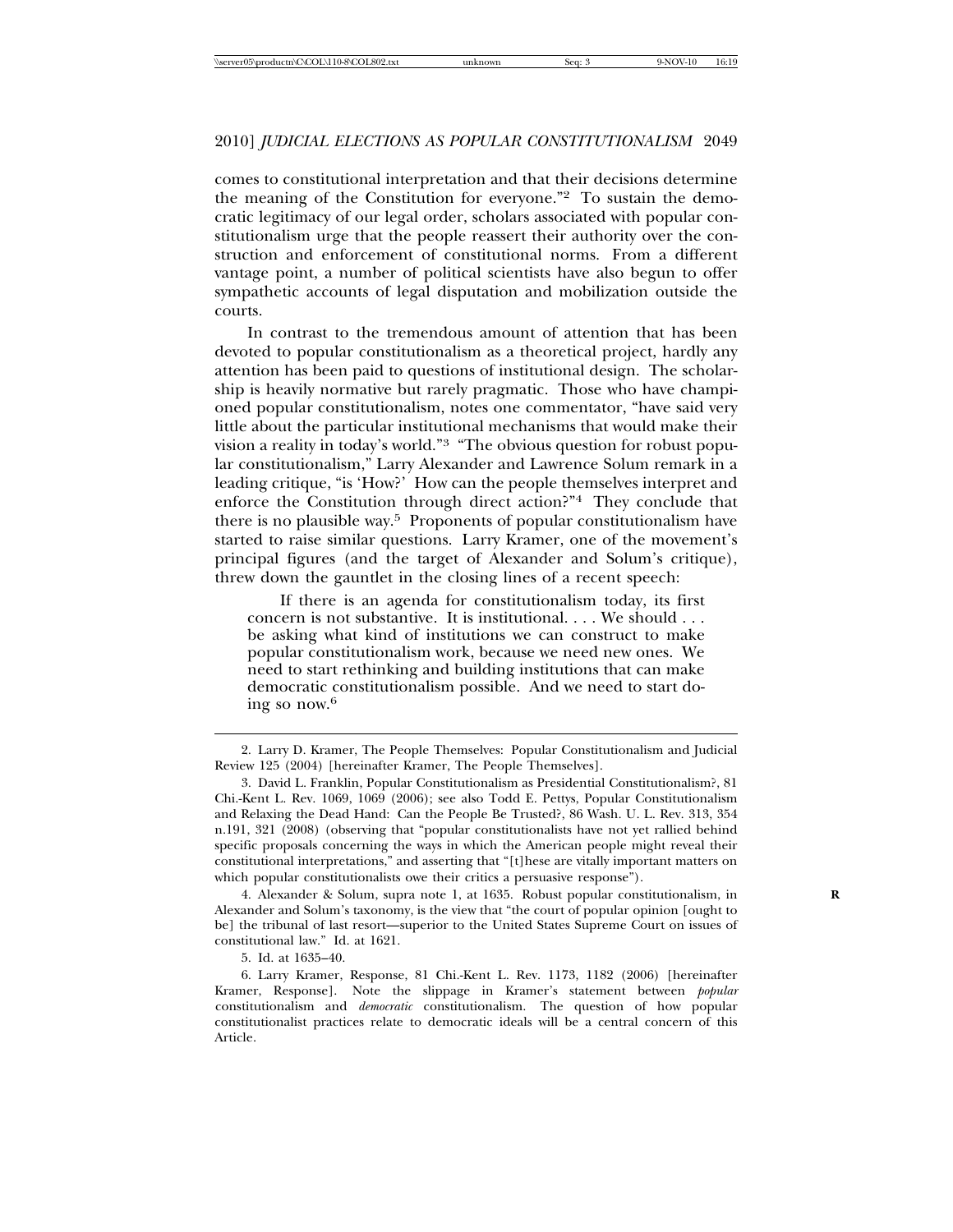So, what kind of mechanisms could invigorate the practice of popular constitutionalism? Amending the Constitution through Article V will never suffice unless Article V is itself amended; formal revisions are much too rare and too difficult to ensure continuous popular control over the administration of fundamental law.7 If amendments were readily achievable, one would not find such anguish about judicial supremacy. Alternative possibilities recur throughout the literature. They range from the soft and discursive (civic education, norm contestation, advocacy movements, presidential rhetoric) to the blunt and disruptive (mobbing, defunding the courts, disregarding their rulings, stripping them of vast swaths of jurisdiction). The modest options are already in fairly broad use and have fairly broad support, but they are also the least efficacious. They take a long time, and ultimately a lot of political power, to achieve results. The radical options have not gained much traction, and for evident reason. Valorizing defiance of the courts risks serious harm to the stability, predictability, and rights-enforcing goods that we have come to expect from them. Is there any vehicle for achieving popular constitutionalism's ends that can be genuinely empowering without being anarchic, accessible to the masses yet mediated by professionals, transformative yet realistic?

This Article spills a secret: The answer is yes, and it is all around us. The United States already has a systematic and pervasive mechanism for popular constitutionalism of just this sort—at the state level. It has been in place for nearly two centuries. It is the institution of elective judiciaries.

By subjecting their judges to periodic elections, more than three quarters of the states give citizens a powerful tool with which to check the judges' interpretive outputs, as well as a recurring focal point with which to stimulate and structure constitutional deliberation. Without disturbing the finality of courts' judgments or the conditions of their work, elections can cement a link to the demos. They are "the most robust mechanism we currently have to connect the lay citizen to constitutional

<sup>7.</sup> Robert Post & Reva Siegel, *Roe* Rage: Democratic Constitutionalism and Backlash, 42 Harv. C.R.-C.L. L. Rev. 373, 380 (2007) [hereinafter Post & Siegel, *Roe* Rage]. Bruce Ackerman is sometimes classed as a popular constitutionalist, but his "constitutional moments" appear to be still rarer and more difficult to achieve than formal amendments, and the judiciary plays the lead role in interpreting and consolidating them during periods of normal politics. See generally 1 Bruce Ackerman, We the People: Foundations 288–90 (1991) [hereinafter Ackerman, Foundations]; 2 Bruce Ackerman, We the People: Transformations 350–82 (1998). Although the moments themselves may be signal achievements of popular constitutionalism, they are therefore even less suited to the task set forth by Kramer. See Larry D. Kramer, Popular Constitutionalism, circa 2004, 92 Calif. L. Rev. 959, 961 n.3 (2004) [hereinafter Kramer, Popular Constitutionalism] (stating that popular constitutionalism "refers," not to revolutionary acts of constitutional revision, but "to some idea that the people retain authority in the day-to-day administration of fundamental law"); Post & Siegel, *Roe* Rage, supra, at 380 ("And if twenty-seven constitutional amendments cannot ensure democratic accountability, neither can three or four discrete 'constitutional moments.'").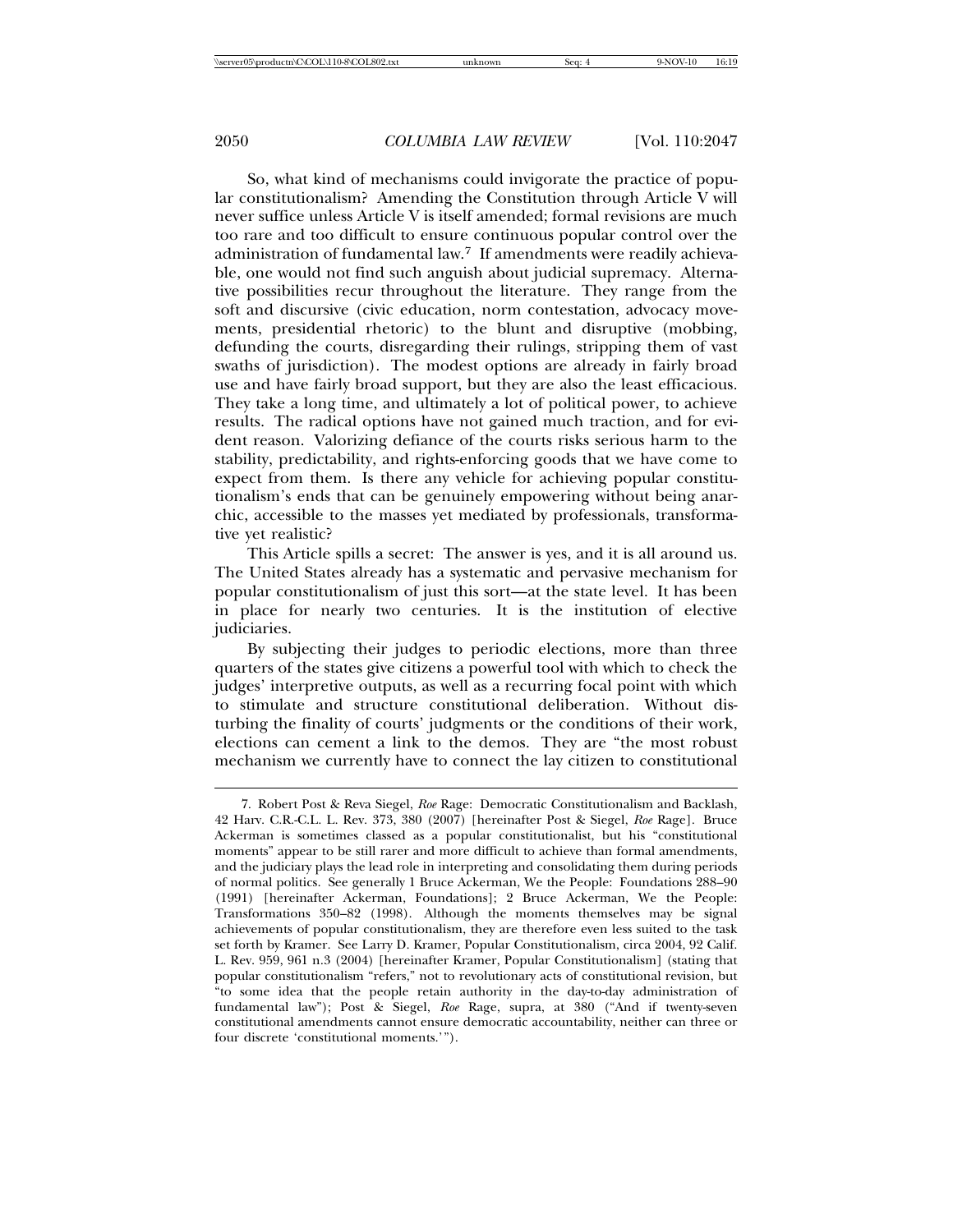decisionmaking—enabling . . . public participation, dissolving the claims of the heroic judge, enshrining the people's supremacy over the courts."<sup>8</sup>

Why has no one drawn this connection before?<sup>9</sup> Two possible reasons jump out immediately. First, constitutional scholars have been fixated on the federal courts, particularly the U.S. Supreme Court, the nonelective selection method for which is hard-wired into the Constitution.10 Focusing on the federal courts is a reasonable approach, consistent with the focus of legal scholarship generally. But it is an artificially limited approach. State courts resolve exponentially more cases; they operate at closer proximity to the people; they are at the cutting edge of constitutional law on issues ranging from same-sex marriage, to welfare rights, to education finance; and in many ways their substantive powers and the substantive reach of the state constitutions exceed those of their federal counterparts. State judges not only play a lead role in expounding their own various constitutions; they also play a significant, though constrained, role in interpreting and implementing the federal Constitution.<sup>11</sup>

Second, despite the awesome power of the state courts, judicial elections have historically been low salience, low intensity affairs. Under the traditional model of judicial elections, campaigning was minimal and devoid of substantive content, incumbents almost always won, and few people voted or cared. In the past several decades, however, the sleepy old model has been overtaken by a spirited "new politics,"<sup>12</sup> in which campaigns for the bench routinely feature meaningful competition, sizeable turnout, and hard-hitting advertisements on legal issues.<sup>13</sup> Popular con-

11. See infra Parts II.A, III.D.2 (discussing significance of state courts and constitutions for popular constitutionalism).

12. A biannual series of reports by the Brennan Center for Justice, the Justice at Stake Campaign, and the Institute for Money in State Politics has popularized this label. See, e.g., James Sample, Lauren Jones & Rachel Weiss, The New Politics of Judicial Elections 2006 (Jesse Rutledge ed., 2007).

13. On the distinction between the old and new models of judicial elections, see Pozen, Irony of Elections, supra note 8, at 265–68, 296–306. The new model has not **R** entirely supplanted the old; many races for the bench still fail to generate much public participation, discussion, or interest. Yet it is remarkable to learn that on at least two key metrics, challenger and retention rates, partisan state supreme court elections are now significantly more competitive than elections for the U.S. House of Representatives. Melinda Gann Hall, Competition as Accountability in State Supreme Court Elections, *in* Running for Judge: The Rising Political, Financial, and Legal Stakes of Judicial Elections 165, 182–83 (Matthew J. Streb ed., 2007).

<sup>8.</sup> David E. Pozen, The Irony of Judicial Elections, 108 Colum. L. Rev. 265, 328 (2008) [hereinafter Pozen, Irony of Elections].

<sup>9.</sup> There is, to be sure, a large literature that evaluates judicial elections in light of communal and constitutional values. No previous work has offered any sustained analysis of the relationship between judicial elections and popular constitutionalism.

<sup>10.</sup> U.S. Const. art. II, § 2, cl. 2 (requiring presidential nomination and Senate approval); id. art. III, § 1 (providing that federal judges "shall hold their Offices during good Behaviour").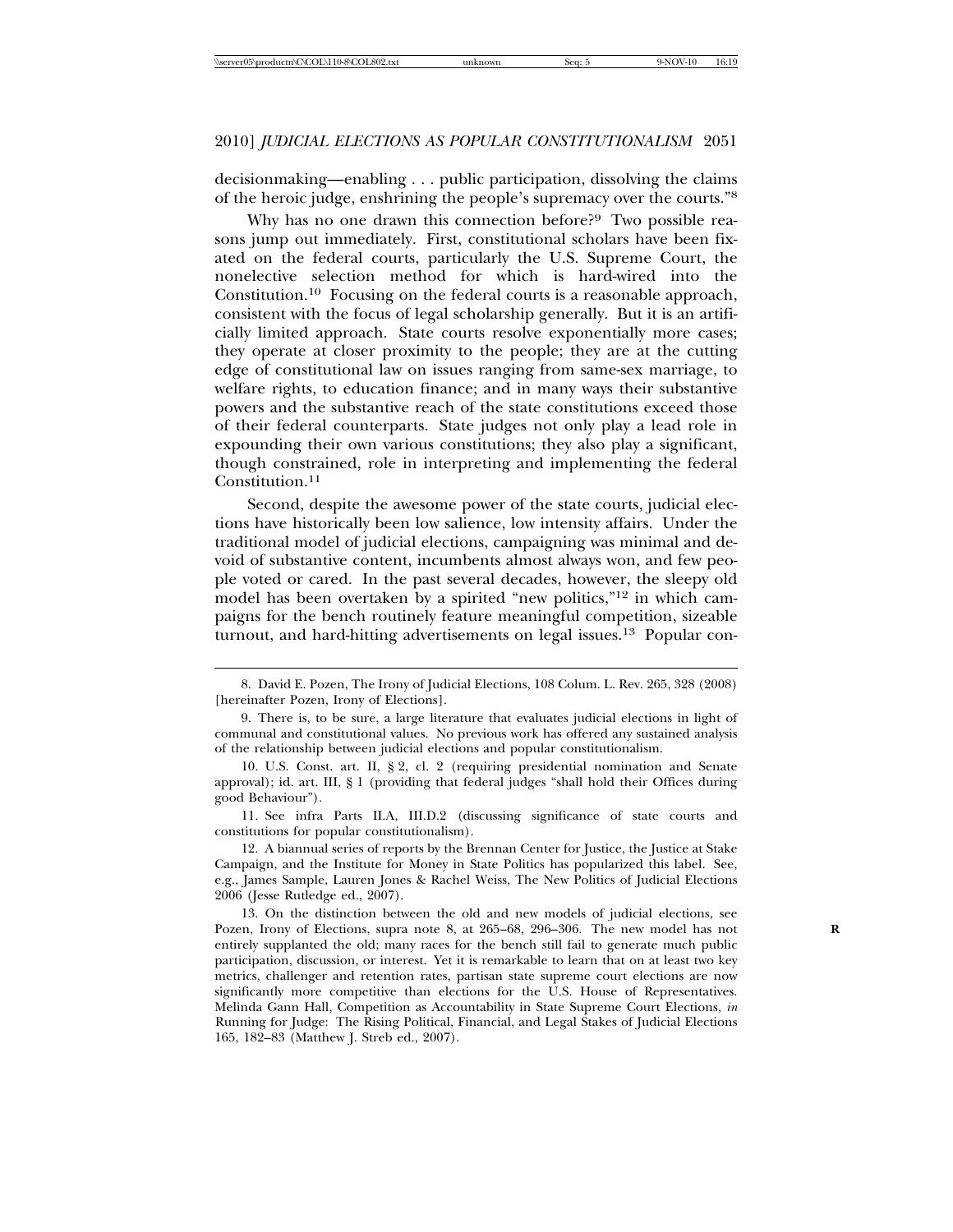stitutionalist potential was always latent in the soil of judicial elections. Now, it has begun to flower.

A third reason is more speculative but, to my mind, irresistible. If judicial elections really are such an obvious means of operationalizing some of popular constitutionalists' core commitments, as well as such an obvious framework for evaluating some of their claims, one wonders whether the failure to identify this connection betrays a certain anxiety about their project. Judicial elections, that is, suggest what a vigorous practice of popular constitutionalism might entail, and the theoreticians do not like what they see. It may be reckless to psychologize one's subjects, much less an entire line of scholarship, but the "repressive" reading of this hole in the literature is intriguing.

This Article begins to plug the hole by exploring the question of judicial selection through the lens of popular constitutionalism. Its primary goal is to demonstrate that judicial elections have the capacity to serve, and to some extent already have served, as highly consequential vehicles of popular constitutionalism. Its larger goal is to unpack what this insight can tell us about the institution of elective judiciaries and the project of popular constitutionalism. This exercise can help clarify some important questions the literature has scarcely addressed, such as whether a well-functioning regime of judicial elections might be vulnerable to criticism on democratic terms, and how a judicial system can preserve a commitment to higher-order law while simultaneously making that law more accessible to mass manipulation; the exercise can serve as a kind of case study on some of the problematics inherent in efforts to popularize a constitution. And to the extent that scholars like Larry Kramer would discount elections for breeding interpretive practices that are not "popular" or "constitutional" in the relevant sense, we will have learned something. We will begin to develop a better sense of what kinds of public participation they would be willing to recognize and why.

Part I summarizes the normative tenets of popular constitutionalism.

Part II explains how selecting judges through the ballot box could advance the theory's goals. In so doing, Part II explores another question that has received little scholarly treatment: whether a judge's selection method ought to have any bearing on how he or she decides cases. Elected judges, it contends, might claim a special license to incorporate public opinion into their decisional process, to engage in *majoritarian review*. Although rarely acknowledged by its practitioners, the evidence suggests this phenomenon is widespread.

Part III investigates whether and what sorts of popular constitutionalists should embrace judicial elections. It shows that, on a variety of levels, use of these elections is as liable to subvert as to serve many of the movement's underlying commitments—which calls into question the feasibility and coherence of the movement. The analysis thus has a chiastic structure. In using the theory of popular constitutionalism to test and critique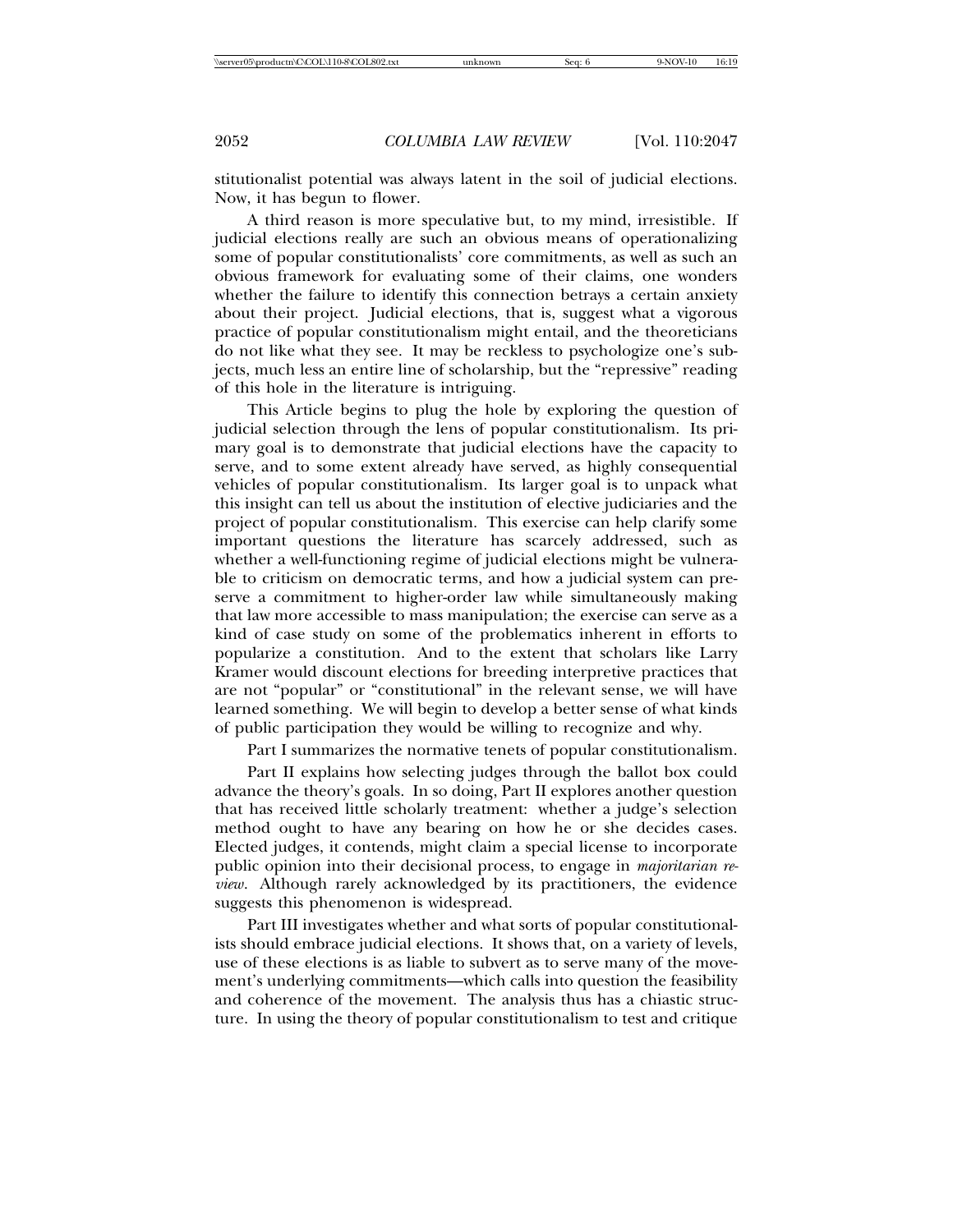elective judiciaries, the Article ultimately uses elective judiciaries to test and critique the theory.

\* \* \*

A methodological note is warranted to clarify the nature and scope of this study. In the pages that follow, I map a broad normative theory (popular constitutionalism) onto a broad social practice (electing judges). To do this, the Article inevitably assumes a stylized model of both. The imaginary "popular constitutionalist" deployed here proxies for an agglomeration of views in the literature, associated with many scholars but not necessarily an accurate depiction of any one in particular. The "judicial elections" under consideration are generally contested races for a seat on a state high court. The Article does not have much to say, except by way of comparison, about the lower courts or about retention elections, merit selection, or the other methods of choosing judges. Nor does the Article address many of the myriad routes through which constitutional meaning is developed outside the courts.14 Although I hope to contribute to our understanding of this issue—and of "living constitutionalism" generally—by examining some of the microfoundations of popular influence over legal doctrine in an elective regime, my primary aim is to cast an old institution in a new critical light.

Thinking about judicial elections as instruments of popular constitutionalism, it turns out, can illuminate a wide range of matters at the intersection of constitutional construction, democratic representation, jurisprudence, and the state courts. It significantly complicates the popular constitutionalist account of, and reform agenda for, American legal practice, and it points the way to powerful new arguments both for and against electing judges. Or so I will try to show.

### I. THE BASICS OF POPULAR CONSTITUTIONALISM: A BRIEF OVERVIEW AND TYPOLOGY

It can be difficult to get a firm grip on what people mean by "popular constitutionalism." As many have observed, scholars invoking the idea typically have done so at a high level of abstraction. "A major frustration in discussing the body of scholarship arguing for popular constitutionalism," Erwin Chemerinsky laments, "is its failure to define the concept with any precision."<sup>15</sup> "It is hard to know how popular constitutionalism would work," Suzanna Sherry adds, "since few (if any) of its advocates make any concrete suggestions about how to implement popular constitutional interpretation."16 The literature's lack of institutional specificity

<sup>14.</sup> A vast descriptive literature, spanning several disciplines, explores this question. For an excellent overview, see Kramer, Popular Constitutionalism, supra note 7, at 967–74. **R**

<sup>15.</sup> Erwin Chemerinsky, In Defense of Judicial Review: The Perils of Popular Constitutionalism, 2004 U. Ill. L. Rev. 673, 676.

<sup>16.</sup> Suzanna Sherry, Putting the Law Back in Constitutional Law, 25 Const. Comment. 461, 463 (2009); see also Barry Friedman, Mediated Popular Constitutionalism, 101 Mich. L. Rev. 2596, 2598 (2003) [hereinafter Friedman, Mediated Constitutionalism] (stating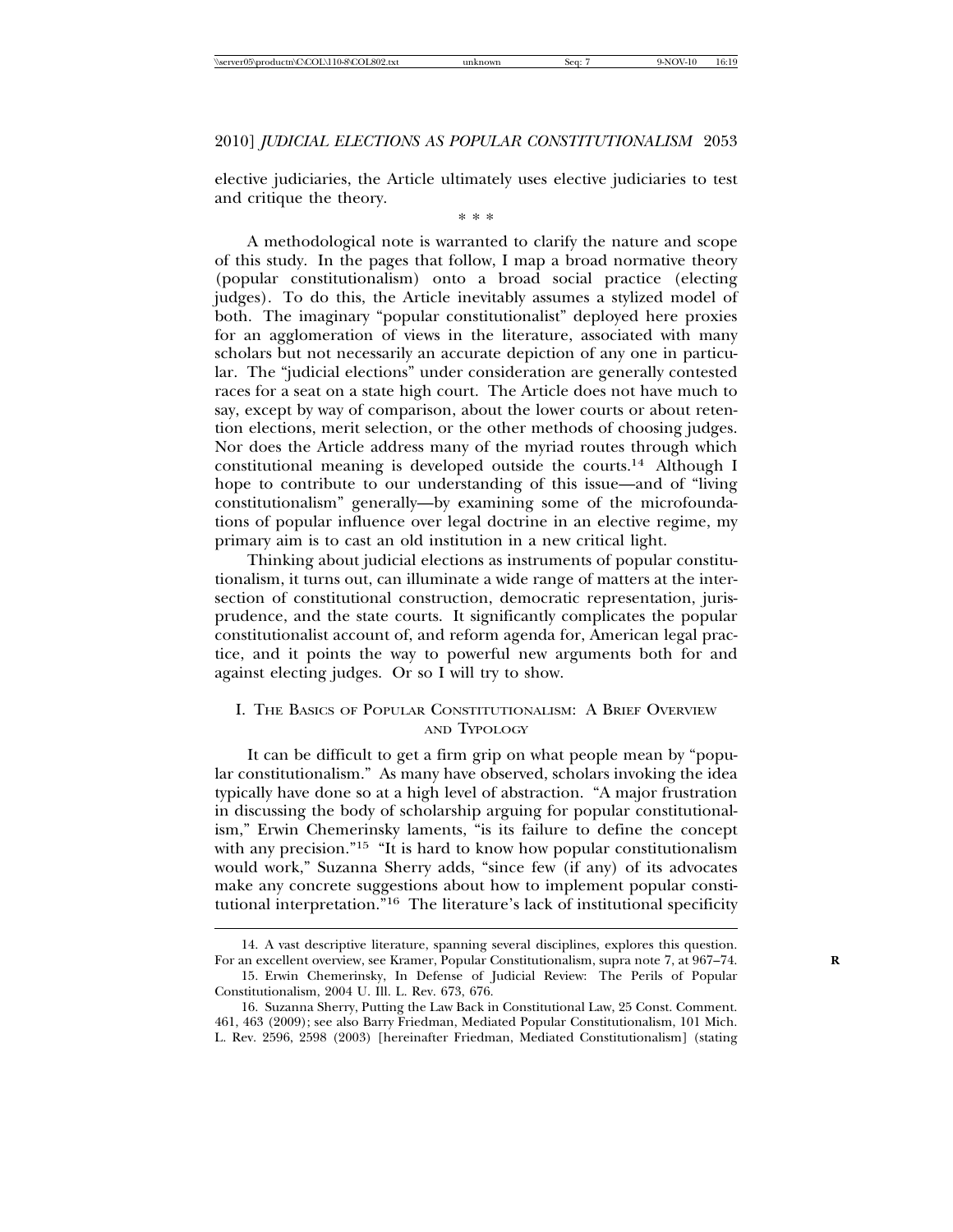mirrors a lack of theoretical detail about how, for example, popular sovereignty is to be realized while keeping lawlessness at bay and maintaining sufficient respect for the past.

Nevertheless, the core premise is comprehensible, the core variants identifiable. With apologies to the many important scholars whose distinctive views I scant—and with particular emphasis on the work of Larry Kramer and Mark Tushnet<sup>17</sup>—I sketch in this Part the basic normative concept of popular constitutionalism and the basic programmatic distinctions among its adherents. Those well versed in the literature may wish to skim or skip ahead.

#### A. *Popular Constitutionalism Generally*

To varying degrees, a half-dozen interrelated propositions underlie many conceptions of popular constitutionalism.<sup>18</sup>

The first is a background presupposition: Americans now live in an age of judicial supremacy, in which the people have largely abdicated their collective authority to determine constitutional meaning. Judicial supremacy has "become the norm,"19 citizen passivity its byproduct and enabler. The literature often stresses the contingency of this dynamic. American history is replete with examples of popular and governmental

that "the particulars" of popular constitutionalism "have not been worked out"). But cf. Mark Tushnet, Popular Constitutionalism as Political Law, 81 Chi.-Kent L. Rev. 991, 996 (2006) [hereinafter Tushnet, Political Law] (defending "the inherent fuzziness of the category *popular constitutionalism*").

17. I also draw heavily on the work of Robert Post and Reva Siegel, though it should be noted that much of their scholarship in this area is positive rather than normative, and their views diverge from Kramer's and Tushnet's in important ways. If my primary focus on Kramer seems methodologically suspect, I can say only that his writings have proven especially influential—they helped crystallize the perception of popular constitutionalism as a major school of thought—and that many have been interested in working out their implications. In condensing an "enormous" literature, Kramer, Popular Constitutionalism, supra note 7, at 961, the discussion sacrifices nuance in the hope of clarifying common themes.

18. For a lucid summary of recent critiques of judicial review, including but not limited to popular constitutionalists', see Ori Aronson, Inferiorizing Judicial Review: Popular Constitutionalism in Trial Courts, 43 U. Mich. J.L. Reform 971, 974–82 (2010). The major charges against judicial review, in Aronson's telling, are that it "is at odds with democratic rule"; funnels "morally-laden issues" to "professionally [in]adequate arbiters"; "impedes, numbs, and diverts political deliberation on constitutional issues"; and constitutes "an elitist mechanism for preserving the social structure." Id. at 975. Aronson's project, which aims to "break[ ] down th[e] monolithic concept of 'the courts' by shifting the focus to the lower levels of the judicial system," id. at 971, echoes and complements my own. Aronson, however, rules out the possibility of incorporating state courts into his "inferiorizing" strategy—and he cites their typically elective nature as one of two reasons why. See id. at 973 n.2, 997 n.98. (The other reason is "extreme jurisdictional complexities." Id. at 973 n.2.) I admire Aronson's insightful analysis but find this an unfortunate limitation, because it severely limits the practical relevance of his project and because, as I will show, some of the same critiques of judicial review that motivate his work can be used to motivate a popular constitutionalist defense of elective judiciaries.

19. Kramer, Popular Constitutionalism, supra note 7, at 964. **R**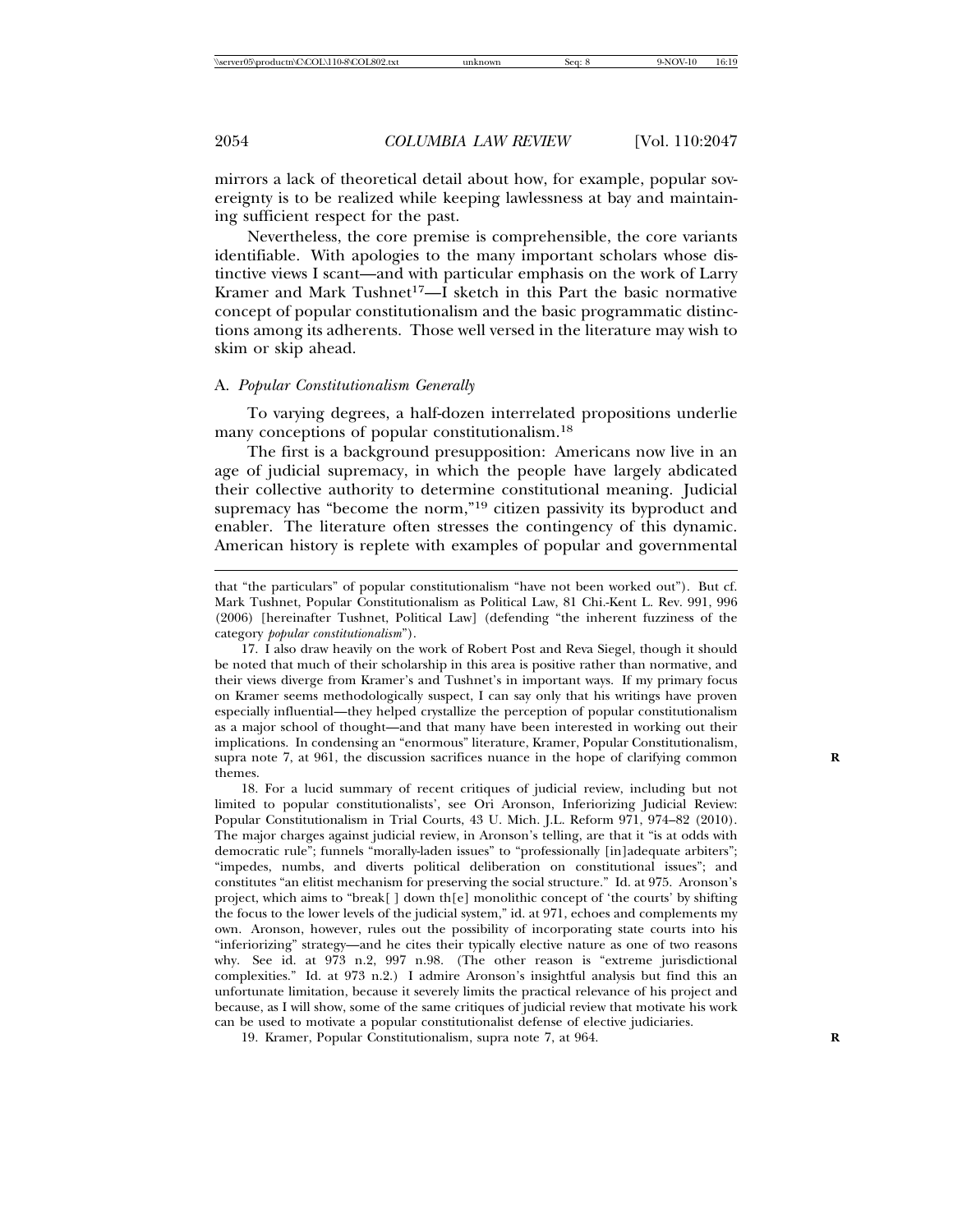resistance to judicial interpretations of the Constitution.<sup>20</sup> "Sometime in the past generation or so," however, "Americans came to believe that the meaning of their Constitution is something beyond their compass, something that should be left to others."<sup>21</sup>

Critics of judicial supremacy reject the idea that the federal courts are sufficiently attuned to public preferences to compensate for this deficit. Notwithstanding the occasional decision that generates mass outrage, we now have ample evidence to show that their outputs are "not regularly or commonly outside the run of popular opinion."<sup>22</sup> *Some* set of mechanisms continues to connect judicial doctrine to the popular will. But the mechanisms are too weak, too slow, too fickle; their functional consequences cannot compensate for the feeling of the people that judges have the final say on all but the rarest of matters.

A second proposition sharpens the point: Judicial supremacy is the "enemy."23 Far too often, popular constitutionalists believe, judges in

21. Kramer, The People Themselves, supra note 2, at 229. "Constitutional history was **R** recast—turned on its head, really—as a story of judicial triumphalism." Id.

22. Friedman, Mediated Constitutionalism, supra note 16, at 2600; id. at 2606–13 **R** (reviewing empirical literature on this issue from Robert Dahl's canonical work forward).

23. Alexander & Solum, supra note 1, at 1608; Doni Gewirtzman, Glory Days: Popular **R** Constitutionalism, Nostalgia, and the True Nature of Constitutional Culture, 93 Geo. L.J. 897, 904 (2005); Robert Post & Reva Siegel, Popular Constitutionalism, Departmentalism, and Judicial Supremacy, 92 Calif. L. Rev. 1027, 1027 (2004) [hereinafter Post & Siegel, Popular Constitutionalism]; see also Keith E. Whittington, Extrajudicial Constitutional Interpretation: Three Objections and Responses, 80 N.C. L. Rev. 773, 776 n.17 (2002) [hereinafter Whittington, Extrajudicial Interpretation] (cataloguing criticisms of judicial supremacy). I am using "judicial supremacy" in the sense articulated by Larry Kramer, among many others, as the notion that judges are the preeminent and ultimate arbiters of constitutional meaning for everyone. See supra note 2 and accompanying text; see also Keith E. Whittington, Political Foundations of Judicial Supremacy 6–7 (2007) ("A model of judicial supremacy posits that the Court does not merely resolve particular disputes . . . . It also authoritatively interprets constitutional meaning.").

A still more perfidious enemy is "judicial sovereignty," the notion that judges have not merely the final word but the *only* word in constitutional interpretation. Larry D. Kramer, The Supreme Court, 2000 Term—Foreword: We the Court, 115 Harv. L. Rev. 4, 13 (2001); Robert C. Post & Reva B. Siegel, Legislative Constitutionalism and Section Five Power: Policentric Interpretation of the Family and Medical Leave Act, 112 Yale L.J. 1943, 2023 n.250 (2003). All of the criticisms of judicial supremacy and then some would apply to judicial sovereignty. I focus on the former because the term "judicial sovereignty" is not in widespread use, and because the idea that extrajudicial actors lack the authority even to partake in constitutional interpretation is not a plausible depiction of American constitutional practice: Just glance at the editorial pages of the *New York Times* or the *Wall Street Journal* after a major Supreme Court ruling, or at any issue of this journal. In this

<sup>20.</sup> See, e.g., Barry Friedman, The Will of the People: How Public Opinion Has Influenced the Supreme Court and Shaped the Meaning of the Constitution 83–91, 266–67 (2009) [hereinafter Friedman, Will of the People] (providing notable examples from early 1800s and 1960s); cf. Lee J. Strang, Originalism as Popular Constitutionalism? It Depends 5 (Aug. 13, 2010) (unpublished manuscript), available at http://ssrn.com/ abstract=1658549 (on file with the *Columbia Law Review*) ("The historical narrative frequently told by popular constitutionalists . . . argues that popular constitutionalism is *the* initial American form of constitutional interpretation.").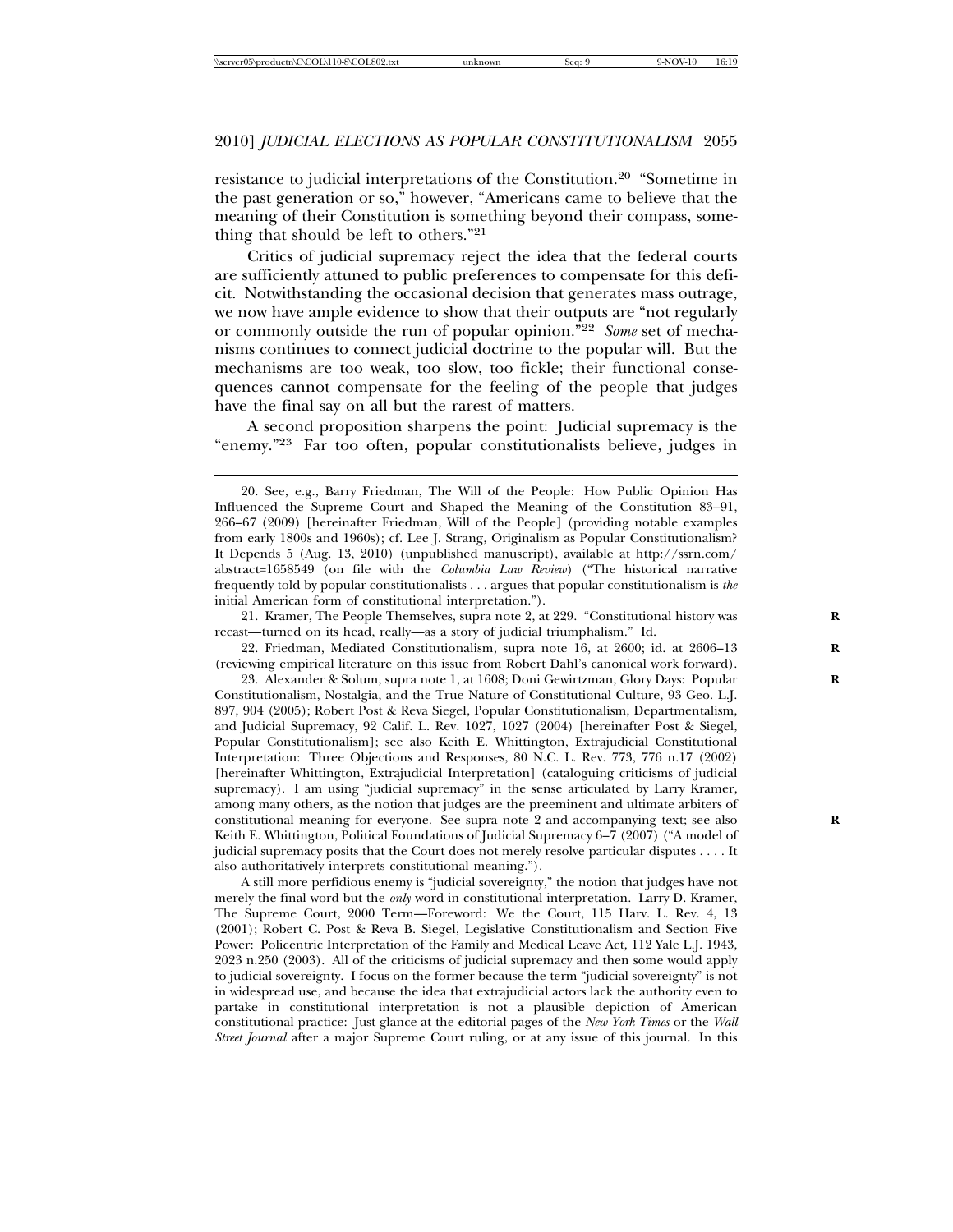America serve as the first and last expositors of constitutional meaning. Far too often, the adjudicated Constitution is equated with the actual Constitution. Our constitutional culture has become "juricentric."24 We conceptualize constitutional law in terms of the courts, we look to them to drive constitutional change, and we bow to their pronouncements. The Supreme Court's self-aggrandizing and ahistorical position that "the federal judiciary is supreme in the exposition of the law of the Constitution"25 must be rejected. The Constitution must to some significant extent be "taken away from the courts."<sup>26</sup>

In fact, very few popular constitutionalists seek to disestablish judges' interpretive authority across the board. Almost everyone, for example, accepts that when a dispute is properly brought before an Article III tribunal, its judgment ought to bind the parties irrespective of what the public thinks.27 Popular constitutionalists are not necessarily "anticourt,"28 or even anti-judicial review (though some are). The key goal, rather, is to limit judicial supremacy in substantive and symbolic effect, so

25. Cooper v. Aaron, 358 U.S. 1, 18 (1958) (citing Marbury v. Madison, 5 U.S. (1 Cranch) 137, 177 (1803)). The Rehnquist Court took the Warren Court's view of judicial supremacy further, articulating it more frequently and more stridently. See, e.g., Nev. Dep't of Human Res. v. Hibbs, 538 U.S. 721, 728 (2003) ("[I]t falls to this Court, not Congress, to define the substance of constitutional guarantees."). Particularly galling to many popular constitutionalists, the Court repeatedly invoked its own interpretive supremacy in curtailing Congress's explicit grant of power to legislate under Section Five of the Fourteenth Amendment. See John F. Preis, Constitutional Enforcement by Proxy, 95 Va. L. Rev. 1663, 1725 (2009) ("Popular constitutionalists reserve their fiercest criticism for the Rehnquist Court's 'Section Five' decisions . . . ."). The judicial supremacist logic of *Cooper v. Aaron* has now found its way into the Supreme Court visitor's guide. See U.S. Supreme Court, Visitor's Guide to the Supreme Court, available at http:// www.supremecourt.gov/visiting/guide\_court.pdf (on file with the *Columbia Law Review*) (last visited Sept. 17, 2010) ("The Court stands as the final arbiter of the law and guardian of constitutional liberties.").

26. Mark Tushnet, Taking the Constitution Away from the Courts (2000) [hereinafter Tushnet, Taking the Constitution]; see also Jamin B. Raskin, Overruling Democracy: The Supreme Court vs. the American People 224 (2003) (urging Americans "to outflank the new system of judicial supremacy").

27. Abraham Lincoln famously defended this judicial supremacy floor in arguing that the Supreme Court's *Dred Scott* decision was binding upon the parties—meaning Scott himself would have to remain a slave—but not upon Congress, the Executive, or the American people. Tushnet, Taking the Constitution, supra note 26, at 8–9. Above this **R** floor, there is "intense controversy" over the extent to which extrajudicial actors ought to be bound by the principles and reasons of judicial opinions as well as by their specific holdings. Post & Siegel, Popular Constitutionalism, supra note 23, at 1040; see also **R** William Baude, The Judgment Power, 96 Geo. L.J. 1807, 1811–12, 1841–45 (2008) (summarizing views of leading scholars).

28. See Robert Post & Reva Siegel, Democratic Constitutionalism: A Reply to Professor Barron, 1 Harv. L. & Pol'y Rev. (Online) (Sept. 18, 2006), at http://

regard, judicial sovereignty was a strawman in Kramer's *Harvard Law Review* Foreword, and it is notable that he has not returned to the term.

<sup>24.</sup> Post & Siegel, Popular Constitutionalism, supra note 23, at 1029; Robert C. Post & **R** Reva B. Siegel, Protecting the Constitution from the People: Juricentric Restrictions on Section Five Power, 78 Ind. L.J. 1, 2 (2003).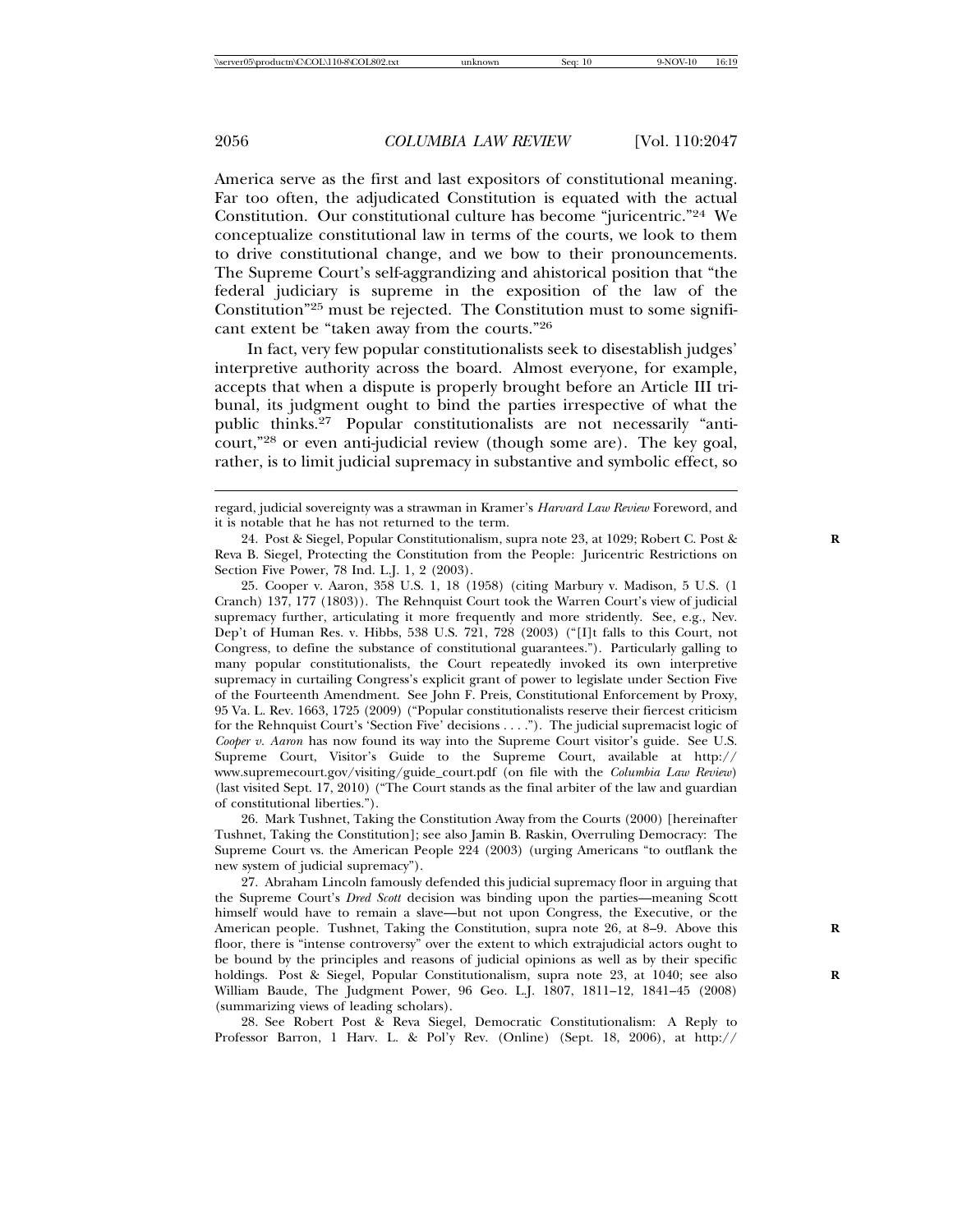that disfavored constitutional rulings do not bind a mobilized opposition, or do not bind them for long. Judges still have a role to play in articulating and applying constitutional values; their views just "have no normative priority in the conversation."<sup>29</sup>

A third proposition motivates the second: Judicial supremacy has been a peculiarly debilitating force in American public life. Its harms include citizen passivity, elite rule, constitutional alienation, and judicial overreach. "The danger of judicial supremacy," Robert Post and Reva Siegel write:

is not that the people will be deprived of the authority to decide a particular case, but rather that they will cease to maintain a vibrant and energetic engagement with the process of constitutional self-governance. Even if the people retain the last word on the meaning of the Constitution, which they undoubtedly will, they may nevertheless no longer feel entitled to disagree with the opinions of the Court and hence lose the vital motivation and will for civic participation.<sup>30</sup>

Rarely are these harms conceptualized in instrumental terms. Popular constitutionalists do not tend to claim that judicial supremacy has diminished social welfare or social justice, though they occasionally draw attention to the Court's propensity to thwart progressive legislation or to the fragility of constitutional commitments that lack a grounding in public support. The focus is on process and culture more than outcomes. As normative theorists, popular constitutionalists have stressed a nonconsequentialist point about the courts' ability to impede collective selfdetermination. They believe that judicial supremacy threatens to sap the democratic legitimacy of American constitutional law and therefore the health of our legal-political order.<sup>31</sup> Undergirding both the populist and civic republican strains in the literature is this belief in the intrinsic value of citizens' identification with, and struggle over, the Constitution.<sup>32</sup>

A fourth proposition, also normative, follows easily: We ought to rectify judicial supremacy by empowering the people, in their corporate capacity and as individuals, to reclaim the Constitution. Formal amend-

www.hlpronline.com/2006/08/post\_siegel\_01.html (on file with the *Columbia Law Review*) (refuting this charge).

<sup>29.</sup> Tushnet, Political Law, supra note 16, at 999. Although many non-popular **R** constitutionalists would agree with Tushnet that judges should not have a monopoly on constitutional meaning, most American lawyers would depart from him in assigning the courts some degree of normative priority over other interpreters.

<sup>30.</sup> Post & Siegel, Popular Constitutionalism, supra note 23, at 1042–43 (internal **R** quotation marks omitted) (recapitulating Larry Kramer's thesis).

<sup>31.</sup> See Strang, supra note 20, at 5 (citing, as "clear favorite" normative argument of **R** popular constitutionalists, idea that "by privileging Supreme Court constitutional interpretations, democracy is undermined and the Supreme Court's countermajoritarian position is aggravated").

<sup>32.</sup> Cf. Jack M. Balkin, Original Meaning and Constitutional Redemption, 24 Const. Comment. 427, 461–66 (2007) (arguing that American people must recognize Constitution not only as "basic law" and "higher law" but also as "our law").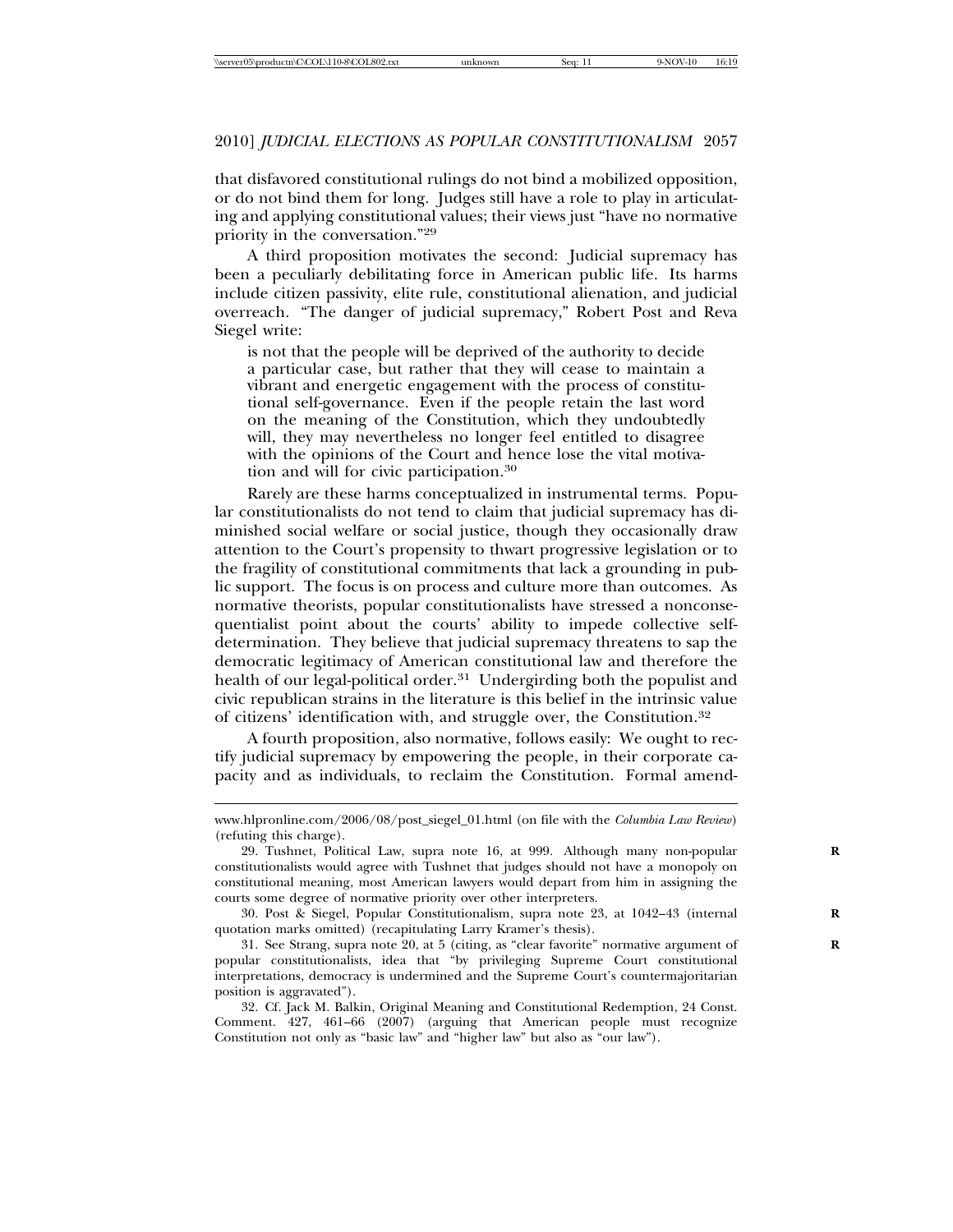ments to the document are well and good, but they cannot ensure "active and ongoing [popular] control over the interpretation and enforcement of constitutional law."33 Ordinary citizens must feel the Constitution to be *their* Constitution in an everyday sense. They must have the ability to create, modify, and apply constitutional norms continually and efficaciously, through an accessible political process.

This does not mean that public opinion may trump the text of the Constitution even if the latter clearly resolves a legal question. Popular constitutionalists still take themselves to be constitutionalists. No one in their ranks would (to my knowledge) endorse the view that the voters or their representatives may decide that certain U.S. states shall have three senators, rather than the allotted two, $34$  without first having amended the written Constitution.<sup>35</sup> Likewise, no one in their ranks has endorsed the view that constitutional questions must ceaselessly be ratified by the present people. Popular constitutionalists accept that prior generations can bind future generations through constitutional commitments. They fear the "dead hand" not so much because it is dead—which would amount to a disdain for constitutionalism—as because of a second-stage concern about the democratic inadequacy of judicial interpretation of those commitments. Legal norms would continue to constrain the exercise of contemporary preferences in their ideal world; the two would just be more closely linked, the former more clearly subordinate to the latter.

A corollary of this stance is a fifth, basically empirical proposition: a progressive faith in the capacity of lay persons to interpret and implement the Constitution in a principled fashion.<sup>36</sup> The enemies of popular constitutionalism, on this account, are elitists and aristocrats. They dismiss "democratic politics as scary and threatening" and harbor "deepseated misgivings about ordinary citizens."37 Popular constitutionalists, in contrast, accept that constitutional lawmaking can be loud, messy, and polycentric without being irrational, immoral, or anarchic. Indeed, they believe it must be quite loud, messy, and polycentric to be democratically

<sup>33.</sup> Kramer, Popular Constitutionalism, supra note 7, at 959. **R**

<sup>34.</sup> U.S. Const. art. I, § 3, cl. 1.

<sup>35.</sup> No significant popular constitutionalist, that is, embraces what Larry Alexander and Lawrence Solum call "noninterpretive popular constitutionalism," Alexander & Solum, supra note 1, at 1619–21, or what James Fleming calls "populist anti- **R** constitutionalism," James E. Fleming, Judicial Review Without Judicial Supremacy: Taking the Constitution Seriously Outside the Courts, 73 Fordham L. Rev. 1377, 1378–79 (2005).

<sup>36.</sup> See Pettys, supra note 3, at 339–58 (defending this view and noting that "popular **R** constitutionalists share a deep faith in citizens' ability to constrain themselves and their elected officials in the kinds of desirable ways that lead us to value the Constitution in the first place").

<sup>37.</sup> Kramer, The People Themselves, supra note 2, at 242–44 (citing Jack Balkin, **R** Richard Parker, Mark Tushnet, and Roberto Unger for having "similarly noted the profoundly anti-democratic attitudes that underlie modern support for judicial supremacy"); see also Whittington, Extrajudicial Interpretation, supra note 23, at 839 (observing that supporters of judicial supremacy "tend[ ] to assume that there is an inherent antagonism between populism and principle").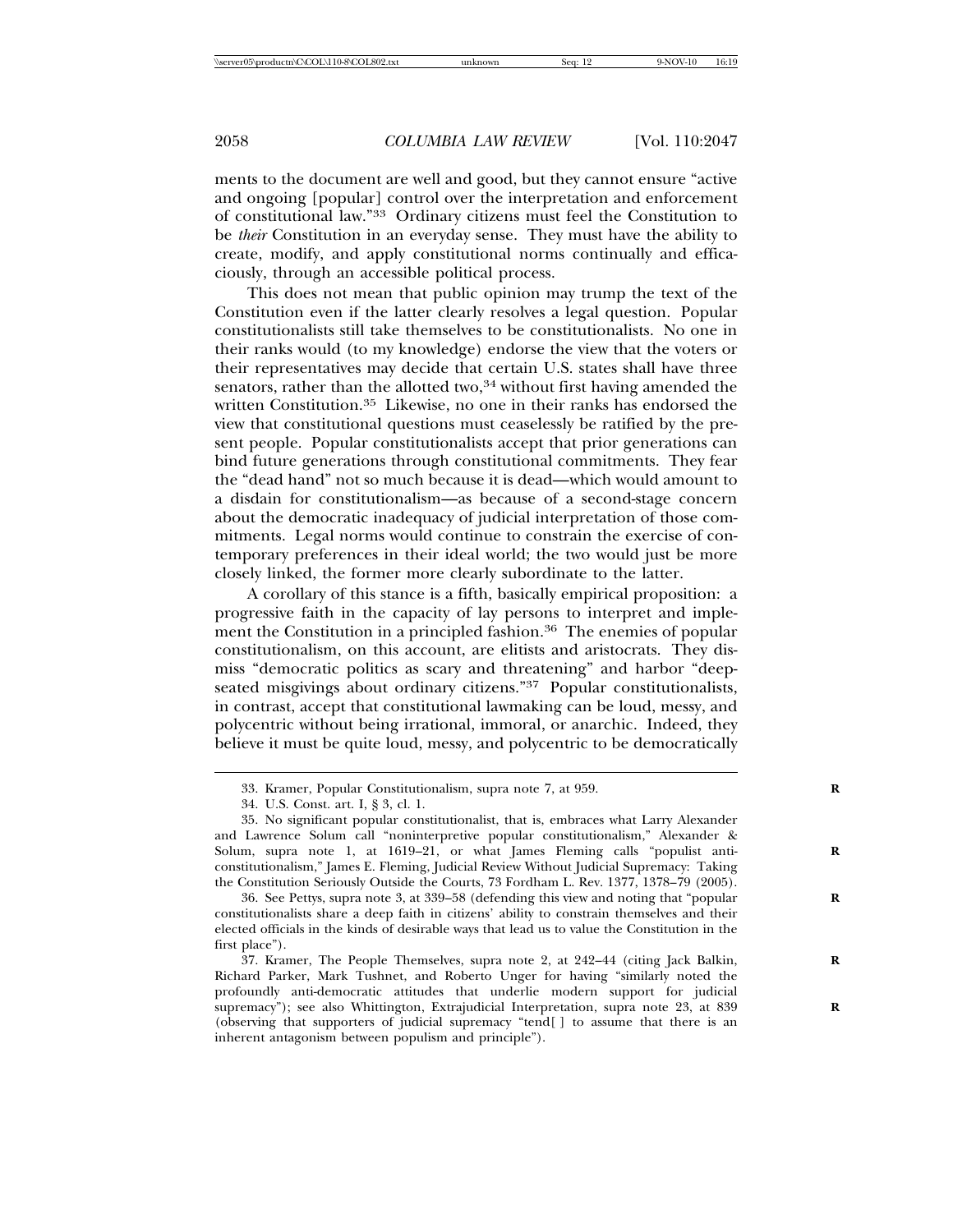legitimate. This insistence that the people be allowed to play a larger role in constitutional lawmaking, it bears noting, may sit uneasily with the fact that opinion polls and observational evidence consistently show Americans to be quite happy with judicial review as currently practiced.<sup>38</sup> Underneath the romantic gloss, one sometimes glimpses in the popular constitutionalism literature a hint of the view that judicial supremacy has bred a kind of false consciousness in the people, who no longer realize just how disempowered they are.

Finally, we come to the sixth core proposition, which can be the most difficult for lawyers to grasp: The lines between constitutional law and constitutional culture, between "higher" lawmaking and "normal" politics, are more fluid than is commonly realized. "[O]n the popular constitutionalist understanding," David Franklin observes, "many things we are used to thinking of as questions of ordinary law or policy turn out to be constitutional questions."39 Presidential rhetoric about the proper role of judges, newspaper editorials blasting the latest Supreme Court decision, street protests about social conditions—each of these acts may be of constitutional dimension. The Constitution's text and history leave many fundamental questions underdetermined; the Supreme Court, in turn, has left many (though perhaps not enough) of these questions unanswered.<sup>40</sup> Multifarious forces inevitably compete to fill the gap. In Keith Whittington's influential formulation, many of our authoritative norms arise outside the judiciary through an "essentially political" process of "constitutional construction."<sup>41</sup>

<sup>38.</sup> See Alexander & Solum, supra note 1, at 1637 ("[T]he idea that the judicial **R** branch should act as the final and authoritative interpreter of the Constitution has been a profoundly popular one."); Jamal Greene, Giving the Constitution to the Courts, 117 Yale L.J. 886, 910–11 (2008) (book review) (summarizing theoretical and empirical literature and "hypothesiz[ing] that members of the public, more than institutional political actors, have laid the foundations for judicial supremacy"); see also Kramer, The People Themselves, supra note 2, at 230–33 (acknowledging pervasive "[p]ublic acceptance of **R** judicial supremacy").

<sup>39.</sup> Franklin, supra note 3, at 1074. **R**

<sup>40.</sup> Cf. Stephen M. Griffin, American Constitutionalism: From Theory to Politics 45 (1996) ("The meaning of most provisions in the Constitution is . . . determined in the course of the interaction between the executive and legislative branches."); Lawrence Gene Sager, Fair Measure: The Legal Status of Underenforced Constitutional Norms, 91 Harv. L. Rev. 1212, 1213–20 (1978) [hereinafter Sager, Fair Measure] (arguing that courts systematically underenforce Constitution on account of institutional limitations and strategic concerns). Note that these claims are perfectly compatible with the originalist premise that the semantic meaning of a constitutional provision remains fixed from the time of its framing and ratification. See Lawrence B. Solum, *District of Columbia v. Heller* and Originalism, 103 Nw. U. L. Rev. 923, 944–47 (2009) [hereinafter Solum, *Heller* and Originalism] (identifying this "fixation thesis" as core tenet of originalism).

<sup>41.</sup> Keith E. Whittington, Constitutional Construction: Divided Powers and Constitutional Meaning 6 (1999). Constitutional construction may legitimately be used, in Whittington's view, when originalist interpretation does not resolve a question. Keith E. Whittington, Constitutional Interpretation: Textual Meaning, Original Intent, and Judicial Review 5–14 (1999).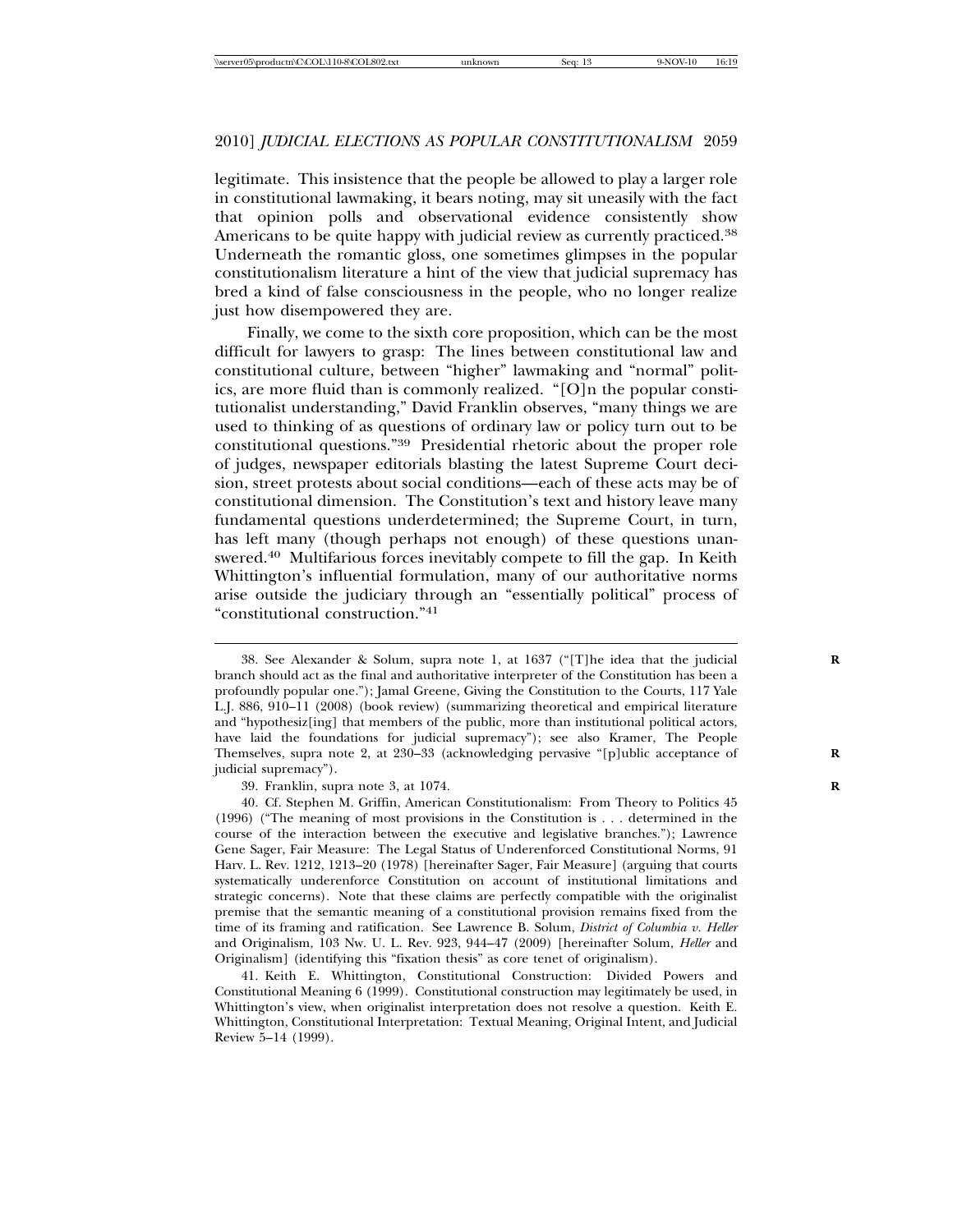This willingness to expand the horizons of the constitutional raises an *identification problem*: How do we distinguish genuine popular constitutionalism from simulacra or impostors thereof, "judgment[s] about constitutional meaning" from "policy-driven, constitution-blind" acts of opportunism or reform?42 Popular constitutionalists have generally declined to specify criteria to resolve this problem.<sup>43</sup> To cabin popular constitutionalism into neat procedural or phenomenological categories is to risk being elitist or formalistic, to overlook the political character of the Constitution and the boundless creativity with which Americans may struggle to make it their own.

#### B. *Three Models*

We are now in a position to consider several ideal types of normative popular constitutionalism. Having outlined the theory's core premises and its interwoven themes of popular sovereignty, civic republicanism, and historical redemption, we can draw distinctions based on (i) how easy or difficult it ought to be for extrajudicial actors to overthrow judicial interpretations, and (ii) which actors ought to play the lead role in so doing.

1. *Modest Popular Constitutionalism*. — Modest popular constitutionalists generally reject the notion that the people or their representatives can ignore a judicial ruling because they disagree with it. They accept that courts may occasionally strike down statutes or contravene majority preferences as part of their constitutionally assigned role. However, to ensure that such events do not end the conversation—that judicial pronouncements do not displace popular mobilization as the engine of law-

42. Cass R. Sunstein, If People Would Be Outraged by Their Rulings, Should Judges Care?, 60 Stan. L. Rev. 155, 207 (2007).

Although this Article draws on Whittington's basic idea of constitutional construction, it does not apply the distinction between "interpretation" and "construction" as it has been developed by so-called new originalists. See generally Solum, *Heller* and Originalism, supra note 40, at 973 (distinguishing interpretation, "[t]he activity of determining the linguistic **R** meaning—or semantic content—of a legal text," from construction, "[t]he activity of translating the semantic content of a legal text into legal rules"). To the extent that popular constitutionalists have shown an interest in the substance of constitutional exegesis, they have focused on questions of construction: When they insist that the people play a role in determining the Constitution's "meaning," they generally do not have the document's semantic content in mind. Like the popular constitutionalism literature, this Article uses the term "interpretation" more loosely. My sense is that the interpretation/ construction distinction raises a number of interesting questions for popular constitutionalism—both the democratic and consequentialist case for pluralizing interpretation, for instance, seem much weaker than the case for reducing judicial control over construction—but an exploration of those questions will have to wait for another day.

<sup>43.</sup> Those such as Bruce Ackerman who have tried to establish rigorous criteria have been cast out of the popular constitutionalist community for setting too high a bar. See Kramer, Popular Constitutionalism, supra note 7, at 961 n.3 (arguing that Ackerman's **R** theory of non-Article V amendments "does not in fact fit the concept" of popular constitutionalism in light of its "stringent rules of recognition").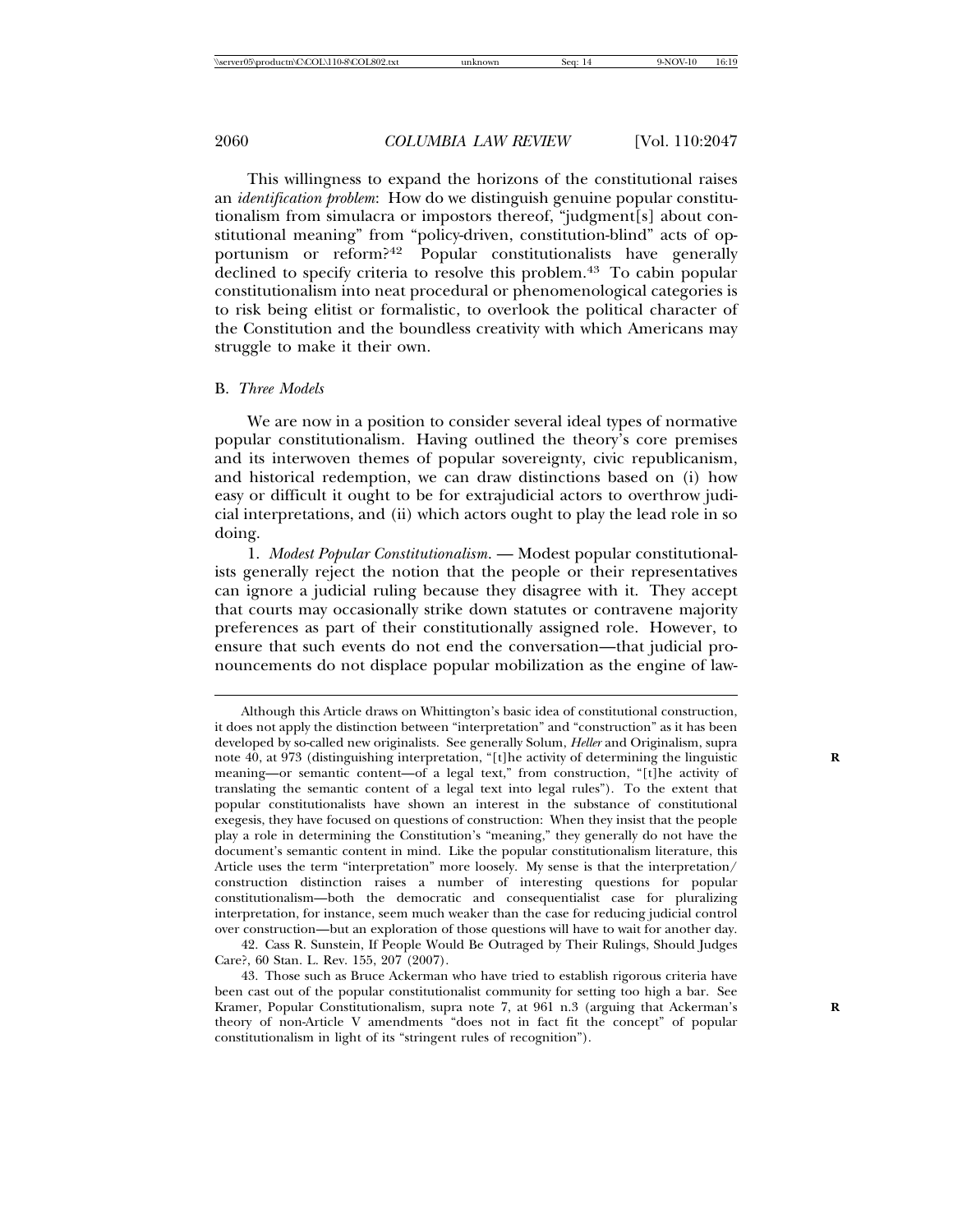making—they insist that extrajudicial actors play an active, self-conscious role in the articulation, contestation, and codification of constitutional norms. Modest popular constitutionalism is popular constitutionalism because it valorizes political engagement with the Constitution. It is modest because it does not directly challenge the institution of judicial review or the finality of judicial outcomes.

Writers in this camp may still wish to hold out the possibility of popular resolve trumping judge-made law under certain conditions, as when the courts make a grievous mistake or "blatantly usurp their constitutional authority."44 (Though we have an identification problem here too: How to tell when a court has gone so far astray?) Primarily, however, modest popular constitutionalism seeks "a change in attitude."45 It calls upon the political branches to take constitutional interpretation seriously and to enforce their constitutional convictions with or without judicial instruction. It calls upon members of the public to reject the view of the Constitution as something legalistic, immutable, or beyond their ken. And it calls upon all extrajudicial actors to stop seeing the Supreme Court as "an oracle" with a monopoly on constitutional truth, $46$  to follow the Court's work more closely, to criticize it when they disagree, and to take action when they strongly disagree. In a phrase, it asks the American people to seize a fuller measure of the "active liberty" that the Framers sought to bestow upon them.<sup>47</sup>

Modest popular constitutionalism entails a commitment to a certain kind of republican virtue. It is a "tonic" for the passivity and ignorance that permeate so much of our constitutional culture.<sup>48</sup>

2. *Robust Popular Constitutionalism*. — Robust popular constitutionalism shrinks the domain of binding judicial interpretation. For writers in this camp, the interpretive authority of the people trumps that of the judiciary any time the people are sufficiently ready and willing to use it. Robust popular constitutionalism does not simply encourage lay persons to engage the Constitution in some active and sustained fashion; it assigns

<sup>44.</sup> Alexander & Solum, supra note 1, at 1624. The taxonomy offered here draws on **R** Alexander and Solum's but simplifies their categories. What they break out into "modest," "trivial," and "expressive" popular constitutionalism, id. at 1623–26, I lump together into "modest." And whereas they see departmentalism as a "rival" to popular constitutionalism, id. at 1607–15, I see the latter as subsuming the former. While Alexander and Solum's scheme offers attractive precision, it does not do a very good job of tracking the arguments that popular constitutionalists themselves make.

<sup>45.</sup> Franklin, supra note 3, at 1071. **R**

<sup>46.</sup> Alexander & Solum, supra note 1, at 1626; see also Richard D. Parker, "Here, the **R** People Rule": A Constitutional Populist Manifesto 79, 87 (1994) (assailing legal culture's "chronic fetishism of the Constitution, constitutional law, and the Supreme Court" and arguing that "'higher' law" rhetoric is "poisonous to our society and our polity").

<sup>47.</sup> See generally Stephen Breyer, Active Liberty: Interpreting Our Democratic Constitution (2005).

<sup>48.</sup> Franklin, supra note 3, at 1071. Franklin dubs this the "populist sensibility model" **R** of popular constitutionalism, which he contrasts with models that aim to empower the people through strong forms of departmentalism or through direct action. Id. at 1071–77.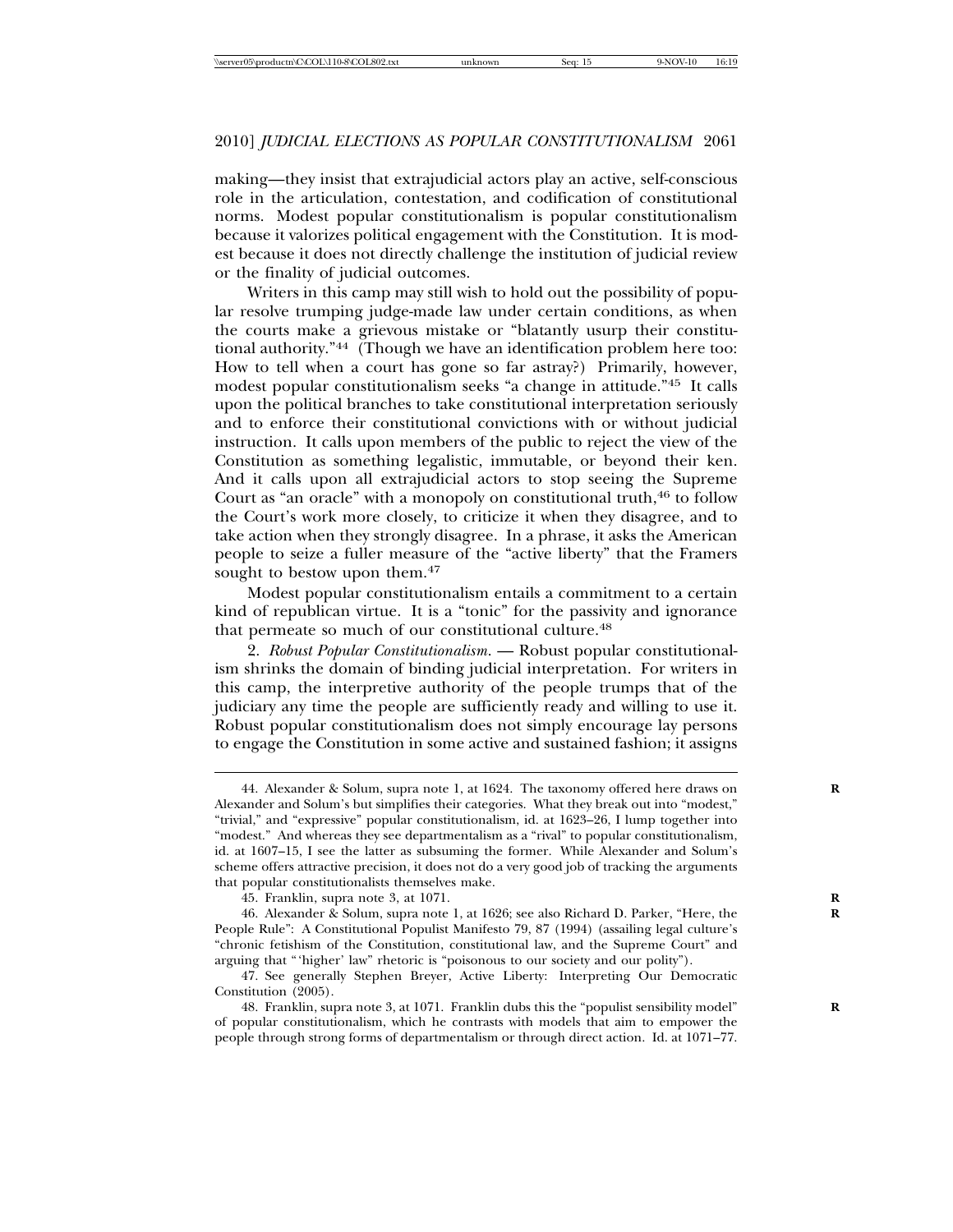lexical priority to their views whenever they do so. It seeks to displace not only judicial supremacy but also judicial settlement as the prevailing norm in our constitutional culture. "It would return all constitutional decision-making to the people acting politically,"49 "essentially substitut[ing] the people themselves for the Supreme Court as the ultimate interpreter and enforcer of the written text."<sup>50</sup>

How exactly a society could make this substitution is unclear. The paradigm case of robust popular constitutionalism would presumably involve a concerted effort by ordinary citizens to effectuate their constitutional beliefs, as through assemblies or mobs. Larry Kramer repeatedly and sympathetically refers to these mechanisms in *The People Themselves*, 51 although in the years since he has pulled back from what some took as an endorsement.52 Mobs and assemblies might be effective at dealing with the odd, discrete legal question. But modern America is much too big and diverse, and political power much too entrenched, for direct action or direct democracy to supplant representative democracy. To realize their beliefs, the people will generally need to act through mediating institutions such as civic organizations, political parties, and the elected branches of government. To the extent that these institutions are seen as more responsive to the people than the Article III courts, robust popular constitutionalists may wish to shift the locus of interpretive authority in their direction. In this spirit, some prominent scholars have advocated the abandonment of judicial review,<sup>53</sup> which would leave the legislative and executive branches free to police their own views of what the Constitution requires. Others have called on Congress to be much more liberal in its use of retaliatory measures such as jurisdiction stripping, court packing, and budget cuts,<sup>54</sup> which at some point may amount to the functional equivalent.

<sup>49.</sup> Tushnet, Taking the Constitution, supra note 26, at 154. **R**

<sup>50.</sup> Alexander & Solum, supra note 1, at 1621. **R**

<sup>51.</sup> See Kramer, The People Themselves, supra note 2, at 27–28, 109–11, 128, 168. **R**

<sup>52.</sup> See, e.g., Kramer, Response, supra note 6, at 1175 ("Mobs were fine in their **R** context and in their time, but no one, least of all me, is suggesting that this is a good way to go about doing things today."). Kramer has also clarified the departmentalist basis of his theory of popular constitutionalism. See id. at 1180 (describing "goal" of "restor[ing] a true departmental system" as envisioned by Madison and Jefferson).

<sup>53.</sup> See, e.g., Tushnet, Taking the Constitution, supra note 26, at 154–94; Jeremy **R** Waldron, Law and Disagreement 282–312 (1999) [hereinafter Waldron, Law and Disagreement] (addressing judicial review of legislation); Jeremy Waldron, The Core of the Case Against Judicial Review, 115 Yale L.J. 1346, 1376–406 (2006) [hereinafter Waldron, Core of the Case] (same); see also Parker, supra note 46, at 111 (advocating formal continuation but functional diminishment of judicial review, through norm "that it's all right not only to criticize or even condemn constitutional argument enforced by judges, but also to disobey it").

<sup>54.</sup> See, e.g., Kramer, The People Themselves, supra note 2, at 249; Tom Donnelly, Note, Popular Constitutionalism, Civic Education, and the Stories We Tell Our Children, 118 Yale L.J. 948, 953, 958 (2009).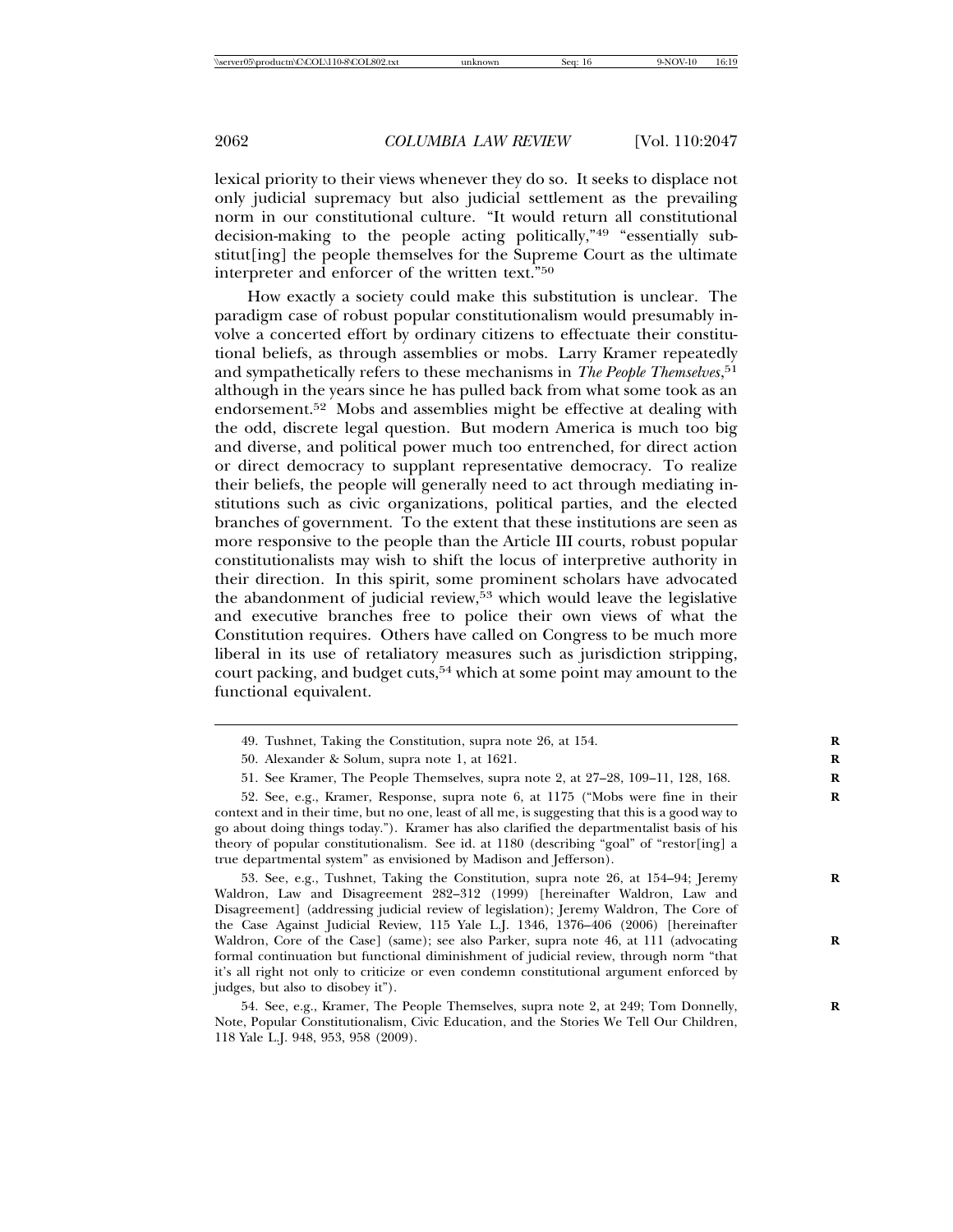Unlike modest popular constitutionalism, robust popular constitutionalism does not command significant support in the academy. It remains on the fringe. It is useful to mark its existence, though, because we will see that both camps may have reason to care about judicial selection.

3. *Departmentalism*. — Alluded to in the discussion above is an important adjunct to popular constitutionalism, which focuses not on "the people themselves" but instead on the political institutions they create. Departmentalism refers to the idea that the coordinate branches of government possess independent authority to interpret the Constitution. This authority might be divided, so that each branch exercises exclusive control over discrete interpretive areas, or it might be shared, so that the branches render overlapping and potentially conflicting interpretations on the same subjects.<sup>55</sup> For our purposes, it is not necessary to break down the many possible variants of departmentalism, just to note its basic aim of recognizing the legislative and executive branches as expositors of constitutional meaning and enforcers of constitutional norms.

Many have been attracted to departmentalism not for democratic or civic republican reasons but for reasons grounded in historical practice,<sup>56</sup> comparative institutional competence,<sup>57</sup> or the separation of powers.<sup>58</sup> Many departmentalists, that is, are popular constitutionalists only incidentally. Some have questioned whether departmentalism really is popular constitutionalism, given that it relocates political control from ordinary citizens to their representatives in government.<sup>59</sup> Yet as we have already seen, only the most stringent and impractical form of popular constitutionalism would reject any mediation between the populace and the levers of power. Scholars sympathetic to popular constitutionalism are liable to embrace departmentalism on two alternate grounds. First, departmentalism diversifies and amplifies the debate over constitutional meaning by introducing potent new voices into the mix. Second, it empowers the people in the debate by augmenting the interpretive role of their elected agents as against that of the unelected Supreme Court.<sup>60</sup>

Departmentalism can be modest or robust. Modest departmentalism does not elevate the political branches to a higher station than the appointed judiciary on account of their electoral pedigree, and to the con-

<sup>55.</sup> Alexander & Solum, supra note 1, at 1609–15. **R**

<sup>56.</sup> See, e.g., Edwin Meese III, The Law of the Constitution, 61 Tul. L. Rev. 979 *passim* (1987).

<sup>57.</sup> See, e.g., Christopher L. Eisgruber, The Most Competent Branches: A Response to Professor Paulsen, 83 Geo. L.J. 347, 348 (1994).

<sup>58.</sup> See, e.g., Louis Fisher, Constitutional Dialogues: Interpretation as Political Process ch. 7 (1992).

<sup>59.</sup> See Alexander & Solum, supra note 1, at 1609 n.37 ("Departmentalism places **R** ultimate constitutional authority in the hands of the departments . . . whereas popular constitutionalism insists that the people have the final say over constitutional interpretation . . . .").

<sup>60.</sup> Popular constitutionalists have had little to say about the unelected components within the political branches, such as the heads of executive agencies.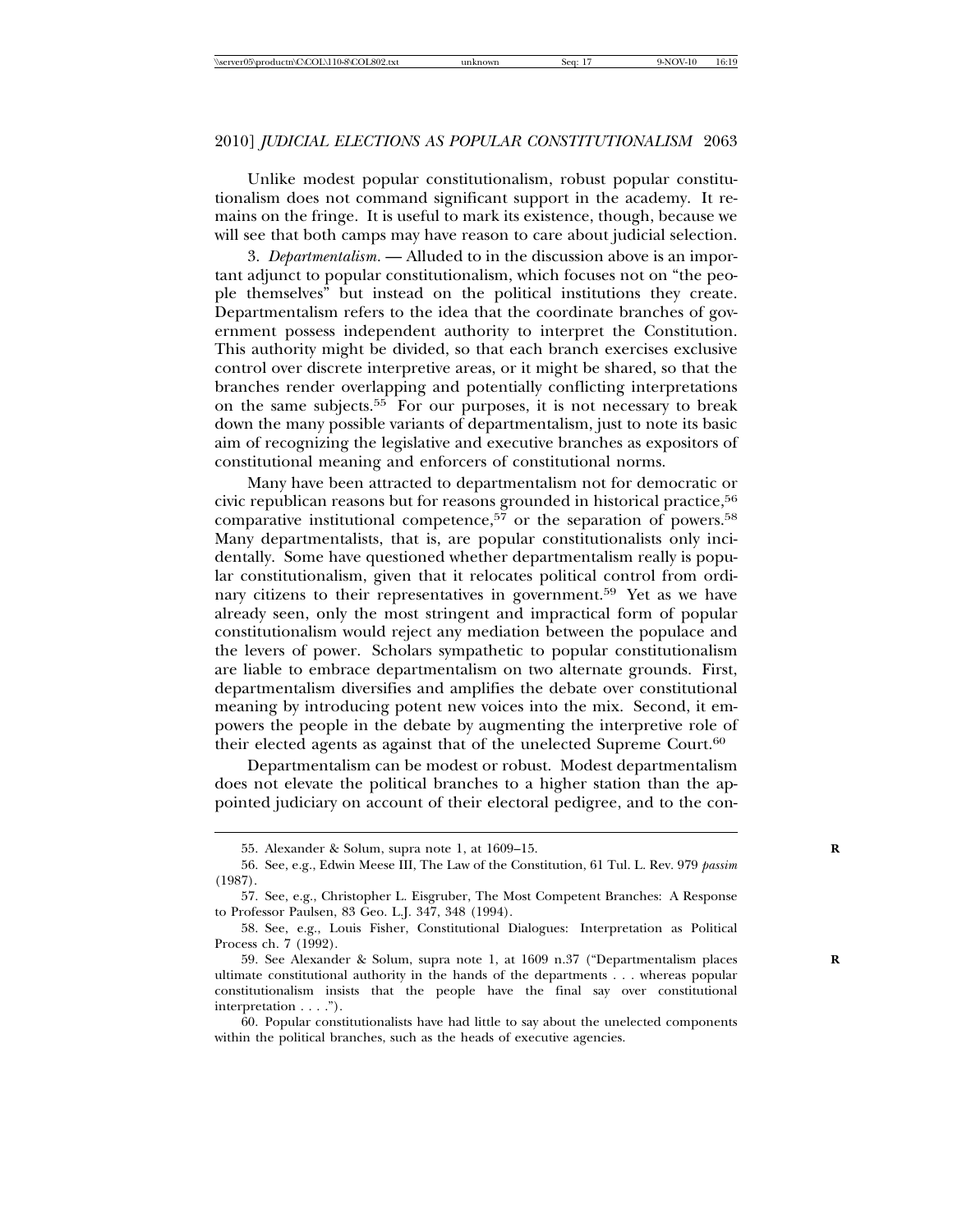trary expects them to abide by the logic of judicial rulings except perhaps when a profoundly wrong decision justifies retaliatory action. Robust departmentalism does elevate the political branches above the Court, and would reassign to the former much of the interpretive authority that the latter currently wields. By curtailing judicial review or doing away with it altogether, robust departmentalism would effectively make Congress and the President the supreme institutional interpreters of the Constitution.

A simple diagram may help synthesize the distinctions sketched above. In the debate over how constitutional law is to be made, we have identified two basic axes of dispute. The horizontal axis reflects the preferred *locus of constitutional lawmaking authority*, ranging from politically insulated Article III judges, to the elected branches, to the people themselves. The vertical axis reflects the *degree of exclusivity* with which the primary lawmakers may determine the content of constitutional law. (Although I have placed all of the categories in discrete boxes for convenience, they can be better conceptualized as points on a continuum.) Those scholars in the leftmost, "Juricentrism" column are the antagonists of popular constitutionalism; many if not most constitutional lawyers can be found here. The farther east and north one travels on this matrix, the closer one comes to the paradigm case of popular constitutionalism.

|        | <i><u>Iuricentrism</u></i> | Departmentalism                       | Populism                                                                      |
|--------|----------------------------|---------------------------------------|-------------------------------------------------------------------------------|
| Robust | Judicial sovereignty       | Legislative or executive<br>supremacy | Direct democracy (e.g.,<br>assemblies), direct action<br>$(e.g., \text{mob})$ |
| Medium | Judicial supremacy,        | Each branch acts on its               | Social and political                                                          |
|        | routinely and confidently  | own interpretations of                | movements drive                                                               |
|        | asserted                   | the Constitution                      | constitutional change                                                         |
| Modest | Judicial supremacy, rarely | Each branch interprets                | Civic engagement, norm                                                        |
|        | and cautiously asserted    | the Constitution                      | contestation                                                                  |

TABLE I. HOW CONSTITUTIONAL LAW SHOULD BE MADE

#### II. HIDING IN PLAIN SIGHT: JUDICIAL ELECTIONS AS VEHICLES OF POPULAR CONSTITUTIONALISM

Imagine an America in which federal judges can be removed not just for misbehavior but also for deciding cases in ways the public does not like. A removal option is regularly put before the people. It is not mediated in any way by the House or the Senate, much less by trial proceedings. A simple majority of those paying attention can unseat a judge on their own initiative. They do this all the time.

Sound fantastical? Although the removal analogy is imperfect, this dynamic is already familiar in most U.S. states, where general jurisdiction and appellate judgeships are determined by recurring popular elec-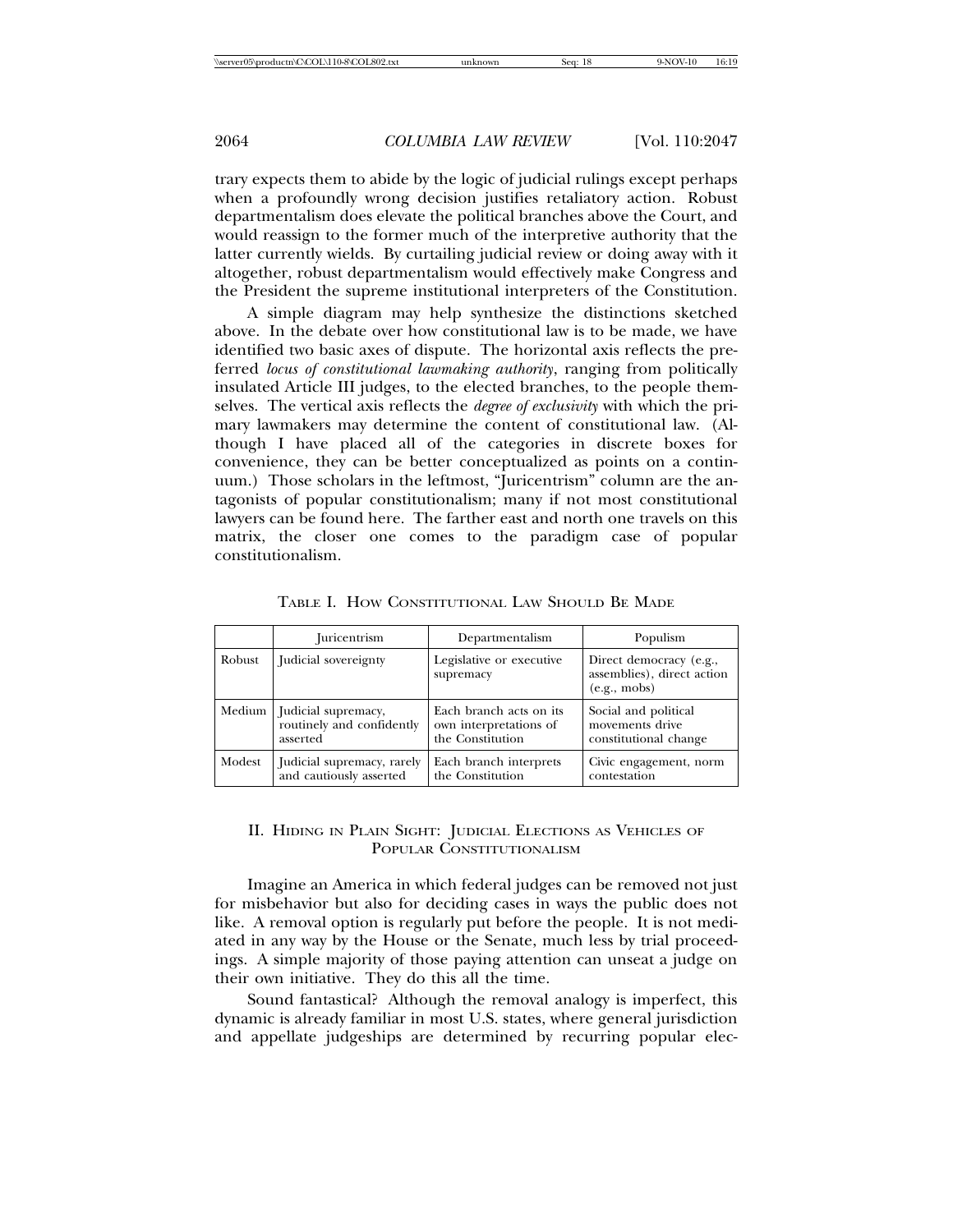#### 2010] *JUDICIAL ELECTIONS AS POPULAR CONSTITUTIONALISM* 2065

tions.<sup>61</sup> If enough voters are unhappy about what a court has been doing, they can reconstitute its membership come the next election cycle. The use of judicial elections is one of the most striking features of the nation's legal system;<sup>62</sup> no other advanced democracy has anything like it.<sup>63</sup> Yet popular constitutionalists have been incurious about this distinctively American practice. They have overlooked the single most populist institution associated with our courts.<sup>64</sup>

This Part sketches a positive theory of judicial elections as engines of popular constitutionalism. Section A explains why state courts merit consideration. Section B explains how their elections can advance the popular constitutionalist project *beyond* the courthouse, by inspiring and empowering members of the public to engage constitutional questions. Section C explains how judicial elections can advance the popular constitutionalist project *within* the courthouse, by inspiring members of the judiciary to internalize norms of deference to public opinion. In drawing these connections between the institution of elections and the aspirations of popular constitutionalism, I do not mean to assert that every connection is likely to be forged in every campaign for the bench. This is not an exercise in empiricism. The goal, rather, is to show what judicial elec-

<sup>61.</sup> Popular elections currently play some role in the selection or retention of approximately ninety percent of these judgeships, across thirty-nine states. Roy A. Schotland, New Challenges to States' Judicial Selection, 95 Geo. L.J. 1077, 1105 app. 2 (2007) [hereinafter Schotland, New Challenges]. Election methods vary significantly across the states: Some elections are "competitive" (i.e., multicandidate) whereas others are for retention purposes only; some are "partisan" (i.e., candidates run under party labels) whereas others forbid party affiliation; some recur annually whereas others take a decade or more; some apply stringent campaign contribution limits whereas others do not apply any. See generally Am. Judicature Soc'y, Judicial Selection in the States: Appellate and General Jurisdiction Courts (2009), available at http://ajs.org/selection/docs/ Judicial%20Selection%20Charts.pdf (on file with the *Columbia Law Review*); Schotland, New Challenges, supra, at 1084–86, 1104 app. 1. Any attempt to evaluate "judicial elections" as a collective phenomenon therefore entails a simplifying conceit. The analysis that follows generally assumes competitive, partisan elections—"the strongest case for defending the democratic nature of judicial elections," Mariah Zeisberg, Should We Elect the US Supreme Court?, 7 Persp. on Pol. 785, 787 (2009)—though much of it holds up for nonpartisan elections as well.

<sup>62.</sup> See Hans A. Linde, Elective Judges: Some Comparative Comments, 61 S. Cal. L. Rev. 1995, 1996 (1988) ("To the rest of the world, the American adherence to judicial elections is as incomprehensible as our rejection of the metric system."); Adam Liptak, Rendering Justice, with One Eye on Re-election, N.Y. Times, May 25, 2008, at A1 (examining judicial elections as part of "American Exception[alism]" series).

<sup>63.</sup> See Herbert M. Kritzer, Law Is the Mere Continuation of Politics by Different Means: American Judicial Selection in the Twenty-First Century, 56 DePaul L. Rev. 423, 431 (2007) (stating that judicial elections are used outside United States only in several Swiss cantons and in Japan for its high court retention elections).

<sup>64.</sup> Juries are the only plausible rival. Yet their role in the system is intermittent and highly constrained—by judges, no less—and does not involve explicit legal interpretation. A robust practice of jury nullification, however, could upend the balance of interpretive power between judge and jury.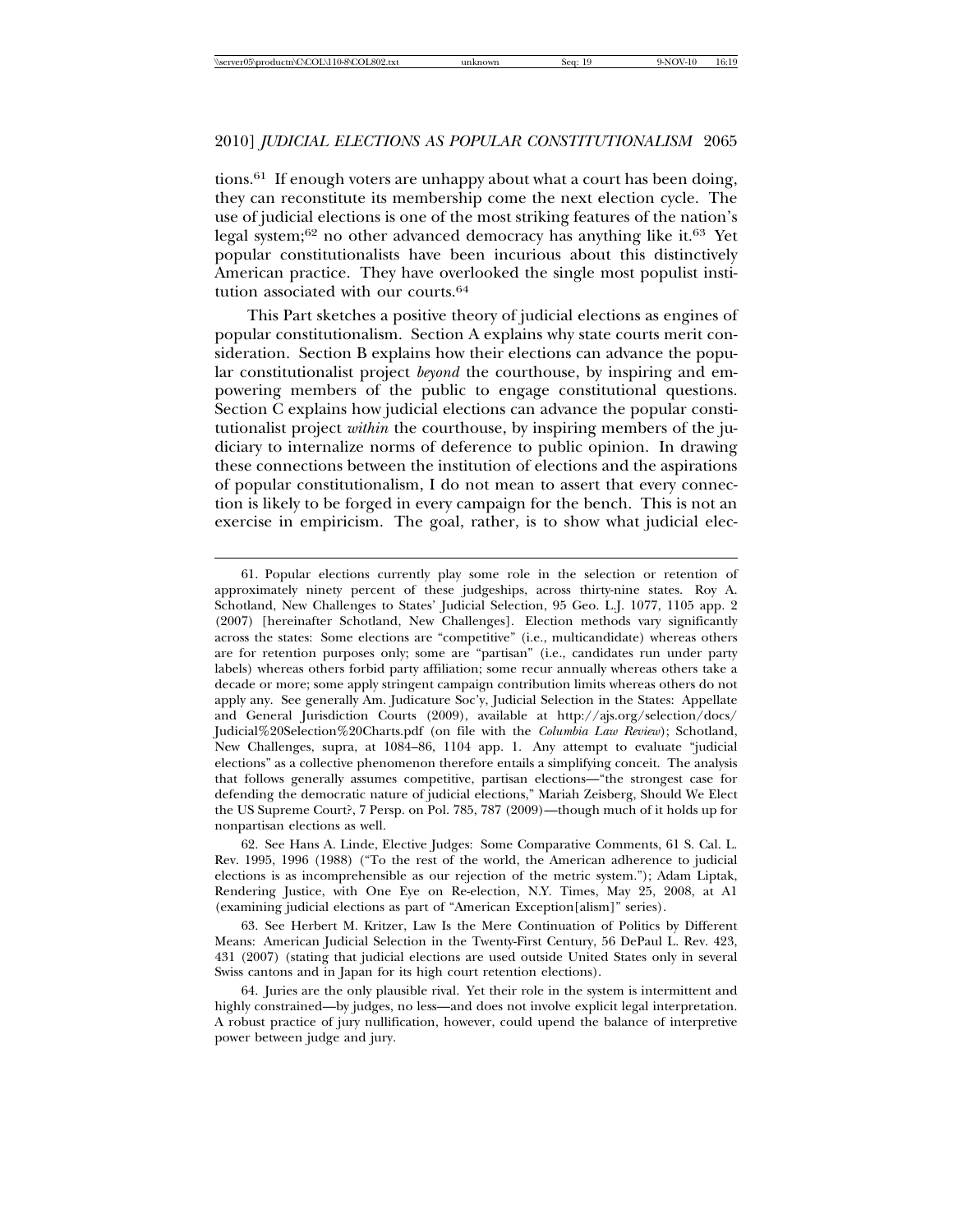tions are capable of—to clarify a plausible ideal against which they might be evaluated and in pursuit of which they might be engineered.

In Part III, I will critically reevaluate many of the claims made here: The popular constitutionalist case for judicial elections, I will show, is beset by deep conceptual as well as practical difficulties. It is useful, first, to develop a richer understanding of why and how elective systems may hold appeal.

#### A. *Taking State Courts Seriously*

The task I have set for myself might seem quixotic. Judicial elections are used only at the state level, after all, and it is the federal Constitution and the federal Supreme Court that have commanded the attention of popular constitutionalists. Moreover, campaigns for the bench may focus on issues about the candidates' personalities or local politics that would seem to have nothing to do with the Constitution. These are not good reasons for the popular constitutionalist to write off judicial elections, for at least five reasons.

First, state courts play a major role in interpreting and enforcing the federal Constitution. State high courts, in particular, not only apply U.S. Supreme Court precedents but also help stimulate and supplement them, as when they rule on issues the Court has yet to decide or when they exceed a constitutional floor the Court has established. Recent scholarship demonstrates that in many areas of law, "state courts, as a practical matter, have the ability . . . to determine what the Constitution means with little or no oversight by the Supreme Court."<sup>65</sup> If state courts do not always seize the full measure of this interpretive power,<sup>66</sup> and if they have

<sup>65.</sup> Jason Mazzone, When the Supreme Court Is Not Supreme, 104 Nw. U. L. Rev. (forthcoming 2010) (manuscript at 2) (on file with the *Columbia Law Review*); see also Neal Devins, How State Supreme Courts Take Consequences into Account: Toward a State-Centered Understanding of State Constitutionalism, 62 Stan. L. Rev. 1629, 1636 (2010) [hereinafter Devins, State Constitutionalism] (describing "volume and import of state supreme court decision-making" as "truly awesome" and identifying examples of state high courts "paving the way for Supreme Court decisions expanding constitutional protections"). Professor Mazzone concludes that given this functional "sharing" of interpretive authority, "we should worry less about the Supreme Court, and more about what is happening to federal constitutional law as it is developed and implemented in the state courts and in other venues." Mazzone, supra (manuscript at 2).

<sup>66.</sup> See Jennifer Friesen, State Courts as Sources of Constitutional Law: How to Become Independently Wealthy, 72 Notre Dame L. Rev. 1065, 1075 (1997) ("Even now, state courts [that] have no doubt of their power to disagree with the Supreme Court often do not wish to use this power after the Supreme Court has already visited the issue . . . ."). But see William J. Brennan, Jr., The Bill of Rights and the States: The Revival of State Constitutions as Guardians of Individual Rights, 61 N.Y.U. L. Rev. 535, 549 (1986) (asserting that, in interpreting their own constitutions, "state courts have responded with marvelous enthusiasm to many not-so-subtle invitations to fill the constitutional gaps left by the decisions of the Supreme Court majority").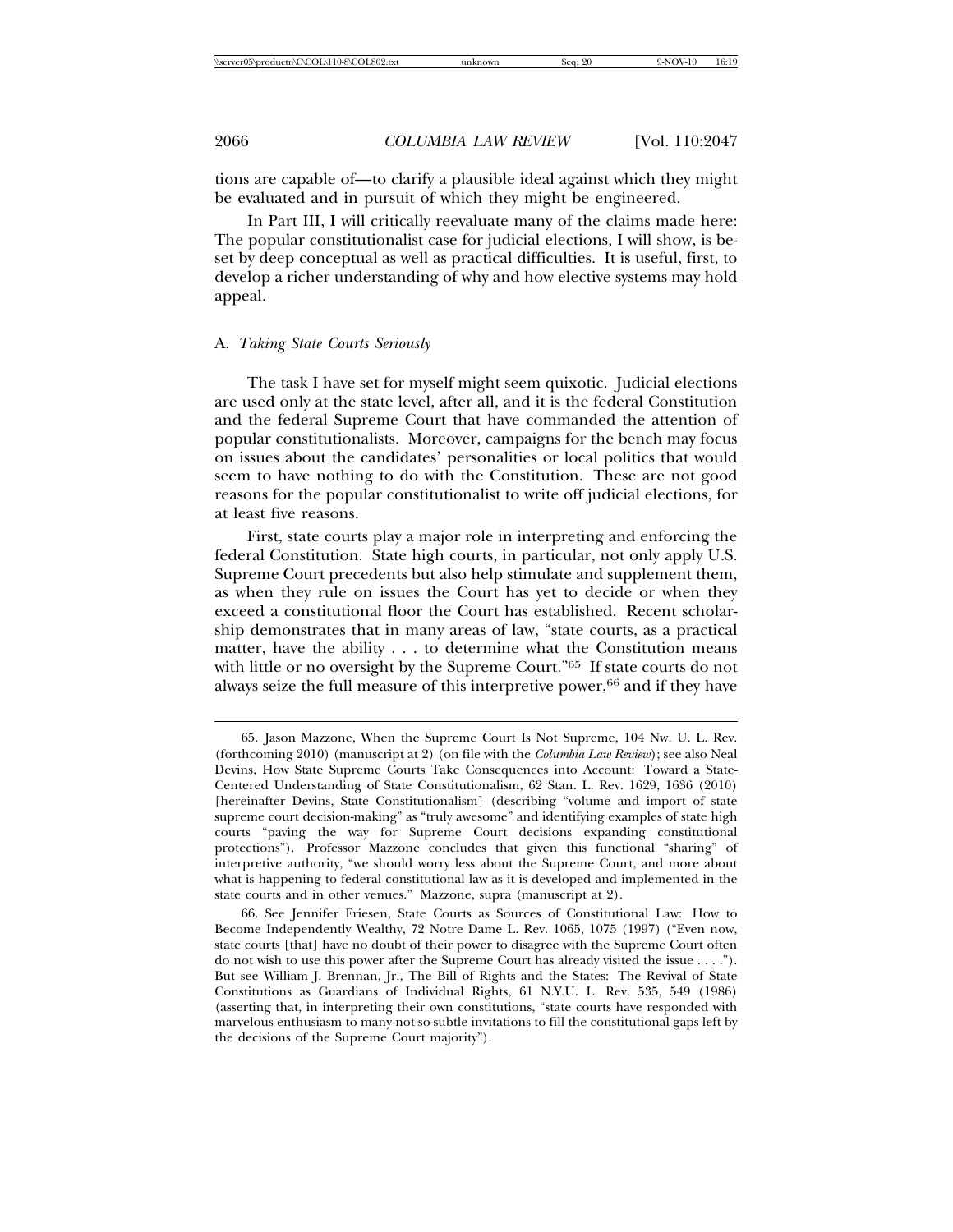failed more generally to develop their own constitutional discourses, 67 that is all the more reason for the popular constitutionalist to attend to them.

Second, state courts play a lead role in interpreting and enforcing their own constitutions,  $68$  which often include positive rights and regulatory norms for which there is no federal analogue.<sup>69</sup> Many of these courts and these constitutions have become deeply implicated in controversies over education finance, welfare entitlements, and same-sex marriage, among other issues, and "now stand as key elements in activists' strategies for legal, political and social change."70 "Over the past thirty years," Neal Devins contends, "state courts have eclipsed the U.S. Supreme Court in shaping the meaning of constitutional values, both in their home states and throughout the nation."71 There is nothing essential to most theories of popular constitutionalism that would confine it to a national constitution. To the contrary, the imperative of reconnecting ordinary citizens to fundamental law could be seen as particularly urgent within smaller units of governance. Because state courts are closer to the people, their operations may be critical to "popular constitutionalism's objective of reasserting democratic control over [constitutional] meaning."<sup>72</sup>

Third, campaigns for the bench are no longer sleepy or parochial affairs across many parts of the country. In the "new era" of judicial elections, candidates have begun to stake out positions on disputed legal and political questions, including questions of constitutional interpretation,

69. See Gardner, supra note 67, at 818–19; Helen Hershkoff, State Courts and the **R** "Passive Virtues": Rethinking the Judicial Function, 114 Harv. L. Rev. 1833, 1876–905 (2001) [hereinafter Hershkoff, Passive Virtues]; Robert A. Schapiro, Identity and Interpretation in State Constitutional Law, 84 Va. L. Rev. 389, 391 (1998).

70. Douglas S. Reed, Popular Constitutionalism: Toward a Theory of State Constitutional Meanings, 30 Rutgers L.J. 871, 873 (1999). See generally Randall T. Shepard, The Maturing Nature of State Constitution Jurisprudence, 30 Val. U. L. Rev. 421, 421 (1996) (heralding "renaissance in state constitution jurisprudence [that] has extended for nearly a generation"); Robert F. Williams, Juristocracy in the American States?, 65 Md. L. Rev. 68, 68–73 (2006) [hereinafter Williams, Juristocracy] (describing post-1960s emergence of state courts as "major policymakers" and constitutional interpreters).

71. Devins, State Constitutionalism, supra note 65, at 1635; see also Traylor v. State, **R** 596 So. 2d 957, 961, 962 (Fla. 1992) (asserting that "state courts and constitutions have traditionally served as the prime protectors of their citizens' basic freedoms" and that "[s]tate courts function daily as the prime arbiters of personal rights").

72. Helen Norton, Reshaping Federal Jurisdiction: Congress's Latest Challenge to Judicial Review, 41 Wake Forest L. Rev. 1003, 1023 (2006).

<sup>67.</sup> James A. Gardner, The Failed Discourse of State Constitutionalism, 90 Mich. L. Rev. 761 (1992). "[S]tate constitutional law today," in Gardner's subtle formulation, "is a vast wasteland of confusing, conflicting, and essentially unintelligible pronouncements." Id. at 763.

<sup>68.</sup> See Republican Party of Minn. v. White, 536 U.S. 765, 784 (2002) ("Not only do state-court judges possess the power to 'make' common law, but they have the immense power to shape the States' constitutions as well.").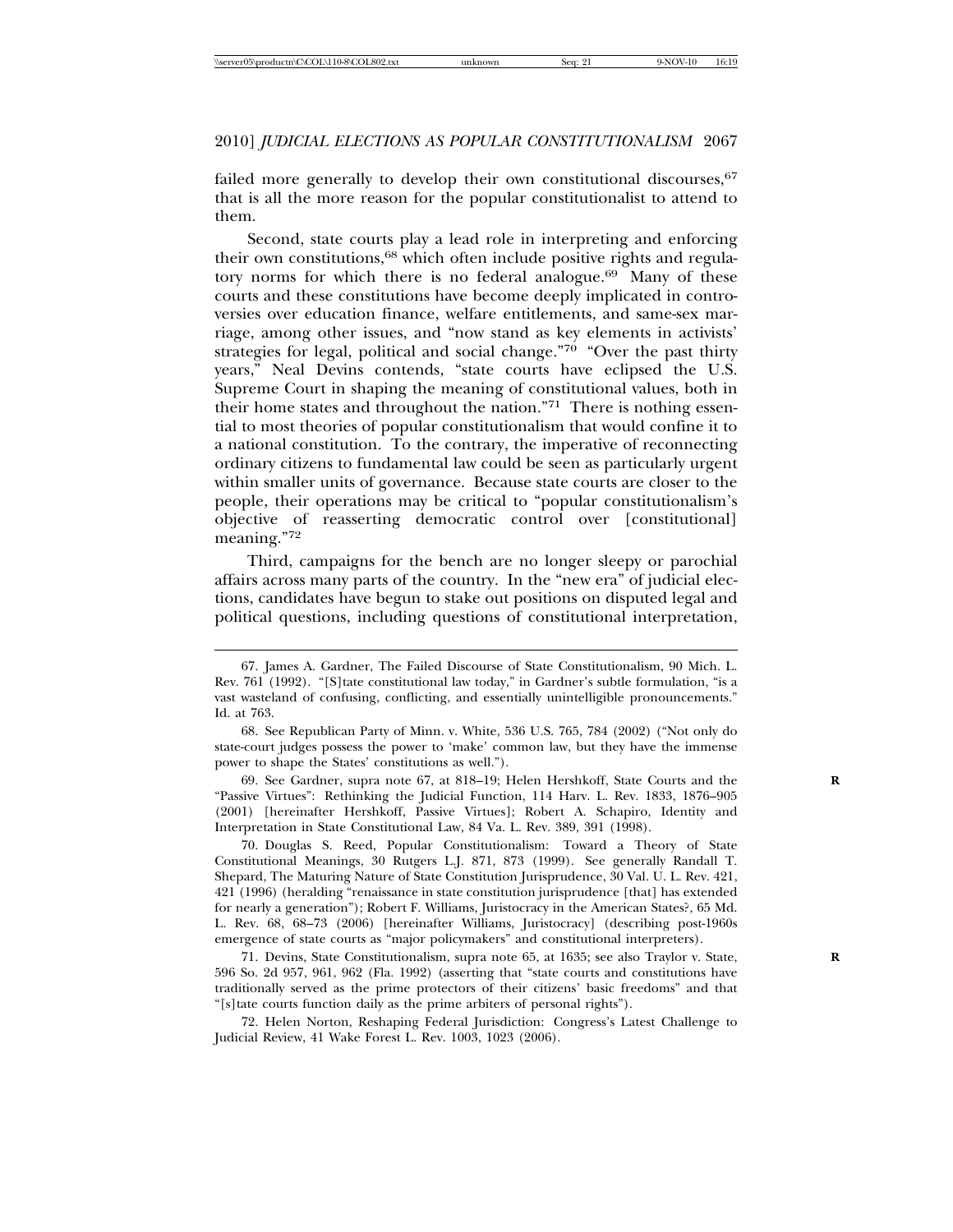and then to urge voters to select them on the basis of these positions.73 It seems plausible to expect that constitutional law will play an increasingly explicit role in judicial races in the years to come.

Fourth, even if judicial candidates do not cite particular constitutional cases or provisions in their interactions with voters, it does not follow that those interactions are devoid of constitutional import. Popular constitutionalism invites us to broaden our understanding of the constitutional, to "remov[e] the conceptual blinders that higher law constitutionalism has placed" on our legal imaginations,<sup>74</sup> and see how everyday struggles over distributional arrangements and social values contribute to the development of authoritative norms, if not also to the evolution of constitutional text and doctrine. When candidates for the bench use a campaign ad to decry or defend legalized abortion—a common occurrence<sup>75</sup>—they may be "doing" popular constitutionalism even if they never once mention the Constitution.<sup>76</sup>

Finally, the federal Constitution is not immutable. If elections really do have a claim to being superior vehicles of popular constitutionalism, then its proponents ought to consider whether and how to advocate amendment of the Constitution's judicial selection procedures. They ought to try to learn from the states.<sup>77</sup>

#### B. *Judicial Elections Outside the Courthouse*

Let us consider first what judicial elections may entail for the world beyond the courthouse. We can posit a variety of interrelated mechanisms through which they can advance the popular constitutionalist agenda.

1. *Elections as "Critical Moments for Expressing the People's Active, Ongoing Sovereignty."*<sup>78</sup> — Most basically, elections provide a mechanism—the paradigmatic mechanism—for enshrining popular control over the institution in question. Elections bring that institution into the sphere of ordinary politics, inviting voters to conceptualize the individuals selected as

<sup>73.</sup> See Pozen, Irony of Elections, supra note 8, at 265–68, 297–302. **R**

<sup>74.</sup> Reed, supra note 70, at 892. **R**

<sup>75.</sup> James L. Gibson, Campaigning for the Bench: The Corrosive Effects of Campaign Speech?, 42 Law & Soc'y Rev. 899, 910 (2008).

<sup>76.</sup> Cf. Robert C. Post, The Supreme Court, 2002 Term—Foreword: Fashioning the Legal Constitution: Culture, Courts, and Law, 117 Harv. L. Rev. 4, 8–9 (2003) ("The boundary between culture and constitutional culture is quite indistinct . . . . [Lay persons] can fervently believe that the federal government ought to have plenary power, or that abortion is murder, without ever connecting these views to a conclusion about the nature of the Constitution.").

<sup>77.</sup> Although the idea of electing U.S. Supreme Court Justices has never gained substantial political traction, it continually resurfaces. See, e.g., Stephen L. Carter, The Confirmation Mess: Cleaning Up the Federal Appointments Process 201–06 (1994) (proposing hybrid system of presidential nomination and electoral ratification); Friedman, Will of the People, supra note 20, at 182–83 (summarizing Progressive Era proposals).

<sup>78.</sup> Kramer, The People Themselves, supra note 2, at 197. **R**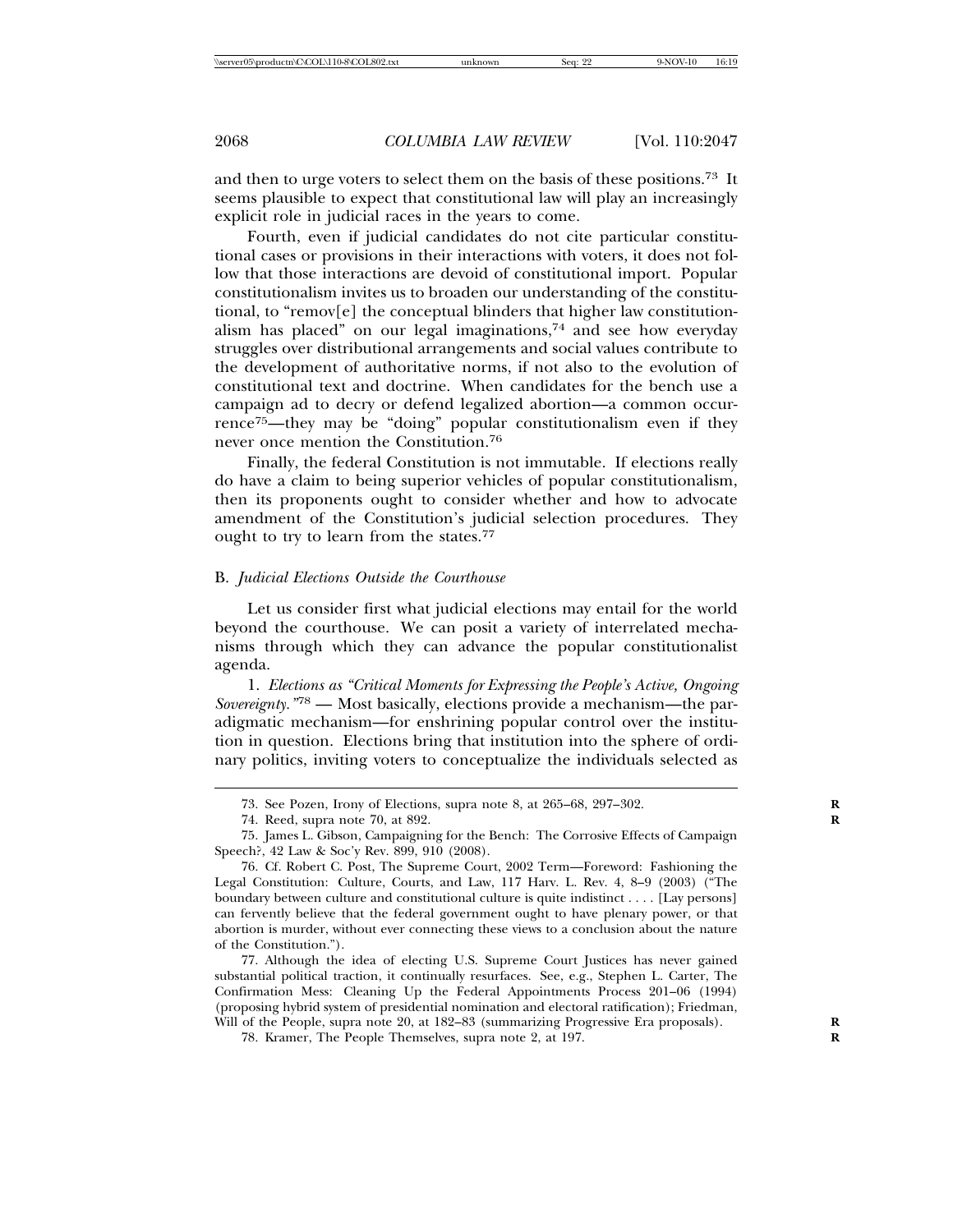agents and representatives, rather than autonomous actors or distant technocrats. They invite voters to think about the substantive powers wielded by the institution, and whether they would like to see those powers wielded differently. In assigning identical weight to each participant's judgment, and zero weight to all other inputs, majoritarian decisionmaking systems have an intuitive claim to being consistent with political equality and procedural fairness.<sup>79</sup>

Elections are special moments, then, for the realization of popular sovereignty. When the elections involve judgeships, they are special moments for affirming our collective commitment to popular sovereignty with respect to the application of law. To be sure, the "popular" nature of any given election may be marred by interest group capture, incumbent advantages, low turnout, or other pathologies. And executive and legislative appointments can be seen as popular acts, too, in that the selecting officials are themselves selected by the public; America's appointive jurisdictions are still a long way away from the career judiciaries of certain Asian and continental European nations, in which prospective judges are groomed in special schools, vetted in technical competitions, and, once on the bench, promoted in large part by more senior colleagues.<sup>80</sup> But in an appointive system the connection to the demos is mediated, attenuated. The people have no necessary role to play. Elections hold out the promise of a more authentic mode of representation. However imperfectly, they clarify the democratic basis of judicial authority and help legitimate that authority by grounding it in repeated public consent.

Judicial supremacy may still exist in an elective system to the extent that extrajudicial actors believe themselves bound by the logic of court rulings. As a cultural construct, "'a matter of sensibility,'"81 judicial supremacy cannot necessarily be dispelled by any particular institutional arrangement. Yet it is hard to think of another selection method that could more forcefully instill the counternotion that judges are not supreme82—not infallible luminaries, not Platonic guardians, not invulnerable to popular pressure. Of all the selection methods in use, only elec-

<sup>79.</sup> See Waldron, Law and Disagreement, supra note 53, at 113–14. According to **R** Professor Waldron, "it is well known, as a matter of decision-theory, that the principle of majority-decision and only the principle of majority-decision" permits each member of a community to have his or her voice count equally in a common settlement. Jeremy Waldron, A Majority in the Lifeboat, 90 B.U. L. Rev. 1043, 1055 (2010).

<sup>80.</sup> See Carlo Guarnieri & Patrizia Pederzoli, The Power of Judges: A Comparative Study of Courts and Democracy 34–67 (2002) (discussing European civil law systems); David M. O'Brien, The Politics of Judicial Selection and Appointments in Japan and Ten South and Southeast Asian Countries, *in* Appointing Judges in an Age of Judicial Power: Critical Perspectives from Around the World 355 (Kate Malleson & Peter H. Russell eds., 2006) (discussing Asian systems).

<sup>81.</sup> Kramer, The People Themselves, supra note 2, at 241 (quoting Parker, supra note **R** 46, at 4). **R**

<sup>82.</sup> Hard, but not impossible: Judicial selection by random lottery would do so even more forcefully.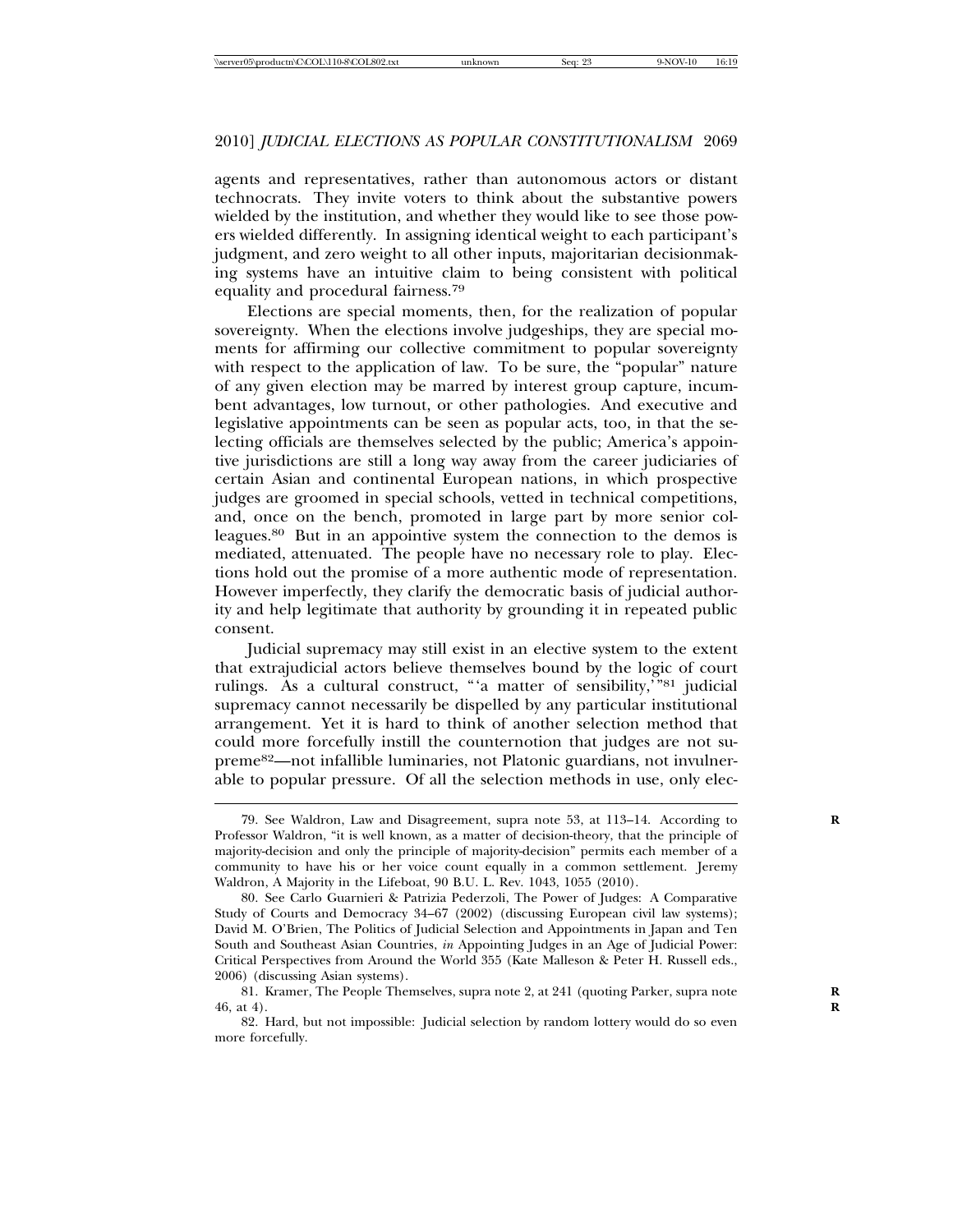tions tell members of the public that the resolution of legal questions is not "something that should be left to others,"83 at least not entirely. They demonstrate that the courts serve the people in a community, and not just some antiquated legal text or esoteric professional code. They make it clear that ordinary citizens are entitled to disagree with their judges. Elections can help disestablish judicial supremacy as a sociological and expressive norm.

2. *Elections as Accountability Mechanisms*. — Elections are not merely symbolic vehicles for affirming the people's active, ongoing sovereignty over the Constitution and the officials who apply it. They are also practical instruments for translating that sovereignty into concrete outcomes, for ensuring that the adjudicated Constitution remains aligned with public opinion. By giving citizens a means and a forum with which to register dissent, if not also to elicit pledges from judicial aspirants, elections give them a tool with which to shape the trajectory of legal doctrine.

Elections are special in this regard as well. Every judicial selection and retention system incorporates various forms of popular accountability. When the governor or the legislature controls reappointments, judges are judged by the people's representatives. Life-tenured federal jurists are checked by their desire for approbation and efficacy, commitments elicited during the appointment process, the potential for promotion, and Congress's ability to control jurisdiction, remedies, and salaries. Although causation remains obscure, these sorts of mechanisms have consistently prevented the outputs of the U.S. Supreme Court from straying beyond "the mainstream of public opinion."84 Yet the mainstream of opinion can be a broad current, encompassing a range of controversial viewpoints; the Court's structural independence and diffuse support allow its positions to lag behind or deviate from majority preferences for many years. And while no American judge is insulated entirely from the voters' perspective, only elected judges stake their jobs on it. Elections entail the crudest and most potent form of public discipline of all the selection methods. They effectuate the popular will most directly.

It should not be surprising to learn, then, that states that use elections have granted their judges significantly shorter terms than states that use appointments.<sup>85</sup> For the choice to hold elections reflects a commitment to popular accountability that demands continual satisfaction.<sup>86</sup> Nor should it be surprising that the empirical evidence shows that, as compared to state judges in appointive and merit selection jurisdictions, judges facing elections, particularly partisan elections, are more likely to

<sup>83.</sup> Kramer, The People Themselves, supra note 2, at 229.

<sup>84.</sup> Friedman, Mediated Constitutionalism, supra note 16, at 2613. Even definitive proof that Supreme Court decisions always track public opinion would not dispel the procedural critiques of judicial supremacy outlined in Part I, though it might take the edge off.

<sup>85.</sup> Pozen, Irony of Elections, supra note 8, at 284–85. **R**

<sup>86.</sup> Id. at 285–86 & n.91, 312–13, 329.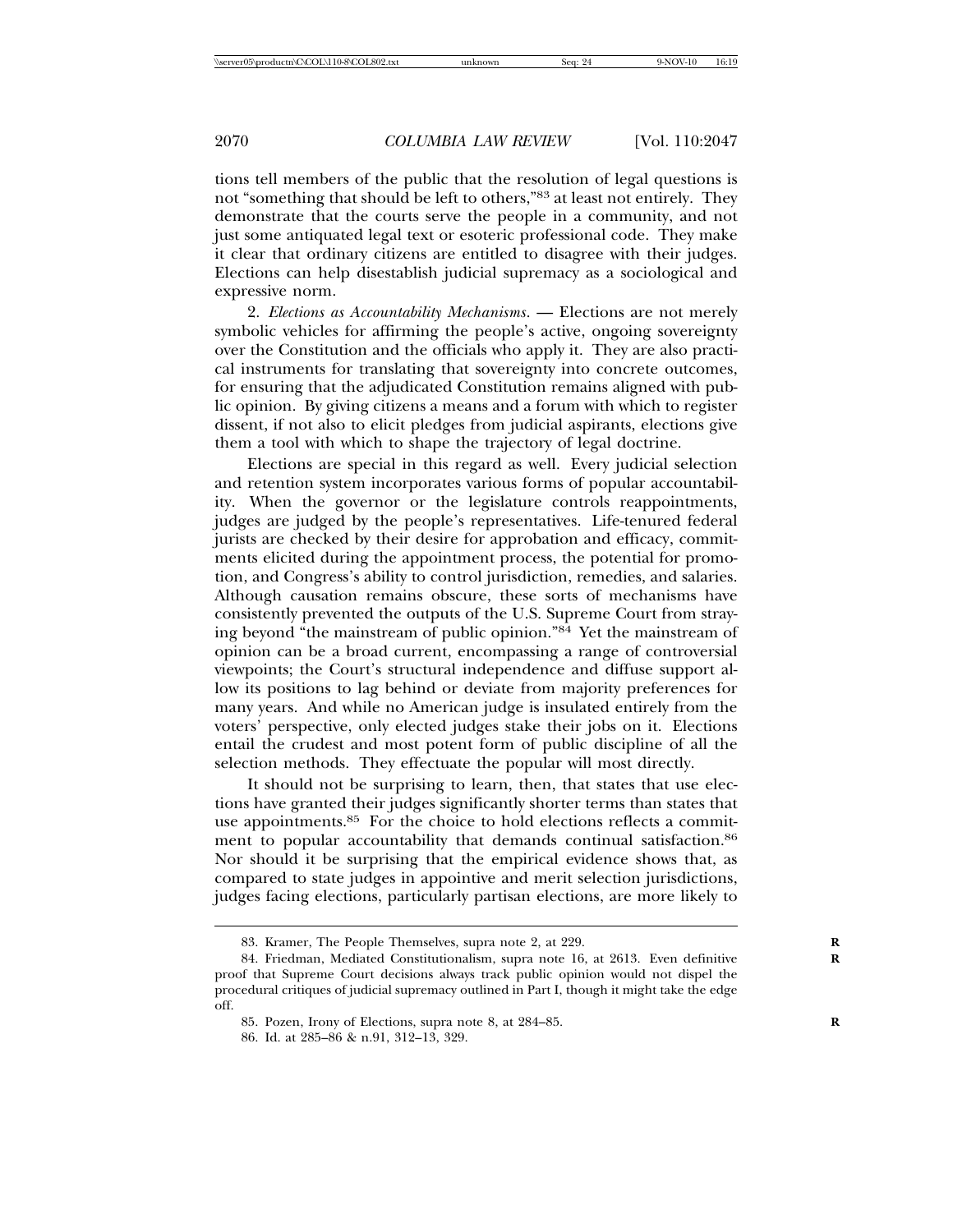decide cases in a manner consistent with majority opinion.87 Elections appear to be forcing faster and fuller correspondence between judicial outputs and communal preferences. They can help disestablish judicial supremacy as a functional norm, without necessarily breeding defiance of any particular judicial ruling.

When one recalls that state judges routinely decide (and decline to decide) constitutional questions, these considerations take on a popular constitutionalist tint. Imagine an elected state supreme court that rules, by four votes to three, that under the equal protection clause of the state constitution and/or the federal Constitution—both grounds are available—same-sex couples must be afforded the right to marry on identical terms as opposite-sex couples. Imagine, too, that many citizens of the state strongly oppose this outcome on constitutional grounds: They are outraged. Elections give these citizens a means to operationalize their outrage as soon as the next election cycle comes around. Challengers can try to vindicate this sentiment by championing an alternative interpretation of the Constitution. Those four justices in the majority put their jobs on the line the moment they signed the opinion. So did the dissenters.<sup>88</sup>

3. *Elections as Constitutional Change Agents*. — In tying the substance of judicial outputs to the views of the people, elections can thus operate to preserve the status quo against unwanted incursion from independent judges. They can also help see to it that, when gaps open up between the governing legal regime and the strongly held views of the electorate, the former is moved in the direction of the latter. They can serve as engines of constitutional change.<sup>89</sup>

89. By "constitutional change," I mean to refer to changes in the official doctrines, statutes, regulations, and practices that interpret and implement the Constitution. I do not mean to take any position on the relative significance, legitimacy, or canonicity of such

<sup>87.</sup> Research on this question has exploded in the past decade. For summaries of the literature with citations to leading studies, see David F. Levi & Mitu Gulati, Judging Measures, 77 UMKC L. Rev. 381, 397–99 (2008); Joanna M. Shepherd, The Influence of Retention Politics on Judges' Voting, 38 J. Legal Stud. 169, 174–76 (2009); Jed Handelsman Shugerman, Economic Crisis and the Rise of Judicial Elections and Judicial Review, 123 Harv. L. Rev. 1061, 1064–65 (2010) [hereinafter Shugerman, Economic Crisis].

<sup>88.</sup> Take another example: A watershed event in the modern history of judicial elections occurred in 1986, when Chief Justice Rose Bird and two of her colleagues on the California Supreme Court were unseated after an aggressive campaign attacked their low rate of affirmance in death penalty cases. No California justice had ever lost a retention election before; a new breed of judicial elections had arrived. The legal establishment responded with indignation at the affront to judicial independence. See Pozen, Irony of Elections, supra note 8, at 287 & n.99. To the popular constitutionalist, however, the moral of the story could easily be flipped. Justice Bird and her colleagues consistently declined to uphold death sentences in a jurisdiction that had legislated their use. Having witnessed their constitutional beliefs defied for too long, the people rose up to assert their sovereign authority. They also bothered, for once, to take an interest in what their courts were doing and to come out to vote. This was accountability in action.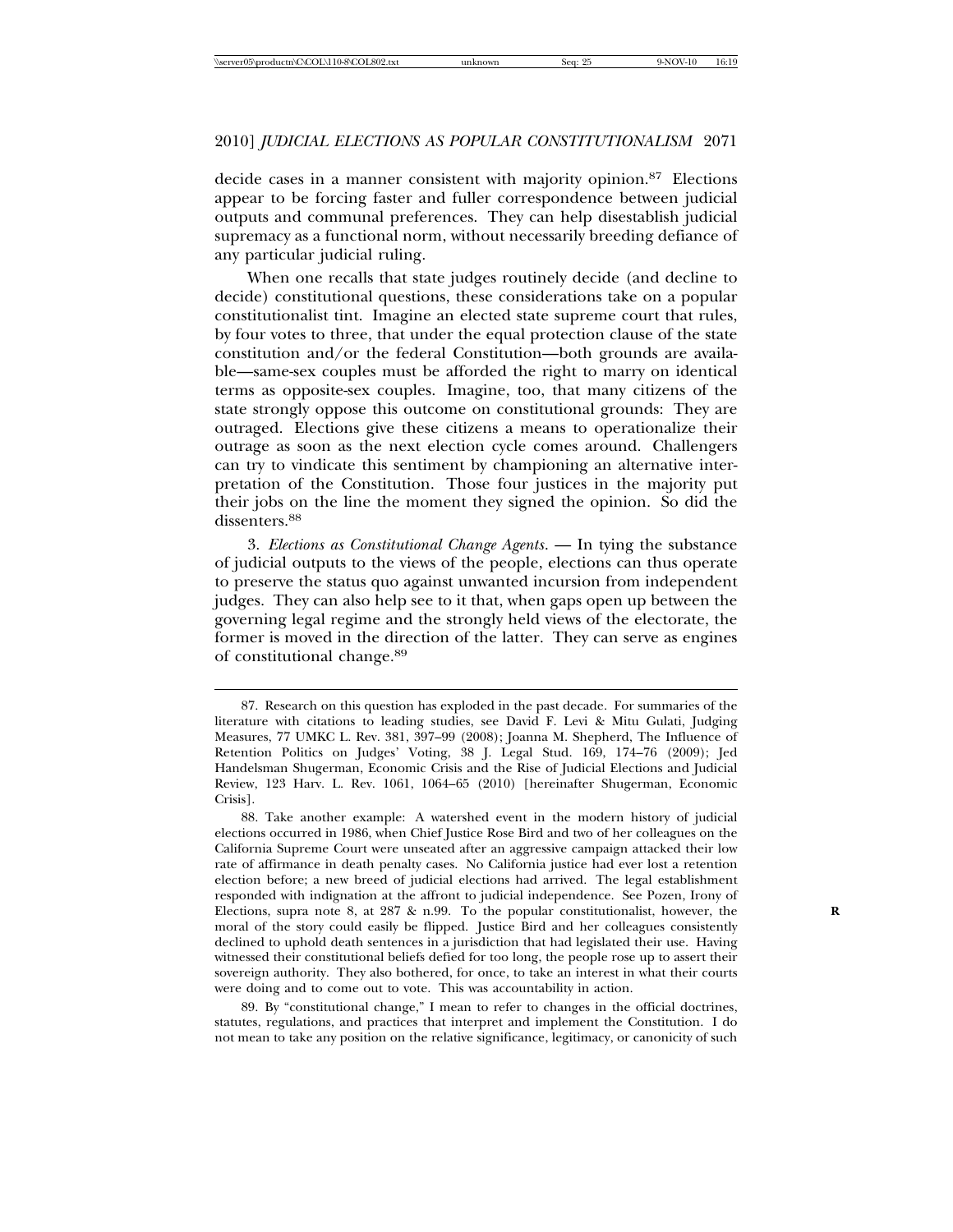It is now banal to observe that constitutional law may evolve even if the constitutional text remains static. This explains why so many care so much about the President's picks for the Supreme Court. By placing on the Court one or more Justices with a sympathetic worldview or jurisprudential style, a President can increase the odds that the Court's doctrine will move in the direction of positions he and his constituents favor.<sup>90</sup> For the popular constitutionalist, such executive efforts to influence the elaboration of law through "transformative appointments"<sup>91</sup> are all to the good. They help deal with one of the foundational problems to which popular constitutionalism responds: the slowness and difficulty of formal constitutional change and the concomitant empowerment of judges to manage the interregna. To sustain the democratic legitimacy of constitutional law, "more persistent and nuanced forms of exchange" than those offered by Article V are needed to root that law in the beliefs of an energized public.<sup>92</sup>

Elections are at least superficially more dynamic vehicles for popular constitutional change than presidential appointments. They occur not episodically and idiosyncratically but quickly and regularly. They involve a qualitatively more direct form of democracy. And in competitive jurisdictions, they put many more candidates—many more potential authors of transformative opinions—before the people. Consider again the samesex marriage example. If the U.S. Supreme Court reached that same ruling, and the American public likewise despised the result, it could easily take several decades before constitutional doctrine caught up with popular sentiment.<sup>93</sup> Judicial elections can effectuate this same change over one or two election cycles, without the contingency of vacancies arising and like-minded executives holding office. Elections "mean that controversial decisions and judges can become rallying cries for an activist and mobilized citizenry, who seek to resist the constitutional interpretations advanced by judges."<sup>94</sup>

Even this example may undersell the potential comparative advantage of elective judiciaries as instruments of constitutional change, for such change can be creative and additive rather than defensive and pre-

developments as compared to an Article V amendment—an issue on which the popular constitutionalism literature is all but silent.

<sup>90.</sup> See Griffin, supra note 40, at 42 ("Many different observers have accepted the **R** thesis that judicial interpretation has been the primary means of adapting the Constitution to change outside Article V."); Jack M. Balkin & Sanford Levinson, Understanding the Constitutional Revolution, 87 Va. L. Rev. 1045, 1066–83 (2001) (arguing that "constitutional revolutions" occur through partisan entrenchment of federal judges).

<sup>91.</sup> Bruce A. Ackerman, Transformative Appointments, 101 Harv. L. Rev. 1164 (1988).

<sup>92.</sup> Post & Siegel, *Roe* Rage, supra note 7, at 380; see supra notes 7, 33, and **R** accompanying text (explaining insufficiency of Article V amendment process for popular constitutionalism).

<sup>93.</sup> See Friedman, Will of the People, supra note 20, at 383 (discussing "stickiness" of **R** Supreme Court's constitutional decisions).

<sup>94.</sup> Reed, supra note 70, at 887. **R**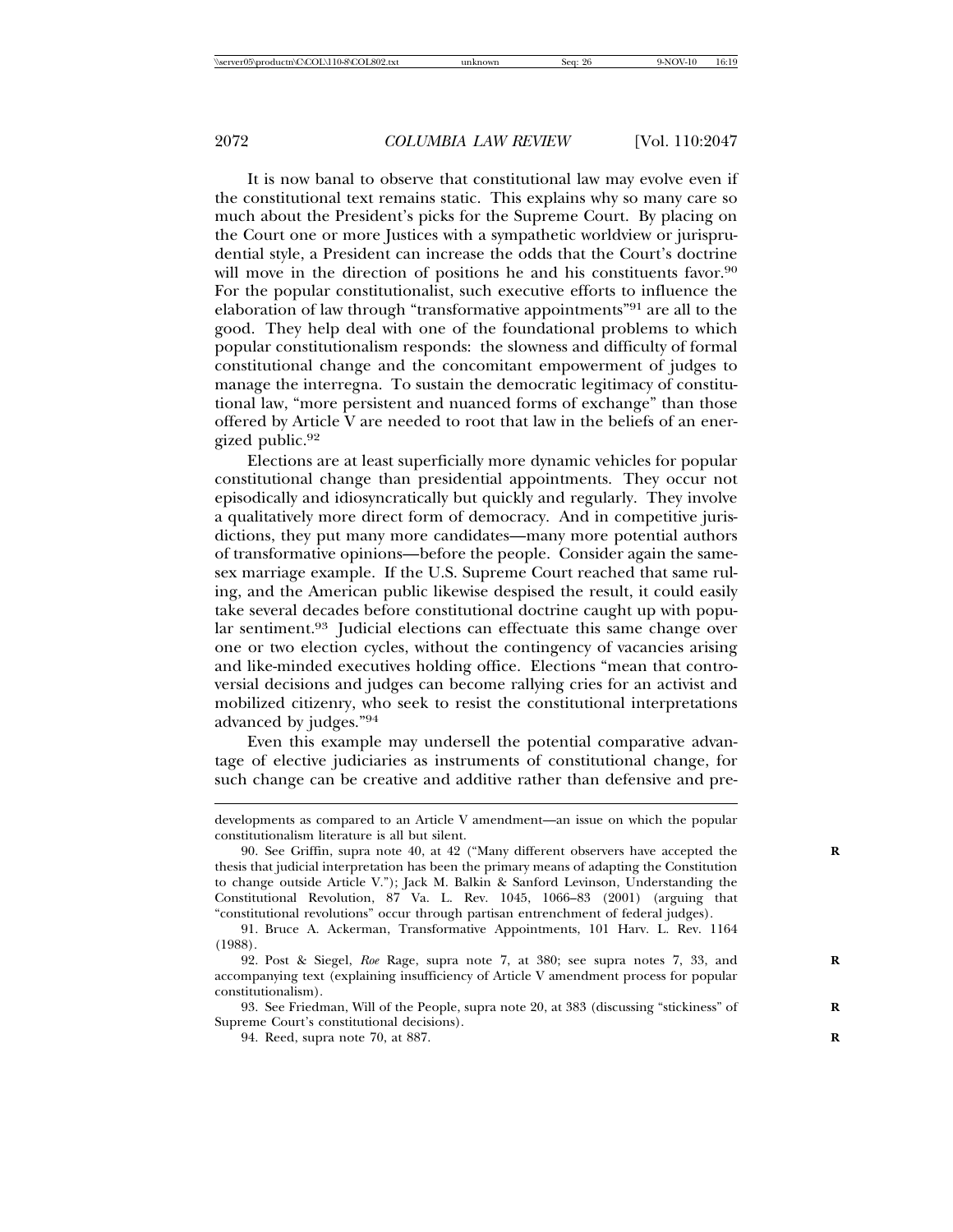servative. Elections are disruptive events. They foist upon communities a periodic reevaluation of the status quo, and thereby invite new ideas for a better society. In the judicial context, they invite what might be termed *constitutional competition*: the presentation by candidates of alternative visions of a good constitutional order. Judges can campaign on the basis of particular constitutional understandings they wish to advance—say, that a health insurance mandate is impermissible or that every citizen is entitled to a decent income—and then, when an appropriate case comes along, seek to apply them. In the vernacular of political scientists, candidates for judicial office can serve as constitutional "entrepreneurs." The campaign gives them a platform as well as an incentive to mobilize support for specific substantive reforms or general interpretive approaches to seek a competitive advantage by translating abstract concepts into tractable messages, exploiting policy windows, reframing the terms of debates, dislodging old legal norms and moving society toward new ones.<sup>95</sup>

Appointments and merit selections cannot generate the same kind of constitutional competition or entrepreneurship. They are comparatively insulated, elite affairs, yoked to the prevailing norms of the legal establishment. Their choices may reflect the influence of popular movements, but the institutions themselves are unlikely to spark any.

4. *Elections as Dialogue*. — Judicial elections are also comparatively noisy. Merit selection panels labor in obscurity before proffering their slate of candidates to the appointing authority. Governors and presidents vet potential nominees behind closed doors before introducing the selections as a fait accompli. Although confirmation hearings can generate public discussion about the candidates and their views on the Constitution, they do so in a highly structured, performative, and timebounded way. In practice, confirmation hearings at the federal level have rarely achieved any significant level of constitutional debate.96 I have not seen any research on confirmation hearings at the state level, but my sense is they have proven equally if not more devoid of substantive content.

Judicial election campaigns, by contrast, increasingly generate political speech on the order of a legislative or executive contest. Candidates develop distinctive themes and narratives and seek to communicate them through the media and through direct appeals. This is the defining feature of the "new era": As campaign conduct codes have been weakened

<sup>95.</sup> See generally David E. Pozen, We Are All Entrepreneurs Now, 43 Wake Forest L. Rev. 283, 300–10 (2008) (explaining related concepts of policy entrepreneurship and norm entrepreneurship).

<sup>96.</sup> See Robert Post & Reva Siegel, Questioning Justice: Law and Politics in Judicial Confirmation Hearings, 115 Yale L.J. Pocket Part 38, 44–51 (2006), at http://www.thepocketpart.org/images/pdfs/27.pdf (urging more robust discussion of nominees' views, especially on previously decided cases); Richard Brust, No More Kabuki Confirmations, A.B.A. J., Oct. 2009, at 38 (reporting widespread dissatisfaction with Justice Sotomayor's confirmation hearings). But see Tushnet, Taking the Constitution, supra note 26, at 64 (discussing "public edification" value of Robert Bork hearings).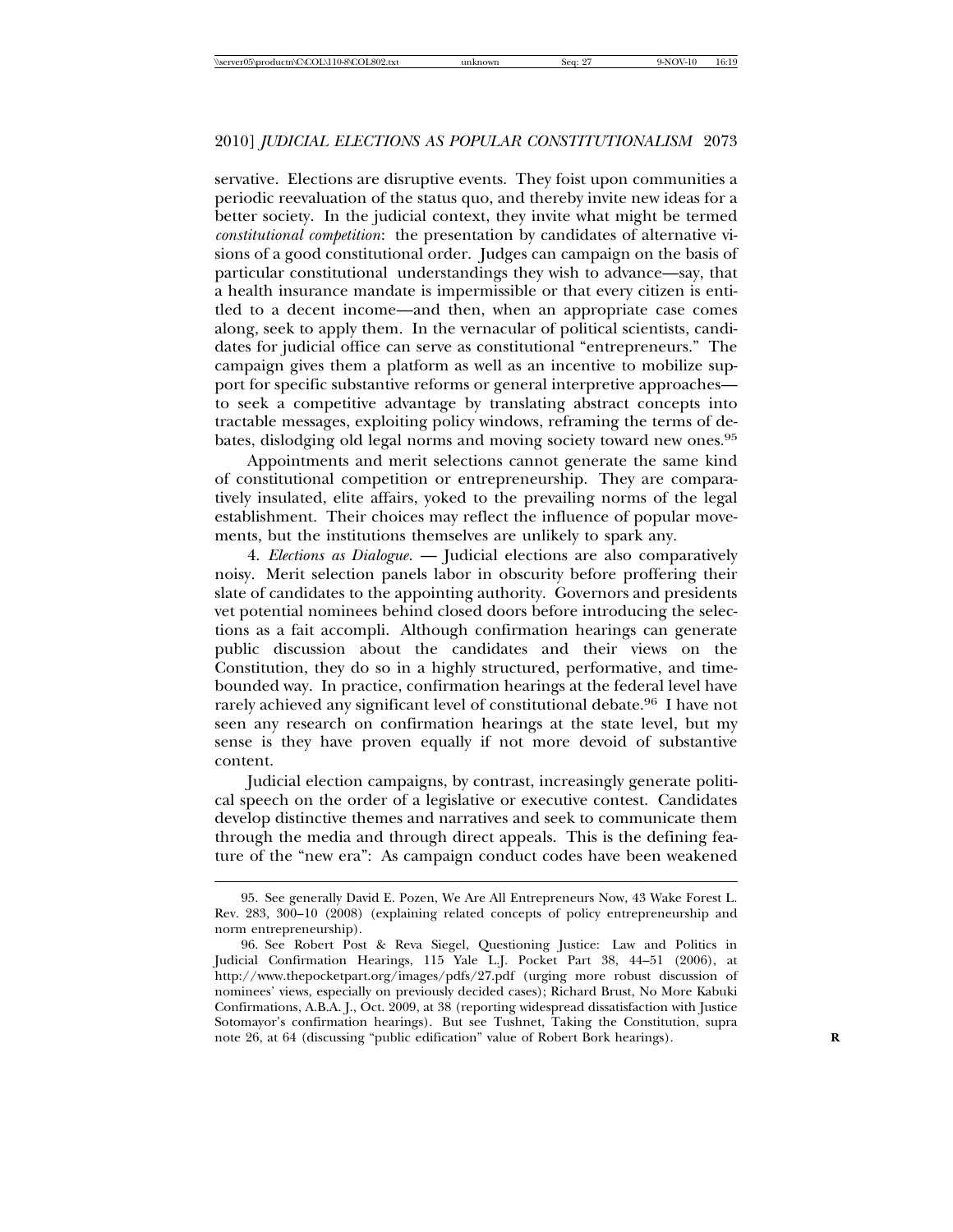and attack ads, interest groups, and big money have flooded the market, judicial races have become "nastier, noisier, and costlier."<sup>97</sup>

Despised by critics, these same attributes of judicial races can serve popular constitutionalist ends. Competitive elections can render the work of the courts more salient and comprehensible. They facilitate public discourse about previous judicial decisions and potential future decisions. They encourage judges to communicate with the people, and the people to communicate with each other, about the methods and consequences of legal interpretation. They encourage ordinary citizens to try to become judges.98 They serve as agenda setters and focal points that help citizens coordinate opposition to or support for government policy. They create a kind of marketplace of constitutional ideas. They reward active political participation and persuasive norm contestation at the expense of passivity. They have, in short, the potential to transform a constitutional culture from one that is apathetic, sterile, and professional into one that is active, vibrant, and popular. The nastier, noisier, and costlier they are, the greater their transformative potential.<sup>99</sup>

This transformation may have spillover effects that undermine the influence of judges well beyond the close of the election cycle. Even if judicial supremacy remains accepted on a case-by-case basis, in the sense that extrajudicial actors continue "to give way in the face of judicial interpretations of the Constitution and embrace the logic of those judicial interpretations," the dialogic aspect of elections can illuminate possibilities for engaging the Constitution "prior to and in the interstices of judicial interpretation."100 By injecting questions of constitutional law into the political arena, these campaigns may inspire members of the public and the other branches to take their role as constitutional exegetes and advocates more seriously. Every popular constitutionalist (and every departmentalist) would celebrate this development.

5. *Elections as Teaching Moments*. — Finally, elections can contribute to popular constitutionalism beyond the courthouse by educating members of the public about the content of the state and federal constitutions,

<sup>97.</sup> Roy A. Schotland, Comment, Law & Contemp. Probs., Summer 1998, at 149, 150 [hereinafter Schotland, Comment].

<sup>98.</sup> Cf. Stephen J. Choi, G. Mitu Gulati & Eric A. Posner, Professionals or Politicians: The Uncertain Empirical Case for an Elected Rather than Appointed Judiciary, 26 J.L. Econ. & Org. 290, 327 (2010) (finding that elected judges are "more politically involved, more locally connected, more temporary, and less well educated than appointed judges," and hence "are more like politicians and less like professionals").

<sup>99.</sup> In line with this hypothesis, Melinda Gann Hall and Chris Bonneau recently found that increased spending on judicial elections leads to increased voter turnout. Melinda Gann Hall & Chris W. Bonneau, Mobilizing Interest: The Effects of Money on Citizen Participation in State Supreme Court Elections, 52 Am. J. Pol. Sci. 457, 467–68 (2008). "[E]xpensive campaigns," Hall and Bonneau conclude, thus "strengthen the critical linkage between citizens and [judges] and enhance the quality of democracy." Id. at 457, 458, 468.

<sup>100.</sup> Keith E. Whittington, Give "The People" What They Want?, 81 Chi.-Kent L. Rev. 911, 913 (2006).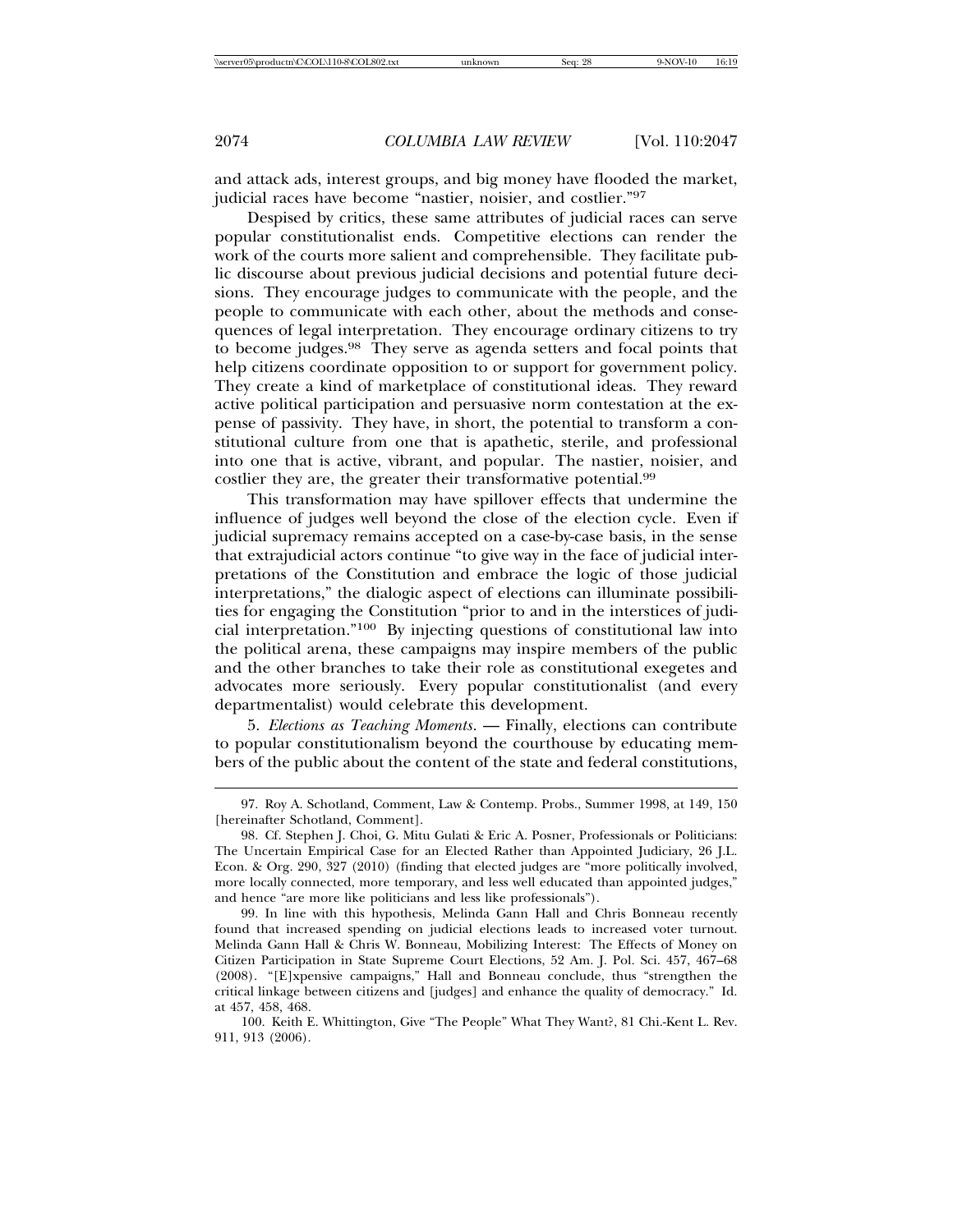as written and as interpreted, and about the work of the courts. This "teaching" function of judicial elections is made explicit whenever the supervising authorities publish voter information guides. It is made even more pointed when these guides incorporate measures of "judicial performance," as they increasingly  $do.<sup>101</sup>$  Any time a judicial candidate takes to the airwaves, puts up a billboard, or mails out a flyer, an opportunity arises for her to comment on the Constitution, in a format and register designed to be accessible to the lay person. Some candidates may decline to engage constitutional questions; some may transmit misleading or sensationalistic messages. But others will take this opportunity in earnest. Mobilized groups of citizens can likewise try to inform and persuade the masses.

If Supreme Court rulings still have the capacity to provide a "vital national seminar" on important legal issues, $102$  state court races have the capacity to distribute the CliffsNotes to the millions of Americans not enrolled. While confirmation hearings may serve a teaching function as well, the lessons are filtered through representatives and ignored by most citizens. As dialogue, judicial elections can facilitate a democratic debate about constitutional questions. As teaching moments, they can clarify and vivify the stakes.

Given the traditional antipathy of the legal establishment toward elective judiciaries, it was remarkable to find a U.S. Supreme Court Justice, Anthony Kennedy, invoking this line of argument in a recent concurrence:

A judicial election system presents the opportunity, indeed the civic obligation, for voters and the community as a whole to become engaged in the legal process. Judicial elections, if fair and open, could be an essential forum for society to discuss and define the attributes of judicial excellence and to find ways to discern those qualities in the candidates.<sup>103</sup>

Justice Kennedy pulled back at the critical moment, however, when he suggested that the topic of conversation would be "judicial excellence." That is just the tip of the iceberg. Experience indicates that elective systems are liable to stimulate discussion not only about the personal qualities of the candidates, but also about the substantive views they es-

103. N.Y. State Bd. of Elections v. Lopez Torres, 552 U.S. 196, 212 (2008) (Kennedy, J., concurring). Only Justice Breyer joined Kennedy's concurrence. Id. at 209.

<sup>101.</sup> Inst. for the Advancement of the Am. Legal Sys., Univ. of Denver, Shared Expectations: Judicial Accountability in Context 19–61 (2006), available at http:// www.du.edu/legalinstitute/pubs/SharedExpectations.pdf (on file with the *Columbia Law Review*).

<sup>102.</sup> Eugene V. Rostow, The Democratic Character of Judicial Review, 66 Harv. L. Rev. 193, 208 (1952). It is conventional wisdom among political scientists that the Court's rulings do not in fact have this capacity. See, e.g., Gerald R. Rosenberg, Romancing the Court, 89 B.U. L. Rev. 563, 564 (2009) ("[F]or decades social science researchers have repeatedly found that judicial opinions neither educate nor teach. Ordinary people do not know about them, are unlikely to find out about them, and are not interested.").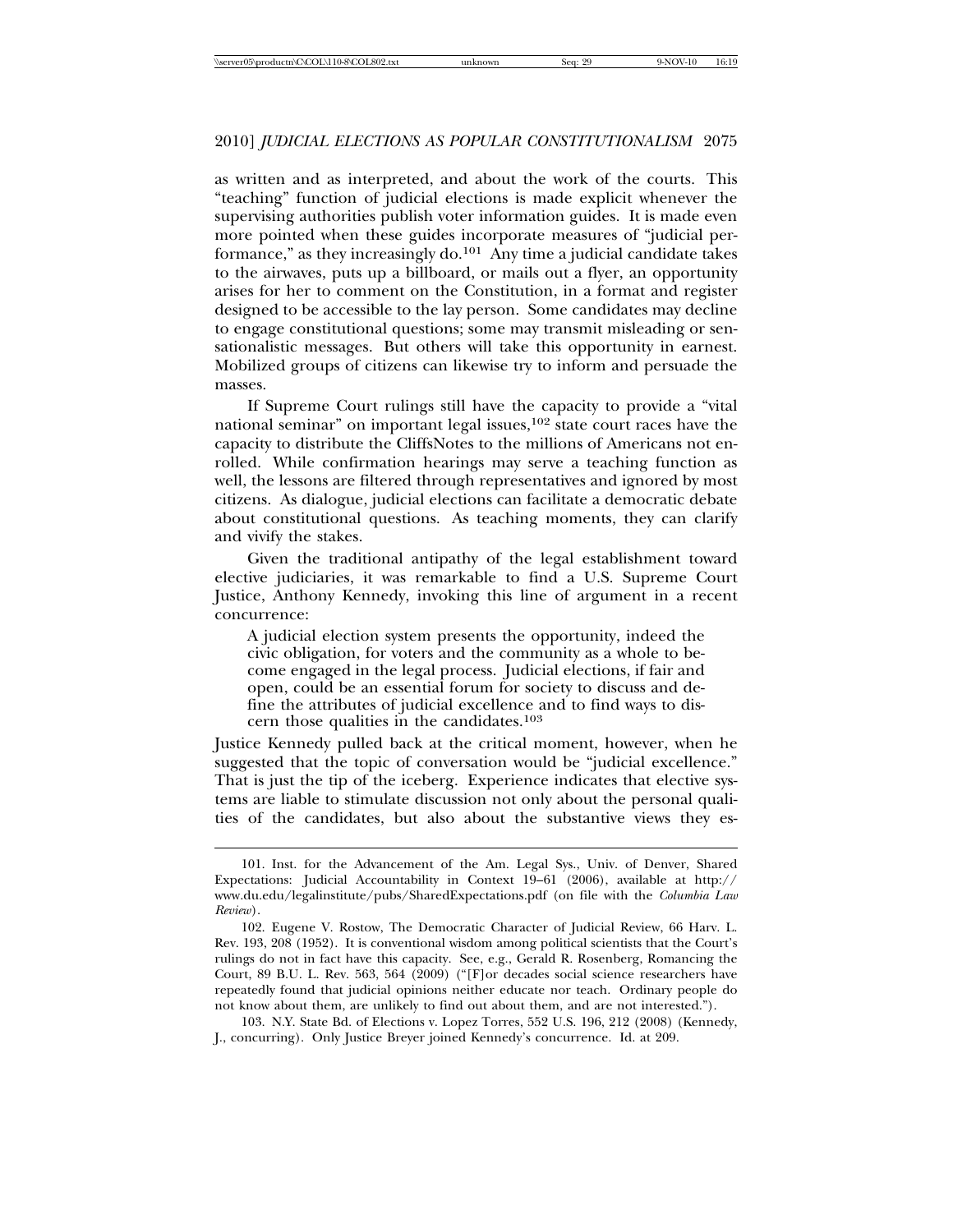pouse.104 As in legislative and executive contests, competitive judicial races prime voters to demand results. The teaching moments and the dialogue they foster will inevitably come around to the consequences of judicial decisionmaking, to questions regarding what kind of interpretive outcomes the candidates seem likely to deliver. And one assumes that for many popular constitutionalists, though perhaps not for Justice Kennedy, this is exactly as it should be.

#### C. *Judicial Elections Inside the Courthouse*

We have seen that judicial elections have the potential to transform a constitutional culture in ways that empower ordinary citizens and that, compared to other methods of selection and retention, they might claim a special democratic legitimacy on account of the public accountability, civic discourse, and legal education they promise. Whether or not they have come—and ever could come—anywhere close to fulfilling this promise is a controversial question, on which political scientists have generally taken a more optimistic view than lawyers. We will return to this question in Part III. More subtle, but perhaps more consequential, are the ways in which use of an elective system can transform judicial rulings from the inside out.

1. *Judicial Restraint*. — What's a popular constitutionalist judge to do?

Although some prominent (robust) popular constitutionalists reject judicial review altogether,<sup>105</sup> that position remains a minority view. A much larger camp accepts that judges should continue to invalidate legislative and executive action for trenching upon the Constitution. These modest popular constitutionalists just want judges to tread more softly, to show greater respect for the role of extrajudicial actors in interpreting the Constitution.106 Let us group these jurisprudential views, crudely, under the heading of *judicial restraint*. As used here, the term refers not so much to a theory of constitutional interpretation as to a theory of the judicial function, a regulative ideal, aimed at minimizing interference with the political process.

Judicial restraint could take many forms. It might involve relaxed scrutiny of decisions made by the other branches, liberal use of the political question doctrine and the constitutional avoidance canon, a minimal-

<sup>104.</sup> Indeed, an opinion that Justice Kennedy joined half a decade earlier, Republican Party of Minnesota v. White, 536 U.S. 765 (2002), foreclosed state efforts to concentrate discussion on the candidates' qualities by preventing them from announcing their views on disputed legal and political issues. Id. at 788 (striking down Minnesota Code of Judicial Conduct's prohibition on such announcements as violation of First Amendment).

<sup>105.</sup> See supra note 53 and accompanying text.

<sup>106.</sup> See Whittington, Extrajudicial Interpretation, supra note 23, at 780 ("Critics of **R** judicial supremacy . . . are united in the view that nonjudicial actors should be active constitutional interpreters whose interpretations are entitled to respect and deference from the courts.").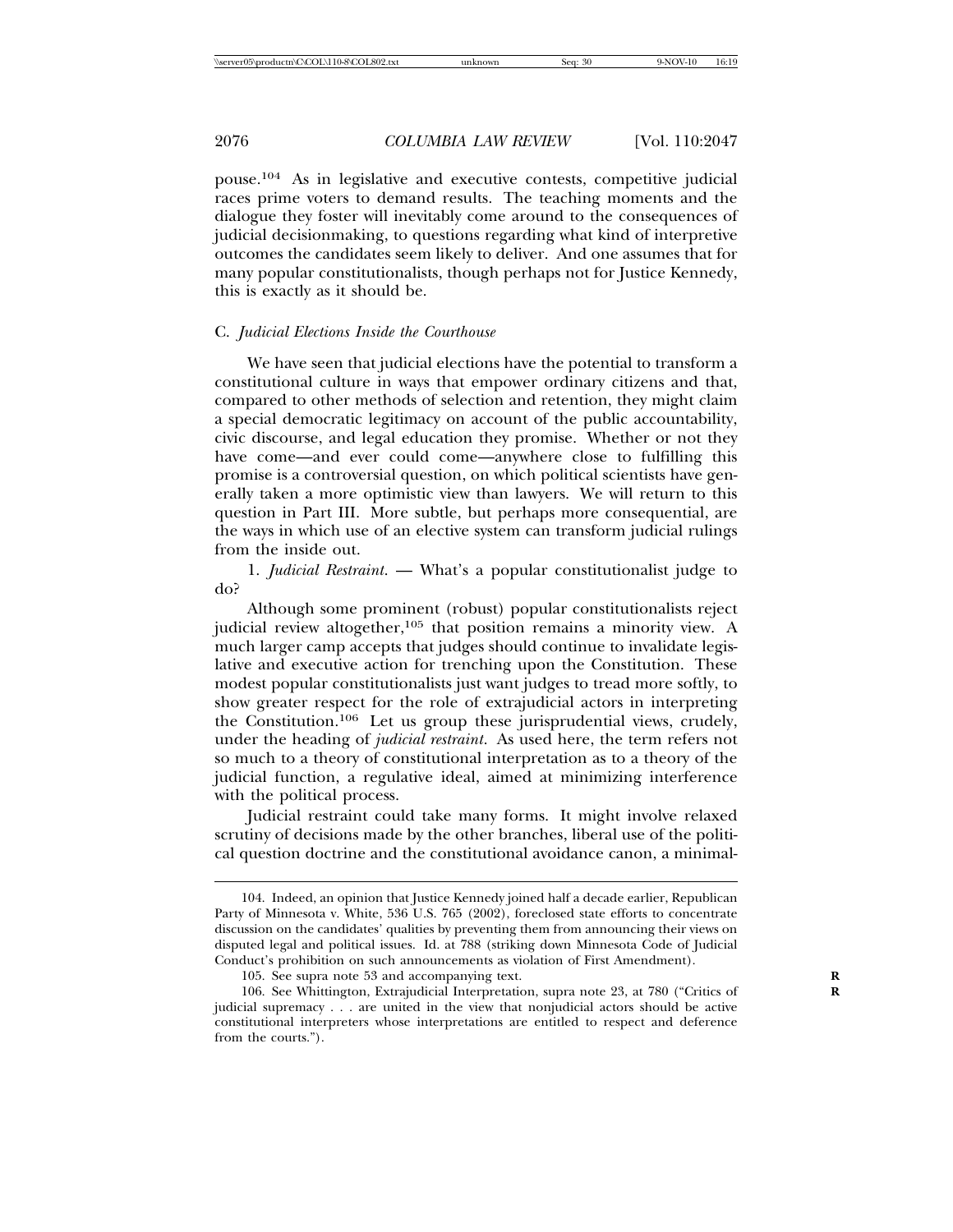ist approach that seeks common moral ground and narrow legal holdings, special solicitude for legislative achievements borne of mass popular mobilization, or simply a less grandiose self-presentation.107 Each of these techniques can serve to qualify judicial supremacy from within Article III. Many popular constitutionalists identify themselves as political progressives. Yet in connecting the vision of a more vibrant constitutional democracy to prescriptions for a more limited judicial role, their project resonates with themes that have in recent decades been seen as conservative in American legal thought.

Will an elective system be more or less likely than alternative systems to produce judges who are restrained in these ways? The answer is far from clear. It depends upon, among other things, what the selecting and reselecting authorities want and what the judges think those authorities want. Although we can posit mechanisms through which elective systems will conduce to greater restraint than life tenure or merit selection, a system of gubernatorial or legislative reappointment may be superior to all of these.<sup>108</sup>

First, restraint may be forced upon the judiciary at the voting booth, through the types of jurisprudes favored by the electorate. If a stable majority of voters in any given state desires judges who will practice Thayerian minimalism and grant legislation the highest presumption of constitutionality,109 the composition of that state's judiciary will, assuming minimal voter competence, come over time to reflect this jurisprudential trait. In political cultures that brand less deferential judges "activists" or "legislators in robes," judicial elections may likewise tend to produce and reward candidates who already believe, in advance of being selected, that courts should have a modest constitutional footprint. Still, it may be unrealistic to think that the average electorate will value such

109. See generally James B. Thayer, The Origin and Scope of the American Doctrine of Constitutional Law, 7 Harv. L. Rev. 129 (1893).

<sup>107.</sup> See Matthew D. Adler, Popular Constitutionalism and the Rule of Recognition: Whose Practices Ground U.S. Law?, 100 Nw. U. L. Rev. 719, 723–24 (2006) (summarizing "concrete legal proposals" that popular constitutionalists have offered).

<sup>108.</sup> The limited empirical evidence we have on this question is somewhat mixed. Focusing on abortion cases, Paul Brace, Melinda Gann Hall, and Laura Langer found that judges subject to competitive reelections are less likely to overturn statutes than meritselected judges and judges with life tenure; that gubernatorial and legislative retention procedures lead to the fewest invalidations; and that the latter result is driven by judges' declining to hear challenges rather than rejecting them on the merits. Paul Brace, Melinda Gann Hall & Laura Langer, Judicial Choice and the Politics of Abortion: Institutions, Context, and the Autonomy of Courts, 62 Alb. L. Rev. 1265, 1291–95 (1999). More recently, Joanna Shepherd found "that no statistically significant difference exists among retention methods in judges' likelihood of overturning statutes," but "that judges facing gubernatorial reappointment become less likely to overturn statutes as retention approaches." Joanna M. Shepherd, Are Appointed Judges Strategic Too?, 58 Duke L.J. 1589, 1616–23 (2009). Shepherd further found that state high court justices facing gubernatorial or legislative reappointment are more likely to vote for litigants from the other branches in civil cases, and that they do so with increasing frequency as their reappointment date approaches. Id. at 1616–22.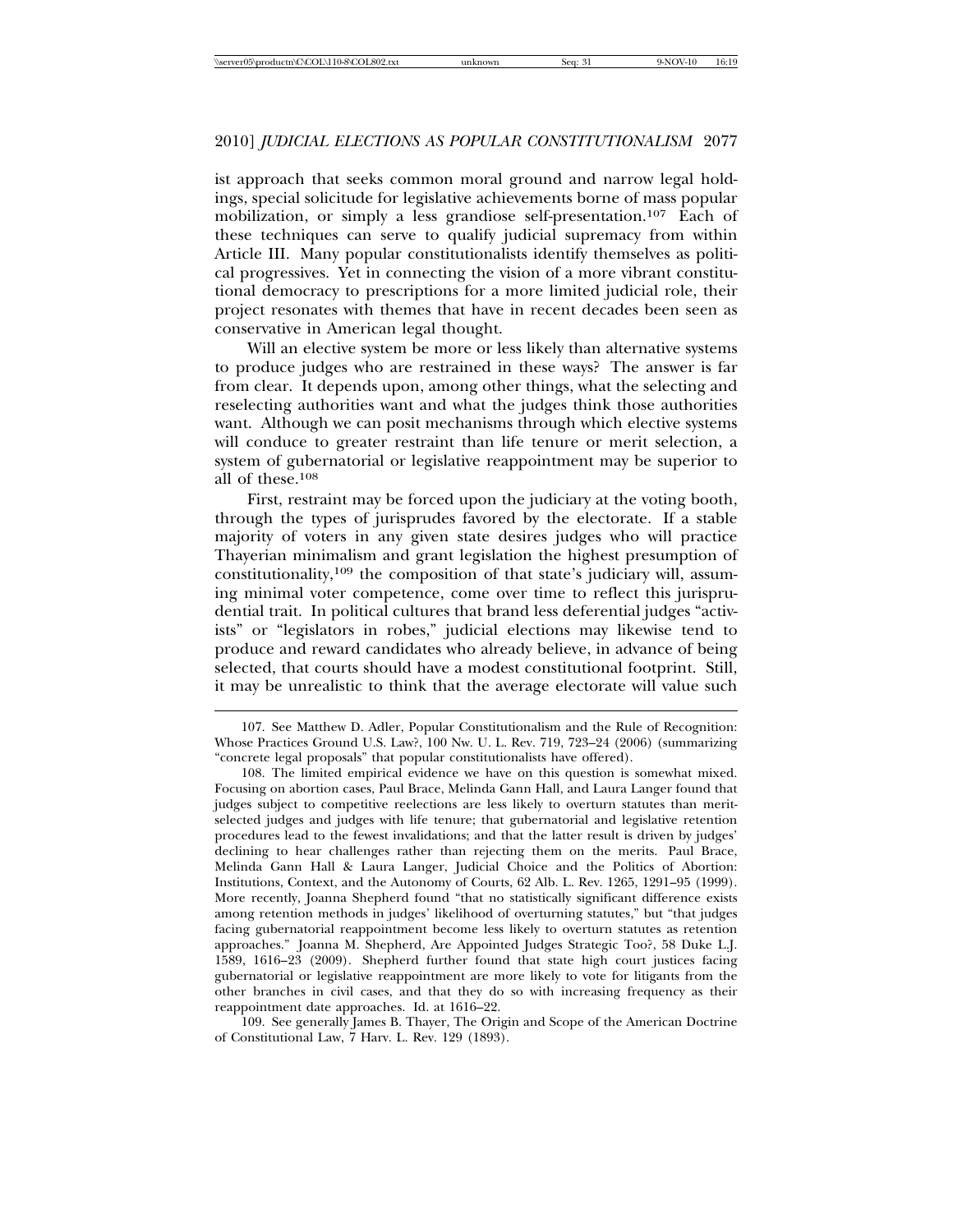restraint as much as the average legislature or executive, the bodies that will most often be its direct beneficiaries.

Second, elected judges may be induced to practice restraint because they anticipate this is what the voters and opinionmakers desire, and they wish to preserve their jobs. The empirical literature has largely borne out the rational choice assumption that a key strategic objective of elected judges, like all other elected officials, is to get selected and reselected: "Judges want to secure the job and keep it."110 The literature has further indicated that, "[w]hile voters in judicial elections generally are uninformed, . . . judges nonetheless perceive their positions to be at risk, and therefore adjust their behavior when deciding controversial cases."<sup>111</sup> Members of the public do not actually need to say or do anything to curb what election supporters see as "the blatant display of judicial preferences" permeating our courts.<sup>112</sup> "There is ample empirical and anecdotal evidence demonstrating that [elected judges], 'regardless of how safe their positions are[,] . . . often fear voters.'"<sup>113</sup>

Elected judges might reasonably assume, for example, that any statute passed by the legislature and signed by the governor is likely to command the support of voters, and that striking it down will incur a political cost. They might therefore be loath to do so. Systems of legislative or gubernatorial retention create even more obvious incentives to avoid statutory invalidations: The nineteenth-century movement away from these systems was spurred in large part by a desire to make courts less beholden to the political branches, and the first generation of elected courts struck down more laws than their appointed predecessors.114 In the present day, however, the relative force of these incentives has been dimmed by the close connections that many elected judges have to political parties, along with the long terms of office and strong norms of reappointment

<sup>110.</sup> Stephen B. Burbank & Barry Friedman, Reconsidering Judicial Independence, *in* Judicial Independence at the Crossroads: An Interdisciplinary Approach 9, 26 (Stephen B. Burbank & Barry Friedman eds., 2002); see also supra note 87 and accompanying text **R** (discussing empirical literature).

<sup>111.</sup> Brace, Hall & Langer, supra note 108, at 1271 n.34. **R**

<sup>112.</sup> Melinda Gann Hall, The Controversy over Electing Judges and Advocacy in Political Science, 30 Just. Sys. J. 284, 286 (2009) [hereinafter Hall, Controversy over Electing].

<sup>113.</sup> Devins, State Constitutionalism, supra note 65, at 1664 (alterations in original) **R** (quoting Melinda Gann Hall, Justices as Representatives: Elections and Judicial Politics in the American States, 23 Am. Pol. Q. 485, 488 (1995)). The most familiar piece of anecdotal evidence is former California Supreme Court Justice Otto Kaus's oft-repeated remark that ignoring the potential political consequences of one's decisions, as an elected judge, is "'like ignoring a crocodile in [one's] bathtub.'" Julian N. Eule, Crocodiles in the Bathtub: State Courts, Voter Initiatives and the Threat of Electoral Reprisal, 65 U. Colo. L. Rev. 733, 739 (1994).

<sup>114.</sup> See Caleb Nelson, A Re-Evaluation of Scholarly Explanations for the Rise of the Elective Judiciary in Antebellum America, 37 Am. J. Legal Hist. 190, 207–19 (1993) (discussing reformers' motivations); Shugerman, Economic Crisis, supra note 87, at **R** 1066–68, 1097–105, 1143–44 (discussing reformers' motivations and analyzing invalidation rates).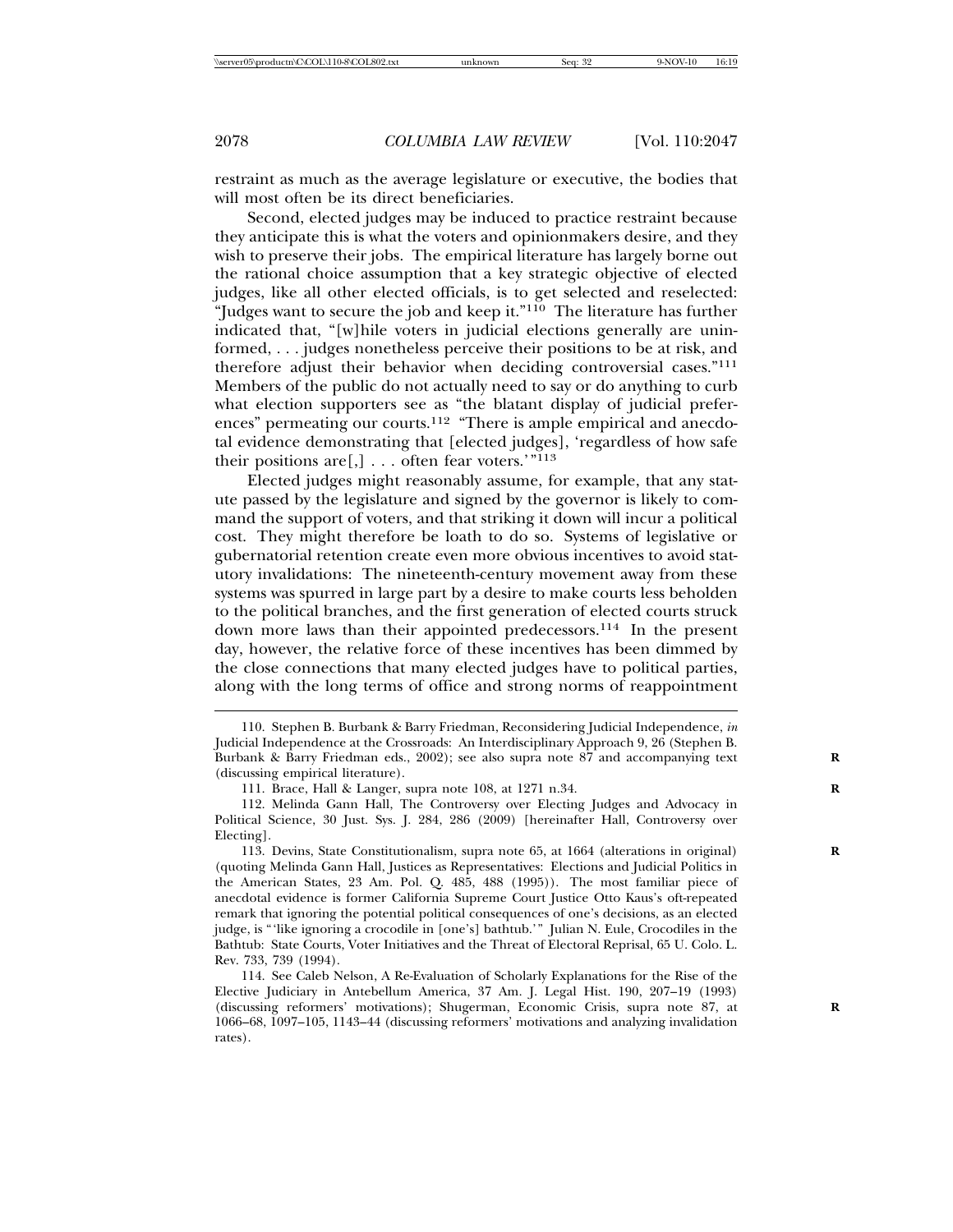that prevail in the appointive jurisdictions.115 Judicial elections may have originally been touted as a "weapon" for empowering courts to stand up to the other branches, but in practice they have become a tool for "weaken[ing] state courts" against politicians and voters alike.<sup>116</sup>

Elected judges might further assume that recognizing new constitutional rights that benefit a minority group, and deciding novel or nonessential legal questions more generally, risks generating popular backlash. Consciously or subconsciously, they may therefore aim to steer clear of such outcomes, even if they could be persuaded in the abstract that the relevant constitutional text and case law are best read to support them. Through ex post incentives as well as ex ante selection effects, self-interested motives as well as high-minded principles, it is plausible that judicial elections will tend to foster judicial restraint.

2. *Judicial Populism*. — It is not obvious why popular constitutionalism should prize only restraint in jurisprudence, especially when the judges are selected in the same basic manner as the officeholders to whom they are meant to be deferring. A commitment to any such principle will resolve only a fraction of cases; the commitment itself may be an artifact of the federal courts' structural independence. Consider a widely noted passage from the final paragraph of Larry Kramer's *The People Themselves*:

What presumably would change [after a transition to popular constitutionalism] is the Justices' attitudes and self-conception as they went about their routine. In effect . . . Supreme Court Justices would come to see themselves in relation to the public somewhat as lower court judges now see themselves in relation to the Court: responsible for interpreting the Constitution according to their best judgment, but with an awareness that there is a higher authority out there with power to overturn their decisions—an actual authority, too, not some abstract "people" who spoke once, two hundred years ago, and then disappeared.<sup>117</sup>

117. Kramer, The People Themselves, supra note 2, at 253; see also id. (suggesting **R** that Court invites disaster when it "pa[ys] too little mind to the public's view of things"); Jeffrey Rosen, The Most Democratic Branch: How the Courts Serve America, at xiii (2006) (contending that federal judges should aspire to "reflect the constitutional views of national majorities" in their decisions); Preis, supra note 25, at 1726 (stating that popular **R** constitutionalism entails that judges "listen[ ] to the populace in setting constitutional meaning"). Some have read Barry Friedman's recent work to make a similar point. See, e.g., Justin Driver, Why Law Should Lead, New Republic, Apr. 8, 2010, at 28, 29, 32 (book review) (arguing that Friedman's *The Will of the People* valorizes "view of the Supreme Court . . . as an instrument for transforming popular sentiment into law," and "seems to

<sup>115.</sup> See Pozen, Irony of Elections, supra note 8, at 283–85 (contrasting term lengths **R** and reselection practices in elective versus appointive systems).

<sup>116.</sup> Shugerman, Economic Crisis, supra note 87, at 1064, 1067; see also Jed **R** Handelsman Shugerman, The Twist of Long Terms: Judicial Elections, Role Fidelity, and American Tort Law, 98 Geo. L.J. 1349, 1401 (2010) [hereinafter Shugerman, Twist of Long Terms] (citing, as factors weakening elective judiciaries since nineteenth century, increase in cost of campaigns and power of political parties and special interests, and decrease in average term lengths).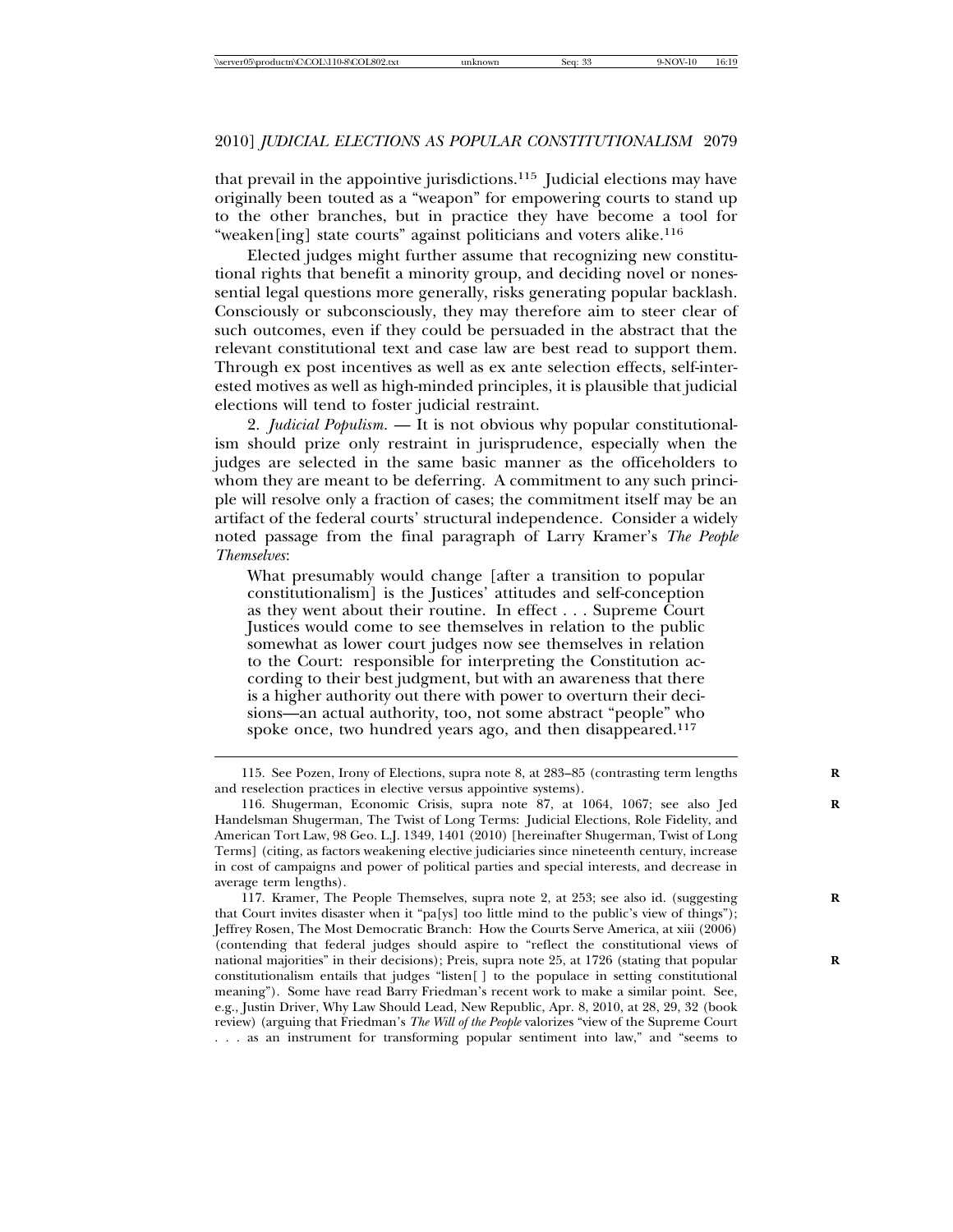Consider, too, this sympathetic passage from Richard Posner's latest book on judging:

[A]s long as the populist element in adjudication does not swell to the point where unpopular though innocent people are convicted of crimes, or other gross departures from legality occur, conforming judicial policies to democratic preferences can be regarded as a good thing in a society that prides itself on being the world's leading democracy.<sup>118</sup>

What, exactly, would it mean for a judge to adjust her attitude and selfconception in light of the people's superior authority or to conform her policies to democratic preferences? Kramer and Posner do not elaborate. One possibility is that the judge ought to practice the deference techniques described above and cede as much ground as possible to the coordinate branches. This is the standard prescription of popular constitutionalists. Lurking in their theory, however, is another possibility: that the judge ought to incorporate into her decisionmaking calculus the beliefs of the citizenry, to the extent she can perceive them, irrespective of what the legislature or executive has done. She ought to proactively see to it that judicial doctrines "mirror popular views."119 Just as the lower court judge in Kramer's analogy must ask herself how the Supreme Court would resolve the case, the Supreme Court Justice must ask herself how the people would want her to rule.

The leading academic defenders of judicial elections, political scientists Chris Bonneau and Melinda Gann Hall, recently made the point forthrightly: The democracy-respecting judge ought to "draw upon public perceptions and the prevailing state political climate when resolving difficult disputes."120 It is a great virtue of elected judges, for Bonneau and Hall, that they have shown themselves more likely to do this. Let us call this approach—the manipulation of interpretive outcomes to promote what the public appears to desire—*majoritarian judicial review*. 121

admonish" Justices "to spend less time reading precedents and more time parsing polling data").

<sup>118.</sup> Richard A. Posner, How Judges Think 136–37 (2008) [hereinafter Posner, How Judges Think].

<sup>119.</sup> Friedman, Mediated Constitutionalism, supra note 16, at 2598 (describing **R** popular constitutionalist agenda).

<sup>120.</sup> Chris W. Bonneau & Melinda Gann Hall, In Defense of Judicial Elections 15 (2009); see also Hall, Controversy over Electing, supra note 112, at 286 (suggesting that **R** "judges should adjust their behavior to constituency preferences in matters where they have discretion"). I devote greater attention to Bonneau and Hall's book, and to Hall's normative turn more generally, in a companion piece to this Article. David E. Pozen, Are Judicial Elections Democracy-Enhancing?, *in* What's Law Got to Do with It? What Judges Do and Why It Matters (Charles Gardner Geyh ed., forthcoming 2011).

<sup>121.</sup> This label is also crude. "The people," of course, are not necessarily coextensive with a majority of the people, nor do majorities always get their way. And as we will see, numerous difficulties may confound any judicial effort to follow the "prevailing" view. Bonneau & Hall, supra note 120, at 15. Notwithstanding its crudeness, I can think of no better label. Like politics itself, majoritarian judicial review may not reflect a purely numbers-driven calculus in practice. But in theory, at least, those who have urged judges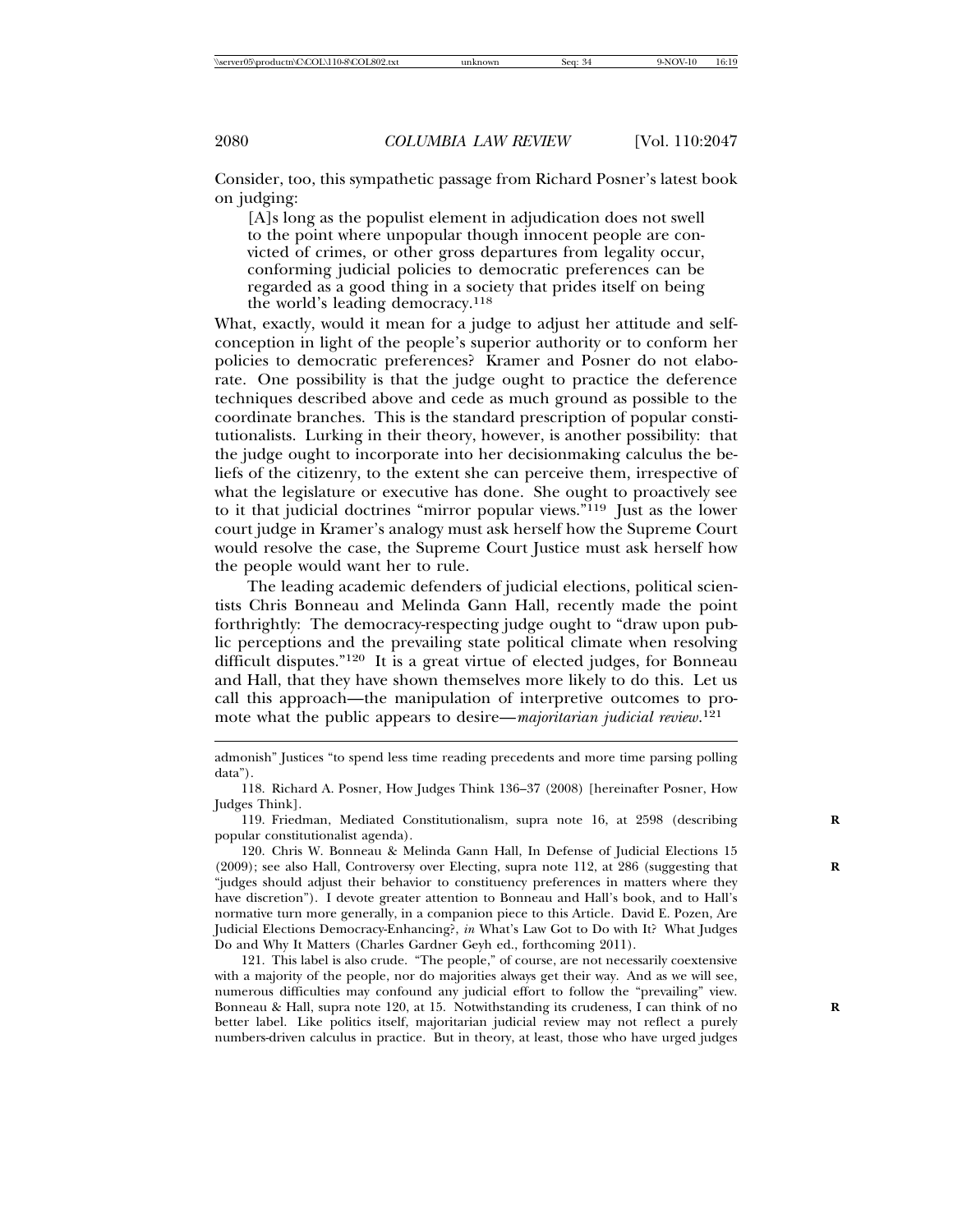#### 2010] *JUDICIAL ELECTIONS AS POPULAR CONSTITUTIONALISM* 2081

Although explicit theorizing about "popular constitutionalism" is fairly novel, this prescription is not. Jed Rubenfeld identifies Christopher Tiedeman as the most influential postbellum exponent of the view that, for democratic reasons, judicial interpretations of the Constitution ought to track popular preferences.<sup>122</sup> The judge "who would interpret the law rightly," Tiedeman wrote in 1890, "need not concern himself so much with the intentions of the framers of the Constitution."123 Rather, "as soon as we recognize the present will of the people as the living source of law, we are obliged, in construing the law, to follow, and give effect to, the present intentions and meaning of the people."<sup>124</sup> If Tiedeman's formulation now looks a little archaic in its intentionalism and its suggestion of a collective will, Rubenfeld shows further, his basic idea lived on in the work of the many late twentieth-century judges and scholars, from William Brennan, to Terrence Sandalow, to Harry Wellington, who would have courts look to contemporary attitudes and practices in interpreting the Constitution.125 These are theorists who reasoned from "the implicit premise . . . that constitutional law can achieve democratic legitimacy only if interpreted responsively to popular will."126 They laid the groundwork for the popular constitutionalism of today.

to draw upon public sentiment appear to agree that judges should attend primarily to the *most widely held* sentiment; there is an irreducibly majoritarian basis to the literature's popular theories of judging. It is useful, furthermore, to draw the rhetorical contrast with the so-called "countermajoritarian" theories of judicial review that predominate in academic discussions of the U.S. Supreme Court.

122. Jed Rubenfeld, Freedom and Time: A Theory of Constitutional Self-Government 57–58 (2001). Tiedeman is far from an isolated example in earlier American legal thought. To take just one other, Justice Benjamin Cardozo, while serving as an elected judge on the New York Court of Appeals, argued that when the legal answer is unclear, the judge has "a duty to conform to the accepted standards of the community" and may depart only in rare circumstances. Benjamin N. Cardozo, The Nature of the Judicial Process 108 (1921); see also Brian Z. Tamanaha, Beyond the Formalist-Realist Divide: The Role of Politics in Judging 125–27 (2010) [hereinafter Tamanaha, Beyond the Divide] (providing additional explication of Cardozo's views and noting widespread assent they received from contemporaneous judges).

123. Christopher G. Tiedeman, The Unwritten Constitution of the United States 151 (1890).

124. Id. at 154.

125. Rubenfeld, supra note 122, at 58.

126. Id. As Rubenfeld sees clearly, nothing about these interpretive commitments leads inherently to a "'restrained'" judicial philosophy. Id. at 58–59. Majoritarian review also shares affinities with "dynamic statutory interpretation," the interpretive method championed by William Eskridge whereby judges adapt the meaning of statutes in light of changed circumstances and political preferences. See William N. Eskridge, Jr., Dynamic Statutory Interpretation (1994); cf. Einer Elhauge, Statutory Default Rules: How to Interpret Unclear Legislation *passim* (2008) (arguing that courts should aim to maximize satisfaction of "current enactable preferences" when statutory text is unclear). Yet, whereas Eskridge's dynamic interpreter uses her discretion primarily to pursue justice or the common welfare—to pursue what she thinks would be good *for* the public—the majoritarian jurist aspires, in the first instance, to do what the public appears to wish for itself.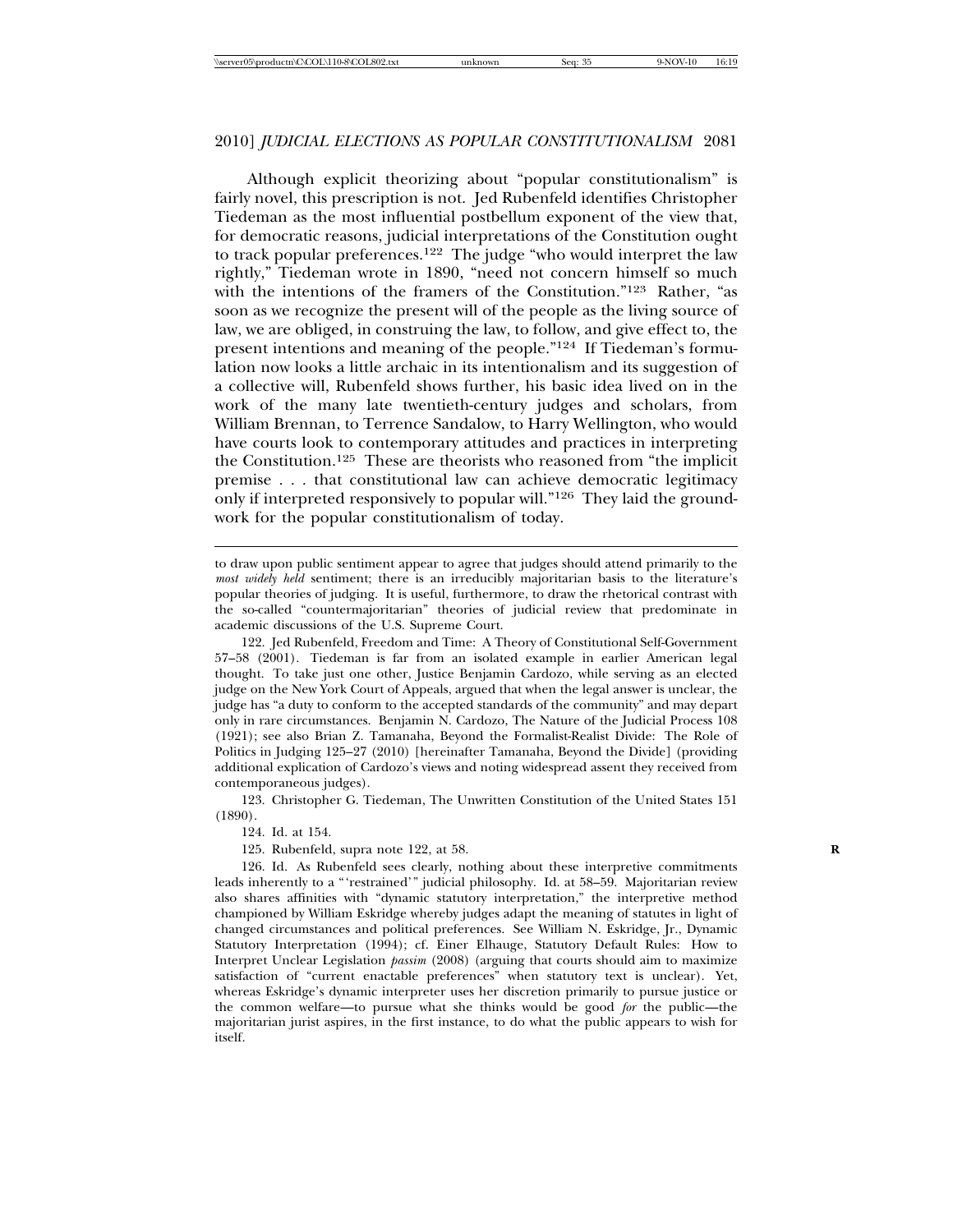Strange though it may sound to the modern ear, majoritarian review can (at least in theory) promote popular sovereignty values without being lawless, unprincipled, or perverse. First, it is important to bear in mind that, at the state level, many judges already have extensive experience as policymakers. The state judges considered here are common law generalists, and the constitutional structures in which they operate frequently envision that they will issue advisory opinions, engage political questions, perform administrative functions, and participate in decisions on budgetary matters and access to government services.<sup>127</sup> In light of these background characteristics, the idea that a state judge would possess the competence and authority to advance popular preferences might sound less far-fetched.

Second, judges who adopt this approach need not be mere conduits for public opinion. As in many respectable theories of political representation, they could lead as well as follow—within limits—when they believe their constituents lack relevant information or ought to take a different tack.

Third, these judges need not run roughshod over the other branches. If the legislature and executive have settled on a view, that will usually serve as a pretty good proxy for what the people want. For the majoritarian jurist, the fact that the other branches have taken a certain position is, in itself, incidental; yet it may be highly relevant for the insight it provides into the content of public opinion.<sup>128</sup>

Fourth, and most important, these judges need not act wantonly or extralegally. They can confine their populism to cases in which the legal answer seems uncertain, while public sentiment seems clear, widespread, and of constitutional dimension (however this is gauged). The people's views would remain irrelevant to the application of, say, a fixed numeric rule, but they might be consulted in construing a vague standard such as "equal protection" or "due process." Public opinion could be used to supplement or gloss the traditional interpretive aids; it could be reserved for when the original meaning of a provision is obscure or when the orthodox legal materials are in equipoise; it could be given more or less weight depending on context; and so forth. Just as there are many different types of judicial restraint, there are many different types of majoritarian review, and I wish to be agnostic among them. As used here, majoritarian review entails only that the judge assigns public opinion some meaningful role in the decision calculus, either as an external source of value, like justice or welfare, or as an independent source of

<sup>127.</sup> See Helen Hershkoff, Positive Rights and State Constitutions: The Limits of Federal Rationality Review, 112 Harv. L. Rev. 1131, 1179–82 (1999) [hereinafter Hershkoff, Positive Rights]; Hershkoff, Passive Virtues, supra note 69, at 1842–76. **R**

<sup>128.</sup> In outcome terms, accordingly, the distinction between judicial restraint and judicial populism may collapse in a substantial number of cases. Majoritarian jurists may turn out to be modest jurists; elected judges may be deferential so as to be popular.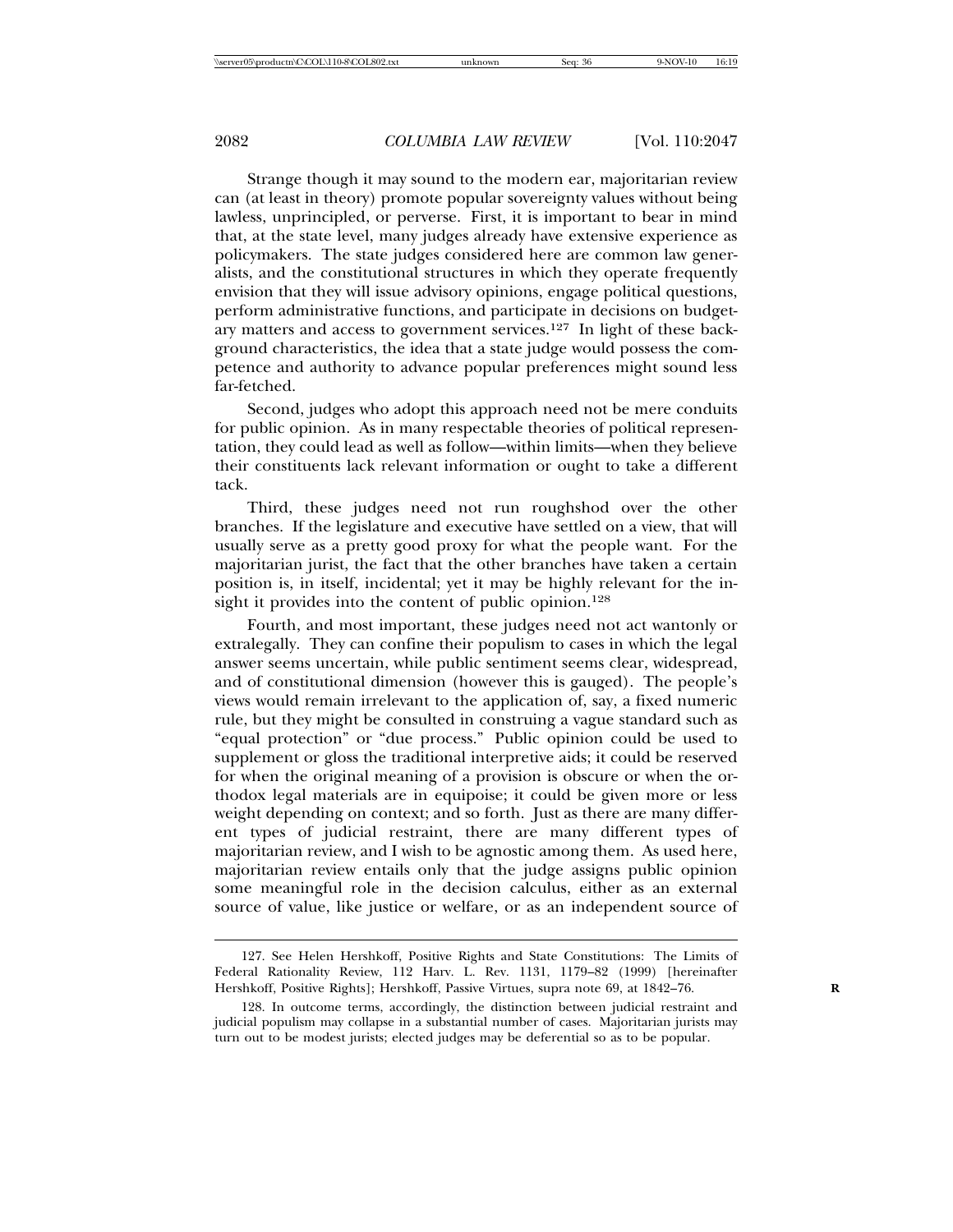legal meaning.129 At the least, the majoritarian jurist can aim to avoid the least popular options within the range of plausible alternatives, within what Judge Posner calls the "zone of reasonableness."<sup>130</sup>

An analogy to *Chevron*<sup>131</sup> may help clarify this last point. At step one, the judge described here, like all judges, asks whether the relevant legal materials are unambiguous or decisively point in one direction. If the answer is yes, her job is done; she must apply the law. If the answer is no, however, she proceeds to step two—except as the voters' agent, her touchstone is not which interpretive option would best comport with original public meaning, common law precepts, or any other retrospective standard, but rather which permissible interpretation would best comport with the will of the current electorate. While the answers to these questions will in many cases be the same, they can diverge when relevant social norms or conditions have changed, or when the previous lawmakers have done something unwise or unpopular as applied to the instant case.

3. *Role Fidelity*. — Judicial elections have a special relationship to majoritarian review, not only in their expected outputs but also in their structural logic. To see this, we need to consider a more general, and surprisingly undertheorized, normative question: Should the fact that a judge is selected by any particular method have any bearing on how he or she decides cases? The traditional view of lawyers has been an emphatic no, for "[t]o expect judges to take account of political consequences . . . is to ask judges to do precisely what they should not do."<sup>132</sup> Regardless of how they came to hold office, judges should decide cases solely on the basis of their own legal judgment; they must "resist public clamor and criticism" and "make decisions impartially and independently of their constituents."133 This kind of interpretive independence, Kathleen Sullivan observes, "ensures the rule of law by ensuring that courts decide

130. Richard A. Posner, The Role of the Judge in the Twenty-First Century, 86 B.U. L. Rev. 1049, 1053, 1065–66 (2006).

131. Chevron U.S.A. Inc. v. Natural Res. Def. Council, Inc., 467 U.S. 837 (1984).

132. Cheney v. U.S. Dist. Court, 541 U.S. 913, 920 (2004) (Scalia, J., denying motion to recuse).

133. Symposium, The Debate over Judicial Elections and State Court Judicial Selection, 21 Geo. J. Legal Ethics 1347, 1357 (2008) (remarks of Professor Geyh) (describing "traditional[ ]" model of judging).

<sup>129.</sup> Judges might also look to public opinion not as a distinct end or source of meaning, but rather as a guide to the "correct" interpretation of a constitutional provision, with correctness determined by other criteria. See generally Sunstein, supra note 42, at 183–95, 206–12 (discussing and critiquing proposition that, in virtue of its numbers and heterogeneity, populace is more likely than any given judge to be "right" about questions of interpretation). This kind of epistemic weighting of public opinion, in the service of an objectively best answer that does not itself depend on public opinion, is a separate enterprise from majoritarian review. Similarly, it does not count as majoritarian review when a judge uses public opinion to inform a pragmatic inquiry into the expected effects of a ruling. This judge cares about the people's views only instrumentally, as a variable in a consequentialist equation, and not for their own sake.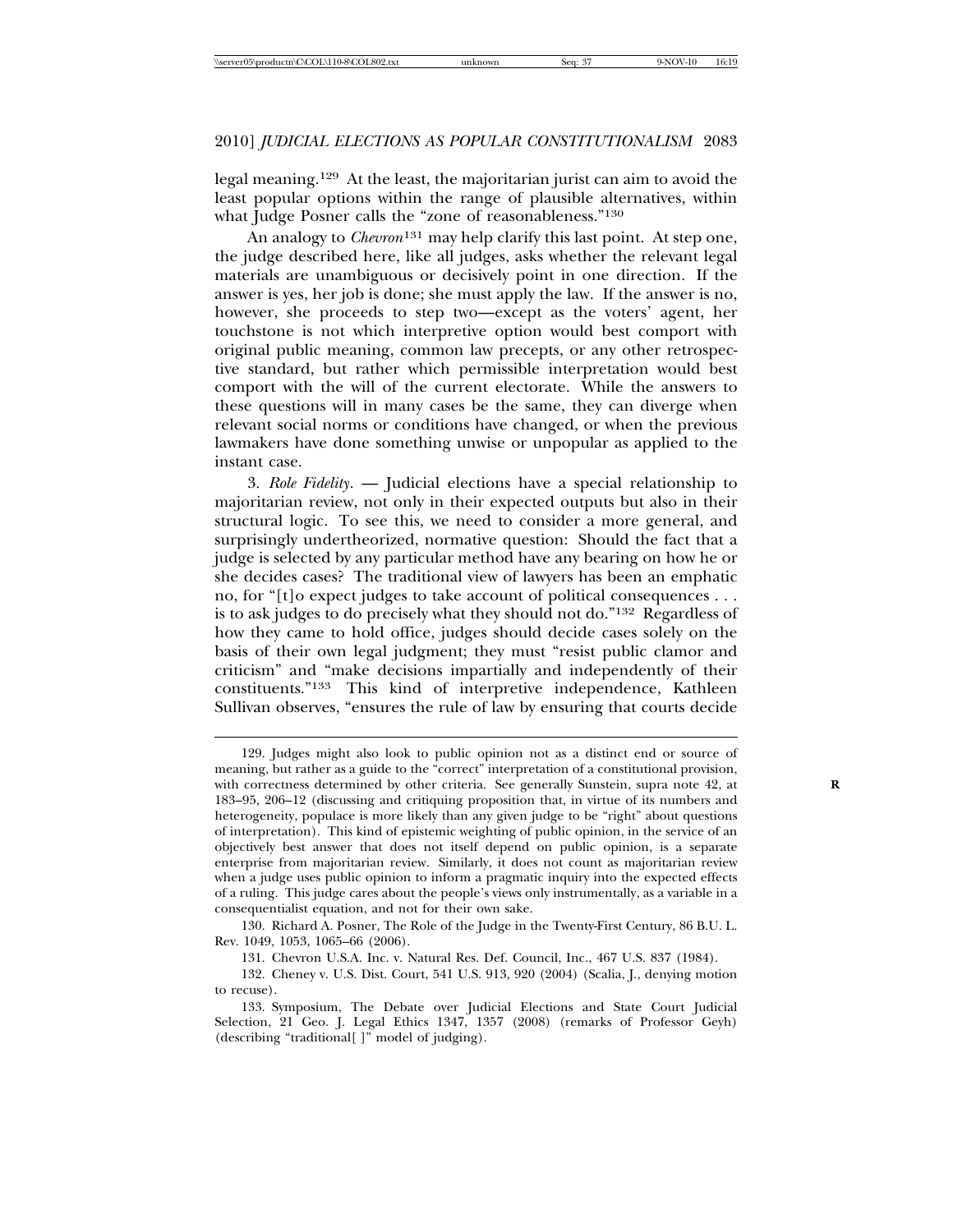cases in accord with the law and facts, uninfluenced by judges' political affiliations . . . or other improper skewing factors."<sup>134</sup>

There is, however, a plausible alternative to this traditional understanding, and it is one that complements the theory of majoritarian review. It is the idea that jurisprudential norms *should* change when the selection and retention methods change, that there is no global ideal of judicial craft that exists independent of judicial structure. Whereas appointive systems with life tenure reflect a societal aspiration for judges who will follow the law and the law alone, elective systems might legitimize a different conception of the judicial role: They might "send a signal to judges that sensitivity to public opinion is part of the job description."135 Drawing on Robert Cover's analysis of antislavery judges in the antebellum North,136 Jed Shugerman has recently described this idea under the rubric of "role fidelity."<sup>137</sup> Many states adopted judicial elections in the nineteenth century in a concerted effort to strengthen judges' ties to the voting public.<sup>138</sup> The advent of elections created a new personal narrative for those who attained the bench, Shugerman hypothesizes, in which the judge came to see it as her duty to incorporate considerations of "constituency and conscience" into the panoply of legal materials used to decide cases.139 She came to see herself, that is, more like a legislator.

On this view, even if an elected judge is about to retire and will never face another vote, role fidelity demands that she nevertheless attend to constituent preferences in each and every case of public concern. When critics such as Kathleen Sullivan decry the "improper skewing factors" that prey upon elected judges, $140$  they are impliedly equating these judges with federal judges. They are overlooking the possibility that what would be an improper skewing factor in the federal context, might be an appropriate factor in a state context. We have seen, however, why it is not self-evident that elected judges ought to approach cases in the same manner as appointed judges, in that public opinion may (the theory goes) legitimately exert a larger influence on the decisional process of the former. If the very notion that a judge should attend to public opinion

- 136. Robert M. Cover, Justice Accused: Antislavery and the Judicial Process (1975).
- 137. Shugerman, Twist of Long Terms, supra note 116, at 1396–401. **R**

<sup>134.</sup> Kathleen M. Sullivan, *Republican Party of Minnesota v. White*: What Are the Alternatives?, 21 Geo. J. Legal Ethics 1327, 1334 (2008); see also Note, The Rule of Law in the Marketplace of Ideas: Pledges or Promises by Candidates for Judicial Election, 122 Harv. L. Rev. 1511, 1525–26 (2009) (tracing intellectual lineage of view that judges should "stand outside public opinion").

<sup>135.</sup> Pozen, Irony of Elections, supra note 8, at 277.

<sup>138.</sup> Id. at 1379–85, 1396–97. Elections, the theory went, could reduce the corrupting influence of party machines and special interests at the same time that they realigned judicial incentives with popular preferences. Id.

<sup>139.</sup> Id. at 1399. In conceptualizing the elected judge's role fidelity (or role morality) in these terms, Shugerman is thus inverting the standard conception of judicial role fidelity as *precluding* considerations of public opinion.

<sup>140.</sup> Sullivan, supra note 134, at 1334. **R**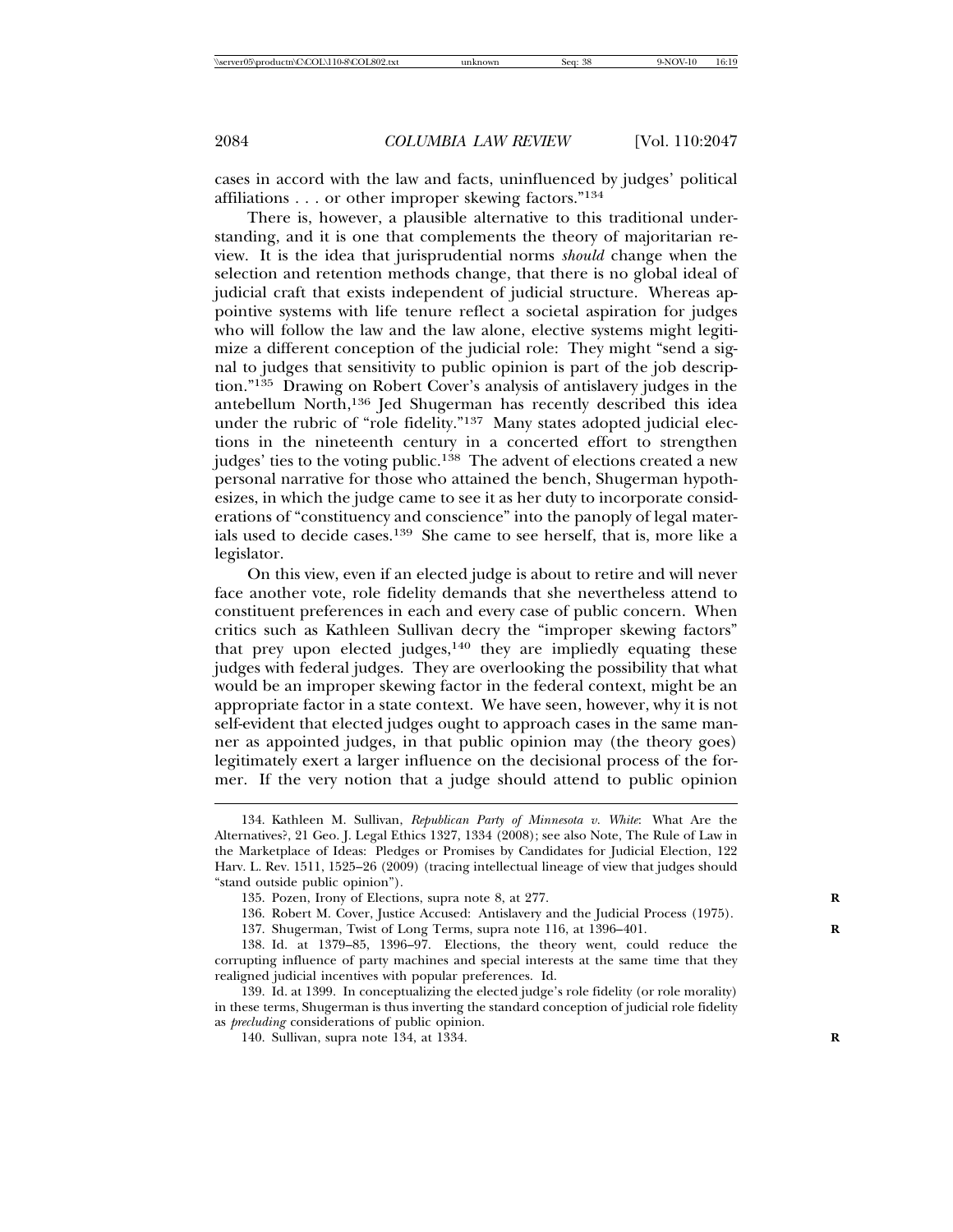sounds heretical, recall that this notion has been with us for a long time,<sup>141</sup> and that many state courts already "play an active policymaking role in ways that would be unimaginable for federal courts."<sup>142</sup>

It seems safe to assume that majoritarian review is already pervasive (though perhaps often subconscious) among our elected state judges. In addition to the evidence that these judges tend to decide cases in more voter-friendly ways,<sup>143</sup> we already know, for example, that they become significantly more punitive in criminal sentencing as their reelection date approaches.144 This research is particularly notable because it deals with what Brian Tamanaha has dubbed the "rule of law baseline" problem: the problem, which cripples empirical analysis of the determinants of judicial decisionmaking, that it can be virtually impossible to confirm the "correct" legal answer in any given case, and consequently to measure deviations therefrom.145 The sentencing evidence is so powerful because it suggests that elected judges systematically deviate from their *own* views of what the correct legal answer is.

They do this, one assumes, because they understand that voters tend to favor harsh criminal sentences and that the availability heuristic renders recent decisions more salient than older ones. They are afraid their next opponent will accuse them of being soft on crime. In the vernacular of political scientists, judges who are facing reelection make sentencing decisions "strategically" rather than "sincerely."146 It does not follow that elected judges are more likely than other types of judges to deviate from the guidelines or to make objective errors in sentencing determinations. Sentencing is an area in which legislatures have given courts discretion to choose among a range of outcomes. Elected judges appear to be guided

<sup>141.</sup> See supra notes 121–126 and accompanying text (discussing pedigree of theory **R** of majoritarian review).

<sup>142.</sup> Devins, State Constitutionalism, supra note 65, at 1651; see supra note 127 and **R** accompanying text (discussing policymaking and administrative functions of state judges). 143. See sources cited supra note 87. **R**

<sup>144.</sup> See, e.g., Gregory A. Huber & Sanford C. Gordon, Accountability and Coercion: Is Justice Blind When It Runs for Office?, 48 Am. J. Pol. Sci. 247, 253–62 (2004) (finding Pennsylvania trial court judges give significantly longer sentences for aggravated assault, rape, and robbery convictions as retention-election date draws nearer); Carlos Berdejo &´ Noam Yuchtman, Crime, Punishment, and Politics: An Analysis of Political Cycles in Criminal Sentencing 15 (Aug. 2009) (unpublished manuscript), available at http://isites.harvard.edu/fs/docs/icb.topic613697.files/Thursday\_01\_Paper\_01\_Berdejo\_ 10-01.pdf (on file with the *Columbia Law Review*) (finding in Washington Superior Court "essentially the same defendant . . . having committed the same crime, facing the same judge, receives 10 percent more time in prison if he is sentenced at the end of the judge's political cycle rather than the beginning"); see also Melinda Gann Hall, Electoral Politics and Strategic Voting in State Supreme Courts, 54 J. Pol. 427, 438–43 (1992) (finding state supreme court justices become significantly more likely to uphold death sentences in years immediately preceding reelection).

<sup>145.</sup> Brian Z. Tamanaha, The Distorting Slant in Quantitative Studies of Judging, 50 B.C. L. Rev. 685, 751–53, 757 (2009).

<sup>146.</sup> See, e.g., Brace, Hall & Langer, supra note 108, *passim*. **R**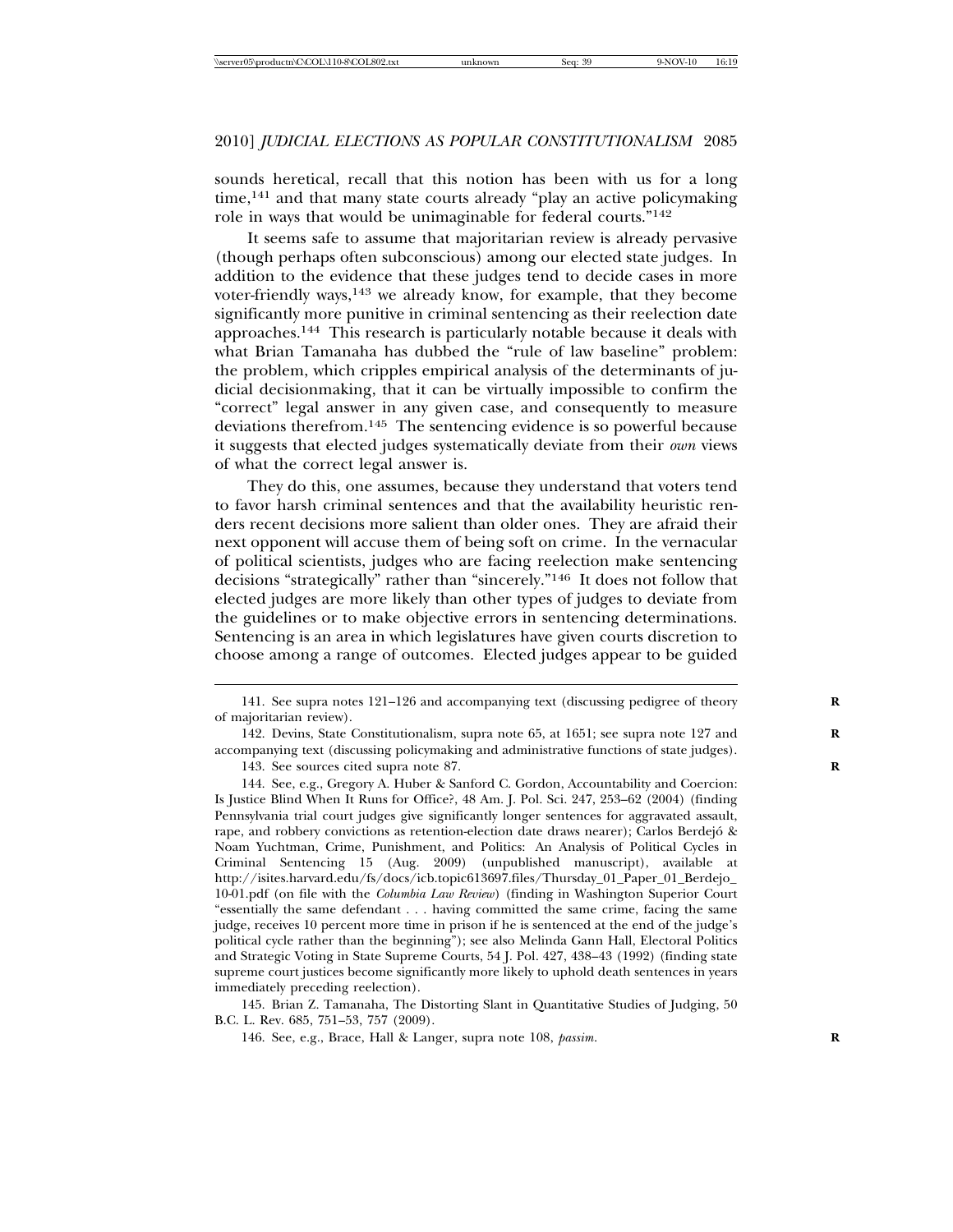in those choices by popular preferences, at least in the years preceding reelection.

There are plenty of reasons why one might denounce this kind of cyclical behavior in the administration of justice. Proponents of judicial elections must find a way to justify these findings, however, and it is not available to them to pretend that majoritarian review is not occurring or that it is equally likely to occur in appointive and merit selection jurisdictions. Elective systems create demonstrably superior incentives to reach popular outcomes. The proponents' strongest move, I submit, is to accept this charge and then seek to flip it—to draw on the theory of popular constitutionalism and the concept of role fidelity and to praise, rather than discount, the possibility of judges who will *not* resist public clamor and criticism.

The vast majority of judicial election supporters have done no such thing. They have accepted the traditional view that judges should ignore constituent preferences in reaching decisions, and then tried to show that elections do not pose a special threat to this ideal.<sup>147</sup> They have accepted that judges should always act as if they have life tenure, even when they have nothing of the sort. If this was ever a plausible line of argument, it will become increasingly untenable as the new model of judicial elections comes to supplant the old, and campaigns for the bench become more salient and competitive. The notion of majoritarian review, by contrast, holds out the possibility that courts should flexibly interpret the law to reflect the contemporaneous beliefs of the people. The notion of role fidelity, furthermore, holds out the possibility that elected courts have special license to do this. Taken together, they can collapse much of the distinction between deciding cases strategically and deciding them sincerely, as the vindication of public opinion becomes part of the elected judge's professional duty.

Popular constitutionalism thus helps provide a vocabulary and an analytic framework with which to celebrate, rather than downplay, the inevitable ways in which elected judges will deviate from the traditional ideal. Elected judges, their supporters should exclaim, are giving the people what is rightfully theirs!

## III. DEFECTIVE VEHICLES?

Popular constitutionalism might be critiqued from many angles. The most obvious antagonists are those who see judges as uniquely privileged actors in our constitutional order, those who esteem courts as "forums of principle" and celebrate their ability to check majoritarian abuses

<sup>147.</sup> See, e.g., Michael R. Dimino, Sr., The Worst Way of Selecting Judges—Except All the Others That Have Been Tried, 32 N. Ky. L. Rev. 267, 271 (2005) ("It would appear indisputable, though distasteful to many observers, that elected judges do take public opinion into account. Nevertheless, there is no reason to criticize judicial elections for that fact while ignoring the effect of public opinion on *appointed* judges.").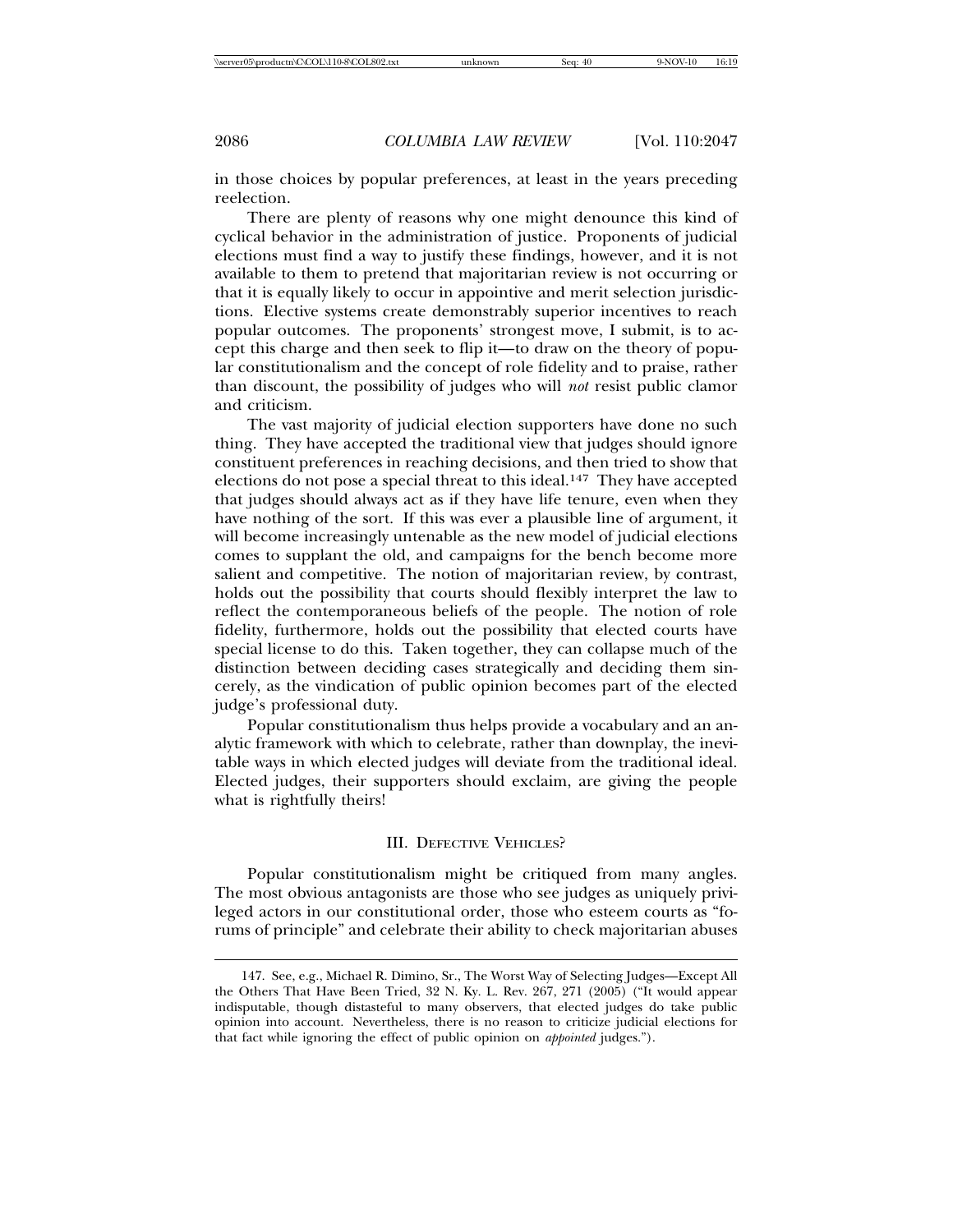precisely because of their comparative insularity from the rough-andtumble of ordinary politics.<sup>148</sup> These theorists may believe that the (appointed) judiciary is more likely than the mobilized masses and the political branches to reach correct legal answers, to generate desirable consequences, to vindicate civil liberties, or to hold Americans to commitments made in periods of higher lawmaking. Less pointed antagonists are those who do not make particularly strong claims about the virtues of courts, but nevertheless assign greater normative weight to the settlement function that judicial finality provides, as compared to the democratic goods that popular constitutionalism promises.149 Subtler antagonists still might be those theorists who, like popular constitutionalists, fret about the countermajoritarian difficulty and the quality of current democratic processes, yet who look to the courts to perfect those processes against entrenchment, prejudice, and other such debilitating forces<sup>150</sup> or to provide an additional screen against government infringement of fundamental rights.<sup>151</sup> All of these scholars may have good reason to fear any political program that would undermine the interpretive authority of judges or the stability of judicially enforced constitutional principles.

These objections to popular constitutionalism echo some of the standard objections to elective judiciaries, which should not be surprising now that we have uncovered the many connections between the two. Choosing judges through elections, it is often said, poses serious threats to individual and minority rights, to the quality and impartiality of judges, and to the norms of professional legal reason more generally. It elevates personality over competence, passion over justice, politics over law.

Rather than rehash old debates, this Part will put aside many of these critiques and approach the rest from a new angle. Now that we have seen how elective systems might conceivably advance certain popular constitutionalist goals, this Part will ask whether those insights add up to an appealing argument to someone who subscribes to such goals. Because popular constitutionalism and the democratic ideals that underlie it offer one of the strongest grounds on which to defend elections, a contrary answer may go a long way toward eroding their appeal—and thereby toward advancing the "endless" debate over judicial selection.<sup>152</sup>

The exercise can also shed new light on popular constitutionalism. Scrutinizing elective judiciaries from within the popular constitutionalism framework, we will see, can help to clarify some important questions not

<sup>148.</sup> See, e.g., Ronald Dworkin, The Forum of Principle, 56 N.Y.U. L. Rev. 469 (1981).

<sup>149.</sup> See, e.g., Larry Alexander & Frederick Schauer, On Extrajudicial Constitutional Interpretation, 110 Harv. L. Rev. 1359 (1997).

<sup>150.</sup> See, e.g., John Hart Ely, Democracy and Distrust: A Theory of Judicial Review (1980).

<sup>151.</sup> See, e.g., Richard H. Fallon, Jr., The Core of an Uneasy Case for Judicial Review, 121 Harv. L. Rev. 1693 (2008).

<sup>152.</sup> Charles Gardner Geyh, The Endless Judicial Selection Debate and Why It Matters for Judicial Independence, 21 Geo. J. Legal Ethics 1259 (2008).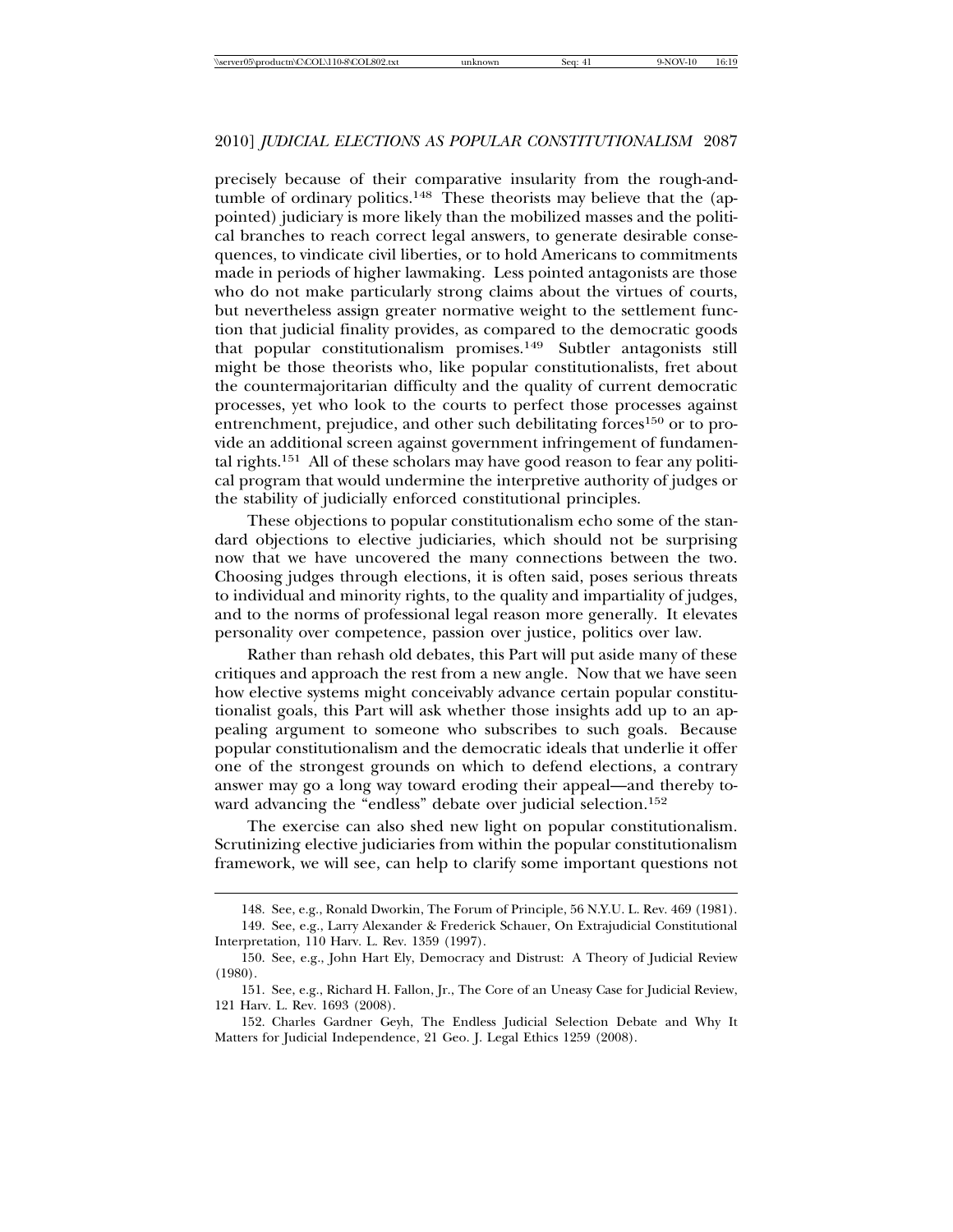yet addressed by its advocates and to suggest some ways in which its logic may prove self-undermining.

### A. *Formal Constitutional Change in the States*

Before we consider what a popular constitutionalist ought to seek in a judicial selection system, however, we need to take a step back. We need to consider the broader context in which the state courts operate. When we do this, we find constitutional orders that are dramatically different from the federal order in which they are nested, on at least three dimensions.

First, state constitutions are much more easily and frequently amended. At the federal level, the enumerated procedures to revise the Constitution are among the most onerous of any democratic country,<sup>153</sup> rendering the document "practically unamendable."<sup>154</sup> At the state level, by contrast, constitutional amendments "are relatively ordinary events in . . . political life."155 The reasons for this are both structural and cultural. Structurally, many states employ mechanisms such as initiatives, referenda, and simple majority voting through which the legislature and the electorate can change the text of the constitution without having to overcome the multistage, supermajority burdens imposed by Article  $V<sup>156</sup>$ Culturally, many states never developed a sharp distinction between "higher," constitutional lawmaking and "ordinary," statutory lawmaking. State constitutions never attained any mythic status; they tend to be regarded not as "a framework of permanent principles" but instead as a "kind of superstatute" that can and should be adapted to changing values and circumstances.157 The result is a quantitatively as well as qualitatively

156. See Devins, State Constitutionalism, supra note 65, at 1641–43 (summarizing **R** variation in constitutional amendment procedures across states); William B. Fisch, Constitutional Referendum in the United States of America, 54 Am. J. Comp. L. 485, 493–94, 498–99 (2006) (indicating that more than one-third of states use simple majority thresholds for legislative votes on constitutional amendments, as do most states that allow popular constitutional initiatives); Robert F. Williams, Rights, *in* 3 State Constitutions for the Twenty-First Century: The Agenda of State Constitutional Reform 7, 11 (G. Alan Tarr & Robert F. Williams eds., 2006) ("It might initially seem odd that by a mere majority vote of the electorate, a constitutional amendment can be ratified or a new constitution adopted that can change state constitutional rights guarantees. . . . Yet this is a fundamental feature of state constitution making."); infra notes 160–164 and **R** accompanying text (explaining initiatives and referenda).

157. Griffin, supra note 40, at 34; see also Gardner, supra note 67, at 818–20 (noting **R** that average state constitution is nearly four times as long as federal Constitution and deals with fairly pedestrian policy details); G. Alan Tarr, Introduction, *in* Constitutional Politics in the States, at xiii, xv (G. Alan Tarr ed., 1996) ("Far from viewing their constitutions as

<sup>153.</sup> Donald S. Lutz, Toward a Theory of Constitutional Amendment, 88 Am. Pol. Sci. Rev. 355, 362–64 (1994).

<sup>154.</sup> Henry Paul Monaghan, Doing Originalism, 104 Colum. L. Rev. 32, 35 (2004).

<sup>155.</sup> Hershkoff, Positive Rights, supra note 127, at 1163; see also id. (describing state **R** constitutions as "more plastic and porous"); Hershkoff, Passive Virtues, supra note 69, at 1902 (discussing "conditional nature of state constitutional decisionmaking").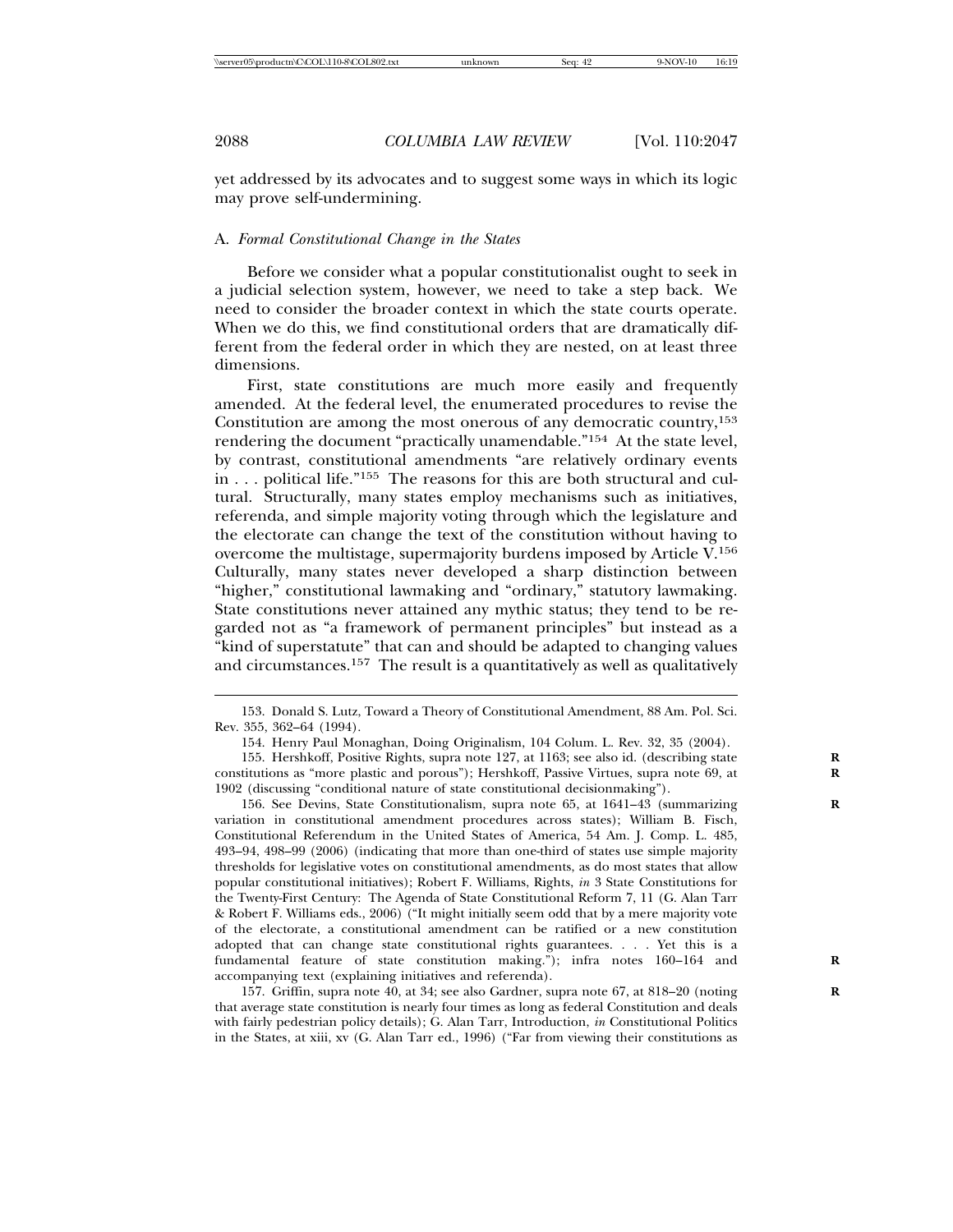# 2010] *JUDICIAL ELECTIONS AS POPULAR CONSTITUTIONALISM* 2089

disparate model of constitutional reform: Whereas the U.S. Constitution has been amended roughly two dozen times in more than two centuries, by 1995 state constitutions had been amended some 6,000 times and replaced altogether some 100 times.158 If sclerosis has characterized the American experience of formal constitutional change, "amendmentitis" may be the more plausible diagnosis for the states.<sup>159</sup>

Second, "direct democracy" plays a significant role in state and local lawmaking. Twenty-seven states, the District of Columbia, and roughly half of the nation's cities allow citizens to vote on policy issues through initiatives, referenda, or both.160 Eighteen of these states allow citizens to propose and enact constitutional amendments through initiatives,<sup>161</sup> and sixteen allow them to amend the constitution without any legislative or executive review.162 Constitutional initiative laws vary significantly in their procedural requirements and utilization rates across jurisdictions.163 Everywhere they exist, though, they provide a streamlined means for a submajority of the population to force a vote on amending the constitution, and in many cases for a one-time simple majority to approve it. Initiative and referendum laws exert a major influence on the legal development and political economy of the states that have them.

159. Kathleen M. Sullivan, Constitutional Amendmentitis, Am. Prospect, Sept. 21, 1995, at 20; cf. John Dinan, Foreword: Court-Constraining Amendments and the State Constitutional Tradition, 38 Rutgers L.J. 983, 1019–38 (2007) (reviewing post-1960s criticism of rate of constitutional amendment in states).

160. Initiative & Referendum Inst., State-by-State List of Initiative and Referendum Provisions, at http://www.iandrinstitute.org/statewide\_i&r.htm (on file with the *Columbia Law Review*) (last visited Sept. 17, 2010). Initiatives permit a specified number of citizens to petition to place a legislative proposal or constitutional amendment on the ballot. Referenda permit citizens to approve or disapprove a measure the legislature has already passed. Twenty-one states use both initiatives and referenda. Id.

161. Id. Every state except for Delaware requires a popular vote to approve constitutional amendments. Id.

162. Marvin Krislov & Daniel M. Katz, Taking State Constitutions Seriously, 17 Cornell J.L. & Pub. Pol'y 295, 302–04 & fig.1.1 (2008). A different set of eighteen states allow public officials to be "recalled," following a successful petition drive and vote, before the next regular election. Nat'l Conference of State Legislatures, Recall of State Officials (Sept. 23, 2010), at http://www.ncsl.org/programs/legismgt/elect/recallprovision.htm (on file with the *Columbia Law Review*). At least twenty-nine states allow recall of officials at the local level. Id.

163. See Shaun Bowler & Todd Donovan, Measuring the Effect of Direct Democracy on State Policy: Not All Initiatives Are Created Equal, 4 St. Pol. & Pol'y Q. 345, 348–51 (2004) (comparing and contrasting states' constitutional initiative processes); Krislov & Katz, supra note 162, at 310–20 (same). **R**

sacrosanct and above politics, the states have treated them as political documents to be changed in accordance with the shifting needs and opinions of their citizens.").

<sup>158.</sup> Robert L. Maddex, State Constitutions of the United States, at vii (1998); see also Helen Hershkoff, Foreword: Positive Rights and the Evolution of State Constitutions, 33 Rutgers L.J. 799, 803–05 (2002) (contrasting state and federal patterns of constitutional change). Throughout the 1970s and 1980s, "the average state amended its constitution 2.0 times per year." Daniel Berkowitz & Karen Clay, American Civil Law Origins: Implications for State Constitutions, 7 Am. L. & Econ. Rev. 62, 63 (2005).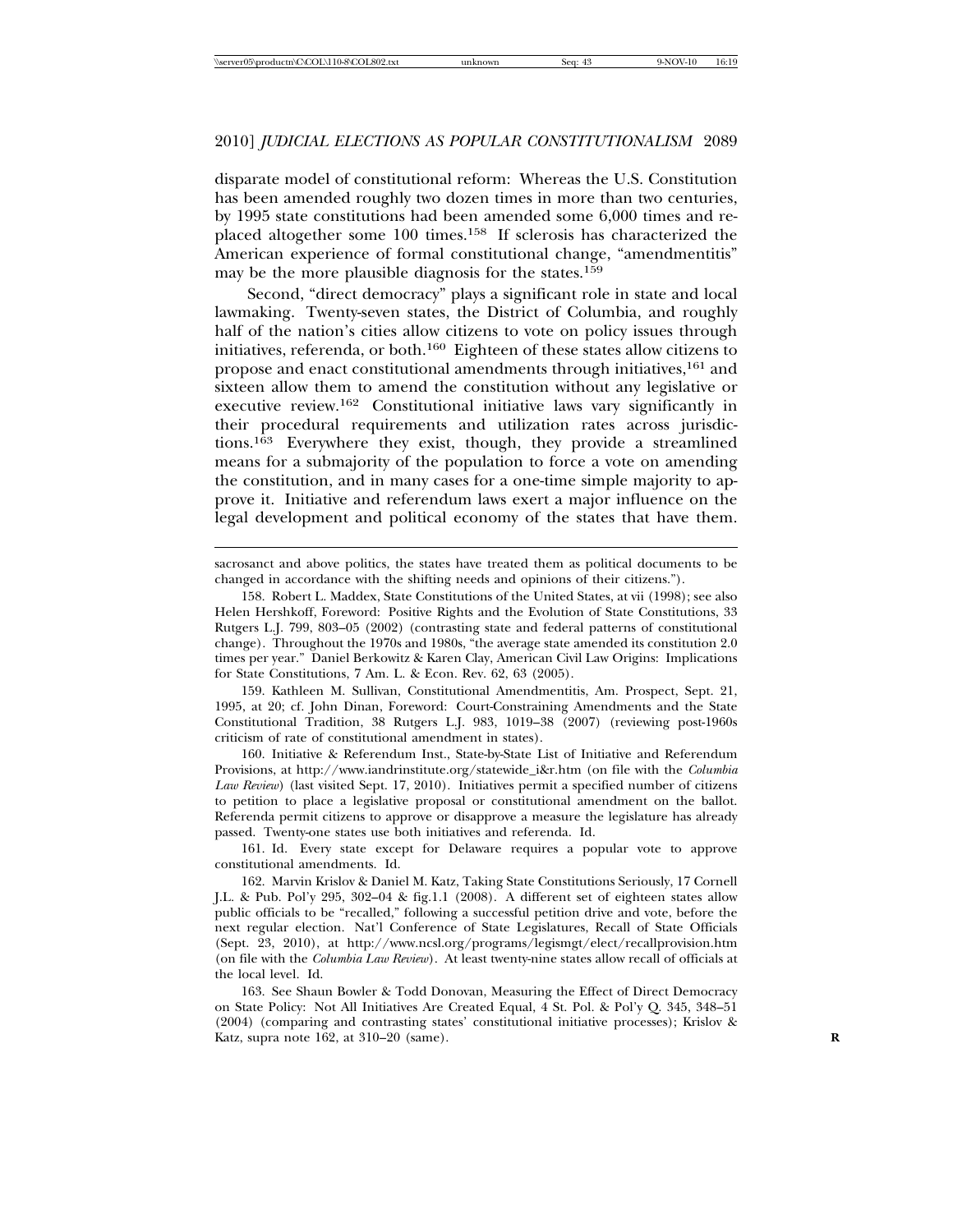Notwithstanding the legions of critics who fault direct democracy for its informational and deliberative deficits, its susceptibility to manipulation by special interests and wealthy donors, and its insensitivity to minorities, use of these mechanisms now stands at the highest level in over a century.<sup>164</sup>

Third, judicial rulings are more easily and frequently overridden at the state level. As many commentators have noted, state courts and legislatures engage in "dialogue" with one another in a richer fashion than their federal counterparts.165 Numerous state constitutions expressly provide for judicial review of legislative and executive action,166 and state legislatures tend to be attuned to the work of their appellate judges, all of whom exercise substantial common law lawmaking powers and many of whom perform explicit policymaking and administrative functions. In practice, it appears that state legislatures have been significantly more active than the federal Congress in reversing disfavored rulings.<sup>167</sup> Where initiatives are allowed, private citizens can take matters into their own hands. These reversals are not limited to statutory interpretation. Court-overturning constitutional amendments, John Dinan has shown, "have been an enduring feature of the state constitutional tradition and have been particularly prominent in the . . . post-1970 era."<sup>168</sup> In this tradition, the exercise of judicial review is not nearly so fraught psychologically, structurally, or consequentially;<sup>169</sup> relative to the national culture of judicial supremacy, modest departmentalism and popular constitutionalism both thrive.

Taken together, these three features of state practice—the mutability of constitutional text, the prevalence of direct democracy, and the frequency of legislative and popular reversal of judicial interpretations—

<sup>164.</sup> Glen Staszewski, Rejecting the Myth of Popular Sovereignty and Applying an Agency Model to Direct Democracy, 56 Vand. L. Rev. 395, 396 (2003); see also id. at 401–12 (summarizing standard critiques of direct democracy).

<sup>165.</sup> See Hershkoff, Positive Rights, supra note 127, at 1163 & n.183 (invoking **R** dialogue metaphor and providing citations to commentators doing same).

<sup>166.</sup> Christine M. Durham, The Judicial Branch in State Government: Parables of Law, Politics, and Power, 76 N.Y.U. L. Rev. 1601, 1605 (2001); Williams, Juristocracy, supra note 70, at 80–81. **R**

<sup>167.</sup> See Alex B. Long, "If the Train Should Jump the Track . . .": Divergent Interpretations of State and Federal Employment Discrimination Statutes, 40 Ga. L. Rev. 469, 500–02 (2006) (observing that state legislatures are more likely to "be aware of and able to respond to the decisions of [their] courts," and that "state judges may approach statutory interpretation with a higher expectation that the legislature will step in and 'correct'" their work). Curiously, I have not seen any systematic empirical study of this question, just impressionistic comparisons.

<sup>168.</sup> Dinan, supra note 159, at 1038; accord Reed, supra note 70, at 889 ("[P]opular **R** reversals of judicial interpretations of state constitutional provisions have become increasingly common . . . .").

<sup>169.</sup> According to one state supreme court justice, "[i]n the more than two hundred years since judicial review was first introduced, there has been very little controversy or debate about the legitimacy of the practice of judicial review in the state context." Durham, supra note 166, at 1605. **R**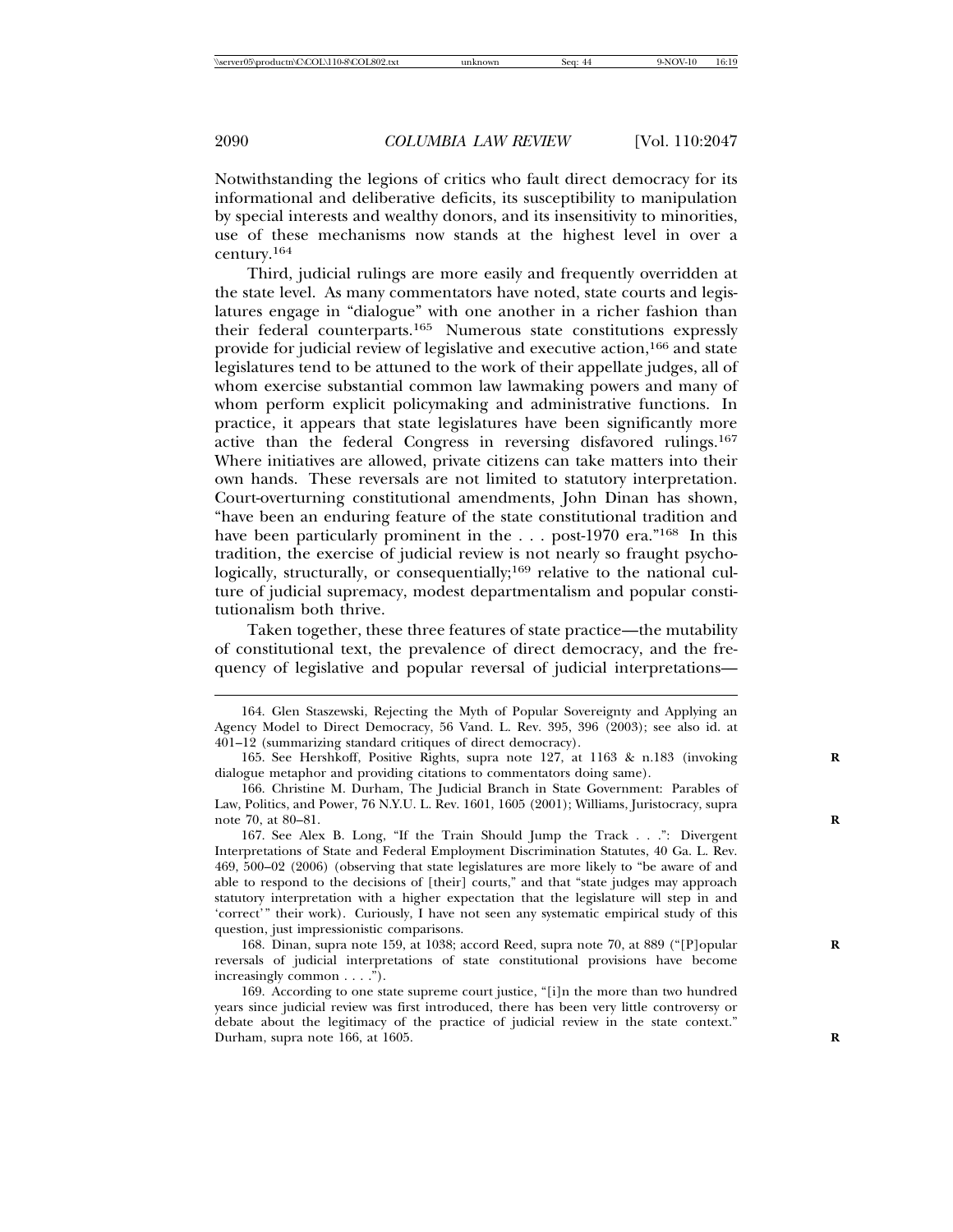yield a fundamentally different model of constitutionalism. State constitutionalism tends to be more polycentric than juricentric, more politicized than professionalized. It may be the case that, "in the minds of many, state courts are the authoritative interpreters of state constitutions exactly as the federal courts [are for] the national Constitution."<sup>170</sup> Yet any such sentiment has not bred a comparable extrajudicial quiescence. The fluidity, tempo, and broadly participatory nature of state constitutional lawmaking substantially "reduce[ ] the risk of . . . politically unacceptable constitutional interpretation by state judges."171 It is debatable whether the United States suffers at the national level from an excess of judicial supremacy, dead hand rule, or constitutional elitism, notwithstanding the many informal pathways of constitutional change that have emerged and the strong tendency of federal judicial decisions to stay "within a range of acceptability to a majority of the people."<sup>172</sup> It begins to strain credulity to think we suffer from such afflictions at the subnational level. There, on a routine basis, the people rule.<sup>173</sup>

In light of these differentials, it becomes harder to see why elective judiciaries would *also* be needed to ensure adequate realization of popular constitutionalism. Perhaps one might fear that nonelective judiciaries will be more likely to thwart direct democracy, as through overly stringent applications of the single subject rule.174 Yet so long as the constitution at issue can realistically be, and often is, amended by a motivated citizenry, the fundamental precondition of popular constitutionalism would appear to be satisfied: The people are exercising continuous control over the elaboration of fundamental law. It becomes harder to see why judicial supremacy over constitutional interpretation would be so worrisome, $1^{75}$  or how it even exists in any meaningful sense.

173. The allusion is to Richard Parker's influential manifesto, *"Here, the People Rule*,*"* the title of which he attributes to President Gerald Ford. Parker, supra note 46, at iii. **R**

174. Common to many state constitutions, this rule limits ballot propositions to one "subject." The rule is notoriously "difficult to apply," and has been used by state courts to invalidate a wide range of direct democracy measures in recent years. Michael D. Gilbert, How Much Does Law Matter? Theory and Evidence from Single Subject Adjudication 2, 9–10 (July 22, 2010) (unpublished manuscript), available at http://ssrn.com/ abstract=1433796 (on file with the *Columbia Law Review*). Two noted scholars recently found that judges' partisan affiliation is highly correlated with enforcement rates of the single subject rule. John G. Matsusaka & Richard L. Hasen, Aggressive Enforcement of the Single Subject Rule, 9 Election L.J. (forthcoming 2010) (manuscript at 28–29) (on file with the *Columbia Law Review*).

175. Cf. Kramer, The People Themselves, supra note 2, at 251 (suggesting without explication that "a strong case can be made for easing the difficulty of [formal constitutional] amendment" as remedy for judicial supremacy).

<sup>170.</sup> Aaron Jay Saiger, Constitutional Partnership and the States, 73 Fordham L. Rev. 1439, 1457 (2005). Saiger goes on to undercut this claim by recounting notable examples of popular and governmental resistance to judicial constructions of state constitutions, in particular a Vermont Supreme Court school finance equalization decision. Id. at 1459–62.

<sup>171.</sup> Shepard, supra note 70, at 442. **R**

<sup>172.</sup> Friedman, Mediated Constitutionalism, supra note 16, at 2606. **R**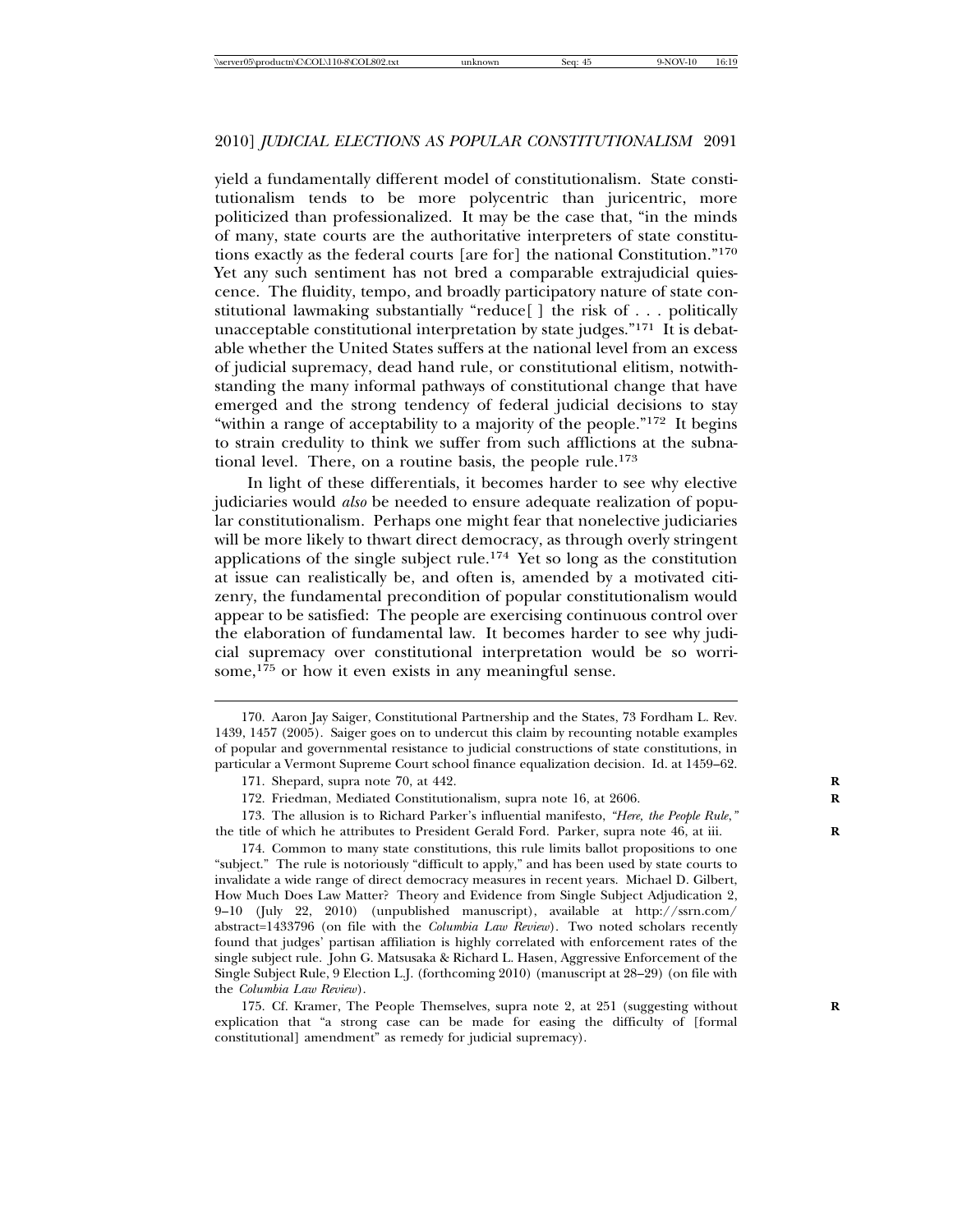Consider California. In May 2008, the California Supreme Court, whose members are appointed by the governor for twelve-year terms and then put to retention elections, ruled by a 4-3 margin that same-sex couples must be allowed to marry.176 In November 2008, less than six months later, voters in California passed Proposition 8, amending the state constitution to prohibit same-sex marriages.177 Wholly independent of the state's judicial selection system, which lies toward the Article III side of the spectrum in the amount of job protection it gives to the justices, these voters effected a dramatic victory for popular constitutional decisionmaking. Not only did they rise up to repudiate a novel constitutional interpretation rendered by their high court, but the anti-Proposition 8 campaign also declined to spend any significant amount of time or money arguing that the court's judgment was entitled to respect in virtue of its pedigree.178 The notion that ordinary folks ought to defer to the considered view of their supreme court justices—that the justices might have any special competence or authority to determine the meaning of equal protection—played no discernable role in a campaign to affirm what those justices had held. To the contrary, the organized opposition to Proposition 8 ran as far as it could from the taint of constitutional elitism.

I doubt that many popular constitutionalists in the academy would celebrate Proposition 8 on the merits. As a matter of process, however, it is hard to see why its passage would not be cause for celebration; it is hard to imagine a more direct repudiation of judicial constitutional lawmaking. The experience of Proposition 8 brings into focus not only the standard questions about whether direct democracy unduly threatens minority rights and substantive principles of justice, but also a more discrete question about the normative relationship between a judicial selection method and the broader constitutional context. Many states already have a relatively vigorous tradition of popular constitutionalism outside of their judicial selection regime.<sup>179</sup> Where these background conditions

179. Some who equate popular constitutionalism with popular outcomes have suggested that the former is alive and well at the national level, too, notwithstanding the glacial rate of constitutional amendment and the rise of judicial supremacy. See, e.g., Barry Friedman, The Politics of Judicial Review, 84 Tex. L. Rev. 257, 322 (2005) ("For

<sup>176.</sup> In re Marriage Cases, 183 P.3d 384 (Cal. 2008).

<sup>177.</sup> Cal. Const. art. I, § 7.5 (codifying Proposition 8, passed Nov. 4, 2008). The California Supreme Court subsequently sustained Proposition 8 against a variety of legal challenges. Strauss v. Horton, 207 P.3d 48 (Cal. 2009).

<sup>178.</sup> This argument appeared nowhere, for example, on the websites of leading advocacy groups such as Equality for All, at http://www.noonprop8.com (last visited Sept. 17, 2010), and Equality California, at http://www.eqca.org (last visited Sept. 17, 2010), or in most newspaper editorials urging rejection of the ballot proposition, see, e.g., Editorial, The Myths of Prop. 8, L.A. Times, Nov. 2, 2008, at A31; Editorial, Preserve Marriage Rights, S.F. Chron., Oct. 1, 2008, at B8. But see Editorial, Preserving California's Constitution, N.Y. Times, Sept. 29, 2008, at A20 ("[T]he majority in the 4-to-3 ruling was acting to protect a vulnerable group from unfair treatment. Enforcing the state's guarantee of equal protection is a job assigned to judges.").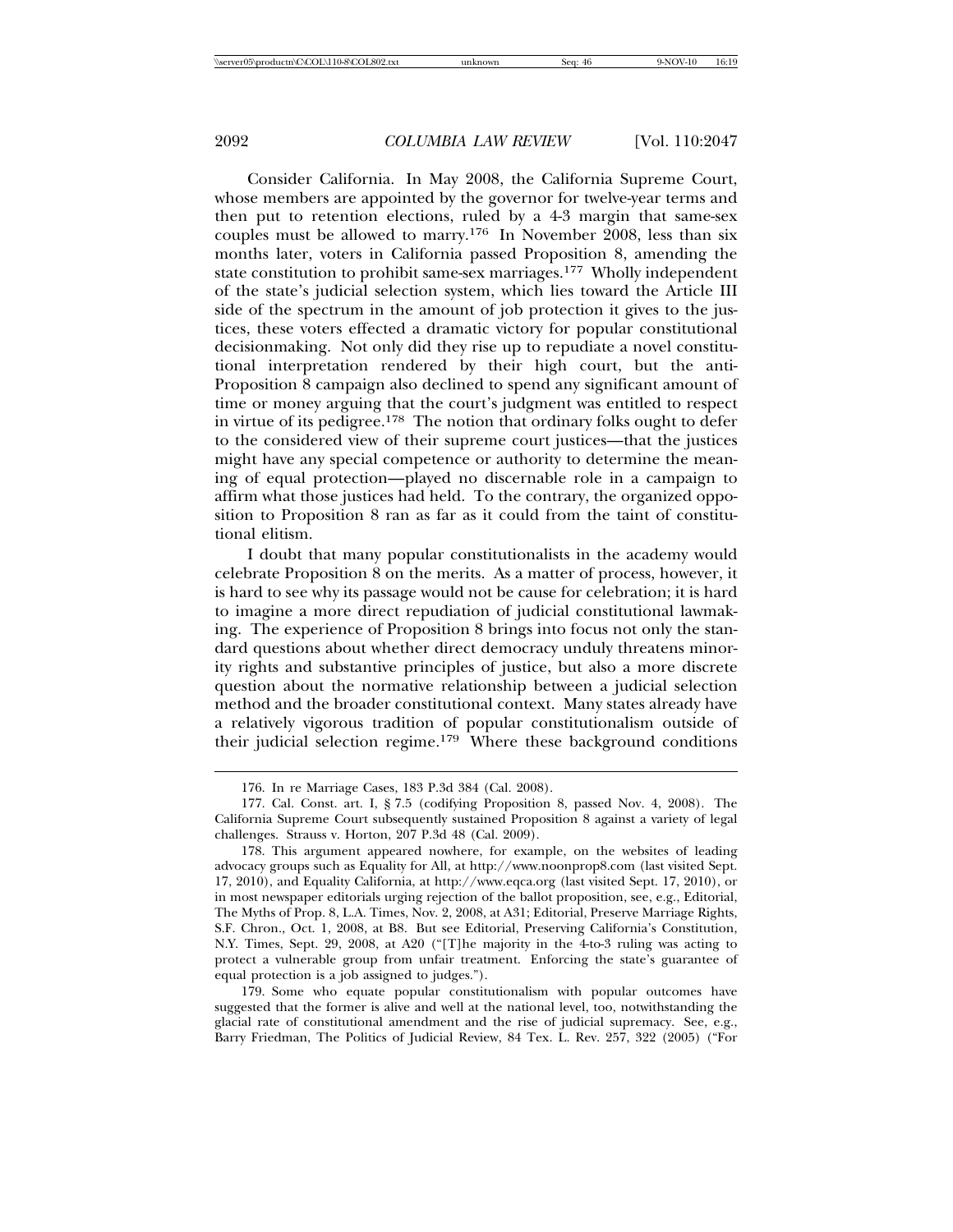obtain, the argument for tightening the link between judges and voters may begin to look less urgent, and more perverse. Whether or not judicial elections are in themselves good vehicles for popular constitutionalism—the question to which we will now turn—even the committed popular constitutionalist has to consider whether there can be too much of a good thing.

# B. *Efficacy, Voter Capacity, and Soundbite Democracy*

Part II painted a fairly rosy picture of judicial elections outside the courthouse, more in the spirit of charitable reconstruction than of dispassionate observation. The immediate concern that will arise for some readers is whether "the people" are up to the task—whether we can trust voters to exercise their power over judicial selection, and transitively over the development of constitutional law, in reasoned and responsible ways. Skeptical commentators have questioned the capacity of lay persons to fulfill the popular constitutionalist enterprise.<sup>180</sup> Americans today, they argue, are too clueless, too apathetic, and too easily manipulated when it comes to legal matters. Voter ignorance has reached scandalous levels. Decades of survey research establishes that the majority of Americans lack "even basic" political comprehension; nearly one-third are "political 'know nothings' who possess little or no useful knowledge of politics."<sup>181</sup> Judicial elections, it might be feared, will only exacerbate these concerns. They force citizens to engage yet another domain of governance, involving judges and jurisprudence, about which they know even less.182 And

181. Ilya Somin, Political Ignorance and the Countermajoritarian Difficulty: A New Perspective on the Central Obsession of Constitutional Theory, 89 Iowa L. Rev. 1287, 1304–05 (2004); see also id. at 1304–14 (summarizing recent research).

182. Cf. id. at 1308 (reporting finding from 2000 that only eleven percent of Americans could identify post held by Chief Justice William Rehnquist); Michael C. Dorf, Whose Constitution Is It Anyway? What Americans Don't Know About Our Constitution and Why It Matters, FindLaw (May 29, 2002), at http://writ.news.findlaw.com/dorf/ 20020529.html (on file with the *Columbia Law Review*) (reporting finding from 2002 that "sixty-nine percent of respondents either thought that the United States Constitution contained Marx's maxim, ['From each according to his ability, to each according to his needs,'] or did not know whether or not it did").

positive scholars, the whole debate [over popular constitutionalism] is overplayed; they believe that constitutional law typically reflects popular values, albeit at some ill-understood remove."). As Part I explained, however, many popular constitutionalists deny this equivalence; if anything, the literature has been more concerned with the manner in which constitutional law gets made than with its content.

<sup>180.</sup> The most developed argument to this effect belongs to Doni Gewirtzman. Gewirtzman, supra note 23, at 911–37; see also Ilya Somin & Neal Devins, Can We Make **R** the Constitution More Democratic?, 55 Drake L. Rev. 971, 993 (2007) (arguing that "[p]olitical ignorance and irrationality could easily reduce the quality of constitutional change" that bypasses supermajority mechanisms of Article V); Neal Devins, The D'oh! of Popular Constitutionalism, 105 Mich. L. Rev. 1333, 1335 (2007) (book review) [hereinafter Devins, Popular Constitutionalism] (arguing that "the people are uninterested in the Constitution and the Supreme Court" and that consequently "it makes no sense for the Court to sort out the Constitution's meaning by looking to the American people").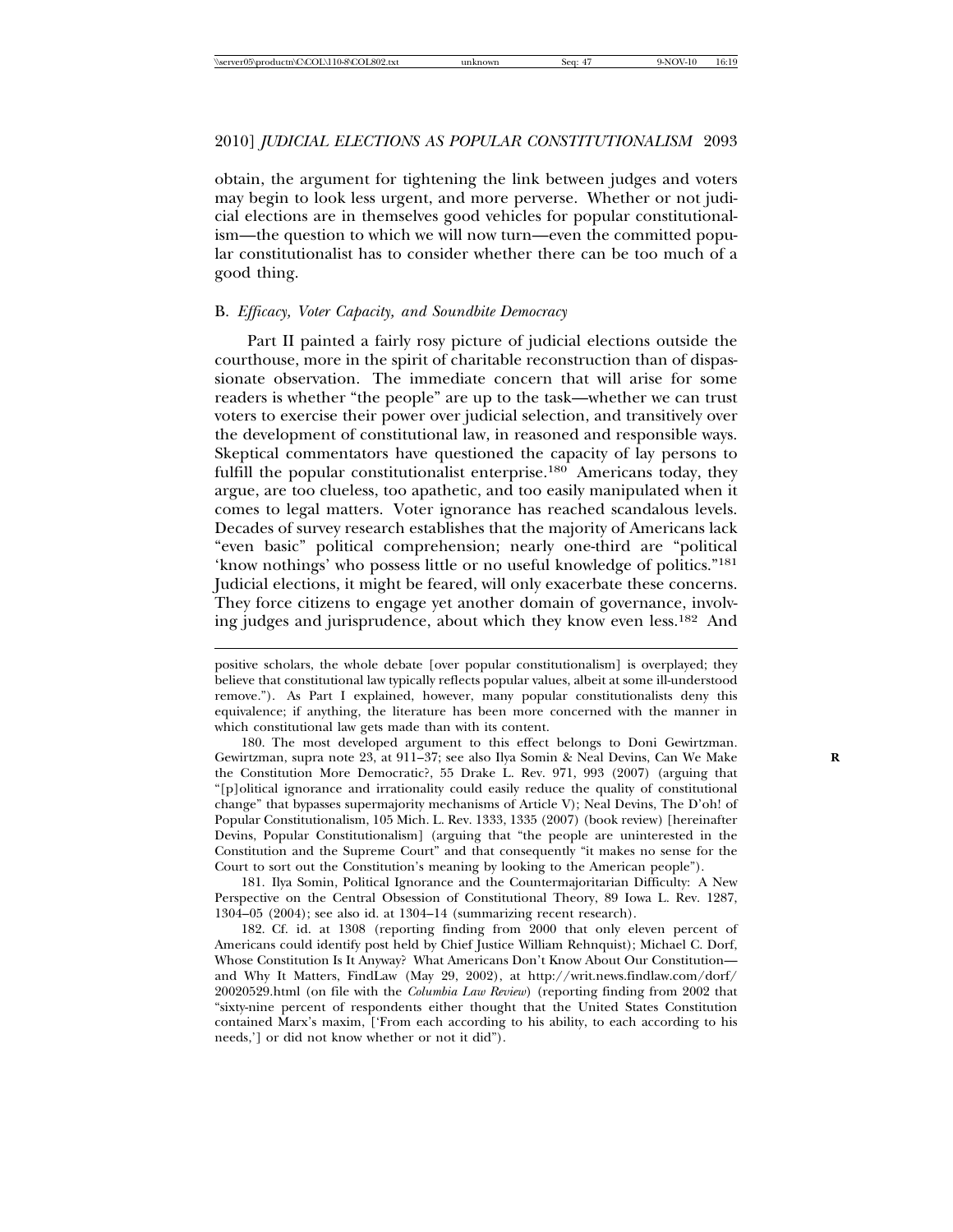particularly as they become "nastier, noisier, and costlier,"183 judicial races may tend to reduce complex issues to soundbites and caricatures, to magnify the influence of wealthy and well-organized interests, and generally to degrade rather than elevate a constitutional culture.

These criticisms pose a serious but ultimately inconclusive challenge to the popular constitutionalist case for electing judges. A first line of rebuttal is empirical. Recently, a small band of political scientists has begun to push back on the notions that the American public is clueless about the work of the Supreme Court,<sup>184</sup> indifferent to judicial races,<sup>185</sup> and incapable of evaluating judicial candidates.<sup>186</sup> Thus far, this research has shown only that judicial elections can meet minimal criteria of efficacy, that they are not destined to be arbitrary or trivial affairs. It has not shown that these elections actually generate any of the evaluative, deliberative, or educational benefits described in Part II: Conspicuously absent from the positive literature is any account of a judicial race that came remotely close to facilitating reasoned public dialogue on issues of judicial duty or constitutional interpretation. To the contrary, campaign rhetoric has frequently devolved into low content attack ads<sup>187</sup> and outright efforts at misdirection.188 Nevertheless, this literature provides a partial corrective to the "profoundly anti-democratic attitudes"<sup>189</sup>—the professional self-regard and the reflexive mistrust of the masses—that undoubtedly animate some of the legal establishment's antipathy toward both elective judiciaries and popular constitutionalism.

These criticisms, moreover, may prove too much. If the people really cannot be bothered to learn or "care about constitutional principles"190 and "simply want nothing to do with constitutional culture,"191 then we have a much larger problem on our hands. The Constitution lays out the basic institutional and normative framework within which

- 190. Devins, Popular Constitutionalism, supra note 180, at 1335. **R**
- 191. Gewirtzman, supra note 23, at 934. **R**

<sup>183.</sup> Schotland, Comment, supra note 97, at 150. **R**

<sup>184.</sup> See, e.g., James L. Gibson & Gregory A. Caldeira, Citizens, Courts, and Confirmations ch. 2 (2009) (using survey data to argue that public knows significantly more about Supreme Court than is commonly assumed).

<sup>185.</sup> See, e.g., supra note 13 (noting Melinda Gann Hall's research showing partisan **R** state supreme court elections are now significantly more competitive than elections for U.S. House of Representatives in terms of challenger and retention rates).

<sup>186.</sup> See, e.g., Bonneau & Hall, supra note 120, at 96-103 (finding that voters are more likely to select candidates who have previous judicial experience as against candidates who lack it and asserting that, in light of these findings, "[j]udicial reform advocates need to rethink traditional notions that the electorate is incapable of responding to candidate stimuli").

<sup>187.</sup> See Sample, Jones & Weiss, supra note 12, at 8-11 (providing noteworthy examples).

<sup>188.</sup> See, e.g., Caperton v. A.T. Massey Coal Co., 129 S. Ct. 2252, 2257 (2009) (describing coal company executive's funneling of judicial campaign contributions through shell organization named "And For The Sake Of The Kids").

<sup>189.</sup> Kramer, The People Themselves, supra note 2, at 242.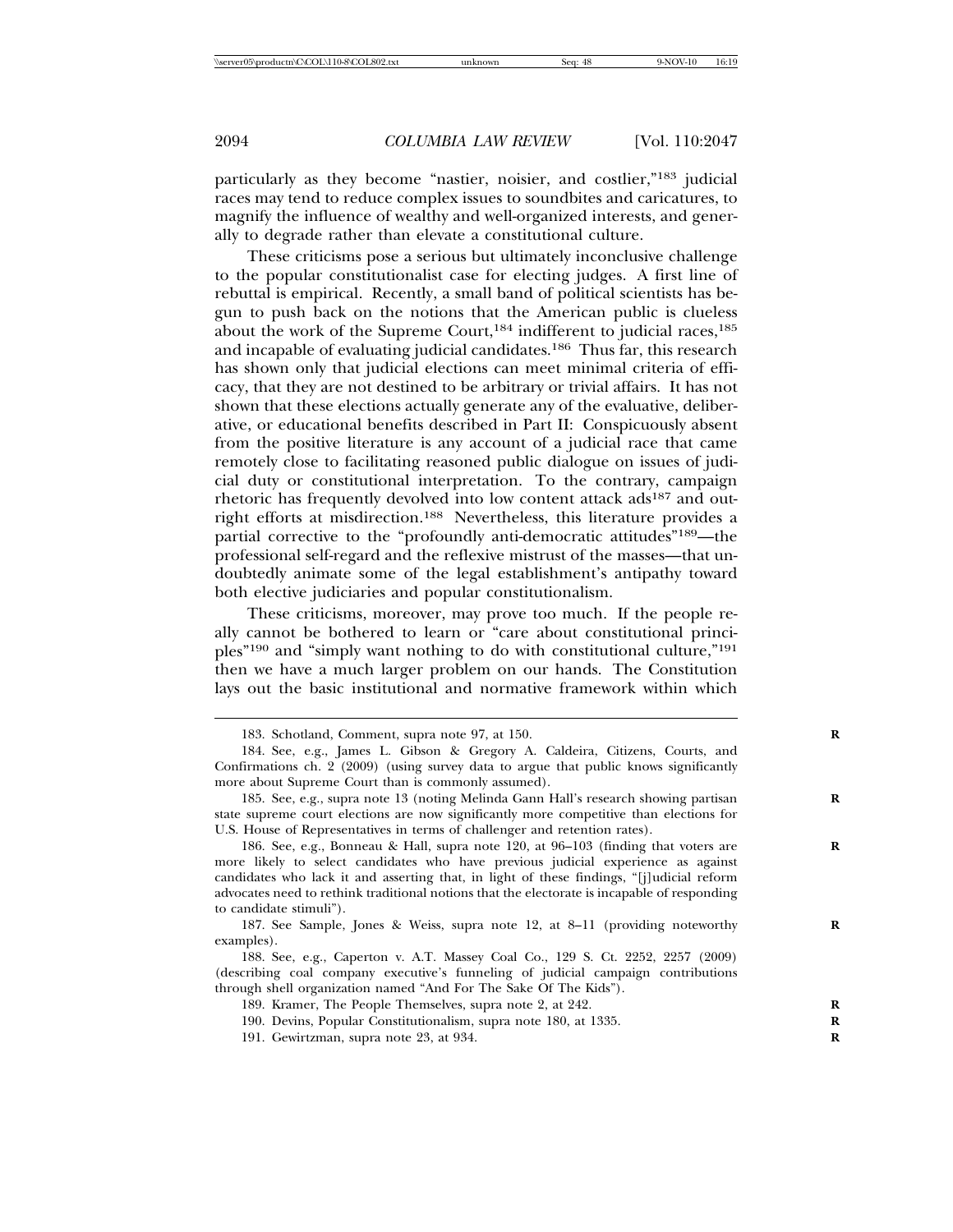government officials exercise power. Not just popular constitutionalism but virtually all theories of constitutional democracy take its legitimacy to depend, at least in part, upon its societal acceptance as well as its capacity to be collectively revisited and refined over time. Why select *any* set of officials by popular election, indeed why have democracy at all, if the people are utterly ignorant and impassive about the terms of their own self-rule? Furthermore, in assessing the merits of judicial campaigns, it is useful to keep in view the legislative and executive baseline against which they might be compared. Legislative and executive races in America today are hardly paragons of reflective discourse and republican virtue, yet most of us accept without reservation that these officials ought to be selected at the ballot box.

Finally, these criticisms raise a circularity problem. If the people have sometimes shown themselves to be "irresponsible" in engaging the Constitution, Akhil Amar observes, this may be because "they have not been given responsibility, and trained themselves in its exercise," leaving their "constitutional muscles to atrophy through disuse."192 Judicial supremacy, on this account, is not an exogenous response to the people's interpretive limitations so much as their causal agent. Likewise, if the people have sometimes failed to pay attention to judicial elections or to make reasoned choices, as in the infamous race in which voters flocked to the candidate with the same name as a movie star,  $193$  this may be because the campaigns have not given them the necessary means. In the traditional model of judicial elections, recall, candidates hardly ever discussed their views on disputed legal and political questions; in numerous jurisdictions, they were prohibited from doing so.<sup>194</sup>

Hence, it cannot be a dispositive critique of judicial elections, or of popular constitutionalism more generally, to demonstrate the ways in which they have heretofore fallen short. None of this is to say that levels of public knowledge, deliberation, or participation would be unimportant to the popular constitutionalist, just that a finding of even very low current levels could not in itself defeat the case for elective judiciaries not without some account of why the selection of judges, in contrast to constitutional interpretation, is inherently beyond the capacity of ordinary citizens.

The most developed statement of such an account appears in a new article by political theorist Mariah Zeisberg.195 Zeisberg argues that be-

<sup>192.</sup> Akhil Reed Amar, Philadelphia Revisited: Amending the Constitution Outside Article V, 55 U. Chi. L. Rev. 1043, 1101 (1988).

<sup>193. &</sup>quot;A man named Gene Kelly once won a Texas primary against a far more experienced and widely endorsed candidate, without campaigning. His opponent in the general election was able to eke out a victory only after spending nearly all of his funds on advertisements saying, 'He's Not That Gene Kelly.'" Pozen, Irony of Elections, supra note 8, at 267. **R**

<sup>194.</sup> Id. at 266–67, 297–300, 311.

<sup>195.</sup> Zeisberg, supra note 61. **R**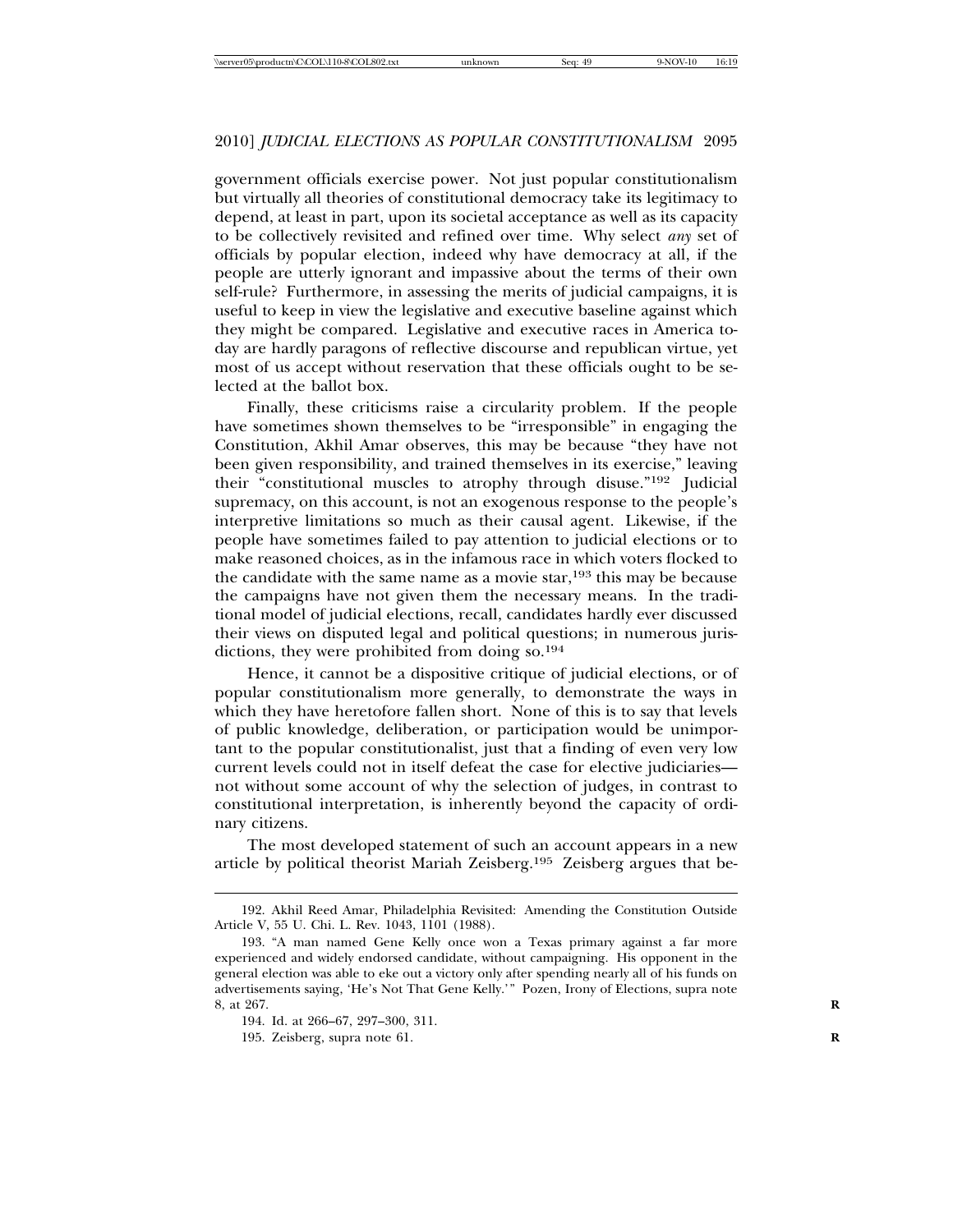cause of the special nature of the judicial role, political parties and campaigns cannot supply the galvanizing messages, structured cleavages, and information shortcuts needed to enable voters to register discernable policy choice. The reason for this, Zeisberg asserts, is that the work of judges is too complex factually and methodologically to be reduced to digestible chunks; partisan cues, biographical information, and campaign slogans will tend to "mask[] instead of illuminate[]" the central dynamics of judicial decisionmaking.196 "What does it mean to belong to the Federalist Society?" Zeisberg asks rhetorically.197 "When the Supreme Court allows for restrictions on protests outside abortion clinics . . . has the Court rendered a decision that is 'liberal' or 'conservative'?"198 The only way in which judicial elections could achieve "the imperative of communicative transparency," Zeisberg concludes, is if judges were to be wholly resultsoriented in their approach to deciding cases, with results evaluated according to the political commitments of the parties structuring the elections.199 Yet this approach would violate basic principles of legality that lead us to use judges in the first place.

Zeisberg raises challenging questions, but a popular constitutionalist has the resources to mount a colorable rebuttal. To begin with, it might be argued, political parties and interest groups can supply relevant deliberative and motivational goods in judicial elections. They can do this because it *is* possible to distinguish among judicial candidates on the basis of their substantive and methodological views, and because the Democratic and Republican parties *do* represent distinctive visions of constitutional interpretation and the judicial function.200 Avowing an "originalist" jurisprudence, running on the Republican ticket, belonging to the Federalist Society, securing endorsements from various advocacy organizations or prominent individuals—each of these may provide a valuable heuristic for the otherwise clueless voter. Research showing that judicial candidates have been more successful when identified on the ballot as having prior judicial experience, suggests that voters will respond to heuristics when made aware of them.<sup>201</sup> So long as there really is such a thing as a Democratic or Republican style of judging, partisan affiliation

201. See supra note 186. **R**

<sup>196.</sup> Id. at 787.

<sup>197.</sup> Id. at 792.

<sup>198.</sup> Id. at 793.

<sup>199.</sup> Id. at 794.

<sup>200.</sup> See, e.g., Robert Post & Reva Siegel, Originalism as a Political Practice: The Right's Living Constitution, 75 Fordham L. Rev. 545, 568–69 (2006) (describing rise of originalism as conservative political practice, in contrast with "the idea of living constitutionalism that has been at the core of progressive constitutional thought since the 1970s"); L.A. Powe, Jr., Are "the People" Missing in Action (and Should Anyone Care)?, 83 Tex. L. Rev. 855, 884–86 (2005) (book review) (arguing that Larry Kramer overlooks extent to which "the party system of the past several decades has found its own method of embracing its adherents' views of the Constitution," via appointment of Supreme Court Justices). Zeisberg acknowledges that her argument would not hold if "major party divisions [were to] occur along jurisprudential lines." Zeisberg, supra note 61, at 794.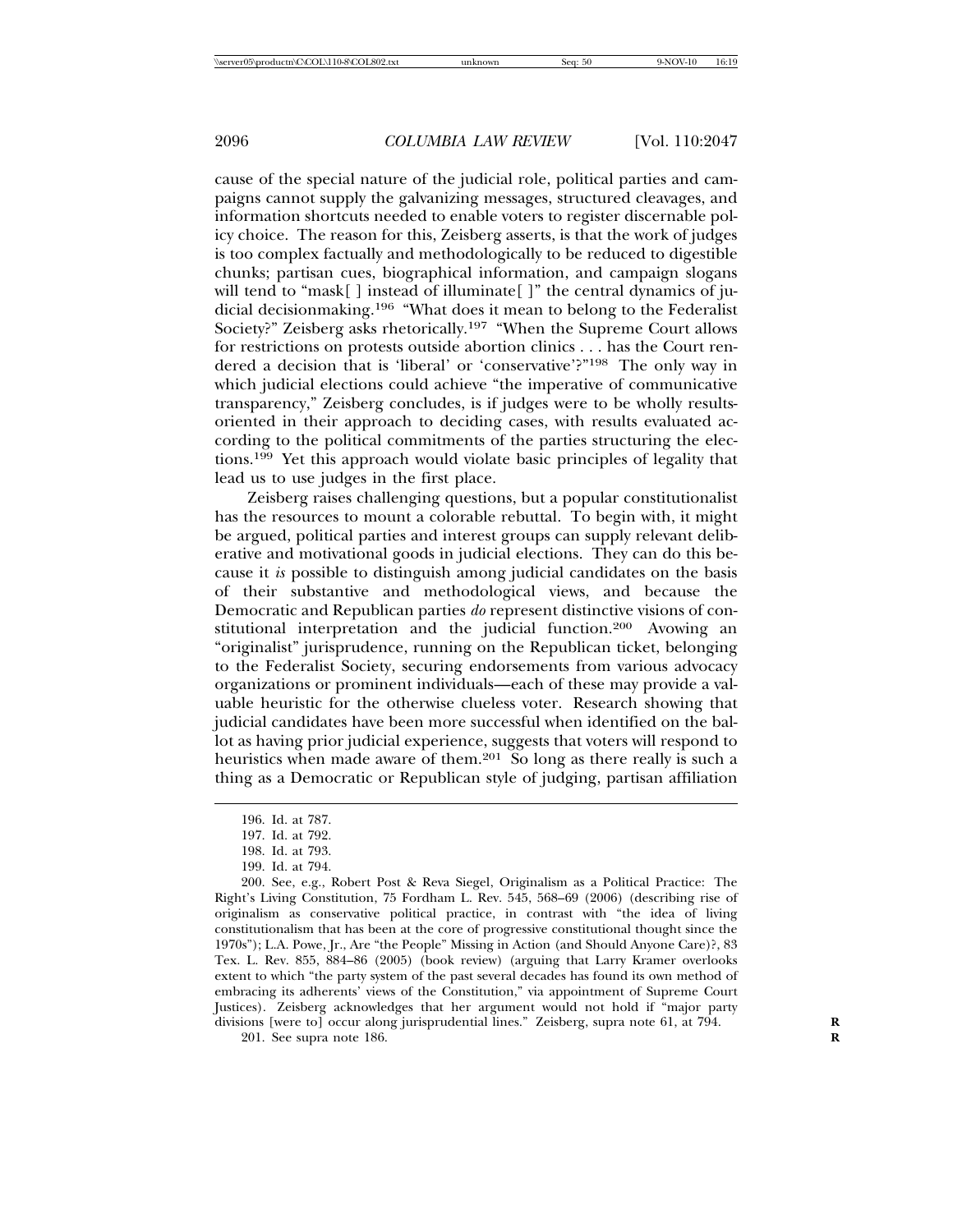holds especial promise for increasing the coherence of voter decisionmaking, given the familiarity of the party label and the parties' ability to exert discipline over wayward officials.<sup>202</sup>

Zeisberg overlooks the extent to which the work of legislatures and executives is similarly opaque to the average citizen. As compared to, say, the legislative appropriations process, there is nothing so complex about the adjudicative process as to disable meaningful public comprehension. There is no need for judges to be even partially results-oriented to reach systematically different interpretive conclusions in certain types of cases and thereby to attract or repel systematically different types of voters.

Zeisberg also overlooks the extent to which a few high-salience issues—issues of constitutional dimension such as abortion or same-sex marriage—can determine a judicial race. Judges usually agree. When Justices Ruth Bader Ginsburg and Antonin Scalia were colleagues on the D.C. Circuit, they voted with each other ninety-five percent of the time they sat on a panel together during the 1983 Term.<sup>203</sup> Yet everyone knew that Ginsburg was the "liberal" and Scalia the "conservative" jurist; it would have been unthinkable, in the modern era of ideologically inflected nominations, for President Reagan to have chosen Ginsburg for the Supreme Court or for President Clinton to have chosen Scalia. All of the action is in the remaining five percent. Voters, pundits, and other groups might reasonably focus on this domain of disagreement in comparing the two as candidates for the bench.<sup>204</sup> Moreover, this domain is liable to be larger in state supreme courts as compared to the lower federal courts, because the former have substantial control over their dock-

203. Harry T. Edwards, Public Misperceptions Concerning the "Politics" of Judging: Dispelling Some Myths About the D.C. Circuit, 56 U. Colo. L. Rev. 619, 645 tbl.IV (1985).

<sup>202.</sup> Cf. David Schleicher, Why Is There No Partisan Competition in City Council Elections?: The Role of Election Law, 23 J.L. & Pol. 419, 426–27, 465–67 (2007) (discussing potential for partisan heuristic, coupled with reforms designed to increase competition and elicit information, to improve quality of decisionmaking in local elections). If the partisan heuristic is seen as irredeemably arbitrary or otherwise undesirable in the judicial election context, more radical reforms might be contemplated to deal with the problem of low information voters: for instance, assigning some role in the selection process to citizen assemblies. See generally Heather K. Gerken & Douglas B. Rand, Creating Better Heuristics for the Presidential Primary: The Citizen Assembly, 125 Pol. Sci. Q. 233 (2010) (advocating use of citizen assemblies to deal with this problem in situation where partisan heuristic is unavailable).

<sup>204.</sup> Cf. 151 Cong. Rec. S10,366 (daily ed. Sept. 22, 2005) (statement of Sen. Obama on nomination of John Roberts to Supreme Court) ("[W]hile adherence to legal precedent and rules of statutory or constitutional construction will dispose of 95 percent of the cases that come before a court, so that both a Scalia and a Ginsburg will arrive at the same place most of the time on those 95 percent of the cases—what matters on the Supreme Court is those 5 percent of cases that are truly difficult. In those cases, adherence to precedent and rules of construction and interpretation will only get you through the 25th mile of the marathon.").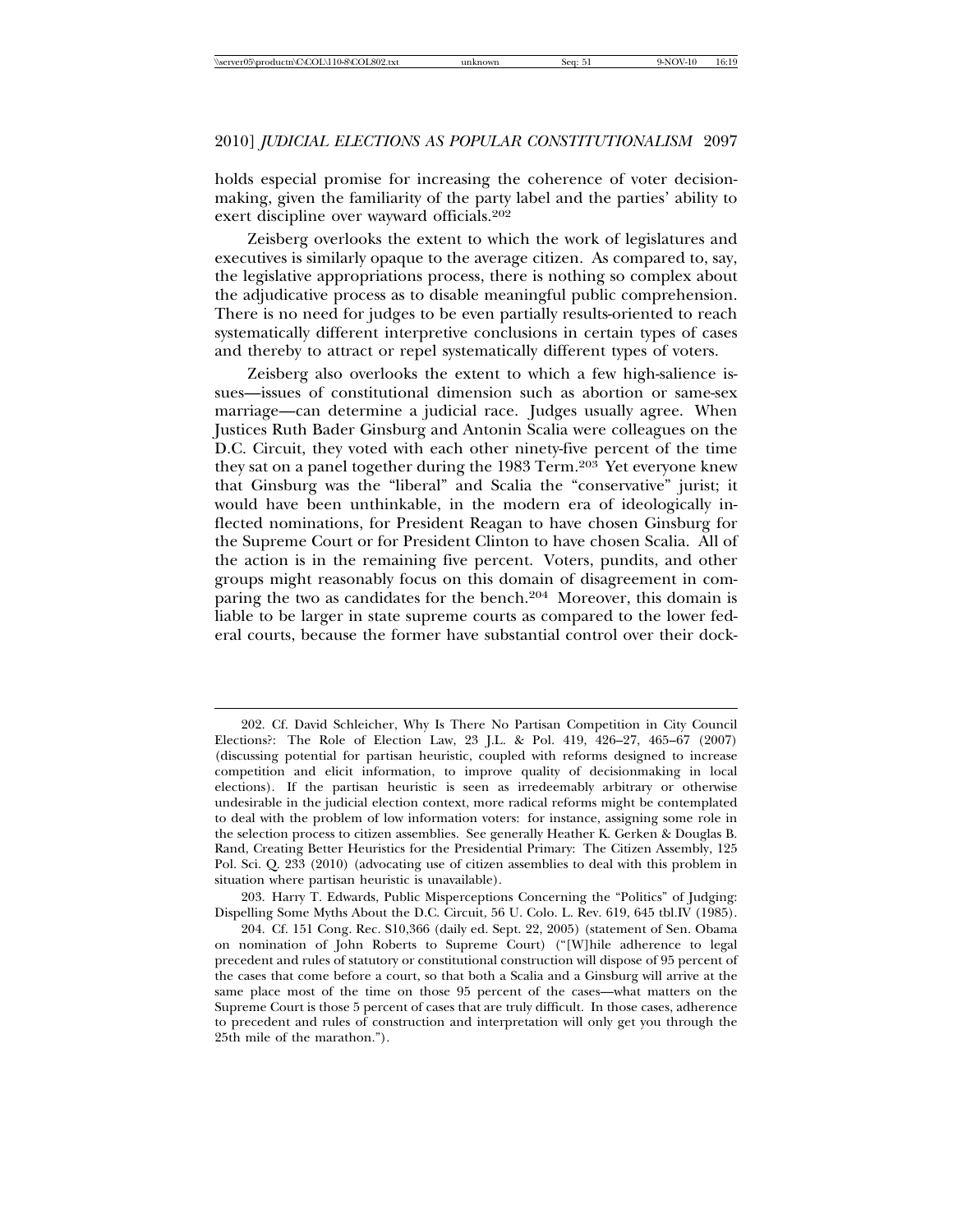ets and so can decline to hear cases that present only clear-cut legal issues.<sup>205</sup>

Finally, Zeisberg's argument is, as she acknowledges, contingent on there being low levels of information in the judicial election environment, which leads to "the overwhelming significance of accurate cues for structuring voter choice."206 If campaigns for the bench could be engineered to generate robust information about the candidates and their views, it would become increasingly untenable to insist that voters nonetheless lack the ability to make rational decisions.

The contingency of Zeisberg's argument brings us back to the circularity problem and to the question that motivated this Article, the question of how to realize popular constitutionalism in practice. The basic insight this section has developed is that, from the popular constitutionalist perspective, many of the concerns about voter competence, deliberation, and participation in the judicial election context might be recast as issues of institutional design. The traditional allegations of public ignorance and apathy could be seen to reflect bugs in the traditional model of judicial elections, rather than inescapable features of an elective system.

If, as Doni Gewirtzman suggests, "popular constitutionalism need[s] . . . a certain level of political participation in order to legitimize interpretive preferences,"207 states might pursue reforms aimed at increasing voter interest: for instance, permitting judicial candidates to affiliate with political parties and liberalizing codes of conduct so they can issue pledges on how they will approach certain types of cases. Few states have yet to take either step.<sup>208</sup> If, to borrow from Thomas Jefferson, the people are "not enlightened enough" to choose judges wisely, states might seek "to inform their discretion by education."<sup>209</sup> States could augment the foregoing reforms by disseminating voter information guides, linking judicial campaigns to broader educational outreach programs, or, more ambitiously, holding public events or assemblies. No state, as far as I can tell, sponsors public debates among its candidates for high court judgeships, presumably out of a fear that such events will lead to inappropriate comments on pending cases or otherwise degrade the image of the judiciary. Yet, by orienting debates toward the big constitutional ques-

209. Letter from Thomas Jefferson to William Charles Jarvis (Sept. 28, 1820), *in* 10 The Writings of Thomas Jefferson 1816–1826, at 160, 161 (Paul Leicester Ford ed., New York, G.P. Putnam's Sons 1899).

<sup>205.</sup> See Devins, State Constitutionalism, supra note 65, at 1649 (explaining that "most state supreme courts retain substantial," though far from plenary, "discretion over which cases to hear").

<sup>206.</sup> Zeisberg, supra note 61, at 797. **R**

<sup>207.</sup> Gewirtzman, supra note 23, at 910. **R**

<sup>208.</sup> See Brennan Ctr. for Justice, Chart of State Canons of Judicial Conduct, at http://www.brennancenter.org/page/-/d/download\_file\_9221.pdf (on file with the *Columbia Law Review*) (last visited Sept. 17, 2010) (identifying eleven state codes of judicial conduct that allow judges to engage in any form of partisan political activity, and ten that allow candidates to issue pledges or promises on how they will decide cases).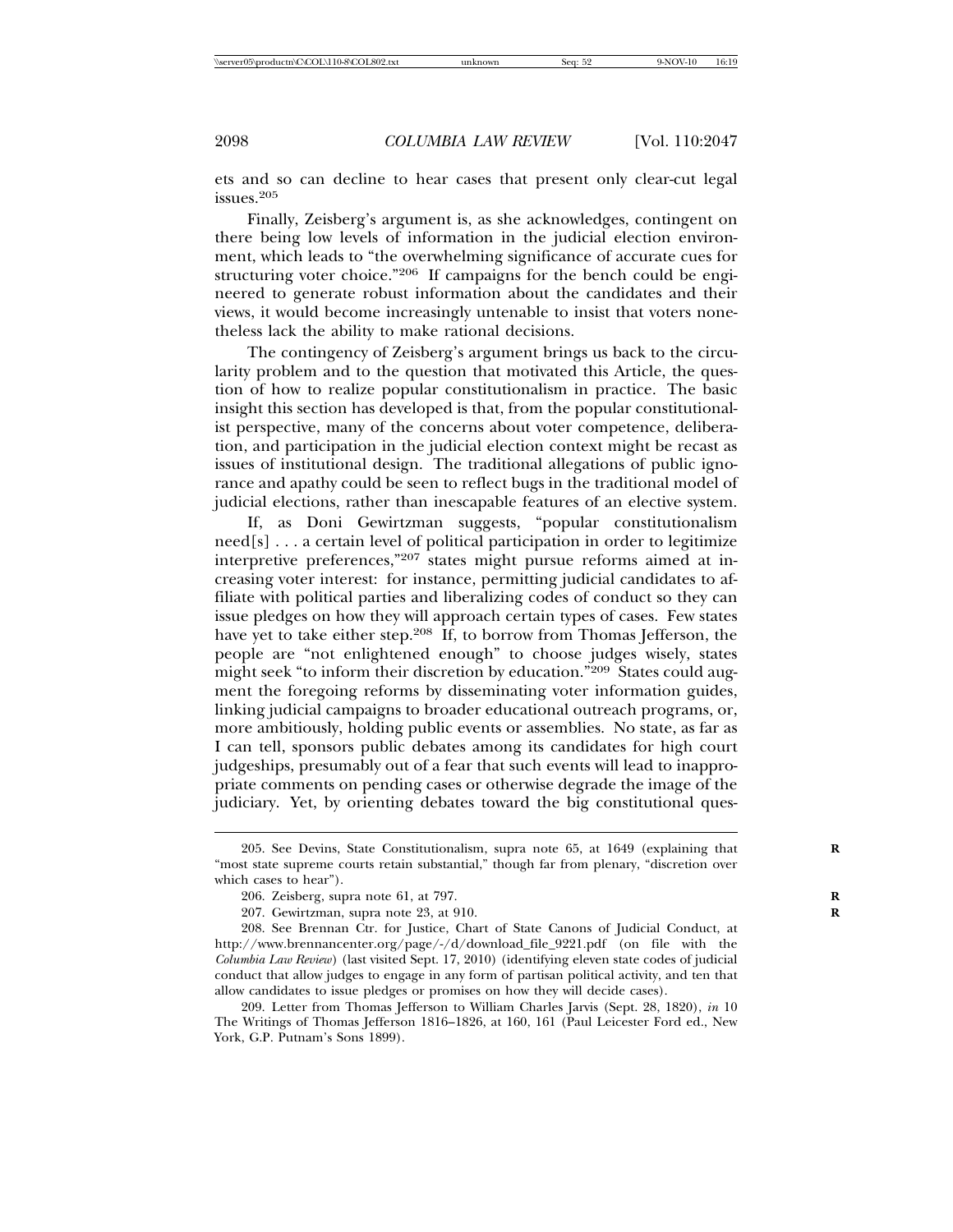tions of the day, states could help thousands of listeners develop meaningful interpretive preferences. If these debates have the additional effect of dissolving the perception of the omniscient and infallible judge, so much the better.

In sum, although we may have deep concerns about the efficacy of judicial elections and the quality of the associated discourse, these concerns are not necessarily responsive to the popular constitutionalist program and might potentially be ameliorated by self-conscious reform. To some extent, they are already being ameliorated unselfconsciously by the rise of "new-style" campaigns.210 Those who oppose elective judiciaries may need to look elsewhere to convince our popular constitutionalist.

## C. *Institutional Quality and Integrity*

Critics have long charged that elections breed judges who are lower in quality or captured by donors. A related line of attack charges elections with diminishing public trust in and respect for the courts. As big money has flooded judicial races, advocacy groups have increasingly focused on these concerns.211 Their point might be broadened. In the new era of more vigorous races, there is a growing risk that elected judges will play favorites not only with donors but also with important interest groups (because of their clout with voters), political parties (because even judges in nonpartisan jurisdictions will be aligned more closely with one side), political incumbents (because sitting judges are incumbents, too, who stand to lose from antientrenchment measures), and popular litigants and legal positions generally (because voters will be primed to punish rulings seen as too generous to disfavored groups or causes).212 Campaign cash is just one of many mechanisms through which elections can corrode the independence of the courts, and with it the due process rights of litigants and the competitiveness of broader political processes.

Some readers may find these claims alarmist. Appointed and meritselected judges are hardly immune from extralegal pressures. And surely any judge, these readers might say, would never flout the basic strictures of her role. At most, we will see an increasing tendency for elected judges to privilege the more popular options within the "zone of reasonable-

<sup>210.</sup> See Pozen, Irony of Elections, supra note 8, at 296–300 (elaborating ways in **R** which "new era" may enhance deliberative, participatory, and representative character of judicial elections).

<sup>211.</sup> See Brief for Justice at Stake et al. as Amici Curiae Supporting Respondent at 5, Citizens United v. Fed. Election Comm'n, 130 S. Ct. 876 (2010) (No. 08–205) ("Funding of judicial elections . . . has emerged as a central concern for groups seeking to enhance the effective administration of justice."). The focal point of much recent discussion was the case of Caperton v. A.T. Massey Coal Co., 129 S. Ct. 2252 (2009), in which the Supreme Court used an egregious set of facts to clarify the due process limitations on judges' hearing disputes that involve campaign contributors. For a lucid overview and defense of *Caperton*, see James Sample, *Caperton*: Correct Today, Compelling Tomorrow, 60 Syracuse L. Rev. 293 (2010).

<sup>212.</sup> Pozen, Irony of Elections, supra note 8, at 319–24. **R**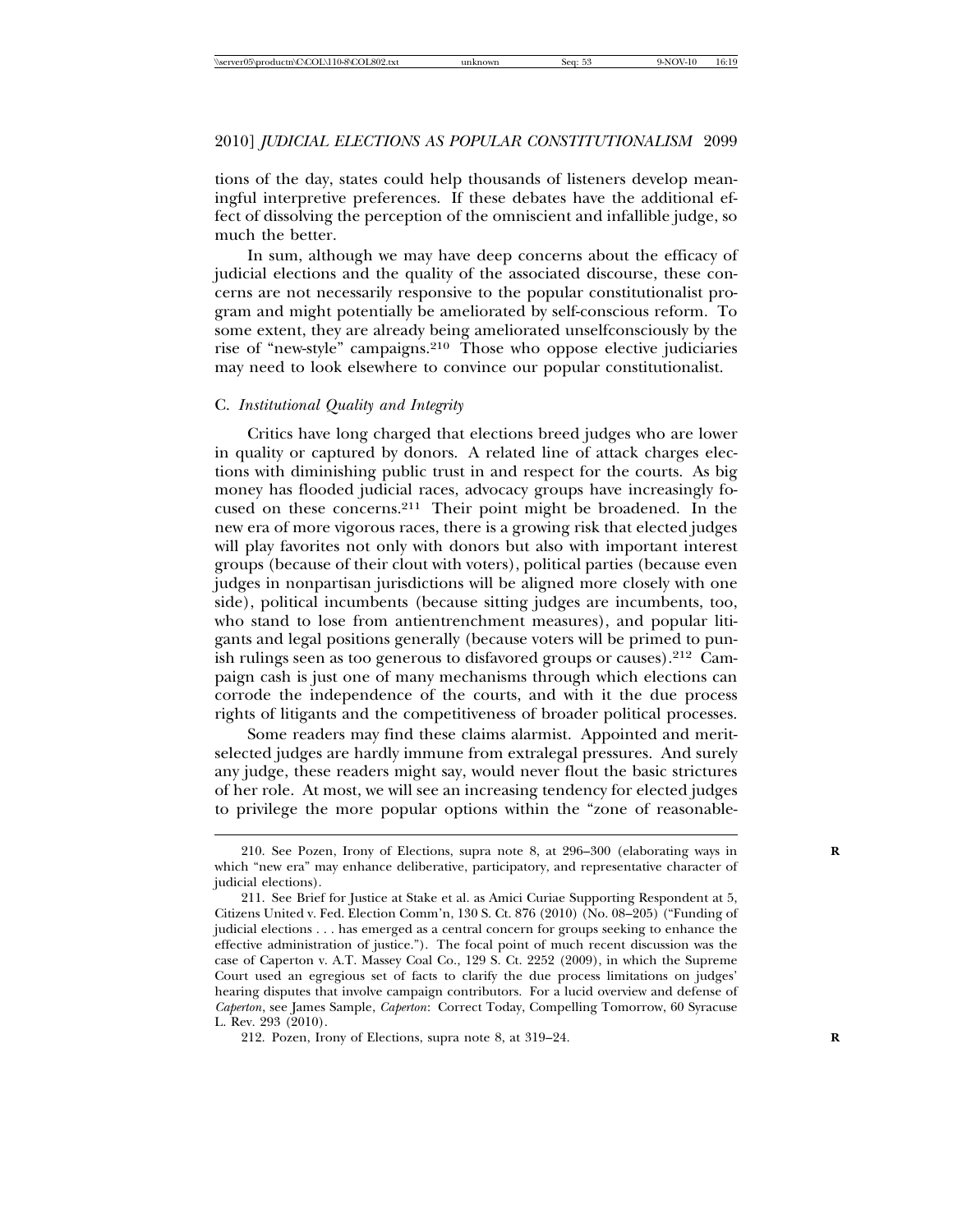ness,"213 a tendency which, as explained earlier, might plausibly be claimed as a victory for democracy rather than a mark of institutional failure.214 Surely, we will not find judges routinely tipping the scales of justice on account of professional self-interest, political affiliation, or other such factors that almost anyone would find illegitimate.

These readers ought to review the evidence on sentencing described above, which shows that, all else being equal, elected judges become significantly more punitive as their reelection date approaches.<sup>215</sup> They ought to consider Eric Helland and Alexander Tabarrok's findings that elected judges are more likely to redistribute wealth from out-of-state defendants to in-state tort plaintiffs,<sup>216</sup> and the Conference of Chief Justices' assessment that partisan elections lead to decisions "explainable only by partisanship."217 And they ought to consult Joanna Shepherd's new research showing "a strong relationship between campaign contributions and judges' voting,"218 along with the survey results showing that four out of five business leaders believe their contributions have at least "some influence" on judges' rulings,<sup>219</sup> and that one in four state judges agrees. $220$ 

In light of these data, as well as the increasingly politicized tenor of campaigns, it cannot be taken for granted that elected judges will remain within the zone of reasonableness in any given case—that they will not, for example, pervert legal texts, defy the Supreme Court on federal law, or scant the rights of litigants when doing so would placate an important interest or avert the risk of electoral backlash. It may still be a distant cloud, but the specter of lawlessness, of barely concealed favoritism and presentist populism run amok, looms over the new era of judicial elections.

Is any of this a problem for popular constitutionalism? The key to seeing why the answer is yes, and perhaps to reframing the debate over elective judiciaries, is to see that these criticisms raise not only lawyerly concerns but also democratic ones. For if elections really do tend to de-

<sup>213.</sup> See supra note 130 and accompanying text. **R**

<sup>214.</sup> See supra Part II.C.3.

<sup>215.</sup> See supra note 144 and accompanying text. **R**

<sup>216.</sup> Eric Helland & Alexander Tabarrok, The Effect of Electoral Institutions on Tort Awards, 4 Am. L. & Econ. Rev. 341, 356–68 (2002); Alexander Tabarrok & Eric Helland, Court Politics: The Political Economy of Tort Awards, 42 J.L. & Econ. 157, 177–87 (1999).

<sup>217.</sup> Brief for Conference of Chief Justices as Amicus Curiae Supporting Respondents at 14, Republican Party of Minn. v. White, 416 F.3d 738 (8th Cir. 2005) (No. 99–4021) [hereinafter CCJ Brief]; see also id. at 13–14 (arguing that partisan elections can lead to "links with party leaders that interfere with the administration of the courts and justice").

<sup>218.</sup> Joanna M. Shepherd, Money, Politics, and Impartial Justice, 58 Duke L.J. 623, 669 (2009); see also id. at 651 (summarizing prior empirical research on this question).

<sup>219.</sup> Zogby Int'l, Attitudes and Views of American Business Leaders on State Judicial Elections and Political Contributions to Judges 4–5 (2007).

<sup>220.</sup> Greenberg Quinlan Rosner Research, Inc. et al., Justice at Stake—State Judges Frequency Questionnaire 5 (2002). Nearly half of the 2,428 judges surveyed said they believed campaign contributions have at least "a little influence" on judges' decisions. Id.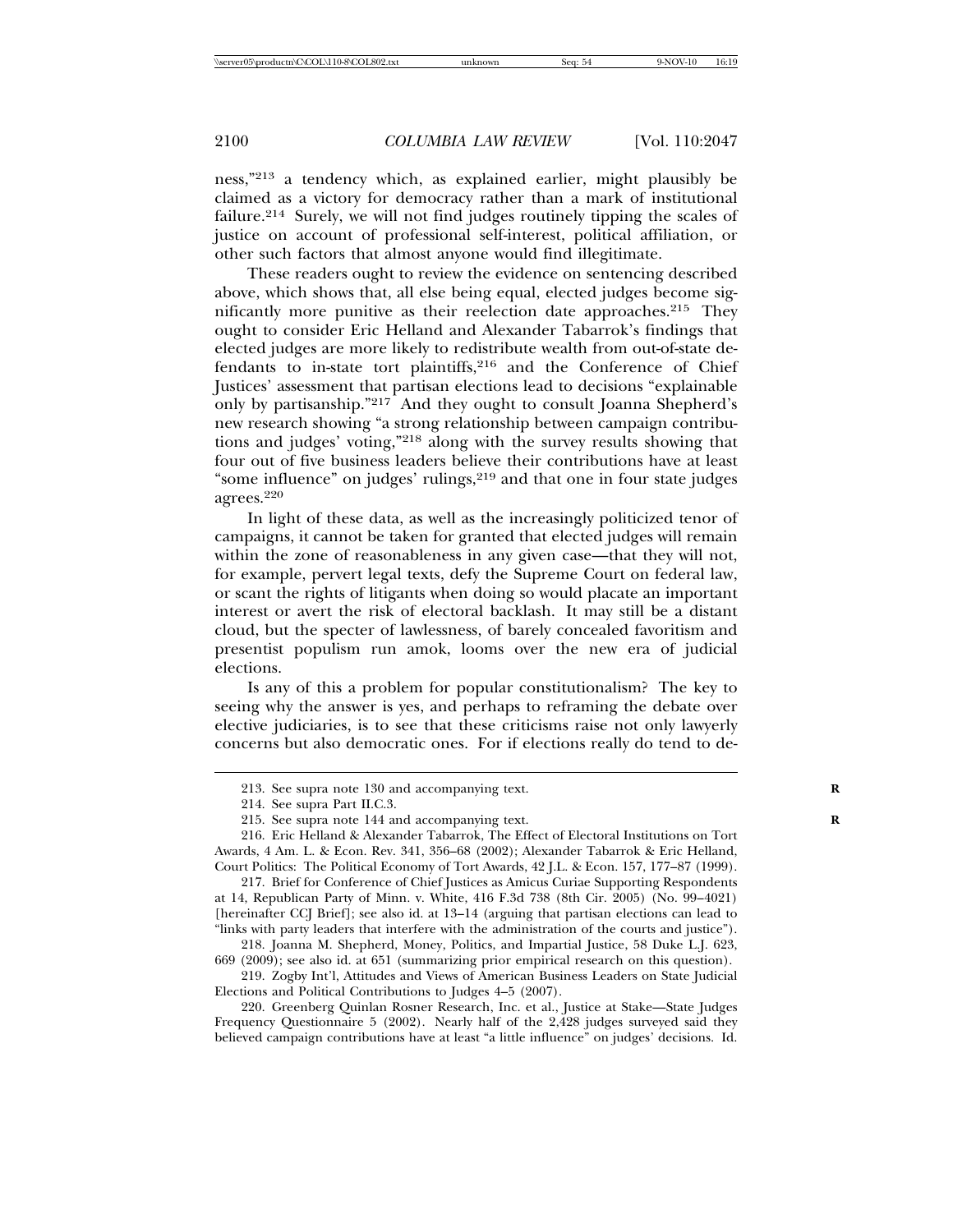grade the technical merits, basic fairness, or perceived legitimacy of judicial processes, they may also tend to decrease a society's capacity for efficient exchange, rational planning, inclusive governance, and collective action generally. Among the many other goals they are meant to serve, the state courts play a critical role in channeling and resolving disagreements. They also play a critical role in supervising the administration of *non*judicial elections.<sup>221</sup> Like the Constitution itself, the state courts, when they do their job reasonably well and are seen as transcending regular politics, help "make [that] politics possible."<sup>222</sup>

The point here is simple but often overlooked. Inasmuch as elective judiciaries stand in tension with principles of legality, equity, and efficiency, they also—and consequently—stand in tension with the demands of self-government. Seen in a different light, many of the rule-of-law-type critiques of elective judiciaries can be recast as popular sovereigntist critiques. Although they oppose judicial supremacy, popular constitutionalists still have a compelling interest in maintaining basic standards of judicial quality and integrity, if it is correct that some amount of professional competence, public confidence, and decisional independence in an adjudicatory system is a necessary precondition to a flourishing politics in the world beyond. Popular constitutionalists may be particularly concerned that elected judges will not cater to the values of "the people" so much as to the desires of supporters, special interests, and marginal voters.<sup>223</sup>

If it is easy enough to see why popular constitutionalists would disapprove of judicial decisionmaking based on factors such as campaign contributions or partisan affiliation—factors that are often uncorrelated or even negatively correlated with the general will—it is a little harder to see why they would disapprove of decisionmaking based on a naked desire to please one's constituents. No popular constitutionalists have endorsed any such jurisprudence, so far as I know.<sup>224</sup> They have accepted that judges ought to apply settled law when it provides a clear answer, even if the people would prefer that the judges do otherwise: for instance, by giving a death sentence to an especially heinous murderer in a jurisdiction that has legislatively banned executions, or by upholding an abortion restriction that plainly runs afoul of Supreme Court precedents.

It may seem trivial to observe that popular constitutionalists are not *so* populist that they would go further,<sup>225</sup> but I do not believe that it is. In

225. As an exercise in unconstrained populism, judging would lose any claim to authority. The whole enterprise of adjudication would collapse.

<sup>221.</sup> Richard H. Pildes, The Supreme Court, 2003 Term—Foreword: The Constitutionalization of Democratic Politics, 118 Harv. L. Rev. 29, 44, 78–80 (2004).

<sup>222.</sup> Jack M. Balkin, Framework Originalism and the Living Constitution, 103 Nw. U. L. Rev. 549, 554 (2009) (discussing function of constitutions).

<sup>223.</sup> Cf. Shugerman, Economic Crisis, supra note 87, at 1064–65, 1143–44 (suggesting **R** judicial elections have failed to live up to their popular constitutionalist potential because of special interest and partisan influences).

<sup>224.</sup> Cf. supra note 35 and accompanying text (noting that popular constitutionalists **R** remain committed, at minimum, to following Constitution's clear textual commands).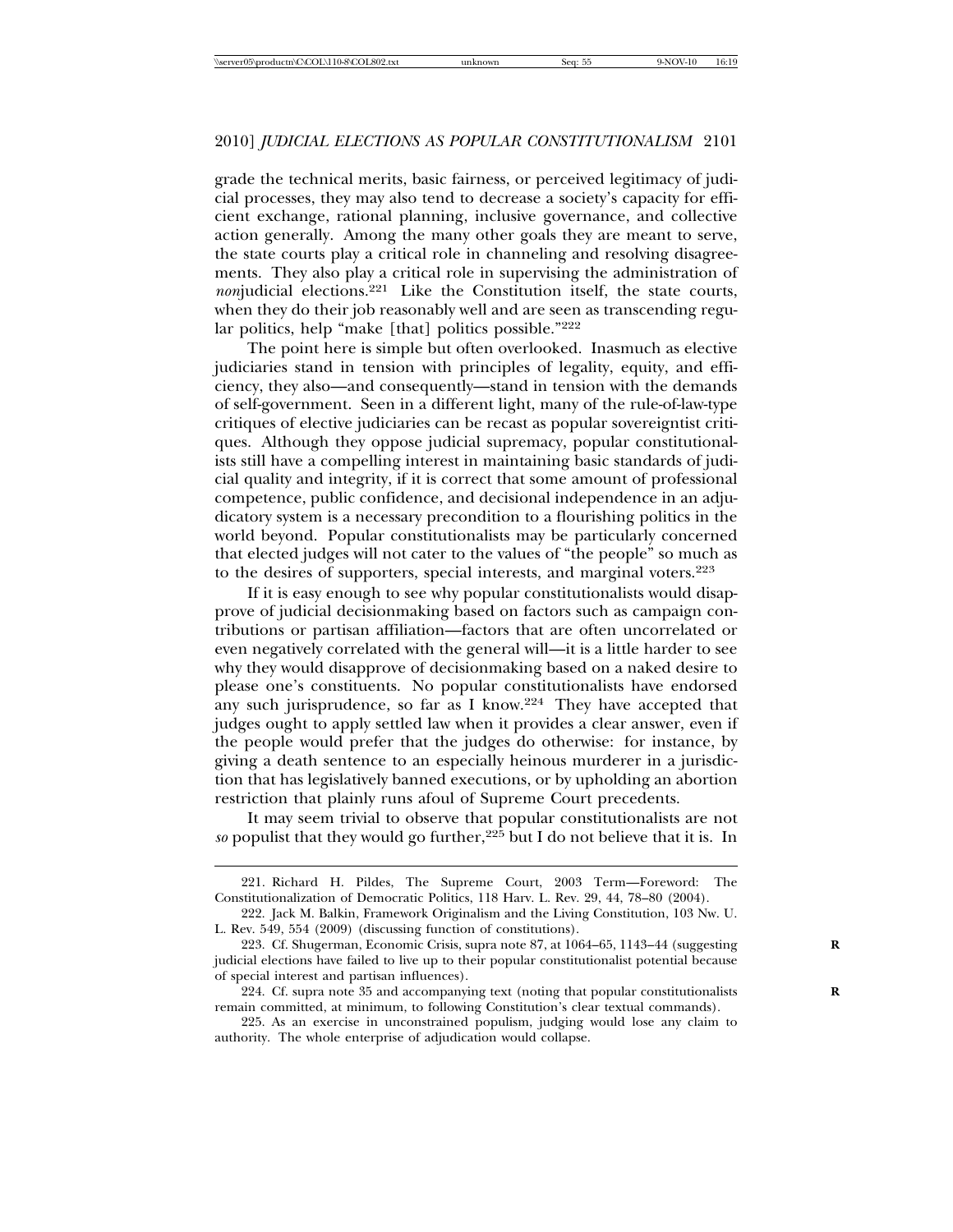rejecting the idea that judges should be ciphers for public opinion, popular constitutionalists have conceded that law should constrain popular will and that courts should apply these constraints.<sup>226</sup> This concession entails the conceptual and practical problem of demarcating the precise extent to which judges ought to feel so constrained. It accepts an authoritative role for the Supreme Court within the judicial system on federal questions, and therefore a unitary and nationalistic conception of judicially enforceable federal constitutional law. And it suggests that, in the service of popular sovereignty, it can prove unhelpful if not counterproductive to submit every decision to the people themselves. The faintheartedness of popular constitutionalists, their unwillingness to transgress basic legal norms, undercuts their ostensible premise that decisionmaking by reference to current majoritarian preferences inherently promotes political equality and procedural fairness.

Still, we have not scored a decisive blow against elective judiciaries. Most importantly, although the empirical evidence supporting the criticisms outlined above is probative, it is far from conclusive.227 Unelected judges have also acted in inappropriate or unprincipled ways, and their heightened independence from the public creates a heightened concern that they will act in "arrogant" or unpredictable ways.<sup>228</sup> There is a spe-

228. Bonneau & Hall, supra note 120, at 7, 139. Bonneau and Hall's further charge that nonelective systems "promote the unfettered exercise of personal preferences," id. at

<sup>226.</sup> It might be argued that a popular constitutionalist should want judges to follow the law for instrumental reasons relating to their limited institutional capacity, as a secondbest strategy for approximating the popular will. This argument has not featured in the popular constitutionalism literature, so far as I am aware, and it fails to account for the many cases in which the legal answer is unclear or in which deviating from the best legal answer is likely to satisfy more people in a particular community than following it.

<sup>227.</sup> Comparative measures of judicial quality remain especially crude. Among the most notable results, see Choi, Gulati & Posner, supra note 98, at 308–19 (finding, inter **R** alia, that partisan-elected judges tend to produce more opinions than appointed and merit-selected judges, but that former group's opinions are cited less often by out-of-state courts); Schotland, New Challenges, supra note 61, at 1087-88 (presenting evidence that initially elected judges have been disciplined more frequently than initially appointed judges). On public perceptions, compare Damon M. Cann & Jeff Yates, Homegrown Institutional Legitimacy: Assessing Citizens' Diffuse Support for State Courts, 36 Am. Pol. Res. 297, 316 (2008) (finding that "[c]itizens' views of their state courts diminish as they are exposed to 'new style' state judicial election races" featuring policy-oriented campaigning and high information content), with James L. Gibson, Challenges to the Impartiality of State Supreme Courts: Legitimacy Theory and "New-Style" Judicial Campaigns, 102 Am. Pol. Sci. Rev. 59, 69–70 (2008) (finding that public faith in judicial impartiality is not diminished by candidates' policy pronouncements, though it is by campaign contributions and, to lesser extent, by attack ads). The evidence on judicial diversity is also mixed. See Lawyers' Comm. for Civil Rights Under Law, Answering the Call for a More Diverse Judiciary: A Review of State Judicial Selection Models and Their Impact on Creating a More Diverse Judiciary 17 (2005), available at http://www.abanet.org/buslaw/2005minoritylawyer/materials/jdr.pdf (on file with the *Columbia Law Review*) (reviewing empirical literature and asserting that no "definitive conclusions" can be reached as to which selection method best promotes diversity on bench).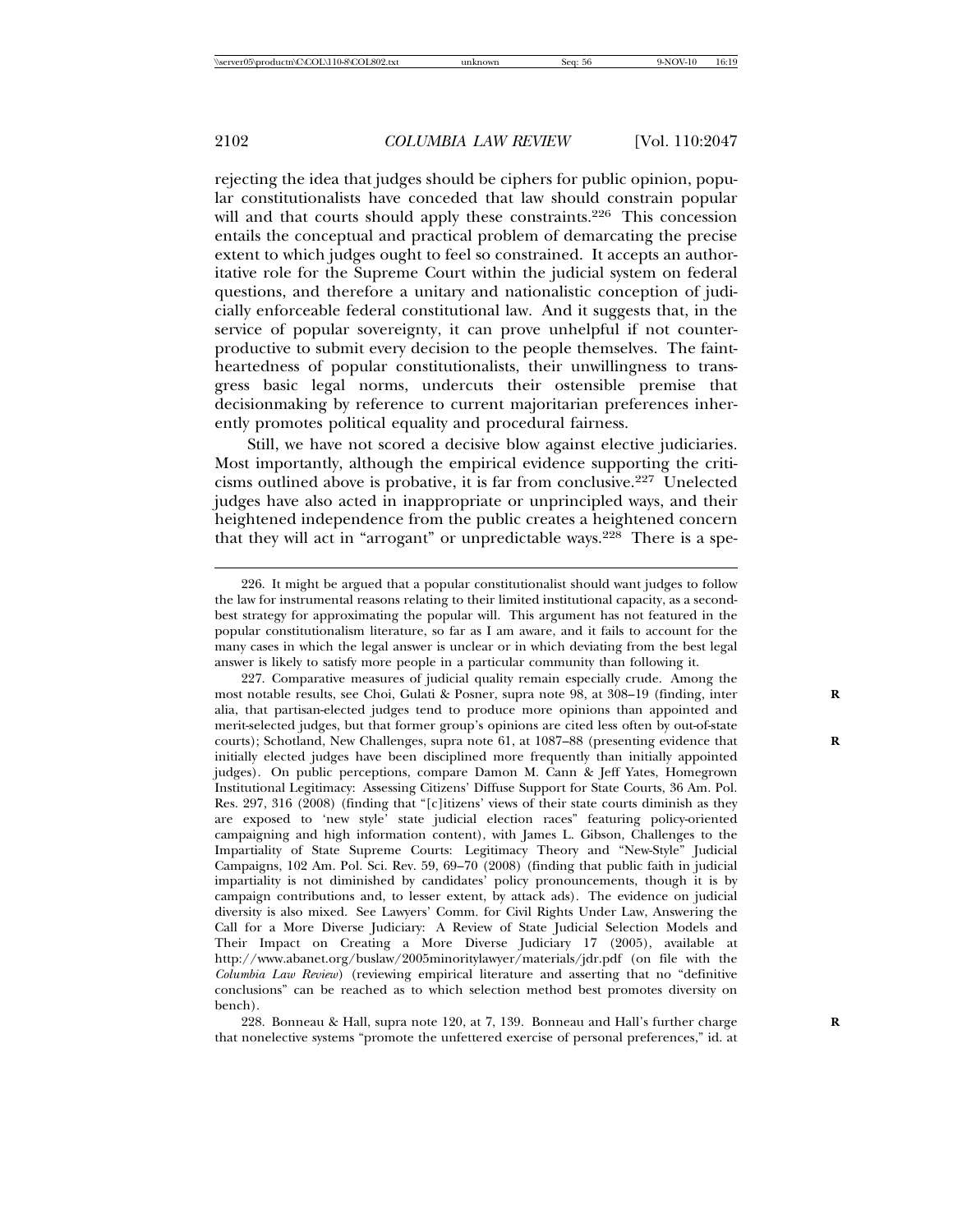cial risk that judges facing retention decisions made by the legislature or governor will skew case outcomes to please those bodies.229 Absent a true descent into lawlessness, a committed popular constitutionalist may not find the threat of some additional improper behavior, by some elected judges, sufficient to overwhelm all of the pro-election arguments made in Part II.

Furthermore, incremental reform is possible. Judicial independence can be safeguarded to an extent by measures short of switching from elections to appointments or merit selection. To mitigate the influence of campaign contributions, for example, states can enhance their recusal rules or apply stricter contribution limits.<sup>230</sup> Term lengths can be increased. It is at least conceivable that an elective system could be engineered to provide sufficiently robust competition, accountability, and debate to excite popular constitutionalists, while also providing sufficiently robust protections for judicial independence and public confidence to placate their legalist foes.

Conceivable, but in my view exceedingly unlikely. For as I have argued elsewhere, the rule-of-law-type concerns sketched in this section interact in paradoxical ways with the efficacy and capacity concerns noted in the previous section.<sup>231</sup> Many of the reforms that would be best suited to enhancing the deliberative, participatory, and representational character of judicial races—reforms such as holding elections more frequently and permitting candidates to affiliate with parties, to promise to reach certain outcomes, or to debate each other in public—also carry the greatest danger of politicizing the courts. The very same measures most likely to enhance the democratic credibility of judicial elections, that is, are the ones most likely to undermine the integrity of the judiciary as a distinctively legal institution. Popularize the courts' "norm articulation" function too much, and a state will invariably degrade their adjudicative function.<sup>232</sup>

Take one important example: Allowing candidates to run as Democrats or Republicans is arguably essential for generating meaning-

232. Cf. Robert M. Cover, The Uses of Jurisdictional Redundancy: Interest, Ideology, and Innovation, 22 Wm. & Mary L. Rev. 639, 643–46 (1981) (explicating dual functions of "norm articulation" and "dispute resolution" served by common law courts).

<sup>137,</sup> is never substantiated—and indeed seems downright bizarre in light of the judiciary's practical inability to enforce its own judgments, the relative ease and frequency with which state supreme court rulings are overturned, and the voluminous literature showing that even appointed, life-tenured federal judges rarely stray from mainstream opinion. *All* judging is fettered. The relevant questions concern by whom, to what degree, and through which mechanisms.

<sup>229.</sup> See supra note 108 (noting Joanna Shepherd's recent findings on this question). **R** All but three of the nonelective states deny their justices any form of life tenure. Am. Judicature Soc'y, supra note 61, at 4–11. **R**

<sup>230.</sup> See Deborah Goldberg, James Sample & David E. Pozen, The Best Defense: Why Elected Courts Should Lead Recusal Reform, 46 Washburn L.J. 503, 525–34 (2007) (outlining possible recusal reforms).

<sup>231.</sup> Pozen, Irony of Elections, supra note 8, at 310–24. **R**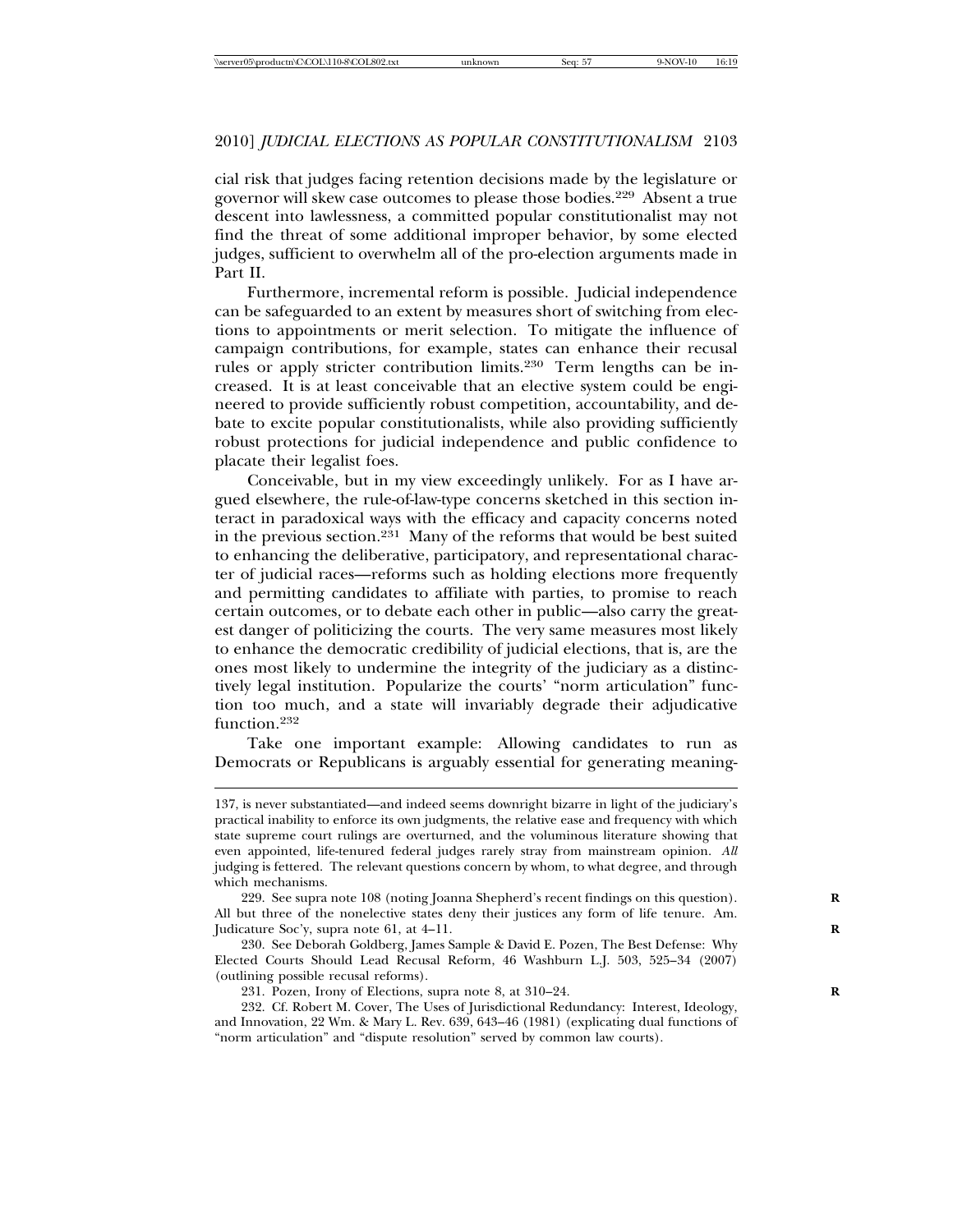ful voter choice in judicial elections, just as in legislative and executive elections. Maybe more so, given that the vast majority of nonlawyer voters are unequipped to evaluate the records of judicial candidates on their own. No other heuristic is as salient or informative as the partisan label; the democratic defender of elective judiciaries is virtually compelled to support its use.<sup>233</sup> Yet, by bringing judges into the fold of the parties, this reform also creates a powerful new set of extralegal influences on judicial behavior in any case with potential political valence. It risks subverting the perception and reality of a just legal system by biasing the courts against unsympathetic litigants and unpopular views, increasing judges' dependence on donors,<sup>234</sup> and generating decisions "explainable only by partisanship."235 To find this an attractive state of affairs, one would have to embrace an unusual theory of the role of courts in a democracy.

#### D. *Structural Concerns*

The criticisms outlined in the preceding sections can contribute to what might be termed the democratic case against elective judiciaries. If valid, they suggest reasons why making judicial selection more democratic, in the sense of being more open and accessible to the people, does not necessarily make the legal system as a whole more democratic, in the sense of being more responsive to deliberative public opinion or conducive to moral and effective self-government.236 The empirical case for these criticisms has yet to be proven, however. And the alternative selection methods come with their own problems. Let us grant, then, that in a properly structured system, elections can be reasonably efficacious without doing too much collateral damage to the quality or integrity of the courts. Bracketing these issues allows us to focus on structural concerns more specific to popular constitutionalism.

1. *Overinclusiveness*. — Judges, of course, do many things besides interpreting the constitution. They preside over trials and appeals, construe statutes and regulations, adjudicate private disputes, sentence

<sup>233.</sup> See supra notes 200–202 and accompanying text. **R**

<sup>234.</sup> See Michael S. Kang & Joanna M. Shepherd, The Partisan Price of Justice: An Empirical Analysis of Campaign Contributions and Judicial Decisions, 86 N.Y.U. L. Rev. (forthcoming 2011) (manuscript at 1) (on file with the *Columbia Law Review*) (finding "a statistically significant relationship between campaign contributions and judicial decisions in favor of contributors' interests *only for judges elected in partisan elections*, not nonpartisan ones," and hypothesizing that this discrepancy reflects parties' unique ability to facilitate contributions and to punish or reward judicial performance).

<sup>235.</sup> CCJ Brief, supra note 217, at 13. Holding elections more frequently would enhance popular control over the judiciary while exacerbating these risks. Hold elections often enough, and we would no longer have to worry about cyclical behavior in criminal sentencing. See supra note 144 and accompanying text (summarizing empirical evidence). Judges would instead be punitive all the time.

<sup>236.</sup> I outlined some additional grounds on which to build a democratic case against elective judiciaries in Pozen, Irony of Elections, supra note 8, at 317–24, and I will outline **R** several more infra Parts III.E.3–5.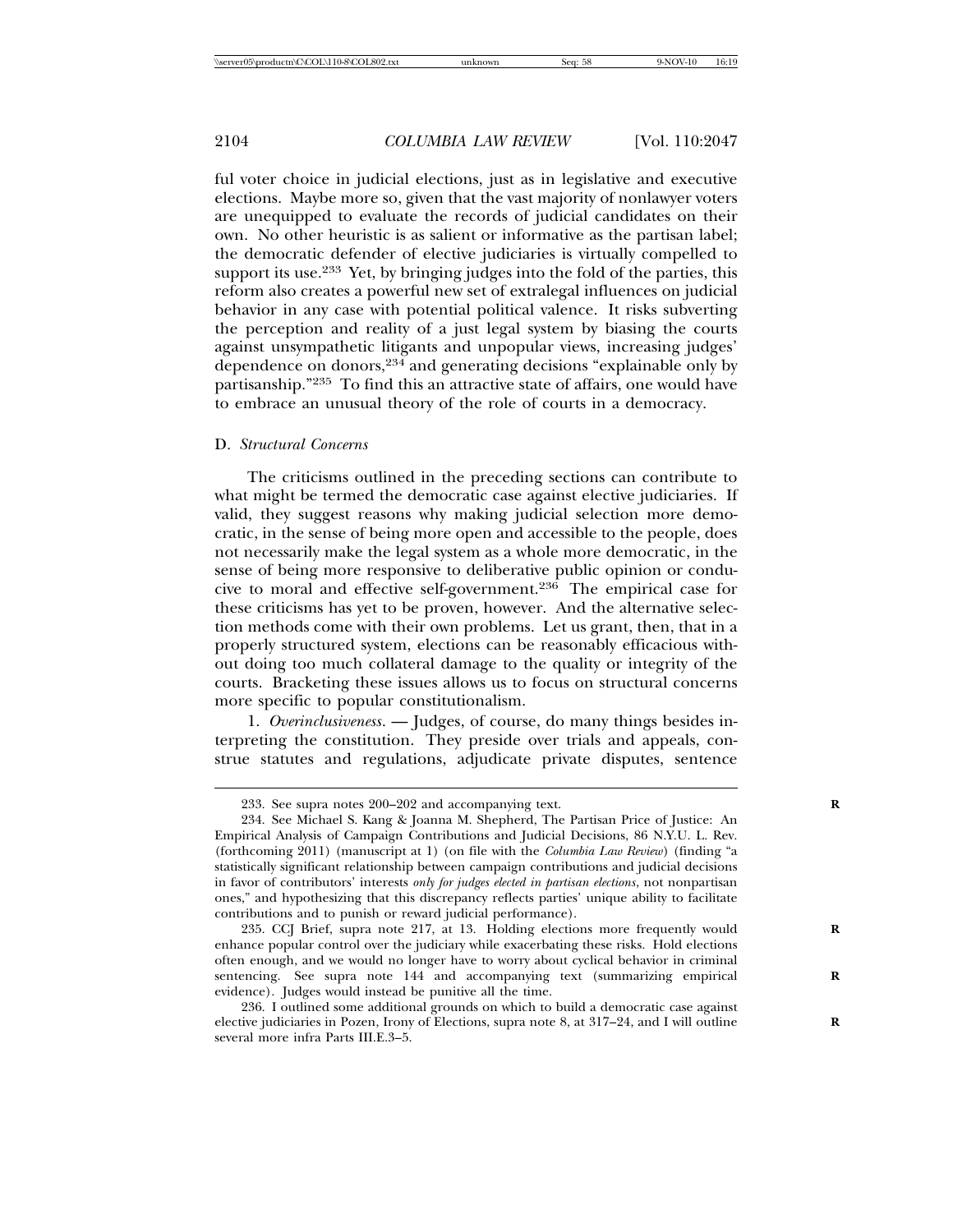criminals, and so on. State judges often execute various administrative and policymaking functions as well.<sup>237</sup> When they do engage constitutional questions, lower courts are bound to follow the precedents of higher courts, and on federal questions all are bound to follow the precedents of the U.S. Supreme Court.<sup>238</sup>

The complication this raises is that even if judicial elections can foster desirable forms of popular constitutionalism—enshrining the people's control over constitutional meaning, stimulating constitutional debate, helping ensure that judicial interpretations of constitutional ambiguities track social values—that is not all they do. They can also align judicial incentives more closely with electoral preferences in any matter of potential public concern. By popularizing the work of the courts, Steven Croley has observed, judicial elections may dissolve the countermajoritarian difficulty but raise a "majoritarian difficulty."<sup>239</sup>

How should a popular constitutionalist feel about a judicial selection system that enables greater popular influence over the administration not only of constitutional law, but of every other type of law as well? This would be a nonissue if either of two conditions holds. First, if voters were to select judges solely on the basis of their constitutional views, then elected judges would feel no pressure to satisfy popular opinion on any other dimension. The problem with this condition is that it is unrealistic. Although certain judicial races may turn on a hot-button constitutional issue (as when the incumbent recently voted to grant or deny same-sex marriage rights), and although these races can be engineered to place greater emphasis on constitutional questions (as through candidate debates), history suggests that nonconstitutional issues will often predominate. "Only a handful of cases will interest a significant portion

<sup>237.</sup> See supra note 127 and accompanying text. **R**

<sup>238.</sup> The idea that lower courts and state courts should not be so bound, that a kind of vertical departmentalism should complement horizontal departmentalism, does not appear in the popular constitutionalism literature, so far as I am aware. One assumes that the potential costs of intrajudiciary interpretive anarchy are seen as too steep in relation to any possible democratic benefits. The idea has appeared in the legal literature, however. See, e.g., Michael Stokes Paulsen, Accusing Justice: Some Variations on the Themes of Robert M. Cover's *Justice Accused*, 7 J.L. & Religion 33, 77–88 (1989) (contending that lower court judges are not obligated to follow higher court precedents when confident precedents are fundamentally wrong).

<sup>239.</sup> Steven P. Croley, The Majoritarian Difficulty: Elective Judiciaries and the Rule of Law, 62 U. Chi. L. Rev. 689, 713–28 (1995). Majoritarian judicial review, to which I will return infra Part III.E, can be seen as a partial determinant of the majoritarian difficulty. The former provides an (incomplete) explanatory theory of how elected judges decide cases when the orthodox legal materials underdetermine outcomes. The latter provides a normative critique of how elected judges can undermine the rule of law, not only in the legal interpretations they render but also in the character of the justice they dispense, the social messages they transmit, and the internal perspective they adopt. Pozen, Irony of Elections, supra note 8, at 279–90. Majoritarian review is just one of several mechanisms **R** through which elective judiciaries may generate the majoritarian difficulty.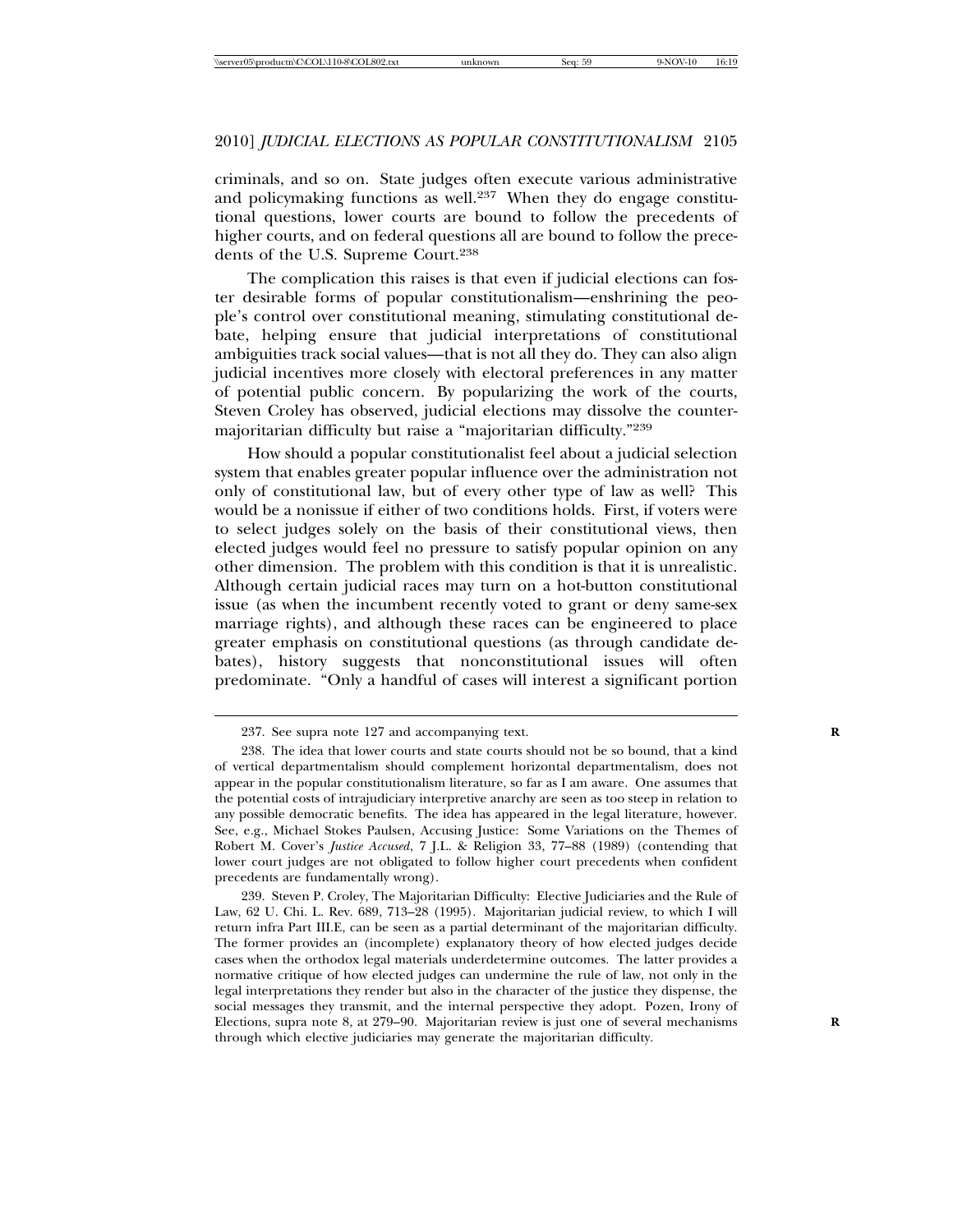of the electorate," Judge Posner contends, and those cases "primarily . . . involv[e] notorious crimes."<sup>240</sup>

Second, this would be a nonissue if we simply deny the normative distinction between constitutional law and nonconstitutional law so that, for instance, a judge's approach to sentencing criminals is deemed to have comparable significance to her approach to construing the Equal Protection Clause. The problem with this condition is that it is incompatible with any plausible substantive account of constitutionalism. It is unfaithful to constitutional law's motivating premise that it comprises a special domain in which a polity sets forth fundamental commitments and constitutive rules of government. Popular constitutionalists may challenge the boundaries of the constitutional, but they must accept some distinction between lower- and higher-level law, "between present-day preferences and more enduring values,"241 or else they are no longer operating within the framework of constitutionalism. Even if one believes that the ambit of "the constitution" extends well beyond the document's written text and judicial construction, one must draw the line somewhere.

So, the overinclusiveness question cannot be avoided. The practice of electing judges privileges candidates who have a taste and facility for electoral politics, and it makes courts more responsive to constituent preferences on a wide swath of issues. Constitutional law, even when conceptualized expansively, is just a fraction of what state judges do and of what a selection method implicates.

Although it is impossible to answer the question satisfactorily without knowing (or stipulating) more about the normative content of popular constitutionalism, it is relatively easy to see why a proponent might celebrate the seepage of populism into the nonconstitutional aspects of the adjudicative process. She might do this because she believes that much of the courts' work has a constitutional dimension, because many citizens do not respect the constitutional/nonconstitutional distinction, or because her belief in majoritarianism as political fairness extends to all matters in which judges have decisional or procedural discretion.<sup>242</sup> As Ernest Young has observed, while it may be quite difficult in modern society to separate constitutional norms from nonconstitutional ones, "this is only a serious problem if something important turns on being able to mark that boundary with precision."243 For the popular constitutionalist, it is not clear that anything does. Inasmuch as popular constitutionalism reflects an undifferentiated commitment to present popular rule, we may have

<sup>240.</sup> Posner, How Judges Think, supra note 118, at 135. **R**

<sup>241.</sup> Barry Friedman & Scott B. Smith, The Sedimentary Constitution, 147 U. Pa. L. Rev. 1, 78 (1998).

<sup>242.</sup> Moreover, overinclusiveness is to some extent inevitable in any governmental vehicle of popular constitutionalism. The departmentalists' preferred institutions, the legislative and executive branches, also make countless nonconstitutional decisions.

<sup>243.</sup> Ernest A. Young, The Constitution Outside the Constitution, 117 Yale L.J. 408, 454 (2007).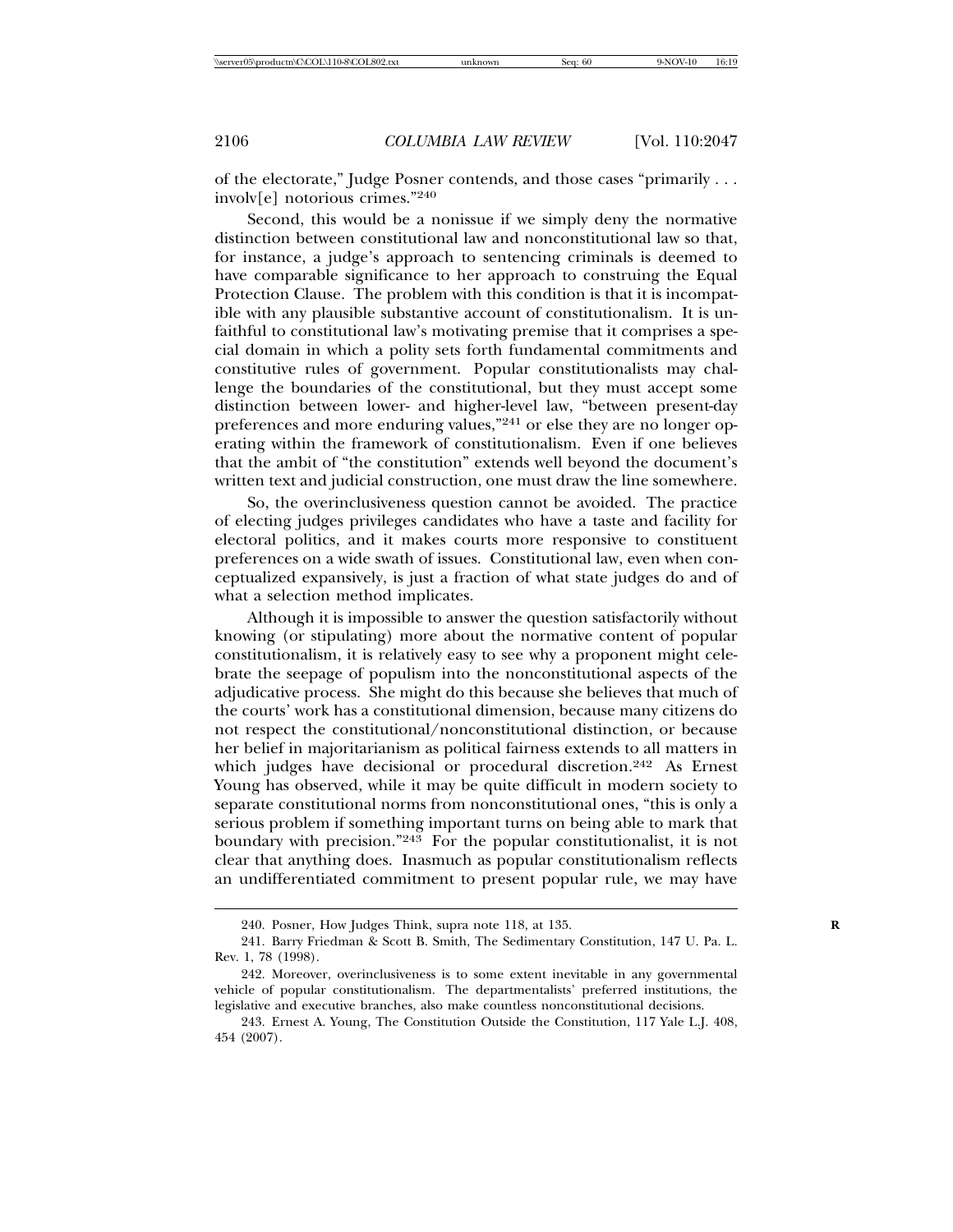simply added another argument to the positive side of the ledger in evaluating elective judiciaries. The majoritarian difficulty, on this view, is not difficult at all.

Inasmuch as popular constitutionalists wish to distinguish the truly constitutional from the merely legal, however, the sweep of the election mechanism may substantially diminish its appeal, for two basic reasons. First, it dilutes "public authorship,"244 or ownership, over the content of constitutional law. Because judges fulfill so many tasks apart from resolving constitutional controversies, it will often be hazy or overdetermined why an electorate has selected or rejected any particular candidate. Was it because of her dissent in the major constitutional case from the previous term? Because of how she handled or reviewed a notable trial? Because of the unflattering photograph in the local paper? Because the political winds in the state have shifted? One can never be sure; perhaps each of these factors played a role. Judicial elections compass so many possible issues that the connection between their returns and any particular constitutional ruling becomes highly attenuated, if not entirely obscure.

Second, and relatedly, the sweep of these elections risks collapsing constitutional politics into ordinary politics, constitutional law into ordinary law. Prominent popular constitutionalists have generally disclaimed this goal.245 To the contrary, scholars such as Larry Kramer have sought to preserve the idea of popular engagement with the Constitution as something qualitatively distinct from and more momentous than other forms of civic activity, even if each is recognized as fundamentally political in character.<sup>246</sup>

Judicial elections do not honor this distinction. In the type of speech they elicit and the accountability they foster, these races seamlessly intermix the constitutional and the nonconstitutional, the "sacred"247 and the mundane. They flatten the legal landscape. By forcing voters to weigh their constitutional convictions alongside everything else they might seek in a judge, elections can contribute to a culture and a jurisprudence that do not specially attend to—and so do not specially

<sup>244.</sup> Reva B. Siegel, Text in Contest: Gender and the Constitution from a Social Movement Perspective, 150 U. Pa. L. Rev. 297, 315 (2001) (discussing role of social movements in shaping constitutional meaning).

<sup>245.</sup> Richard Parker is a notable exception. In his 1994 *Constitutional Populist Manifesto*, he denies that there is any such thing as "constitutionalism," as distinct from ordinary politics or lawmaking. Parker, supra note 46, at 115. **R**

<sup>246.</sup> See, e.g., Kramer, Popular Constitutionalism, supra note 7, at 961 n.3 (distancing **R** himself from Akhil Amar's early work on non-Article V amendments). The "dualist" distinction between normal politics and higher lawmaking is central to Bruce Ackerman's theory of American constitutionalism and to his defense of judicial review. See Ackerman, Foundations, supra note 7, ch. 1.

<sup>247.</sup> Post, supra note 76, at 9 (arguing that authority of Constitution derives in part **R** from its "'sacred'" status (quoting Hanna Fenichel Pitkin, The Idea of a Constitution, 37 J. Legal Educ. 167, 169 (1987))).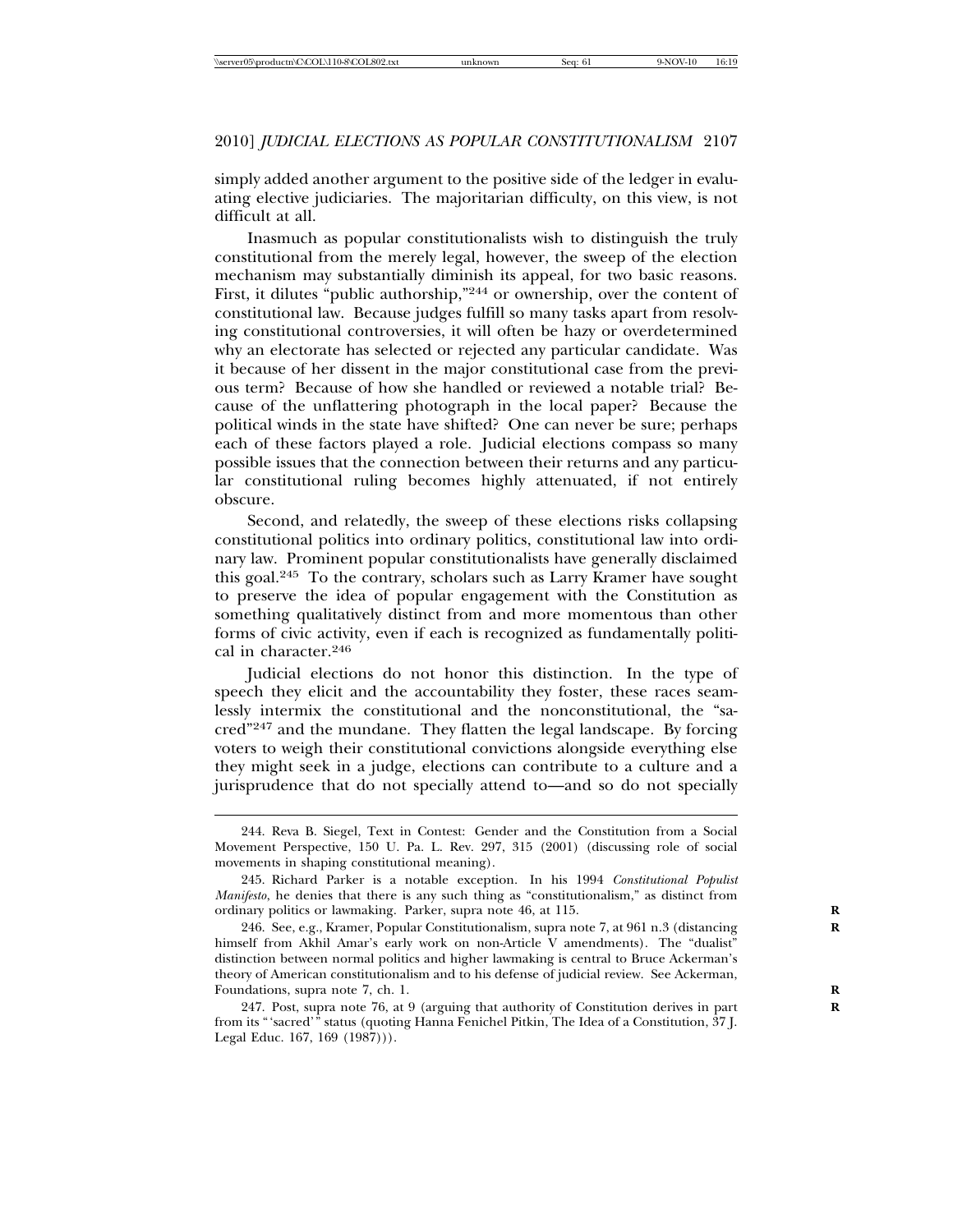empower the people to fashion the laws that bear on—the great questions of institutional structure and political morality. They can also compound the vulnerabilities of politically weak groups, further alienating them from the Constitution and the justice system. In an era of widespread voter ignorance and soundbite-fueled campaigns, the ecumenicism of judicial races threatens to conflate the articulation of essentially contested constitutional principles with the application of basic legal craft, thereby trivializing both. It exacerbates the identification problem inherent in popular constitutionalism,<sup>248</sup> whereby the notion of higher law loses its salience as a focal point, if not also its conceptual integrity.

On multiple grounds, then, a popular constitutionalist who wants to disestablish judicial supremacy specifically on matters of constitutional law may have reason to fear the broader implications of judicial elections. The popular constitutionalist who instead embraces their spillover effects has adopted a perfectly coherent position—just an extreme one. It would take a fairly radical commitment to present popular rule to maintain that judges should draw upon the prevailing community sentiment every time they resolve a high-profile dispute or sentence a criminal.<sup>249</sup> It is less radical to think they should do so every time they issue a constitutional ruling that could bind society for decades to come. Yet it is the former sorts of decisions that occupy more of the state courts' time and that, at least at present, are more associated with the risk of electoral backlash.

Inasmuch as the extraconstitutional aspects of judicial elections are seen to detract from (yet not eclipse) their popular constitutionalist appeal, a practical lesson might also be gleaned: These elections ought to be limited to the supreme court, or at least the appellate court, level. Compared to lower court judges, state high court justices rule on constitutional issues more frequently and on nonconstitutional issues less frequently, and they do so with substantially greater discretion. They do not administer trials or sentence criminals. And they exercise binding interpretive authority within their own judicial systems. Selecting these judges through elections could yield the greatest popular constitutionalist benefits with the fewest subconstitutional spillovers—although when these spillovers do occur, they may be more consequential.

2. *Federalism*. — It might be argued that judicial elections are overinclusive in an additional sense, in that they implicate questions of state constitutional law, whereas popular constitutionalism, properly understood, involves only federal constitutional law. I explained above why

<sup>248.</sup> See supra note 42 and accompanying text. **R**

<sup>249.</sup> Even if we accept that uncodified public sentiment ought to be relevant in the context of criminal sentencing, we might wonder why the judge should be the one to channel it, when a jury of the defendant's peers may also be sitting in the room. An enhanced role for juries would seem to provide a procedurally, substantively, and symbolically more efficacious means of integrating the views of the community into the operation of the criminal justice system.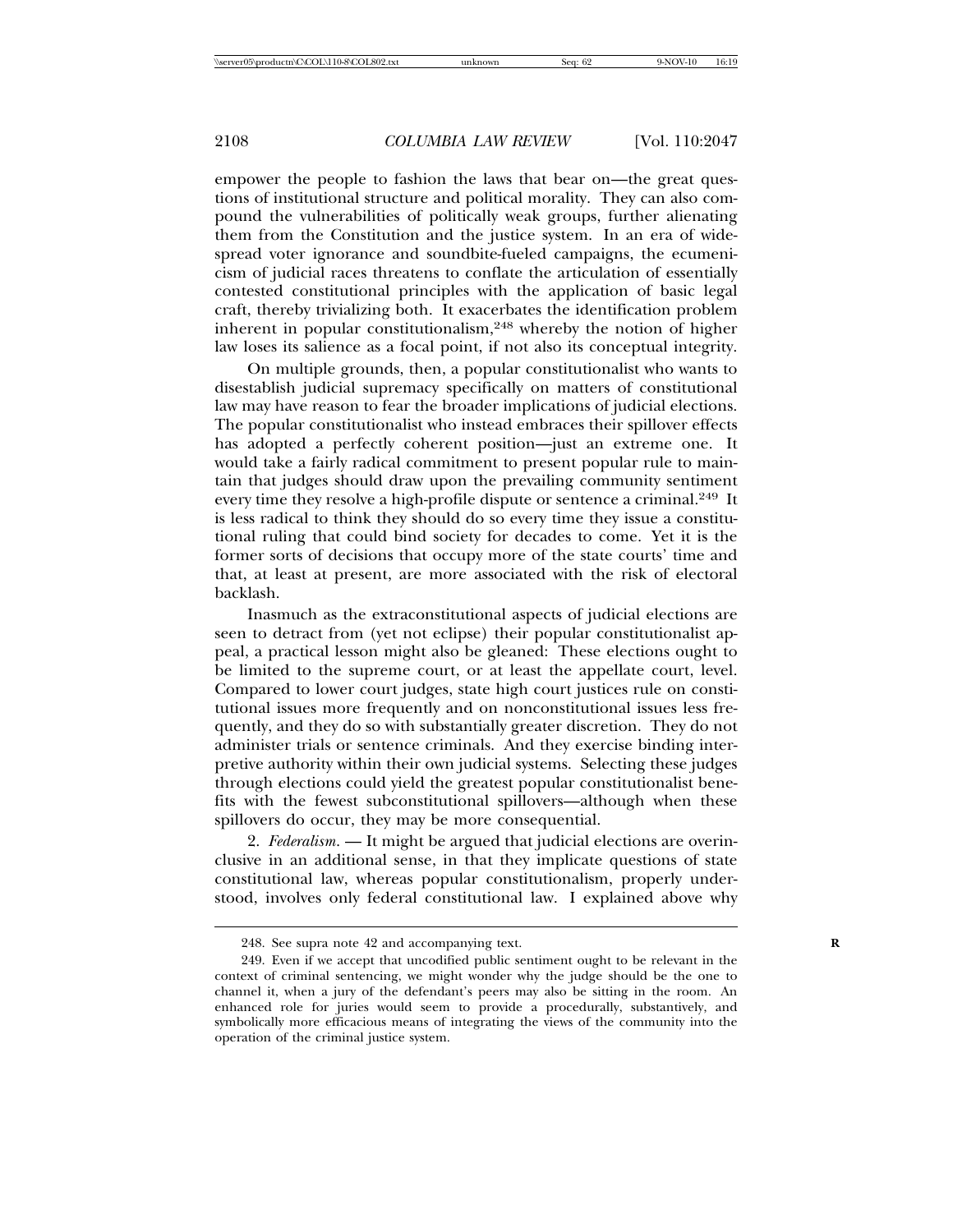popular constitutionalists have ample reason to care about state courts and constitutions, independent of their federal analogues.250 However, some prominent theorists of state constitutionalism have argued that the development of a vigorous, self-conscious model threatens to subvert the operations of federal constitutionalism, and that the project therefore ought to be discarded.<sup>251</sup> Some have further suggested that significant portions of state constitutional texts lack "constitutional dimension."<sup>252</sup>

Because scholars identified with popular constitutionalism have largely ignored the states, $253$  I cannot purport to channel their views on these arguments. But the arguments seem unlikely to persuade anyone so inclined. Popular constitutionalism extols "diffuseness and decentralization" in the construction of constitutional norms;254 state law profoundly affects the daily lives of Americans. If judicial elections can spark more robust public dialogue around fifty different constitutions, if they can inspire greater allegiance to a plurality of constitutional traditions, if they can democratize state constitutional law and culture, all this would appear to be cause for celebration.

To the extent that state constitutions deal with distinct issues not treated by the federal Constitution—and they deal with very many of these255—there is no risk of direct conflict between the two. To the extent that the constitutions deal with overlapping concerns, the potential arises for state judges to apply corresponding provisions in ways that go beyond or diverge from the prevailing federal understanding. Barring outright defiance, this too seems cause for celebration. Such diversity in constitutional interpretation may compensate for the federal courts' "underenforcement" of many constitutional norms;256 it provides an additional and more accessible platform for collective deliberation; it facilitates exit and voice in constitutional lawmaking; and it holds up a mirror to the national model. In a federated and heterogeneous polity such as ours, most popular constitutionalists would, I suspect, follow Lawrence

254. Kramer, Popular Constitutionalism, supra note 7, at 963. **R**

255. See supra note 69 and accompanying text. **R**

<sup>250.</sup> See supra notes 9–13, 61–77 and accompanying text. **R**

<sup>251.</sup> Gardner, supra note 67, at 823–30. **R**

<sup>252.</sup> Paul W. Kahn, Interpretation and Authority in State Constitutionalism, 106 Harv. L. Rev. 1147, 1159 n.52 (1993). Unsurprisingly, this view was roundly criticized by state judges, as was Professor Kahn's call to turn away from "unique state sources" in favor of a national perspective. See Hans A. Linde, State Constitutions Are Not Common Law: Comments on Gardner's *Failed Discourse*, 24 Rutgers L.J. 927, 928–31 (1993); Shepard, supra note 70, at 440–44. **R**

<sup>253.</sup> Cf. Aronson, supra note 18, at 985 ("[*A*]*ll* major critiques [of judicial review], **R** and *all* major normative responses to the critiques, focus almost solely on the acts and omissions of the [U.S.] Supreme Court in its capacity as a constitutional court."); Sandy Levinson, Our Dysfunctional States, Balkinization, June 11, 2009, at http://balkin. blogspot.com/2009/06/our-dysfunctional-states.html (on file with the *Columbia Law Review*) (calling state constitutions "an extremely important, but almost wholly ignored subject by elite law professors and political scientists").

<sup>256.</sup> Sager, Fair Measure, supra note 40, at 1213–20. **R**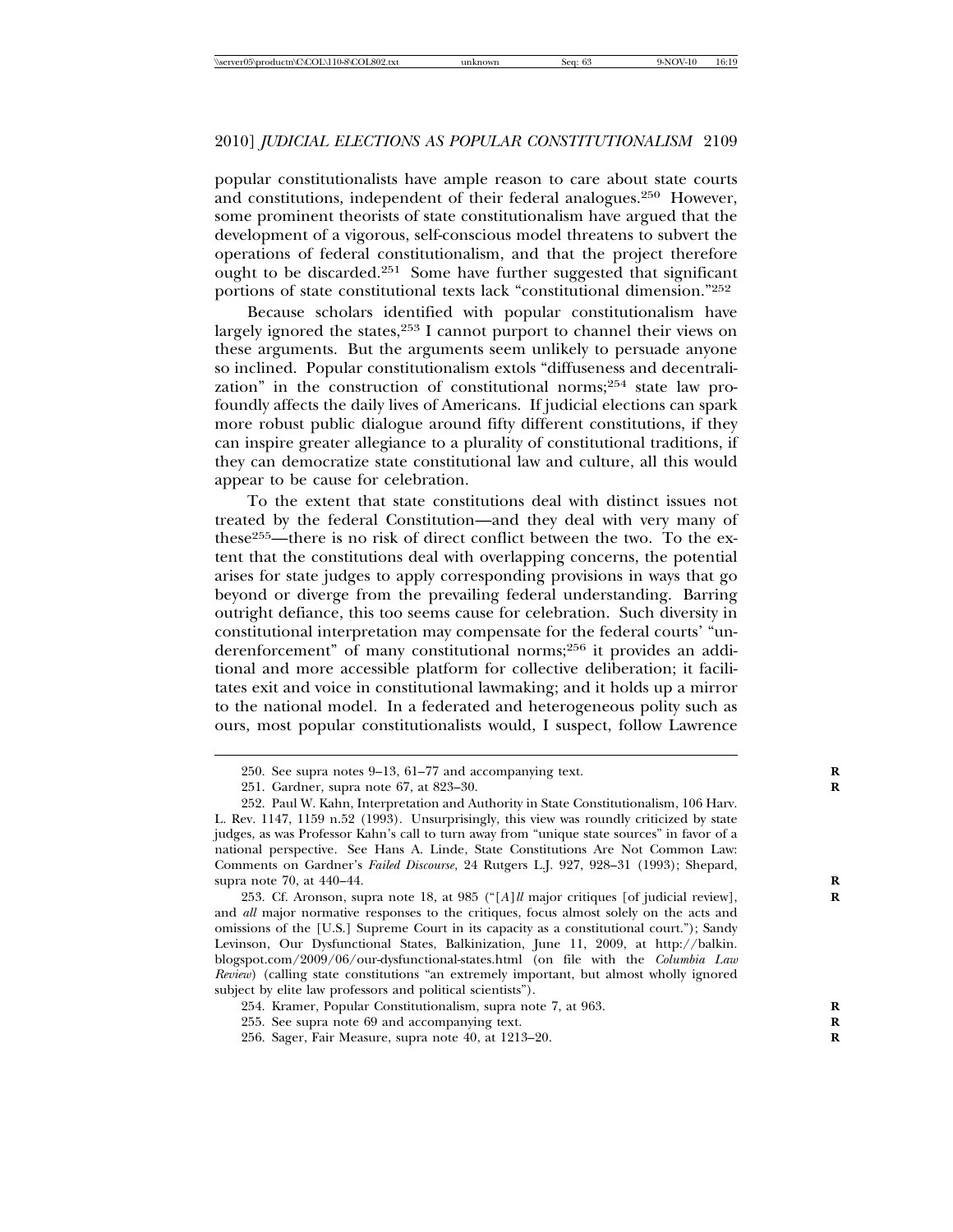Sager in the belief that "variations among state and federal constitutional rules ought to be both expected and welcomed."<sup>257</sup>

But I may be wrong. It is certainly possible to imagine a brand of popular constitutionalism that conceptualizes the people as an exclusively or essentially national community and that trivializes or fears the development of a vibrant state constitutionalism. The United States Constitution is what makes Americans a "People,"258 after all, and disestablishing judicial supremacy at the federal level may well be a more urgent project sociologically and consequentially.

Scholarship on federalism, popular constitutionalism, and state judicial selection has largely proceeded on separate tracks. This cursory treatment cannot begin to do justice to the subject, but it suggests there are many rich potential intersections among the three. Indeed, it suggests that to the degree state judges (i) exercise discretion in the application of federal constitutional guarantees or cognate state provisions, and (ii) their selection method systematically influences that task, any successful normative theory of state judicial selection may *require* a theory of both federalism and constitutionalism. Popular constitutionalists could contribute significantly to our understanding of state constitutional theory, not to mention our understanding of popular constitutionalism itself, by devoting more attention to the subnational level.

3. *Juricentrism*. — Another disconcerting feature of judicial elections, from the popular constitutionalist perspective, may follow from what they do not do: permit nonspecialists to take up constitutional questions on their own, as in an assembly or plebiscite on a particular issue or a recall

<sup>257.</sup> Lawrence Gene Sager, Foreword: State Courts and the Strategic Space Between the Norms and Rules of Constitutional Law, 63 Tex. L. Rev. 959, 976 (1985); see also Lawrence Friedman, The Constitutional Value of Dialogue and the New Judicial Federalism, 28 Hastings Const. L.Q. 93, 97, 129 (2000) (celebrating "attempts by state courts independently to interpret the meaning of cognate textual provisions" for advancing "the federal constitutional value of dialogue" and "providing an interpretative counterpoint to the U.S. Supreme Court"); Post & Siegel, Roe Rage, supra note 7, at 382 (asserting that "state court opinions about state law are venues within which national values are continually contested and reshaped"). Notwithstanding his support for a dynamic state constitutionalism, Sager's more recent work strongly suggests that he would oppose the use of elective judiciaries in pursuit thereof. See, e.g., Lawrence G. Sager, Justice in Plainclothes 74 (2004) (identifying members' job security and detachment from "the potentially distorting influence of public will" as key reasons why federal courts are "particularly well structured to address questions of constitutional justice"). Elective judiciaries, it seems, are deeply incompatible with Sager's justice seeking account of American constitutional practice.

<sup>258.</sup> As a formal matter, this has been true since the Constitution was ratified. As a cultural or phenomenological matter, it became increasingly true after the Reconstruction Amendments began to reconstitute conceptions of citizenship. See generally Akhil Reed Amar, America's Constitution: A Biography 381–82 (2005) (observing that Fourteenth Amendment "codified a profound nationalization of American identity").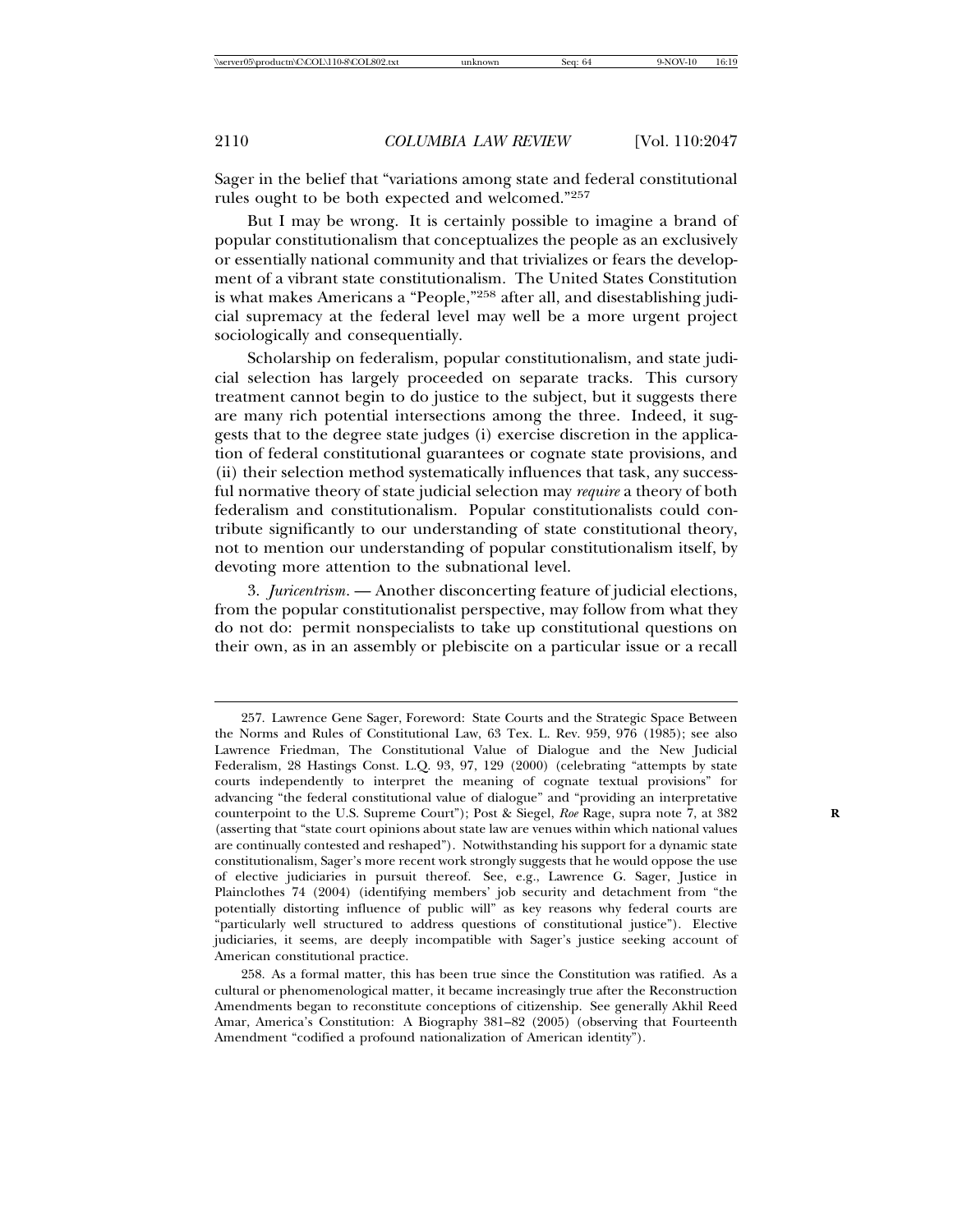vote on a particular decision.<sup>259</sup> Judicial elections entail a kind of representative democracy. Although they allow ordinary citizens to shape the interpretive outputs of the courts in potentially significant ways, they do not in themselves allow citizens to interpret or resolve anything. The judge continues to call the shots in any given case and thereby to mediate between popular preferences and the content of enforceable law.

It is in this light that the "nasti[ness]" and "noisi[ness]"260 of today's campaigns for the bench may become most problematic for popular constitutionalism. The concern is not necessarily that competitive races degrade the civility of public discourse or the dignity of the judicial office, but rather that they lack the proper focus. They foreground the candidates—their looks, their quirks, their backgrounds—rather than the Constitution. Political energy that could be better spent arguing over the substance of constitutional law may be dissipated arguing over what sorts of candidates should be empowered to determine the substance of constitutional law. At the same time that "new-style" campaigns can diminish the stature of the judiciary by subjecting aspirants to the degradations of modern politics, they can enhance its visibility as a fulcrum of constitutional change. Ironically, the more competitive and salient judicial races become, the more they may reinforce the juricentric notion that constitutional updating is the prerogative of the courts.<sup>261</sup>

Competitive judicial elections, consequently, may not complement alternative forms of popular engagement with the Constitution so much as displace and distort them. Whether and in what ways these races will tend to invigorate or to debilitate the broader constitutional culture is a question so far ignored by researchers. The previous Part made the case for their invigorative potential, but we cannot be sure ex ante.<sup>262</sup>

Competitive election environments may also create unrealistic expectations about the transformative capabilities of the state courts. Like all U.S. judges, state judges are not authorized to reach interpretive outcomes that are incompatible with controlling legal sources or to resolve disputes that are not properly within their jurisdiction. Nor are state

262. Later in the Article, I will give some additional reasons for skepticism. See infra Part III.E.5 (discussing consequences of elected judges' efforts to avoid backlash).

<sup>259.</sup> Cf. Tamanaha, Beyond the Divide, supra note 122, at 72 (explaining that "a proposal for the recall of individual [state] judicial decisions" by popular referendum was "seriously debated" in early twentieth century).

<sup>260.</sup> Schotland, Comment, supra note 97, at 150. **R**

<sup>261.</sup> Cf. supra notes 23–26 and accompanying text (discussing popular **R** constitutionalist critique of "juricentrism"). Michel Foucault once rejected a proposal for a "people's court" to judge the police, on the ground that a court, by its very nature, would tend to deform rather than advance communal values. See Michel Foucault, On Popular Justice: A Discussion with Maoists, *in* Power/Knowledge: Selected Interviews and Other Writings 1972–1977, at 1, 1–34 (Colin Gordon ed., Colin Gordon et al. trans., 1980) (identifying bureaucratic structure of courts and purported neutrality, universality, and authoritativeness of judicial decisions as features antithetical to "popular justice," which "cannot achieve its full significance unless it is clarified politically, under the supervision of the masses themselves").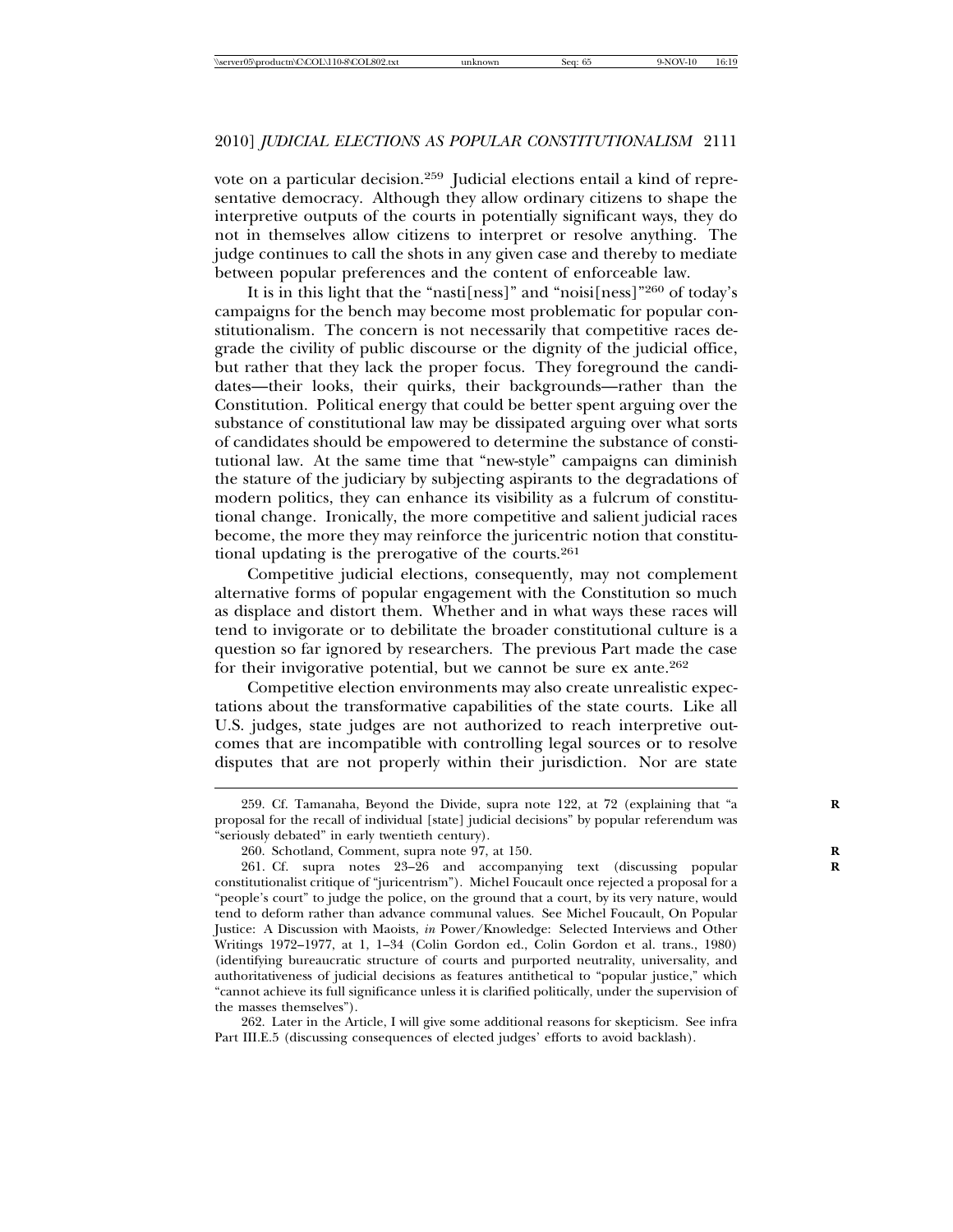judges authorized to revise U.S. constitutional doctrine when the Supreme Court has already provided instructions. Courts are reactive policymakers and constrained interpreters; state courts are especially constrained on federal questions. No matter how much their constituents might want them to, elected judges cannot move constitutional law in any particular direction unless a variety of external factors converge to provide an opportunity—at least, not without transgressing basic tenets of our legal system. As mechanisms of constitutional change and accountability, judicial elections are bound to be underinclusive as well as overinclusive.<sup>263</sup>

The representative character of elective judiciaries thus has a double edge for the popular constitutionalist. On the one hand, it enhances judges' democratic credentials to speak for the people in rendering constitutional judgments. It gives them a plausible claim to be agents rather than "enemies"264 of popular constitutionalism, and so dissolves some of the tension between the popular sovereigntist premise that the Constitution "belongs to the people"265 and the juricentric premise that the judiciary ought to be its exclusive guardian. On the other hand, the representative character of elective judiciaries channels populist energies inward, toward campaigns for the bench and the interpretive outcomes they can facilitate, and so accentuates rather than minimizes the centrality of the courts for constitutional lawmaking. At the same time that they can make a constitutional culture more active, vibrant, and popular, elective judiciaries may exacerbate the tendency to "judicialize" constitutional disputes and to see courts as privileged sites for the diffusion of constitutional norms.

Appointive and merit-selected judiciaries do not portend juricentrism in the same way, because they do not hold out the same kind of promise to speak for the people. Their claim to institutional legitimacy depends not upon their responsiveness to the present majority will but instead upon their *independence* therefrom: They purport to be, not faithful agents or representatives of a constituency, but "mere instruments of the law."266 Appointive judiciaries with life tenure are designed precisely to minimize the influence of inchoate popular pressures. In such a system, one may worry very much about unelected judges usurping the role of the people as constitutional expositors and excessively "circum-

<sup>263.</sup> To be clear, underinclusiveness is not a problem per se: No one mechanism of popular constitutionalism need do all the work. It is a problem only to the extent that judicial elections warp or crowd out other, better mechanisms.

<sup>264.</sup> See supra note 23 and accompanying text (noting literature's characterization of **R** judicial supremacy as "enemy" of popular constitutionalism).

<sup>265.</sup> Abraham Lincoln, First Inaugural Address (Mar. 4, 1861), *in* 4 The Collected Works of Abraham Lincoln 262, 269 (Roy P. Basler ed., 1953) ("This country, with its institutions, belongs to the people who inhabit it.").

<sup>266.</sup> Osborn v. Bank of the U.S., 22 U.S. (9 Wheat.) 738, 866 (1824); see also Post & Siegel, *Roe* Rage, supra note 7, at 384 (expanding on this point).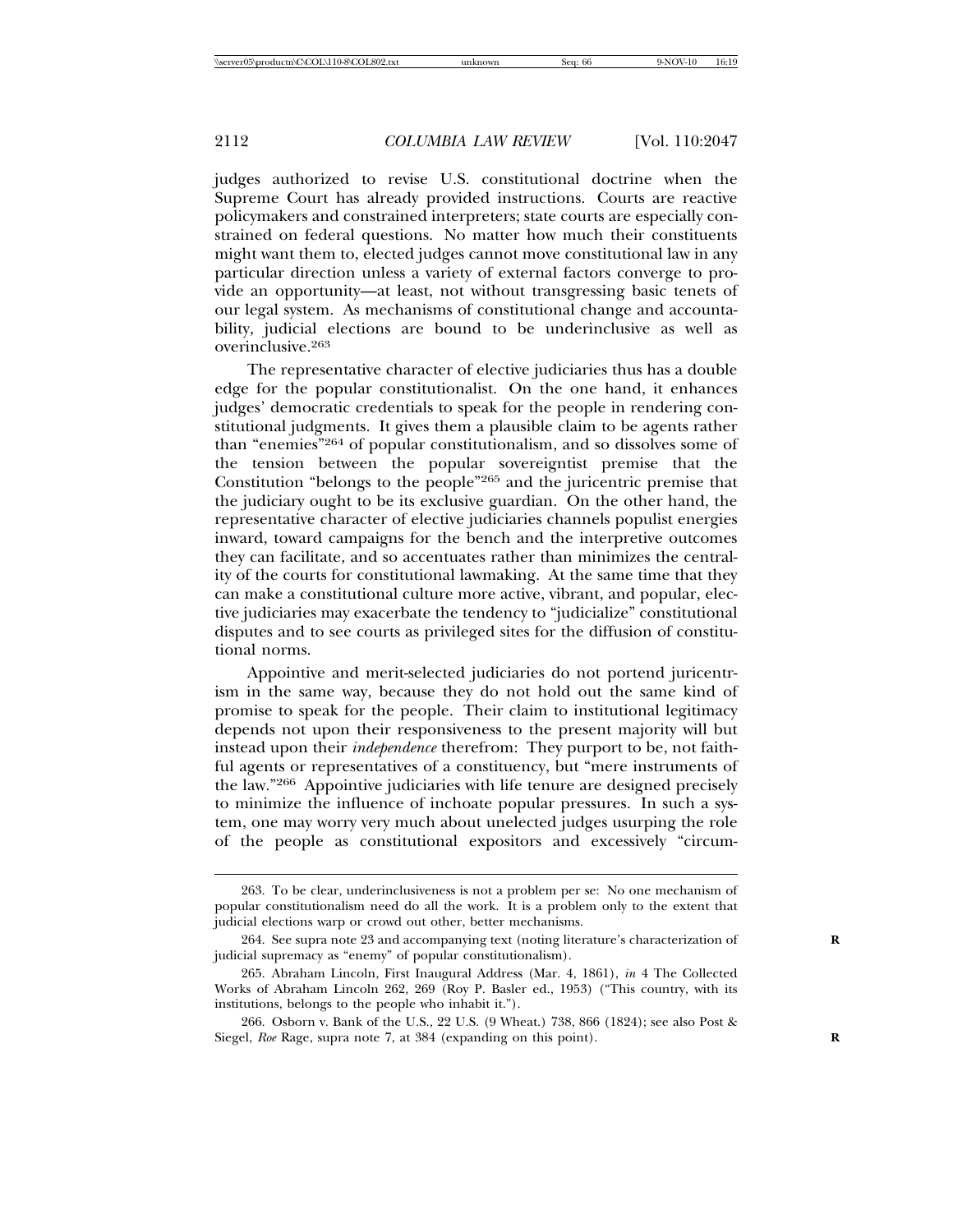scrib[ing] the domain of collective self-governance."267 But one need not worry nearly as much that the judicial selection process will itself come to usurp alternative mechanisms of constitutional construction.

When judicial retention decisions are made regularly by the legislature or the governor, juricentrism may be further reduced. These decisions both dramatize and enforce the limited nature of judicial authority in the larger governmental scheme. Reappointive systems can likewise serve departmentalist values, by deterring courts from invalidating statutes and regulations<sup>268</sup> and by empowering the other branches to pass judgment on the constitutional record of any given judge, albeit in the aggregate and at a temporal remove. One may worry very much that reappointive schemes leave courts excessively vulnerable to politicians, but one need not worry nearly as much that the coordinate branches will be marginalized in the fight to determine constitutional meaning.

### E. *Majoritarian Review Revisited*

Part II.C advanced the claim that majoritarian review, whereby judges use their interpretive discretion to reach outcomes they believe will be pleasing to (or at least will not outrage) their constituents, is an inevitable and distinctive byproduct of elective judiciaries. If this claim is correct, then supporters of elective judiciaries must have a theory of why majoritarian review is desirable (or at least tolerable). Any number of regulatory reforms, such as enhanced disqualification rules, could mitigate the risk of judicial favoritism toward discrete parties. Promajoritarian decisionmaking is not so easily rectifiable; it is, rather, the presumed point of using elections. The notion that we could manipulate an elective system so that its judges ignore the political consequences of their decisions is not only Panglossian but perverse. For if that is the goal, then there is no good reason to use elections in the first place.269

As I understand Shugerman's account, the countermajoritarian label is an awkward fit for the theory that prevailed in the 1800s. For many reformers, the main attraction of elections was that they were seen as enhancing courts' ability to defy the other branches

<sup>267.</sup> Post & Siegel, Popular Constitutionalism, supra note 23, at 1037. **R**

<sup>268.</sup> See supra notes 108–116 and accompanying text. **R**

<sup>269.</sup> At least, such is my position. Some judicial selection scholars, most notably Michael Dimino, do not agree. See, e.g., Michael R. Dimino, Sr., Accountability Before the Fact, 22 Notre Dame J.L. Ethics & Pub. Pol'y 451, 455–67 (2008) (advocating initial popular election of judges followed by fixed, nonrenewable terms). Jed Shugerman has recently argued that, in the mid-nineteenth century, judicial elections were conceptualized in paradoxically "countermajoritarian" terms, in that they were meant to empower courts to uphold the rule of law against government abuses by reducing their links to parties and factions. Shugerman, Economic Crisis, supra note 87, at 1126–44. Shugerman's fascinating history cautions against broad generalizations about the "point" of judicial elections, which have assumed different forms and engendered different social understandings over time. There is no plausible normative defense of these elections, however, that does not embrace the unique weight they assign to public opinion, the unique connection they forge between voters and judges.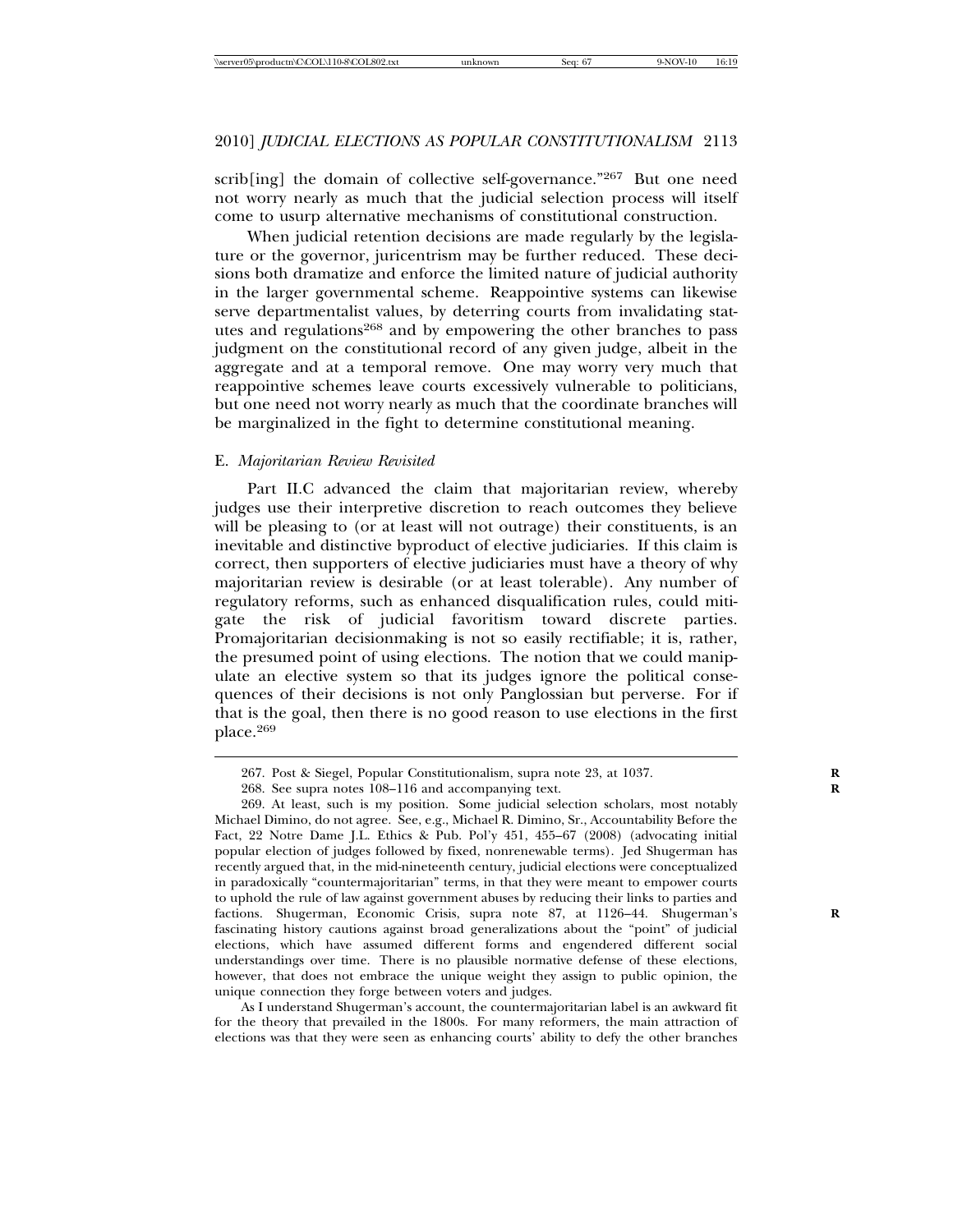Part II.C.3 advanced the further claim that, on account of their electoral pedigree, these judges might possess a special dispensation, even a duty, to practice majoritarian review. As elected officials, they may plausibly feel an obligation to apply the law in ways that promote the values and beliefs of their constituents. Popular constitutionalists, I suggested, might support majoritarian review as a means to enhance lay control over the legal system and to update the content of the law more continuously to match popular preferences. A number of commentators have recently begun to offer proposals along these lines.<sup>270</sup>

This strikes me as a mistake. The balance of the Article will argue that popular constitutionalists should not endorse majoritarian review as a general theory of constitutional interpretation or elected judges as its privileged practitioners—at least, not unless they hold quite dubious views about the nature of democratic legitimacy and the capacities of the courts. The jurisprudential method most explicitly attuned to the popular will is, paradoxically, as much a hindrance as an aid to the project of popular constitutionalism.

Several explanatory notes are in order. $271$  First, the jurisprudential distinctions between elective and nonelective judiciaries should not be overdrawn. Some elected judges may eschew anything resembling majoritarian review; some appointed judges may embrace it. Moreover, elective and appointive systems can take many different forms,<sup>272</sup> each of which may have different implications for what sorts of lawyers attain the bench and for what they do once there. We are dealing here with crude (though hopefully valid) aggregates and approximations.

when those branches had failed to act as the citizenry's faithful agents. See id. at 1067, 1125. Elections were intended to decrease judges' dependence on special interests and machine politicians but to increase their dependence on "the people"—and more specifically on electoral majorities. It may well be the case that Americans of this era generally wanted judges who would uphold the rule of law, and that the judges they chose struck down a relatively large number of statutes in the service of this goal. Yet, notwithstanding the traditional association of the "countermajoritarian difficulty" with statutory invalidations by the Supreme Court, it hardly seems helpful to maintain that these early elective regimes were therefore countermajoritarian. The basic logic on which these regimes operated, indeed the very impetus for their creation, was to advance *majoritarian* values. Cf. supra Part II.C.2 (explaining that judges seeking to mirror popular views may be more or less deferential to legislative judgments, depending on context). This semantic quibble with Shugerman's masterful analysis would not deserve mention, except that it illustrates some of the ways in which elective judiciaries can confound the standard categories of constitutional theory.

270. See supra notes 117–126 and accompanying text (quoting suggestive passages by **R** Larry Kramer, Richard Posner, Jeffrey Rosen, Chris Bonneau, and Melinda Gann Hall and summarizing views of other scholars). I do not mean to claim that Kramer, Posner, or Rosen would, on considered reflection, endorse majoritarian review, just that their writings contain hints of this view and help illuminate what a popular constitutionalist defense of the practice would look like.

271. Also in order is a restatement of my original caveat about the crudeness of the "majoritarian" label. See supra note 121. **R**

272. See supra note 61. **R**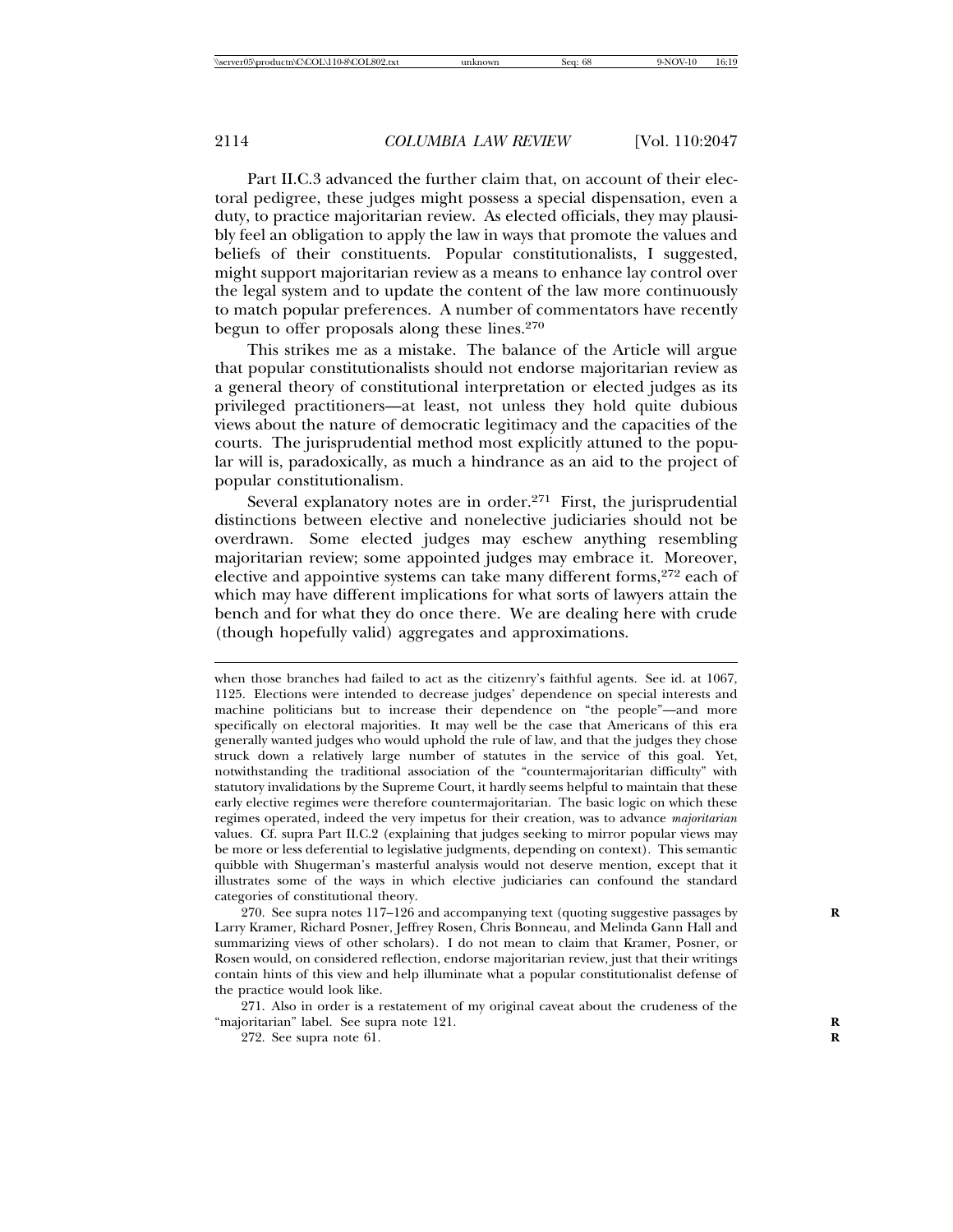Second, it is important to restate what I am not doing: I am not investigating majoritarian review through any lens other than popular constitutionalism, except by way of comparison. As with popular constitutionalism itself, the obvious criticisms of this interpretive method do not sound in popular sovereignty values. They sound in values such as individual rights and the rule of law.<sup>273</sup>

Finally, I wish to engage this subject on its strongest terms. Majoritarian review is a theory of how judges negotiate interpretive ambiguity. In constitutional law especially, this is no small space. My contention is that elected judges have a higher statistical likelihood and a stronger theoretical justification to assign their sense of public opinion some meaningful, independent weight in this negotiation, alongside whatever other legal principles guide their decisionmaking. Section C of this Part explored concerns that majoritarian review will slip its legalist bonds and transgress the zone of reasonableness, as when the judge defies a controlling authority or acts to reward a campaign supporter.<sup>274</sup> This section will grant elected judges the benefit of the doubt and set aside such concerns.

Let us consider, then, how a popular constitutionalist might feel about a system that breeds judges who are systematically more likely to consult public opinion as one significant factor in their resolution of constitutional controversies. As Jed Rubenfeld has observed in regard to Christopher Tiedeman's defense of this interpretive approach, $275$  it appears to founder on three "naïve" assumptions: (i) that "the judiciary can better speak for present majority will than can the people's elected representatives"; (ii) that "there exists a 'prevalent sense of right' shared by the people as a whole"; and (iii) that "the judiciary can discern" this sense.<sup>276</sup> Rubenfeld seems to view these assumptions as so naïve that to reveal them is to refute them. He is correct that they reflect serious flaws of majoritarian review, but when the judges are themselves elected and when the desideratum is popular constitutionalism, it takes some work to see why.

<sup>273.</sup> Whether and how popular constitutionalists can reconcile their rejection of judicial supremacy with the Constitution's claim to being supreme law, U.S. Const. art. VI, cl. 2, and with rule of law values generally, is an especially important question beyond the scope of this Article. The question is all the more acute for those versions of normative popular constitutionalism that emphasize methods of "constitutional change" outside of the Article V amendment process and the faithful interpretation and construction of the Constitution's text.

<sup>274.</sup> Section III.D.1 explored concerns relating to majoritarian review and *non*constitutional judicial decisionmaking.

<sup>275.</sup> See supra notes 122–126 and accompanying text. **R**

<sup>276.</sup> Rubenfeld, supra note 122, at 58–59. As Rubenfeld also makes clear, **R** Tiedeman's interpretive philosophy is deeply incompatible with Rubenfeld's own commitmentarian theory of constitutional law. See, e.g., id. at 172–73 (arguing that, to honor enduring commitments embodied in Constitution and thereby facilitate intertemporally extended self-government, "[c]onstitutional interpretation cannot be vested in organs of government beholden to or expressing popular will").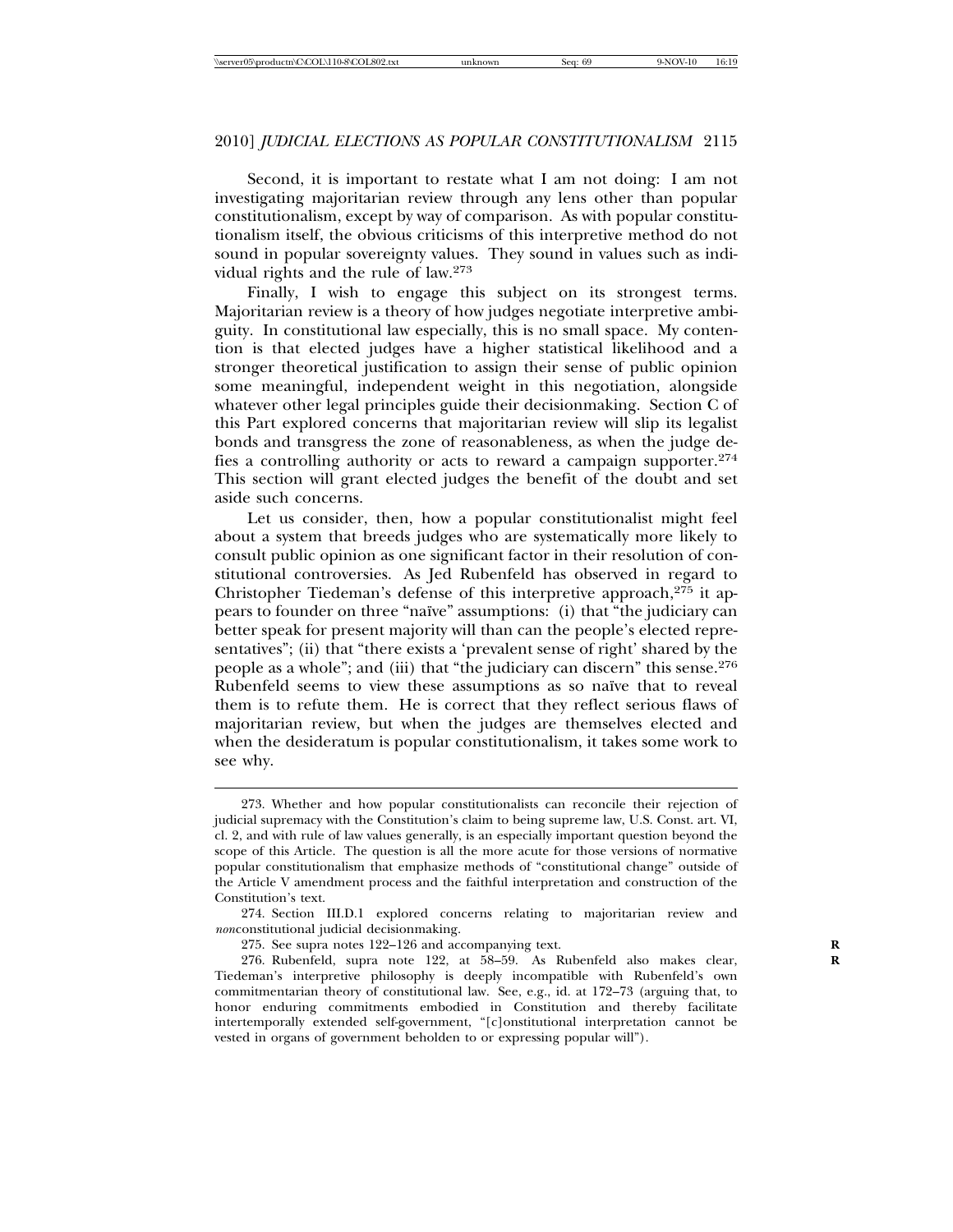1. *Legislative Supremacy*. — The first problem with majoritarian review, as Rubenfeld suggests, concerns institutional roles and competencies: Compared to executive and especially legislative efforts to advance popular beliefs, judicial efforts will inevitably fall short on standard procedural criteria. This is true for elected state judges as well as life-tenured federal judges. Even when its members are elected at regular intervals, a court will never be as broadly accessible as the legislature, nor will it possess the latter's deliberative structures, information gathering resources, or proactive lawmaking capabilities. Judges are not actually authorized to "represent" constituents in any formal sense, nor do they engage in the sorts of dialogic interactions that help make that representation meaningful. Arguments proffered in courts are often technical and spare compared to the explicit value disagreements hashed out on a senate floor.<sup>277</sup> While there is room to debate whether an elected judge ought to be susceptible to popular influence in executing her duties, legislators remain avowedly open to popular influence in virtually all they do. Elected judges might legitimately be responsive to the present popular will at the margins, when the law is unclear. Legislatures unabashedly aspire to effectuate the popular will *except* at the margins.

At least at present, judges cannot even promise to decide a case in a certain way without violating standard canons of judicial ethics.<sup>278</sup> Should that case then come before the judge, she would be disqualified from hearing it.279 It is a basic expectation of legislators, by contrast, that they will make and be held accountable for specific campaign promises about specific policy objectives. Furthermore, elective judiciaries are currently more distant from their constituents in a temporal sense, as every state that elects its judges grants them relatively long tenure as compared to other elected officials.<sup>280</sup>

<sup>277.</sup> See Waldron, Core of the Case, supra note 53, at 1384–86 (contrasting richness of British legislative debates on important issues of rights with sterility of American judicial reasoning).

<sup>278.</sup> Although these canons are currently being challenged in lawsuits around the country, most state codes of judicial conduct still contain a "Commit Clause," banning statements that commit or appear to commit the candidate with respect to cases or controversies likely to come before the court, and/or a "Pledges or Promises Clause," banning "'pledges or promises of conduct in office other than the faithful and impartial performance of the duties of the office.'" Goldberg, Sample & Pozen, supra note 230, at 506–07 (quoting Mich. Code of Judicial Conduct Canon 7B.1.c (1994); Ohio Code of Judicial Conduct Canon 7(B)(2)(c) (1997)); see also Brennan Ctr. for Justice, supra note 208 (tabulating state canons). **R**

<sup>279.</sup> See Goldberg, Sample & Pozen, supra note 230, at 518 & n.78 (documenting that nearly every state code of judicial conduct requires disqualification whenever judge's impartiality might reasonably be questioned).

<sup>280.</sup> Schotland, New Challenges, supra note 61, at 1094. There is nothing inevitable **R** about this arrangement; a state could grant its elected judges shorter terms than its legislators. That every state has done the opposite suggests a widely held ambivalence about the representative function of elective judiciaries—a concern that these judges not be *too* responsive to their constituents.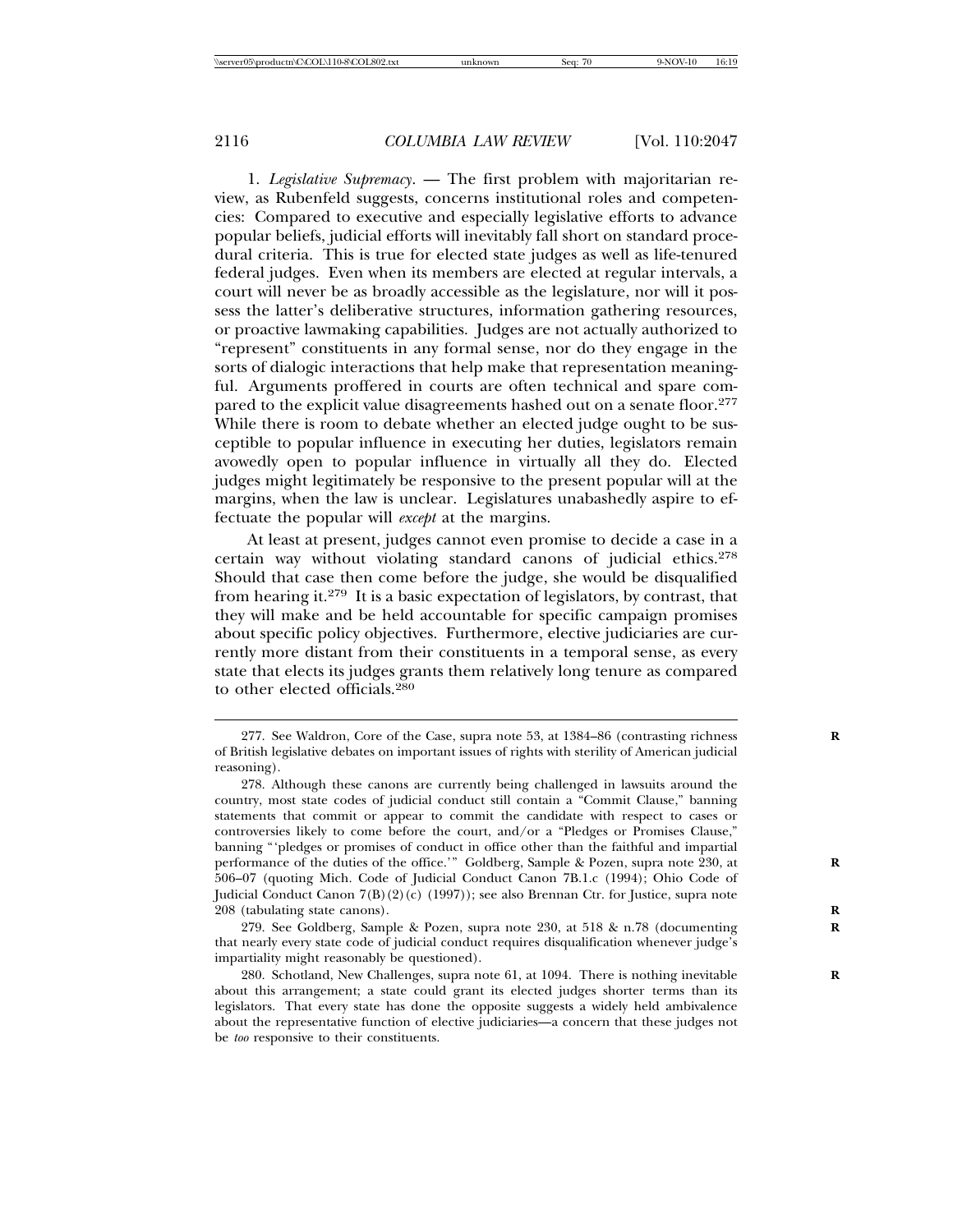However flawed a state legislature may be as a stand-in for the people themselves, then, it will have thicker and more extensive connections to them than will its judiciary. As vehicles of mediated popular constitutionalism, legislatures will always have superior bona fides.

These comparative points help explain why a court, even when elected, could be seen to undermine democratic values when it strikes down a duly promulgated law that does not clearly violate the Constitution—and therefore why the popular constitutionalist case for judicial restraint could be applied to elected state courts as well as to the appointed federal ones.<sup>281</sup> Yet these points cannot in themselves defeat the popular constitutionalist case for majoritarian review, for three main reasons.

First, in comparing the representative character of the judiciary to that of the legislature, the appropriate reference point is not the legislature as it is today, but the legislature as it was at the time it enacted the measure the judiciary is now tasked with interpreting. When many years have passed or when social norms or conditions have substantially changed since the legislature last took up an issue, the representativeness gap may have closed. This gap may be smaller still in situations where the judges were elected on a statewide basis and the legislators were not.

Second, in the lion's share of constitutional controversies that come before a court, there will be no clear legislative position to which a court might defer. (The same holds true for many important questions of common law, and even many questions of statutory interpretation.) Legislatures are not structured to render constitutional judgments outside of the general terms of statutes and resolutions. Consequently, no matter how much one might prefer the legislature as a departmentalist agent of popular constitutionalism, it will inevitably be an incomplete agent. If the goal is to maximize popular control over the administration of fundamental law, it may be desirable for the courts to combine deference to the legislature with majoritarian review, reserving the latter method for the (many) situations in which the former fails to provide a determinate answer.

Finally, even when the legislature has spoken clearly on an issue, there may be plenty of reasons to doubt its fidelity to the popular will.<sup>282</sup> Procedural gridlock, special interest capture, ideological polarization, gerrymandered districts, and a slew of other pathologies can steer legisla-

<sup>281.</sup> See supra notes 105–107 and accompanying text (explaining that scholars **R** sympathetic to popular constitutionalism have preached various forms of judicial restraint as means of reconciling judicial review with democratic imperatives). This logic also suggests why in some cases there may be a net democratic loss from a jurisprudence that asks courts to adapt the meaning of legislation in light of contemporary norms, as the court perceives them, rather than apply the most textually or purposively sound reading of the statute. See supra note 126 (discussing William Eskridge's "dynamic statutory **R** interpretation").

<sup>282.</sup> For now, let us continue to bracket concerns about the notion of a "popular will."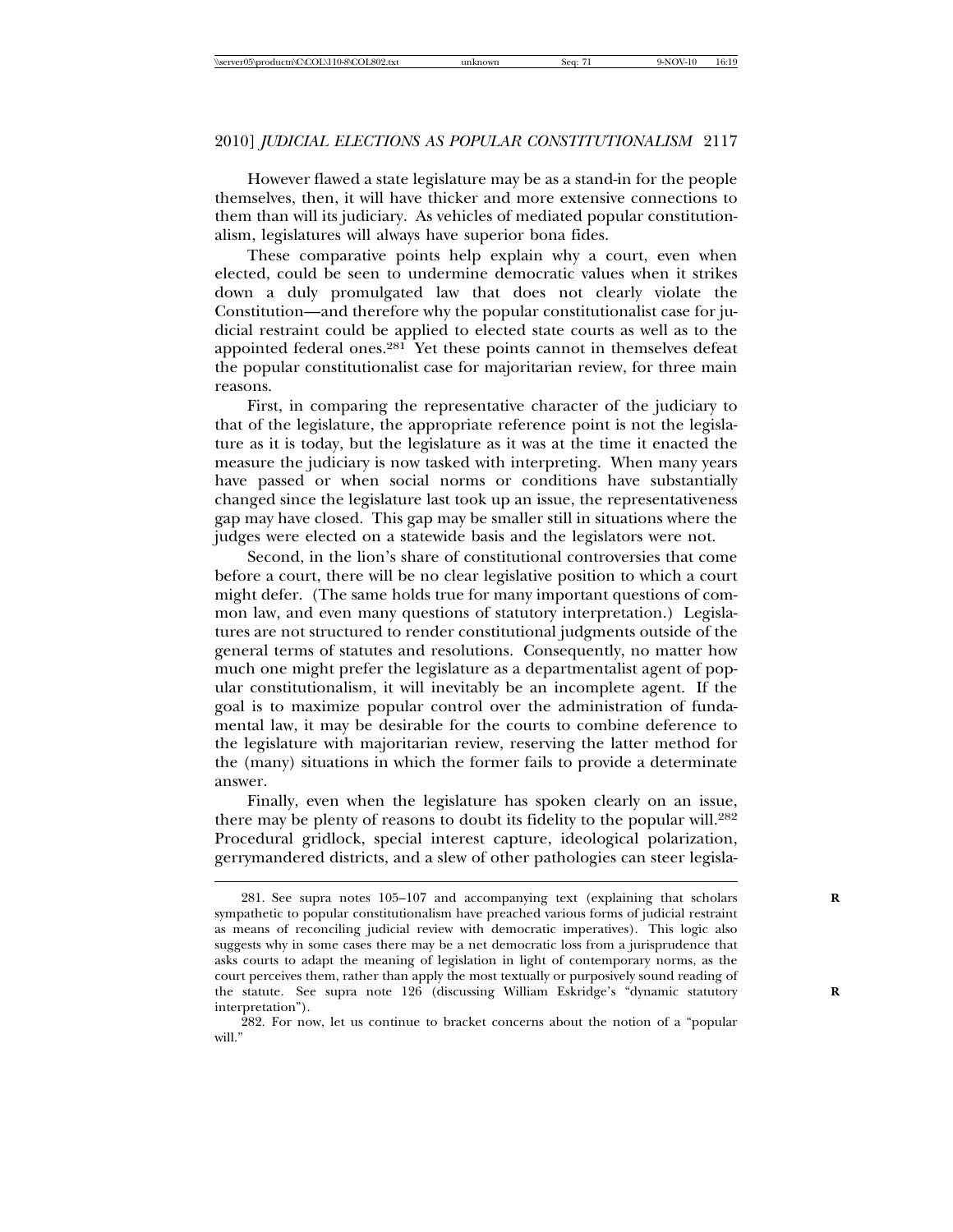tion away from public preferences. On account of factors both intended and unwanted, statutory lawmaking in the United States has always operated at a large remove from pure majority rule. These factors help explain why, by some measures, life-tenured U.S. Supreme Court Justices have recently been delivering a more majoritarian product than their elected counterparts in Congress.<sup>283</sup> Accordingly, to the extent that popular constitutionalists seek popular outcomes, they may see a space for courts to compensate for deficits in legislation—not necessarily to improve its democratic quality in any strong normative sense, as by granting special protections for discrete and insular minorities, but simply to ensure that popular majorities get their way on the issues that matter most. Regardless of whether legislatures are superior representatives of the people, they are imperfect representatives, and a popular constitutionalist might embrace majoritarian review as a means of picking up some of their principal-agent slack.

A commitment to legislative supremacy in constitutional decisionmaking, in short, is not necessarily incompatible with majoritarian review. Nor does it necessarily entail a commitment to legislative control over judicial selection. A legislative appointment scheme has the evident virtue (for the legislative supremacist) of putting judges under the thumb of the Congress. Yet inasmuch as the theory of legislative supremacy reflects an underlying concern to maximize representativeness or responsiveness in government, we have seen not only why judicial elections may hold appeal but also why the institutional designer may wish to give courts enough independence from the legislature to be able to override it on occasion. Although elections expose judges to some of the same potentially distortionary influences that act upon congressmen, such as special interest dollars, so do legislative retention schemes, at one level of remove. And while judges subject to legislative retention have been found to strike down statutes least often, elected judges are not far behind.<sup>284</sup> Elected judges have a strong incentive to defer to the legislature's constitutional judgments—treating them *as if* they were supreme—both as a strategy for minimizing controversy and as a proxy for the views of the electorate.

<sup>283.</sup> See Friedman, Will of the People, supra note 20, at 372 (arguing that "the Court of late seems to be doing a better job than the Congress in meeting public expectations" and that, "[i]f any worry seems legitimate," it is not that Justices defy public opinion but rather that they "kowtow" to it); Devins, Popular Constitutionalism, supra note 180, at 1347 (arguing that "the Supreme Court . . . may be more reflective of public opinion than Congress"); Corinna Barrett Lain, The Countermajoritarian Classics (and an Upside-Down Theory of Judicial Review) 5 (Aug. 31, 2010) (unpublished manuscript), available at http://ssrn.com/abstract=1669560 (on file with the *Columbia Law Review*) (arguing that in classic mid-twentieth-century cases, "the Court's position was actually a better reflection of prevailing sentiment than [was] that of the democratically elected, representative branches").

<sup>284.</sup> See supra note 108. **R**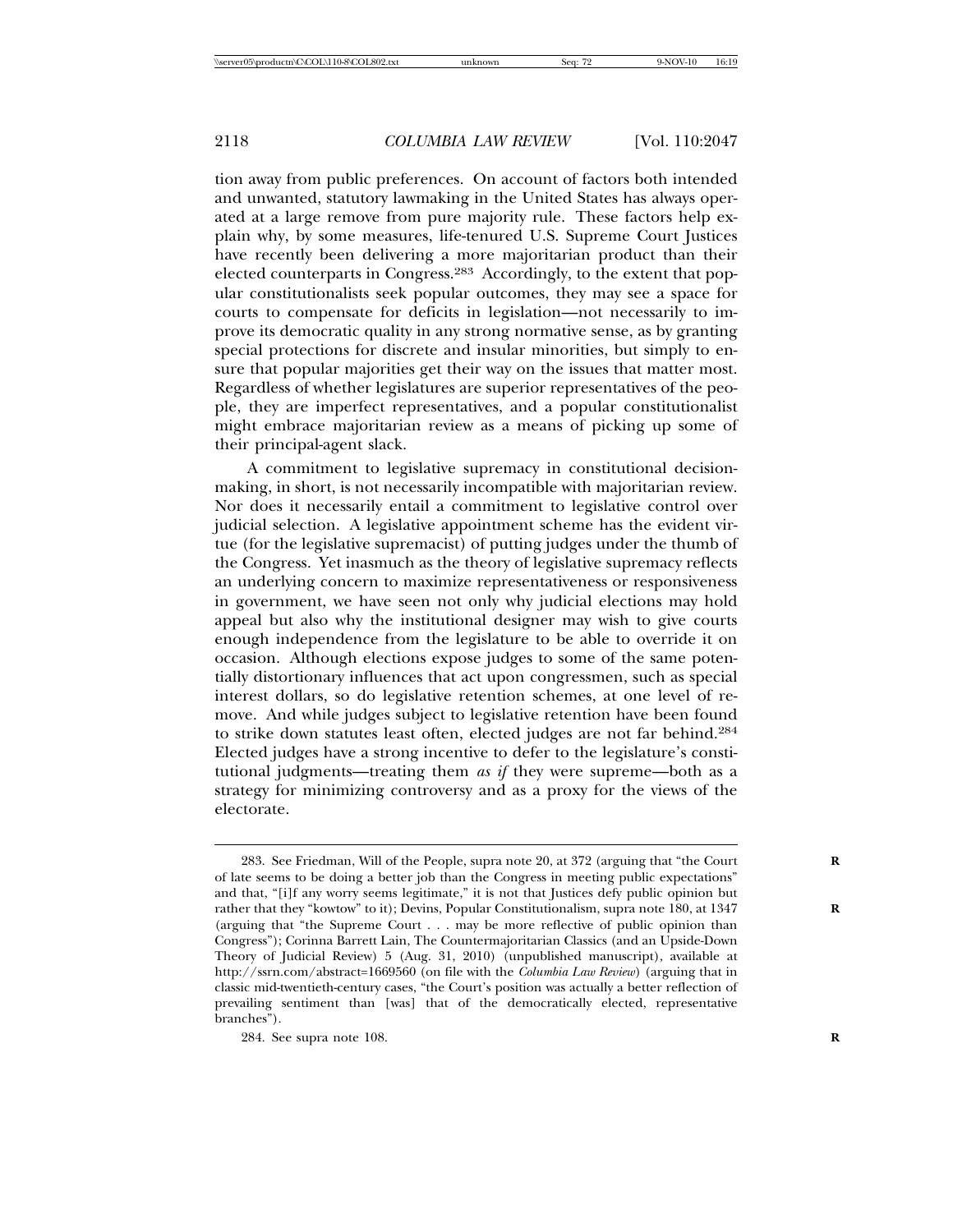Rather than tweak its judicial selection or retention scheme, a polity seeking to encourage legislative resolution of constitutional controversies could do so far more forcefully by curtailing judges' lawmaking power. A polity could, for example, institute a supermajority voting rule for courts to invalidate statutes or a streamlined procedure for legislative overrides, as several U.S. states and Commonwealth countries have done.285 Or it could, as Jeremy Waldron has urged, simply do away with judicial review of legislation altogether.<sup>286</sup> These reforms may not have much chance of passage in many states today. But the strongest departmentalist response to judicial supremacy is to recalibrate the structure of judicial review, not the composition of the reviewing body.

2. *Coherence, Feasibility, and Direct Democracy*. — This brings us to Rubenfeld's second and third arguments against majoritarian review: that there is no good way for the judge to discern public sentiment on matters of constitutional interpretation, and that rarely will there be any such sentiment to be discerned. These, too, are important though ultimately incomplete critiques.

Majoritarian review raises a practical problem as well as many normative ones: How are judges supposed to know what the people want, except by looking to the laws their representatives have passed and the constitutional provisions their predecessors have enacted (sources that even the most staunchly legalistic judge would consult)? Opinion polls will rarely be available. The briefs of litigants and amici are works of advocacy. Intuition and common sense can only go so far. As Neal Devins has pointed out, however, numerous structural and sociological factors make state judges better positioned than their federal counterparts to estimate the reception their decisions will receive. Often, state judges have lived in their jurisdiction for many years and have extensive experience working within its legal system; regularly interact with other public officials on budgetary, administrative, and policymaking matters; maintain strong ties to local political parties and civic groups; and are "well-informed with respect to the in-state political climate," which is generally less complex than the national climate.287 Procedurally, moreover, some of these

286. See, e.g., Waldron, Law and Disagreement, supra note 53, at 282–312; Waldron, **R** Core of the Case, supra note 53.

<sup>285.</sup> See Friedman, Will of the People, supra note 20, at 186 & n.182 (identifying three U.S. states that have used supermajority invalidation rules); Stephen Gardbaum, The New Commonwealth Model of Constitutionalism, 49 Am. J. Comp. L. 707, 719–39 (2001) (explaining that Canadian Constitution grants legislature express power to reenact legislation courts have found invalid, British Human Rights Act of 1998 allows for fast track statutory amendment in wake of judicial invalidation, and New Zealand Bill of Rights gives courts no power to invalidate statutes deemed incompatible with its guarantees); Waldron, Core of the Case, supra note 53, at 1353–59 (distinguishing American-style "strong judicial **R** review" from these "weak[er]" models); see also Jed Handelsman Shugerman, A Six-Three Rule: Reviving Consensus and Deference on the Supreme Court, 37 Ga. L. Rev. 893, 916, 988–91, 995–96 (2003) (discussing legislative proposals in 1820s, 1860s, and 1920s that would have required two-thirds vote of U.S. Supreme Court to invalidate act of Congress).

<sup>287.</sup> Devins, State Constitutionalism, supra note 65, at 1669–71. **R**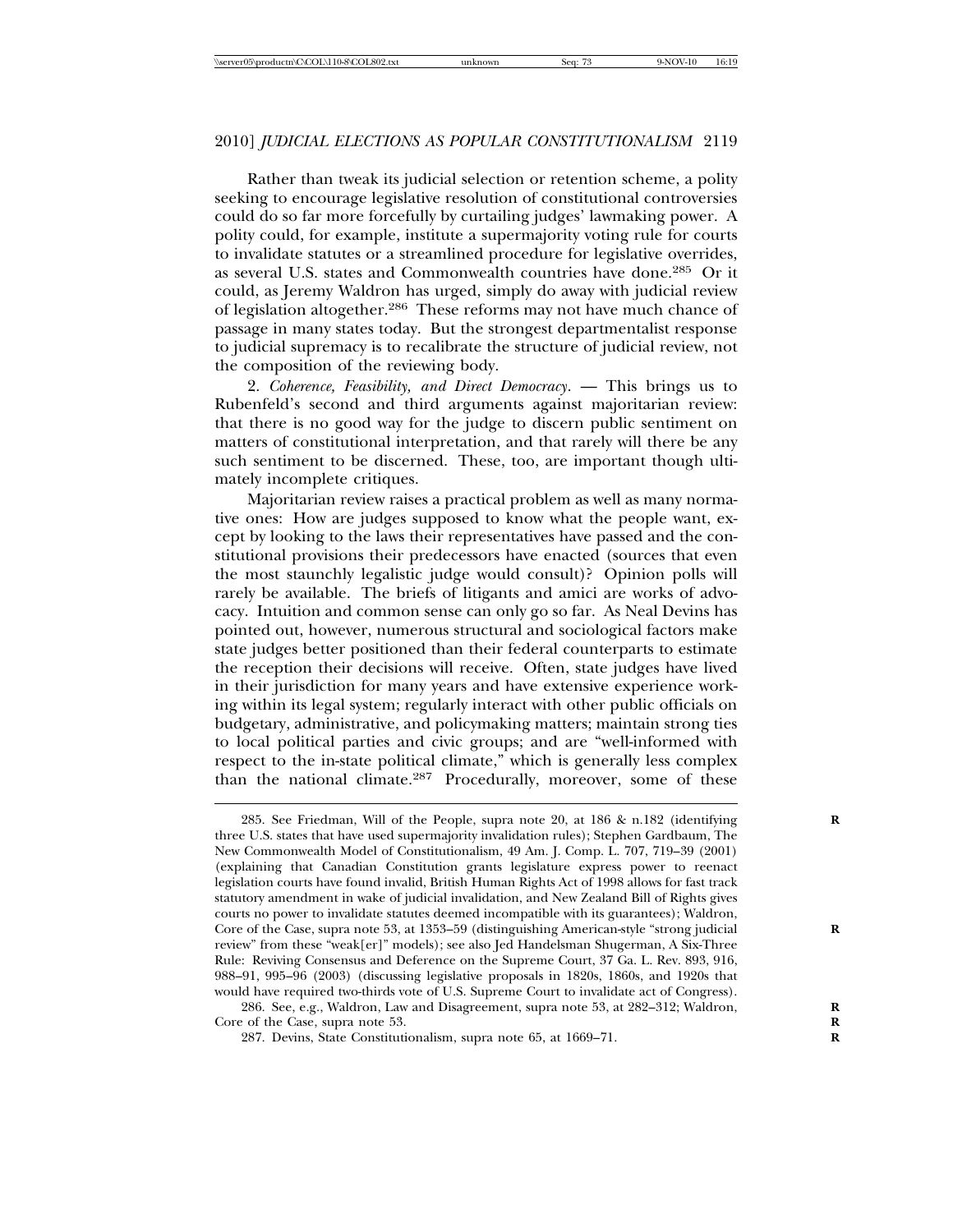judges will be able to avail themselves of devices such as expert testimony, special masters, and facilitators, which state courts routinely use to enhance their understanding of social and factual issues.<sup>288</sup>

The institution of judicial elections itself provides an additional, partial solution. If an elected judge observes that a particular talking point has been receiving favorable media attention, that a particular attack ad seems to resonate with voters, or that a particular type of candidate has had the most success at the polls, she may find clues about how the community would like to see the law applied. The signaling function of elections is especially acute when incumbents are voted out of office; clearly, those judges did something the people disliked. Reappointment and merit selection practices may yield some useful information too, but they have significantly less capacity to stimulate and disseminate criticism of a judge's work. Compared to the other selection methods, elections generate more regular and robust information about the content of public opinion. The more competitive, frequent, and substantive the races, the better their epistemic value.

More fundamentally, just because a judge lacks perfect epistemic insight into popular preferences, it does not follow that her efforts to apply them will be hopeless or misguided. Even if the elected judge is bound to miss the mark some percent of the time when she seeks to gratify public opinion, she will presumably hit the mark more often than if she never tries at all. If she fails miserably in the effort, voters can throw her out.<sup>289</sup>

As for whether "there exists a 'prevalent sense of right' shared by the people as a whole"290 on most questions of constitutional law—clearly there does not. No sentiment has ever been shared by the people as a whole. Yet just as clearly, a *significant* number of citizens can have coherent preferences on *some* constitutional questions. To defend the view that courts ought to aim to effectuate those preferences within certain interpretive constraints, there is no need to conceptualize "the people" or their "will" as an organic unity, to overlook the Condorcet paradoxes and deliberative deficits that may confound the endeavor, or to believe that judges possess any special access to the popular zeitgeist. One need not be "naive"<sup>291</sup> to be a populist.

Nevertheless, Rubenfeld's arguments point to a subtler complication. The problem is not that lay persons are unable to develop intelligible, respectworthy preferences on questions of constitutional law—popular constitutionalism is committed to the view that they can—but rather

<sup>288.</sup> Hershkoff, Positive Rights, supra note 127, at 1177-79.

<sup>289.</sup> This is not to say that social welfare, or the courts' social standing, is likely to be enhanced in the long run by judicial efforts to satisfy popular preferences, see, e.g., Sunstein, supra note 42, at 200, 211-12 (defending traditional, law-focused model of judging on second-order consequentialist grounds), just that judges are reasonably capable of discerning and applying these preferences.

<sup>290.</sup> Rubenfeld, supra note 122, at 58.

<sup>291.</sup> Id.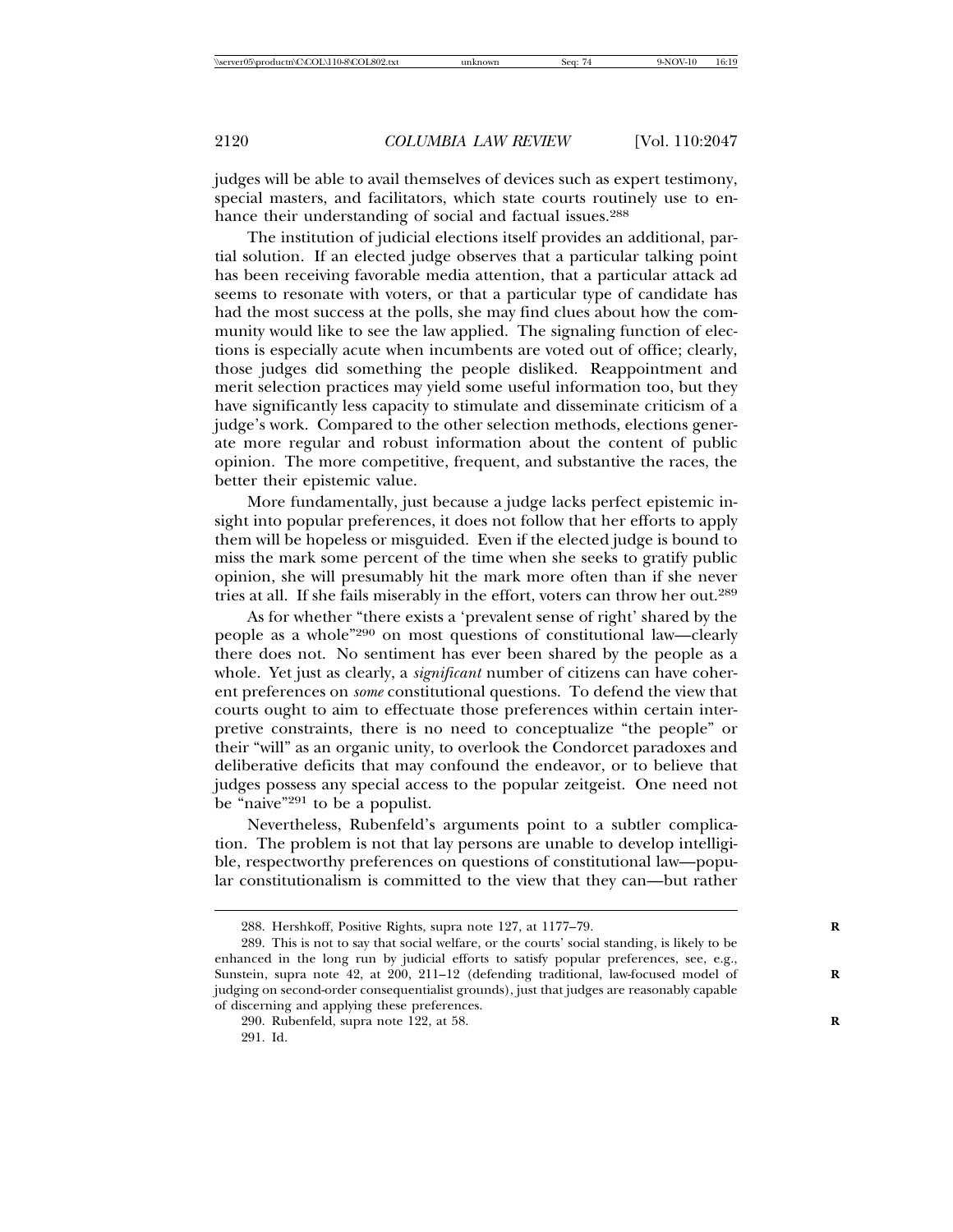that they are unlikely to hold such preferences on the precise sorts of questions that come before a court. State judges do not address constitutional disputes in a vacuum. They do so in the context of specific cases, laden with all manner of supplemental claims, factual particularities, procedural histories, jurisdictional complexities, and doctrinal precedents that shape and constrain the judicial task. Ordinary citizens have neither the training, nor the resources, nor the responsibility to engage constitutional disputes in the way that judges must engage them. Citizens are far better equipped to develop meaningful views on what the Constitution provides in a class of cases, as might a legislator, or on what it ought to provide in the future, as might a reformer. Judges cannot do constitutional law in such categorical or aspirational terms. And this will remain true so long as American courts continue to articulate general norms only in the process of resolving discrete disputes.<sup>292</sup>

A popular constitutionalist might plausibly dismiss as "elitist" or unsubstantiated the concern that citizens will tend to approach constitutional interpretation through the lens of ordinary politics, and thereby conflate their sense of the proper constitutional result with their momentary desires. She cannot, in my view, plausibly dismiss the concern that citizens will tend to evaluate constitutional controversies at a higher level of abstraction, and with less sensitivity to the demands of professional legal reason, than would be expected of a judge. This descriptive feature of our sociolegal order, if not many others, significantly limits the utility and coherence of any jurisprudence that aspires to vindicate popular preferences. For those preferences are unlikely to be keyed to the precise issues facing any given judge, or to have been developed, tested, and refined in any manner resembling the judicial process.<sup>293</sup>

The notion that judicial decisions ought to "mirror popular views"<sup>294</sup> is, in fact, quite a few steps away from being a workable principle of jurisprudence. In addition to the question of how to assimilate generalized preferences into specific cases or controversies, the judge who subscribes to this notion must ask herself whether the circumstances call for popular

294. Friedman, Mediated Constitutionalism, supra note 16, at 2598 (suggesting this **R** notion is key "share[d]" tenet of scholars identified with popular constitutionalism).

<sup>292.</sup> Cf. supra note 232 and accompanying text (invoking Robert Cover's insight that common law courts serve dual functions of "norm articulation" and "dispute resolution" and discussing potential tensions between these two).

<sup>293.</sup> This fairly modest predictive claim could be expanded into a stronger normative one. Whatever its virtues or vices as a framework for judicial elaboration of constitutional meaning, it might be argued, there is no reason to believe that the case format provides a suitable framework for collective decisionmaking. In light of the systemic biases, fleeting passions, partisan attachments, and informational cascades that can affect the popular view of any given controversy, institutional designers may be wise to force members of the public to engage constitutional questions prospectively, in general rather than in casespecific terms. These sorts of arguments can easily bleed into a broader mistrust of popular politics that is anathema to popular constitutionalism. But they need not. There are many different ways to enhance the people's control over constitutional law without giving them control, even indirectly, over active disputes between specific parties.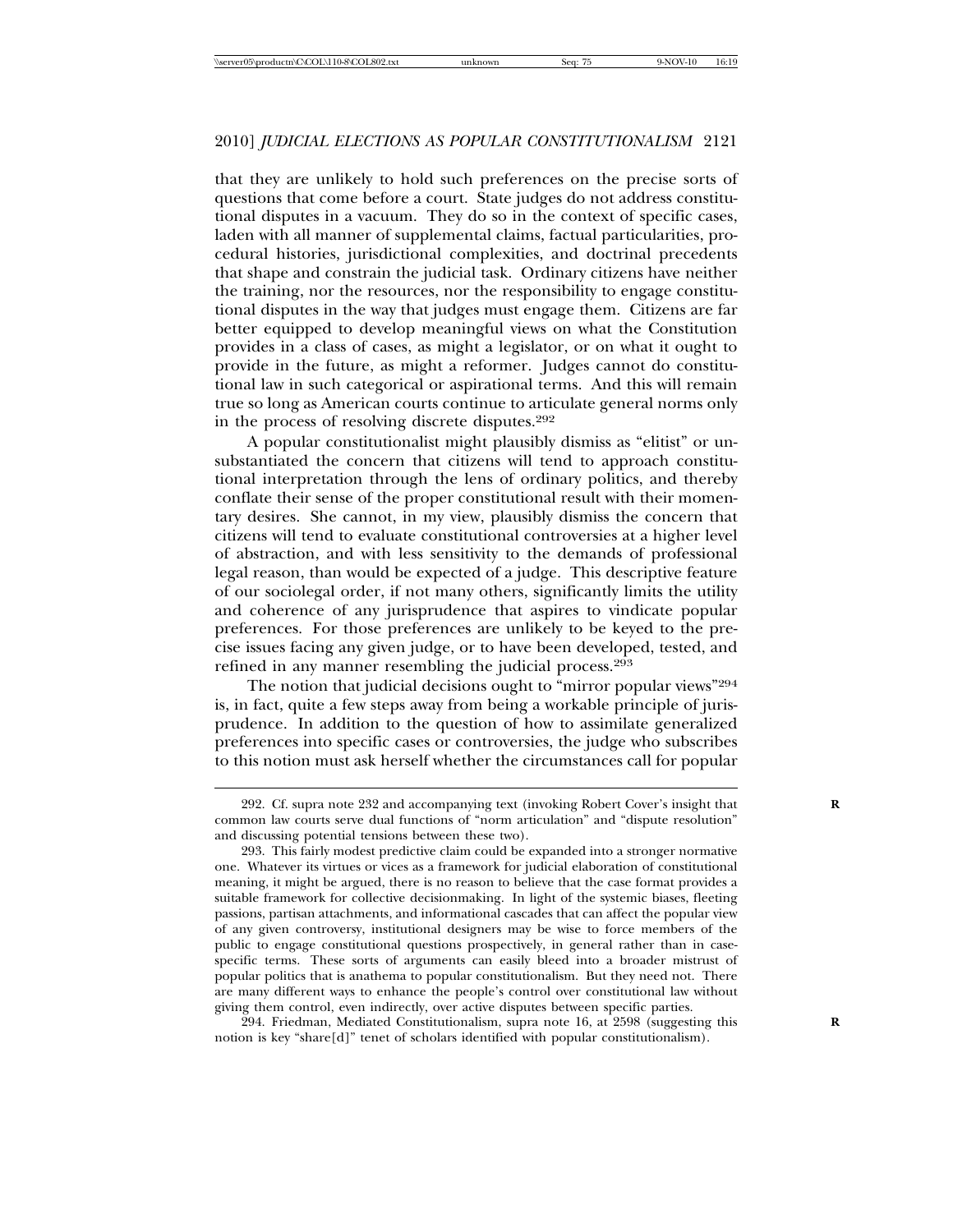views to be given weight; how much weight is due; and, given the inevitable heterogeneity of public opinion, what kind of views she (and popular constitutionalism generally) should aspire to vindicate in the first place. The epistemic difficulties of majoritarian review do not even arise until the judge knows what to look for. Is it the prevailing view of today's society, as might be reflected in a vote or a poll? The prevailing view within the segment of society that has the right to vote? Within the motivated minority that has bothered to study the issue, write editorials, lobby the legislature, and so forth? Or would the judge better serve popular constitutionalism by attending instead to the majority belief that *would* arise under conditions of fuller information, participation, and deliberation?<sup>295</sup>

These questions admit of no easy answer. To the extent that majoritarian review focuses on views that have been presented to the court in amicus briefs, expert testimony, and the like, it will be easier to administer and will reflect a more realistic notion of group agency than any appeal to the views of "the people." But the cost of this added coherence is an elite frame of reference potentially at odds with the aim of popular empowerment. Likewise, to the extent that majoritarian review licenses the judge to depart from the will of the present people (as best she can perceive it) in the service of some more idealized or transtemporal conception thereof, its empirical demands may become more manageable. Yet any such concession leads away from popular constitutionalism's core commitments in favor of a more freewheeling and paternalistic judicial role. And if majoritarian review ought to concentrate on what today's citizens want as the touchstone for negotiating interpretive ambiguity, this begs another question of institutional design: Why not ask them?

Mechanisms of direct democracy such as ballot initiatives, referenda, and assemblies would seem to hold privileged, if not paradigmatic, status as formal instruments of popular constitutionalism. After all, only a popular vote to amend (or not to amend) the Constitution makes the people themselves the explicit authors of constitutional change, and makes explicit what they have decided.296 Elections might have a unique claim to

<sup>295.</sup> These questions lead us back to the identification problem. See supra note 42 **R** and accompanying text. Until we have a clear understanding of what counts as popular constitutionalism, and what counts as superior or inferior forms of popular constitutionalism, we cannot confidently develop a theory of how it should bear on the judicial function—or on anything else, for that matter.

<sup>296.</sup> But see Raphael Rajendra, "The People" and "The People": Disaggregating Citizen Lawmaking from Popular Constitutionalism, 27 Law & Ineq. 53, 84–91 (2009) (arguing that ballot initiatives should not count as popular constitutionalism because they "fetishiz[e] constitutional texts" and substitute discrete mode of political engagement for more dynamic and diffuse social movements). When a thoughtful, published paper argues that "initiative constitutionalism"—whereby ordinary citizens propose and vote on explicit reforms to their constitution—"is not, and cannot be, popular constitutionalism," id. at 91, one has to wonder whether the vocabulary of "popular constitutionalism" has ceased to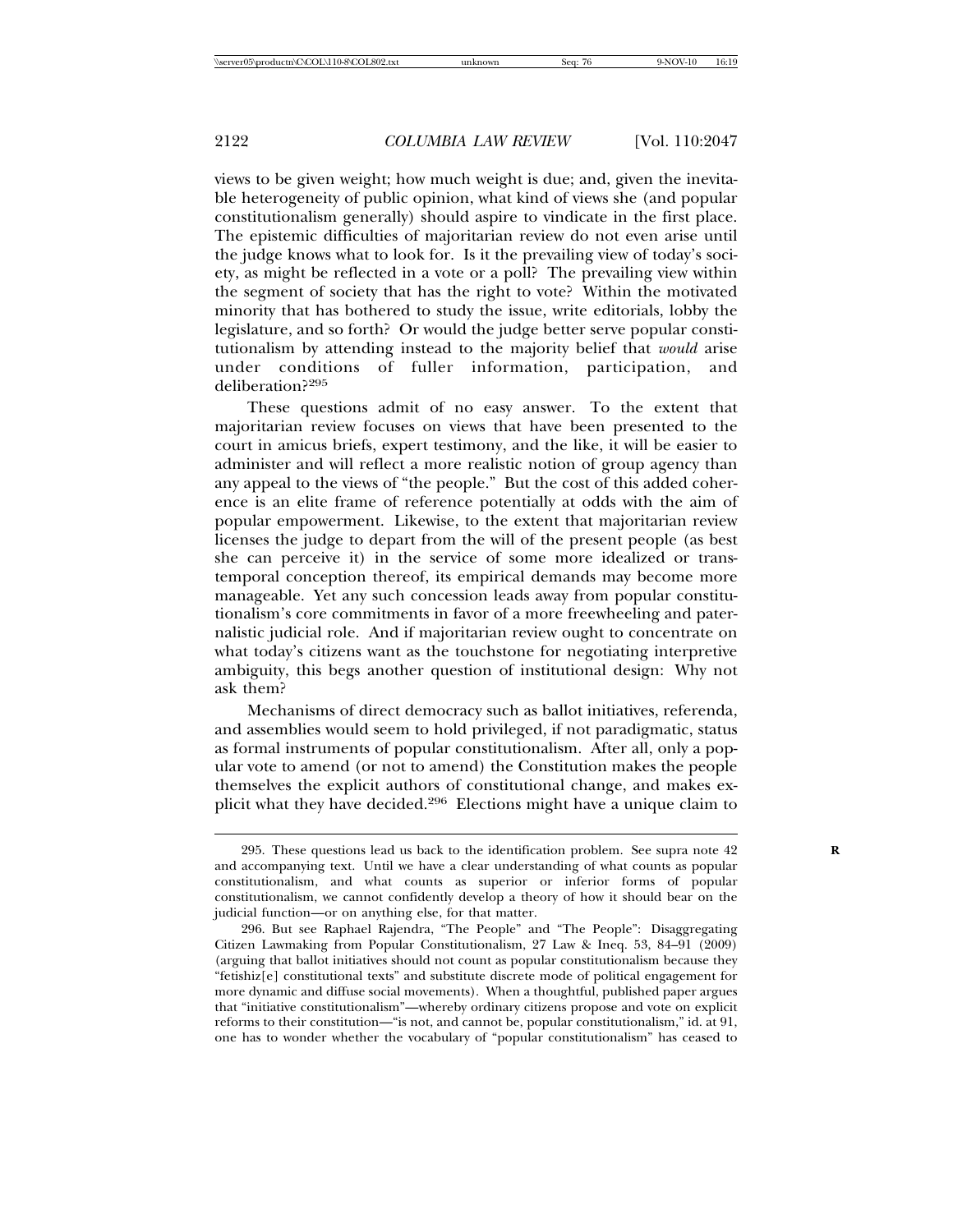satisfy a commitment to political equality with respect to the composition of the judiciary. But they do not give citizens an equal share in the elaboration of fundamental law in a remotely comparable sense.

If any of the standard "good government" criticisms of direct democracy<sup>297</sup> were to trouble a popular constitutionalist, that might be grounds to establish a supermajority voting threshold, to incorporate informational aids, to constrain spending, to apply a single subject rule, to require legislative or gubernatorial signoff, or to make any number of other procedural tweaks designed to discipline the process and facilitate a graver, richer, more "constitutional" mode of deliberation. It would presumably not be grounds to bypass direct democracy altogether. For if direct democracy seems categorically unattractive as a means of determining constitutional law, if ordinary citizens cannot be trusted to change the legal status quo, then the theoretical basis of normative popular constitutionalism unravels.

Still, though, we have not entirely defeated the case for majoritarian review as a tool for popular constitutionalism. Holding repeated plebiscites would be an exceedingly costly and time consuming way to develop constitutional law. For this practical reason alone, if not also to preserve the basic stability of the legal system, it is unrealistic to think that the judicial role in determining constitutional meaning could be fully taken over by the people. Even a committed popular constitutionalist, moreover, may have qualms about such pervasive reliance on decisionmaking procedures unmediated by any institutional actor. The indirect nature of the constitutional change that judicial rulings can foster may not be as empowering as direct democracy. Yet it may do a better job of preserving the distinction between higher law and ordinary politics—facilitating a productive tension rather than an outright collision between the constitutional ideals of stability and commitment over time, on the one hand, and the populist ideals of responsiveness and accountability in the here and now, on the other.<sup>298</sup>

In any event, even if greater use of referenda, relaxed amendment procedures, and the like offer more potent instruments of popular constitutionalism, majoritarian review could be seen as a welcome complement. Just as the proponent of legislative supremacy might want judges to consult public opinion interstitially, when the legislature has not already spoken to an issue, the proponent of direct democracy might regard majoritarian review as an attractive gap-filling solution.

3. *Democratic Legitimacy*. — We have seen that the case for majoritarian review rests on a number of controversial assumptions about the capacity of ordinary citizens to evaluate issues of constitutional inter-

advance comprehension. At this point, we may be better off simply retiring the phrase, and thereby pushing authors to focus on the specific forms of popular constitutional engagement they mean to celebrate or critique.

<sup>297.</sup> See supra note 164 and accompanying text (summarizing criticisms). **R**

<sup>298.</sup> I thank Heather Gerken for emphasizing this point to me.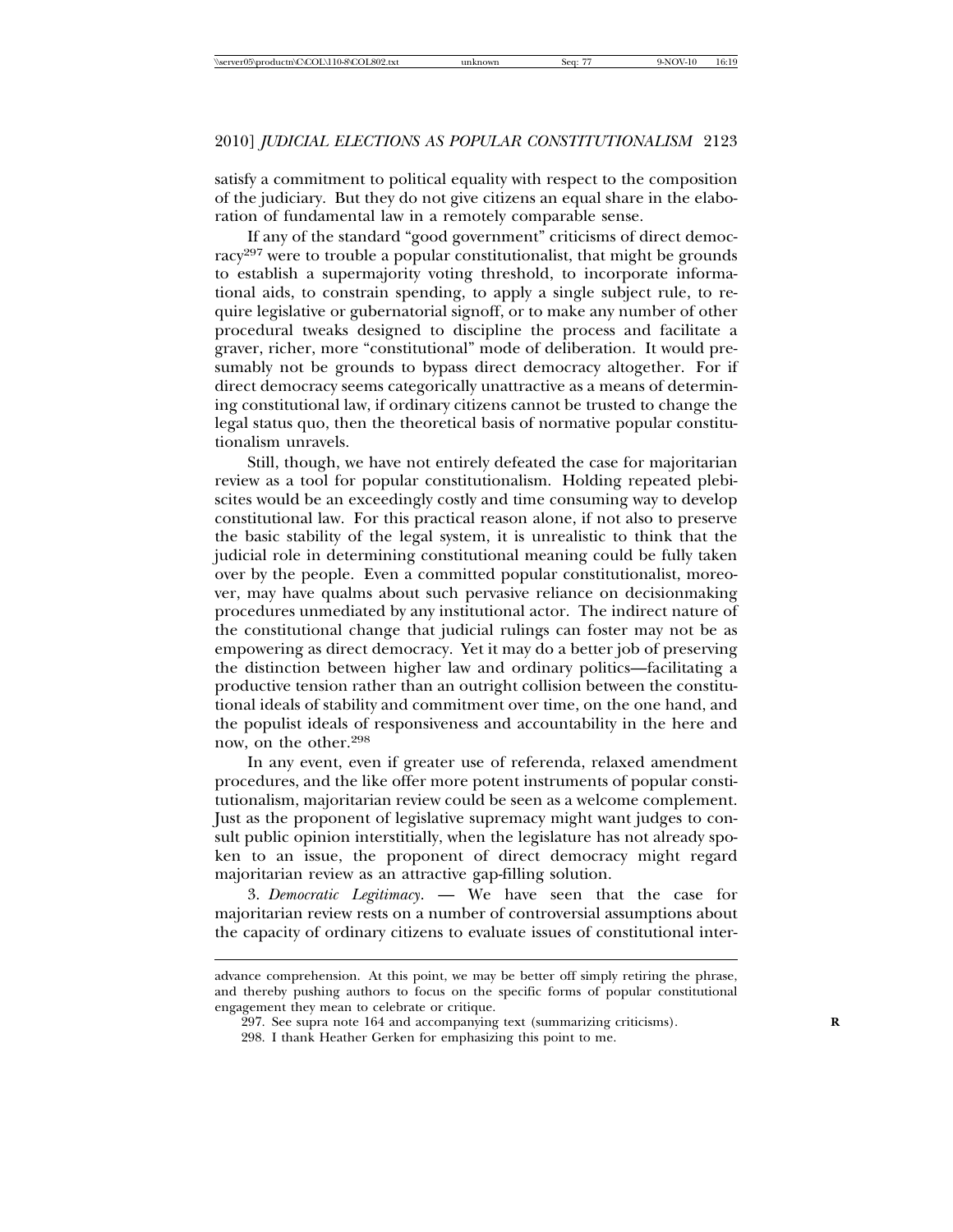pretation and of judges to perceive and incorporate those evaluations. But at least in situations where the greater part of a community seems likely to hold a certain considered view—for instance, that the equal protection clause of the state's constitution does or does not guarantee a right to same-sex marriage—these assumptions are not so implausible as to defeat the theory out of hand. This kind of textually underdetermined, newly emergent, high salience, value laden question is precisely the kind of question for which it makes the most sense, conceptually, to advocate majoritarian review. If it seems clear that the majority of citizens would strongly oppose a ruling that same-sex couples have a right to marry, the brand of normative popular constitutionalism considered in this Article suggests that courts ought to try to avoid such a ruling. The choice to elect judges can be seen to embody this same logic. Both presuppose that lay persons should be empowered to influence the interpretation of the fundamental laws that govern them.

Yet, if this is a coherent position, it may also be a misguided one. For it is at this point that popular constitutionalism's ambivalence about judicial independence comes into maximal tension with its agenda to democratize constitutionalism. Numerous strands of American constitutional theory provide reason to fear that even the most responsible and efficacious practice of majoritarian review will tend to diminish rather than enhance the democratic character of constitutional law.299 The basic arguments are familiar from debates over the countermajoritarian difficulty. Applied to the institution of elective judiciaries, they help show why the view that judges should "draw upon public perceptions and the prevailing . . . political climate when resolving difficult disputes"<sup>300</sup> reflects not only a highly contestable set of empirical assumptions, but also a highly contestable conception of democratic legitimacy.<sup>301</sup>

Depending on its precise formulation, the view that judges should be guided by public perceptions may conflict with the idea that the Constitution embodies an intergenerational scheme of self-government that combines majoritarian and nonmajoritarian aspects in the service of something greater than "statistical"<sup>302</sup> democracy or "brute forms of pref-

<sup>299.</sup> Readers who reject the analogy between federal constitutional law and state constitutional law may not much care what theorists of the former have had to say. This is a complicated issue that I cannot adequately treat here. I take it, however, that most participants in the debate over state judicial selection view state constitutions as "real" constitutions and state supreme court justices as "real" constitutional judges, and so would at least be inclined to entertain the analogy.

<sup>300.</sup> Bonneau & Hall, supra note 120, at 15. I take this view to be common to many **R** advocates of both judicial elections and popular constitutionalism.

<sup>301.</sup> I will have nothing novel to say here about the relationship between nonmajoritarian models of judicial review and democratic legitimacy (if anything novel remains to be said). My limited point is that the popular constitutionalist critique of the former necessarily presupposes a theory of the latter that is compatible with "constitutionalism," and yet it is not clear what that theory is.

<sup>302.</sup> Ronald Dworkin, Freedom's Law: The Moral Reading of the American Constitution 20 (1996).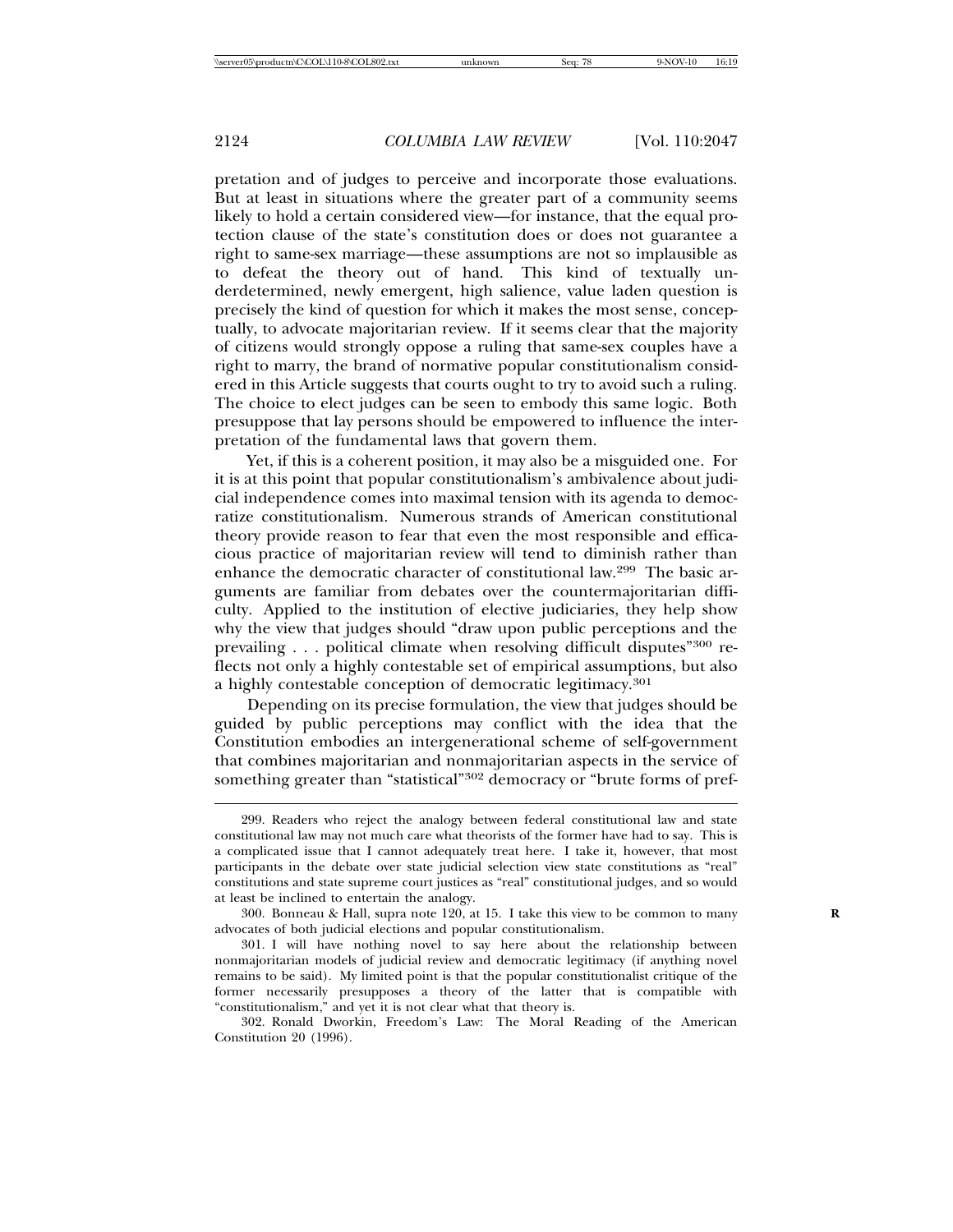erence aggregation."<sup>303</sup> It may conflict with the idea that judicially enforced constitutional norms can themselves be democracy enhancing, 304 for instance because they compensate for breakdowns in the political process caused by irrational prejudice, special interest pressure, incumbent self-entrenchment, temporal myopia, or other pathologies; because they keep government officials within the bounds of their enabling grant of power; because they honor commitments made in more profound moments of prior populism, involving heightened political engagement and agreement; or because certain kinds of secure entitlements of person and property are necessary prerequisites to meaningful social discourse and self-determination. The view may likewise conflict with the idea that judicial review embodies a deontic commitment to forms of political equality that help legitimize democratic rule, such as providing all aggrieved persons an opportunity for a fair hearing on a claim that some law or practice violates their rights.305 If everyone knows at the outset that an elected court is less likely to rule in favor of same-sex marriage because its members are afraid to contravene the apparent preferences of their constituents (whether out of a high-minded commitment to role fidelity, a self-interested commitment to job preservation, or anything in between), this value may be degraded.<sup>306</sup>

Raising a separate set of equity concerns, judicial elections and majoritarian review threaten unpopular persons and causes differentially across jurisdictions. Judges will generally find it easiest to discern the will of the people in communities that are normatively homogeneous: for instance, a state in which few openly gay citizens hold positions of prominence. Majoritarian review is most viable where it is easiest to tell who is in the majority, and who is despised. As judicial elections become increasingly salient and competitive, incumbents in these communities can expect to face increasingly steep penalties for decisions that protect marginalized groups, paradigmatically noncitizens who lack the franchise. There is irony in this tradeoff, for the most famous advocate of a vigorous, self-conscious state constitutionalism, the late Justice Brennan,

<sup>303.</sup> Post & Siegel, Popular Constitutionalism, supra note 23, at 1036. **R**

<sup>304.</sup> See id. at 1035–36 (summarizing well known variations on this idea).

<sup>305.</sup> See, e.g., Yuval Eylon & Alon Harel, The Right to Judicial Review, 92 Va. L. Rev. 991, 999–1006 (2006).

<sup>306.</sup> The view that judges should be guided by public perceptions may further conflict with the central tenet of American constitutionalism that the best understanding of the principles set forth in the Constitution ought to trump the public's latest desires, no matter how strongly they are expressed short of formal revision. There is no conflict if public preferences help judges to identify the "best" understanding of the Constitution, cf. supra note 129 (distinguishing epistemic rationale for consulting public opinion from **R** majoritarian review), or if the best understanding itself depends upon popular acceptance or approval.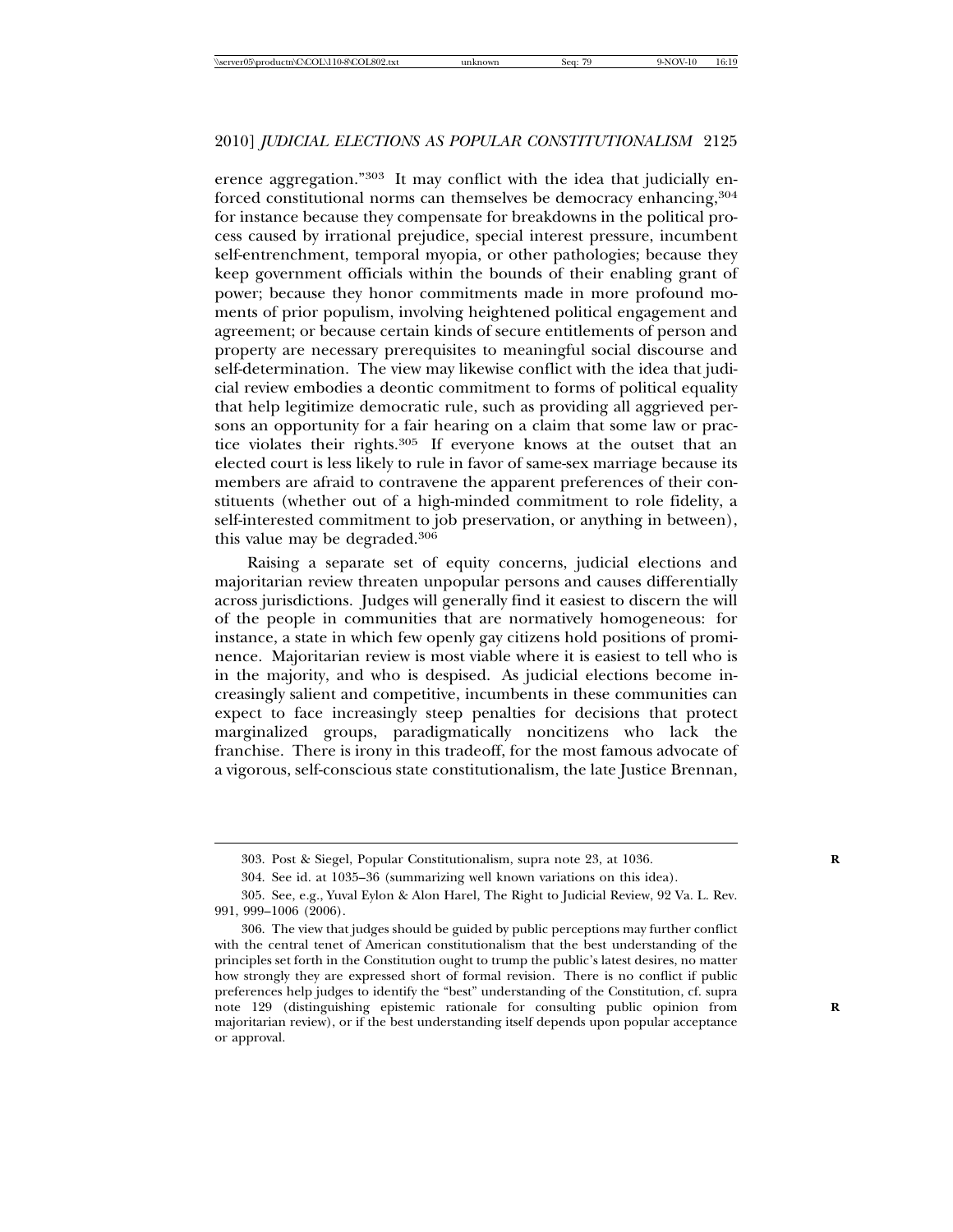championed this vision with the express aim of expanding rights and liberties beyond the federal floor.<sup>307</sup>

By shrinking the space for independent judgment, judicial elections and majoritarian review are also liable to shrink the temporal horizons of constitutional law. Every government faces a question of how to allocate political control over time, and every constitutional democracy experiences a tension between the goals of "representatives of the actual people of the here and now"308 and constitutional limitations of any sort. Judicial elections can deprive government of the one branch that is backward looking in its focus on the work of prior courts and lawmakers, instead of the will of present voters, and that is nonmajoritarian in its composition and role orientation. In so doing, they can alter the balance of intergenerational control and mixed representation in ways that retard rather than foster a people's capacity to realize collective self-rule.

This cursory tour of alternative theoretical perspectives is hardly a decisive rejoinder to the popular constitutionalist case for electing judges: An enormous amount of fine-grained work would need to be done to map the competing models of constitutionalism, democracy, and judicial review onto the competing models of judicial selection and retention. But it suffices to show that, by aligning the decisionmaking norms

308. Alexander M. Bickel, The Least Dangerous Branch: The Supreme Court at the Bar of Politics 17 (2d ed. 1986).

<sup>307.</sup> The classic work is William J. Brennan, Jr., State Constitutions and the Protection of Individual Rights, 90 Harv. L. Rev. 489 (1977). See also Paul W. Kahn, Two Communities: Professional and Political, 24 Rutgers L.J. 957, 968–69 (1993) (discussing Justice Brennan's "political agenda for the state courts—they are to be a counterforce to the increasingly conservative federal courts"—and contrasting it with movement for more vigorous state constitutionalism on grounds of state sovereignty); Peter R. Teachout, Against the Stream: An Introduction to the *Vermont Law Review* Symposium on the Revolution in State Constitutional Law, 13 Vt. L. Rev. 13, 34–35 (1988) (similar).

In response to the argument in the main text, it might be objected that because the Supremacy Clause, U.S. Const. art. VI, cl. 2, commits all courts to follow the federal Constitution, state judges are bound to be at least as protective of individual and minority rights as Article III judges. Michelle T. Friedland, Disqualification or Suppression: Due Process and the Response to Judicial Campaign Speech, 104 Colum. L. Rev. 563, 627–31 (2004). Furthermore, the federal courts can devote special scrutiny to potentially compromised decisions by elected state courts. See Pozen, Irony of Elections, supra note 8, at 329 (flagging this possibility); see also Amanda Frost & Stefanie A. Lindquist, **R** Countering the Majoritarian Difficulty, 96 Va. L. Rev. 719 *passim* (2010) (developing this idea). It is true that the federal floor protects all Americans from certain forms of state abuse, and that the federal courts, particularly the Supreme Court, can police their state counterparts on certain issues. Yet these rebuttals would hardly satisfy a liberal like Justice Brennan, given that the guarantees in the Bill of Rights cover only a minimal slate of basic rights, Supreme Court doctrine elaborating these rights often leaves great discretion to state judges, Supreme Court review of any given state court ruling is discretionary and exceedingly rare, and state constitutions cover far more substantive ground than the federal Constitution. More generally, if one takes seriously the idea that state constitutions provide independent sources of fundamental rights and values in our federalist system, as this Article does, then it will never be a sufficient response to an argument about their systematic misapplication that the federal courts can pick up the slack.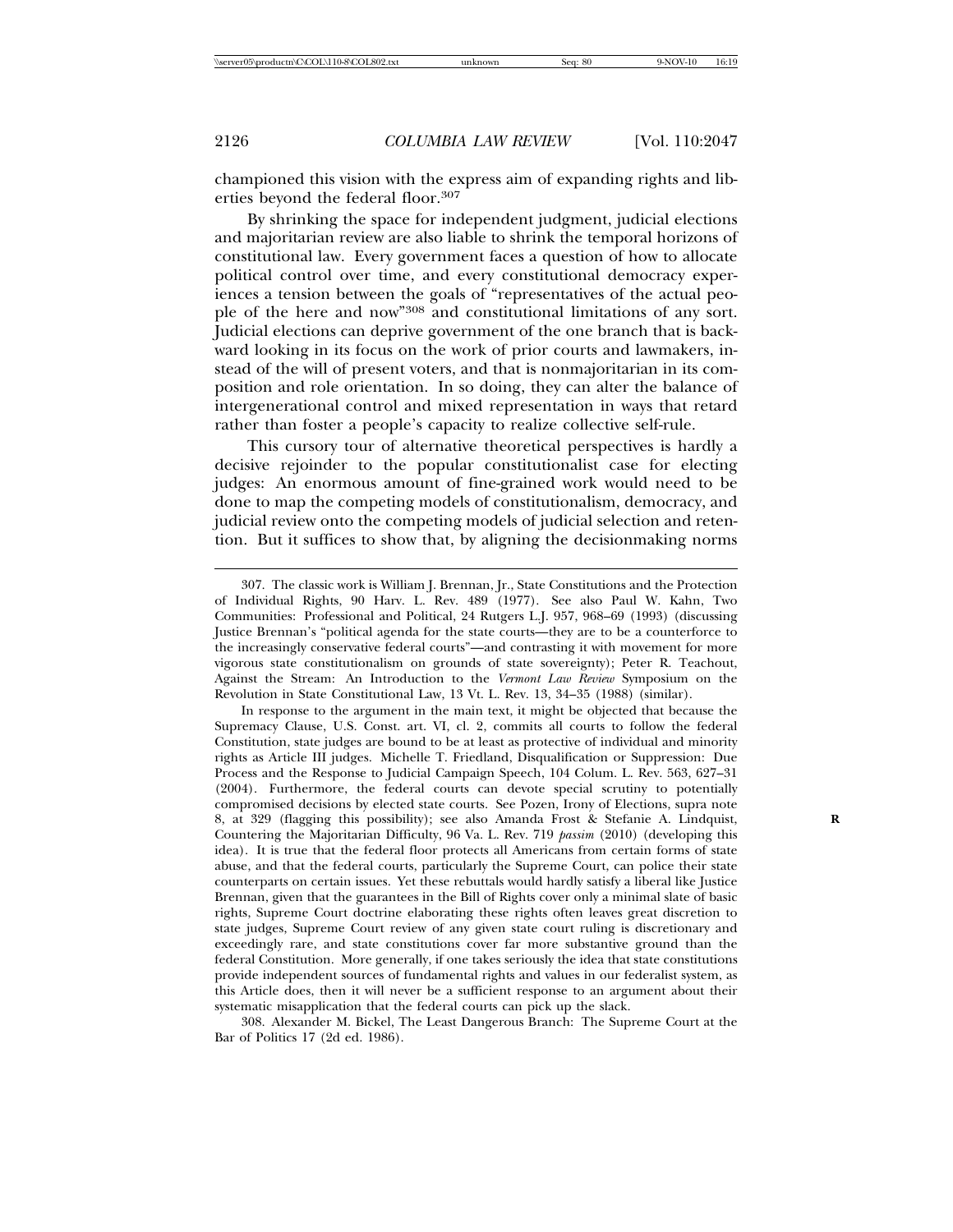of the courts more closely with those of the legislature, popular methods of judicial review can frustrate some of the distinct democratic benefits that the former have, in countless formulations, been thought to provide. A jurisprudence that privileges contemporary sentiment may be at odds with thicker conceptions of democracy that encompass ideals of political equality, liberty, and universality as essential components of selfgovernment. Corrupted forms of judicial populism, in which judges privilege the views of powerful interests rather than the community as a whole, deviate even further from these ideals. Nonmajoritarian review may well disserve democracy in some systematic respects; it depends upon what the courts do and upon one's understanding of democracy. This section has simply pointed out that there is no need to venerate judges, mistrust the masses, or adopt an esoteric account of democratic legitimacy to believe that majoritarian review can do so too.

Perhaps some supporters of popular constitutionalism really do subscribe to an ideal of constitutional democracy that seeks to maximize popular influence over every significant decision of state, equates democracy with elections, or lacks any notion of higher-order law. Absent some such premise, it is a fallacy to think that making the structure of each part of government more democratic, invariably makes the government as a whole more democratic.<sup>309</sup> Even if one believes that majoritarian decisionmaking procedures are uniquely fair or uniquely supportive of political equality, it does not follow that every institution of government ought to be selected by them or aim to reproduce them.

4. *Much Ado About Nothing?* — But enough abstract theorizing about democracy and majoritarian review. In how many constitutional cases is judicial selection method actually likely to make a difference, and to what extent? The normative concerns outlined above generally presuppose that the choice to elect judges (and, thereby, to authorize majoritarian review) will be a consequential one, affecting numerous persons and decisions. Relax this assumption, and one might challenge the interpretive case for electing judges from a very different angle.

Recall how we got here. Previous sections of this Article sought to establish the viability of majoritarian review as a method of constitutional interpretation: Before it could assess whether judges ought to rely on public preferences in deciding constitutional issues, the Article had to show that, at least in some situations, the public can have meaningful, discernible preferences, and that judges can incorporate those preferences into their decisionmaking without transgressing basic norms of the judicial role.<sup>310</sup> In responding to all of these threshold objections to majoritarian review, the Article progressively narrowed the space for its

<sup>309.</sup> Cf. Adrian Vermeule, The Supreme Court, 2008 Term—Foreword: System Effects and the Constitution, 123 Harv. L. Rev. 4, 37–39 (2009) (discussing obverse form of this "fallacy of composition," as it manifests in countermajoritarian critiques of U.S. Supreme Court).

<sup>310.</sup> See supra Parts II.C.2–3, III.B, III.E.2.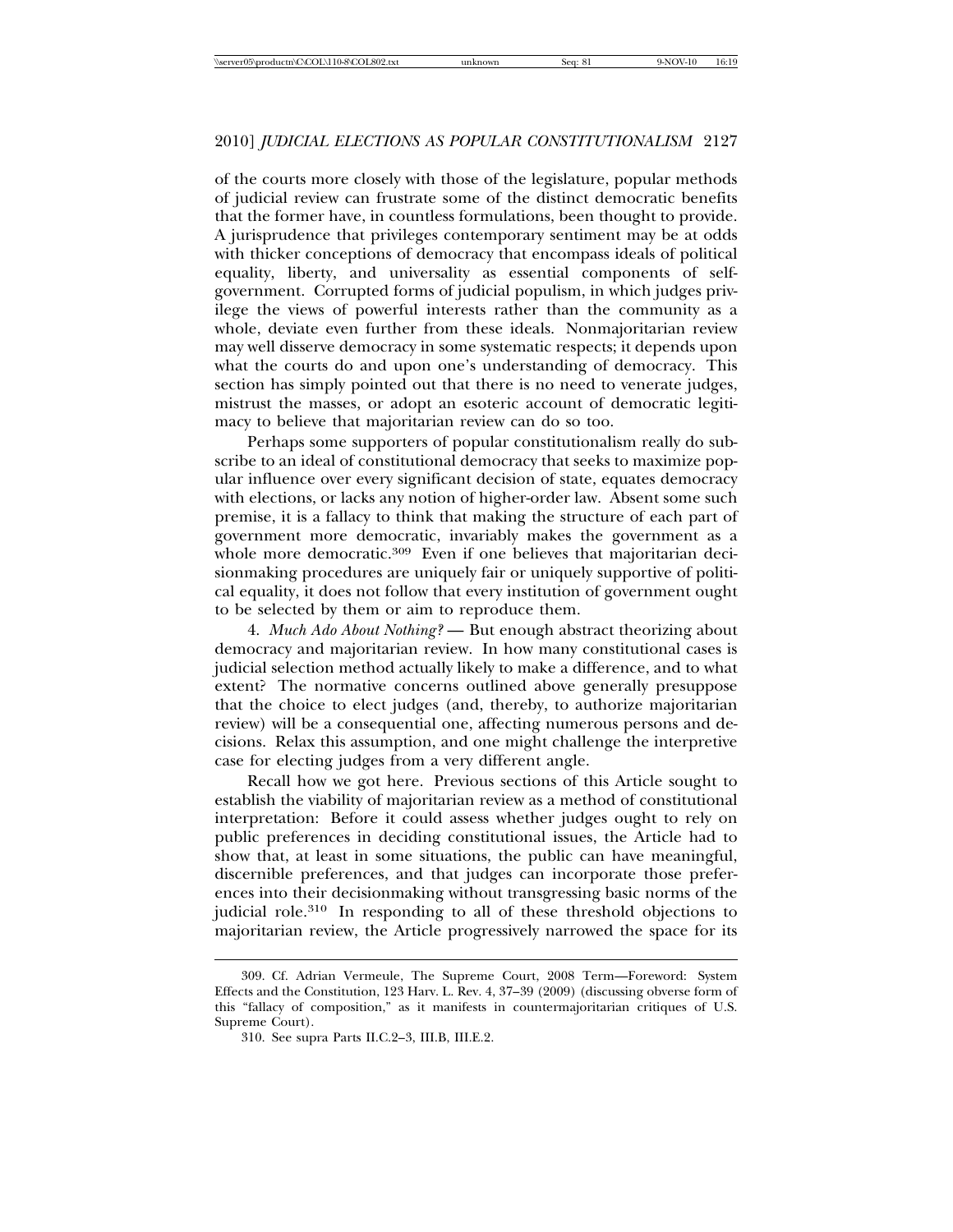application to situations in which the community appears to hold a firm view on an underdetermined constitutional question.

Such situations, however, may be few and far between. If we accept that a popular constitutional jurisprudence only becomes viable, practically and normatively, when public opinion reaches a high degree of intensity and unanimity, the judicial selection question becomes less pressing. For it seems fair to assume that virtually all judges, no matter what modes of formal discipline they face, will feel compelled to heed *that kind* of public opinion. It is unclear whether the most plausible variant of majoritarian review—the belief that "attention to public consensus," or near-consensus, "in constitutional decisionmaking would show respect for democracy . . . and enhance public identification with the regime<sup>"311</sup> supports any significant preference for choosing judges by popular election. One would have to show that unelected judges have a greater likelihood or ability to defy such consensus.

We thus confront a tension in the interpretive case for electing judges. Narrowing the space for majoritarian review, by placing strict conditions on the types of public opinion that can be consulted, opens up horizons for reconciling it with more traditional conceptions of constitutional reasoning and judicial duty—and hence for reconciling popular constitutionalism's "competing commitments to the rule of law and to self-governance."312 Yet it also threatens to trivialize the theory's jurisprudential aims. And it bolsters the argument that judicial elections are overinclusive in the pursuit of those aims, that they popularize too many areas of law too indiscriminately.<sup>313</sup>

5. *Backlash and Constitutional Change*. — But still, isn't there a clear democratic benefit from the fact that elective judiciaries are more likely to avoid the kind of extreme backlash we have seen at the federal level in response to a few cases, such as *Roe v. Wade*?314 Once again, it depends upon one's conception of democracy, as well as the dynamics of backlash. Further distancing themselves from the robust normative strains of popular constitutionalism, Robert Post and Reva Siegel suggested several years ago that it is not necessarily a bad thing, democratically speaking, for courts to occasionally eschew minimalism and render decisions that risk generating outrage.<sup>315</sup> The presence of backlash indicates that a segment of the population feels deeply aggrieved, it can be disruptive and inefficient, and it can come over time to undermine the very goals that inspired the contested ruling. Yet backlash can also sharpen constitutional questions, catalyze political engagement, and ultimately invigorate

<sup>311.</sup> Richard Primus, Public Consensus as Constitutional Authority, 78 Geo. Wash. L. Rev. 1207, 1220 (2010). In Primus's view, public opinion may legitimately be consulted only when it "approach[es] consensus." Id. at 1209, 1222.

<sup>312.</sup> Post & Siegel, *Roe* Rage, supra note 7, at 375. **R**

<sup>313.</sup> See supra Part III.D.1 (presenting overinclusiveness critique).

<sup>314. 410</sup> U.S. 113 (1973).

<sup>315.</sup> See generally Post & Siegel, *Roe* Rage, supra note 7. **R**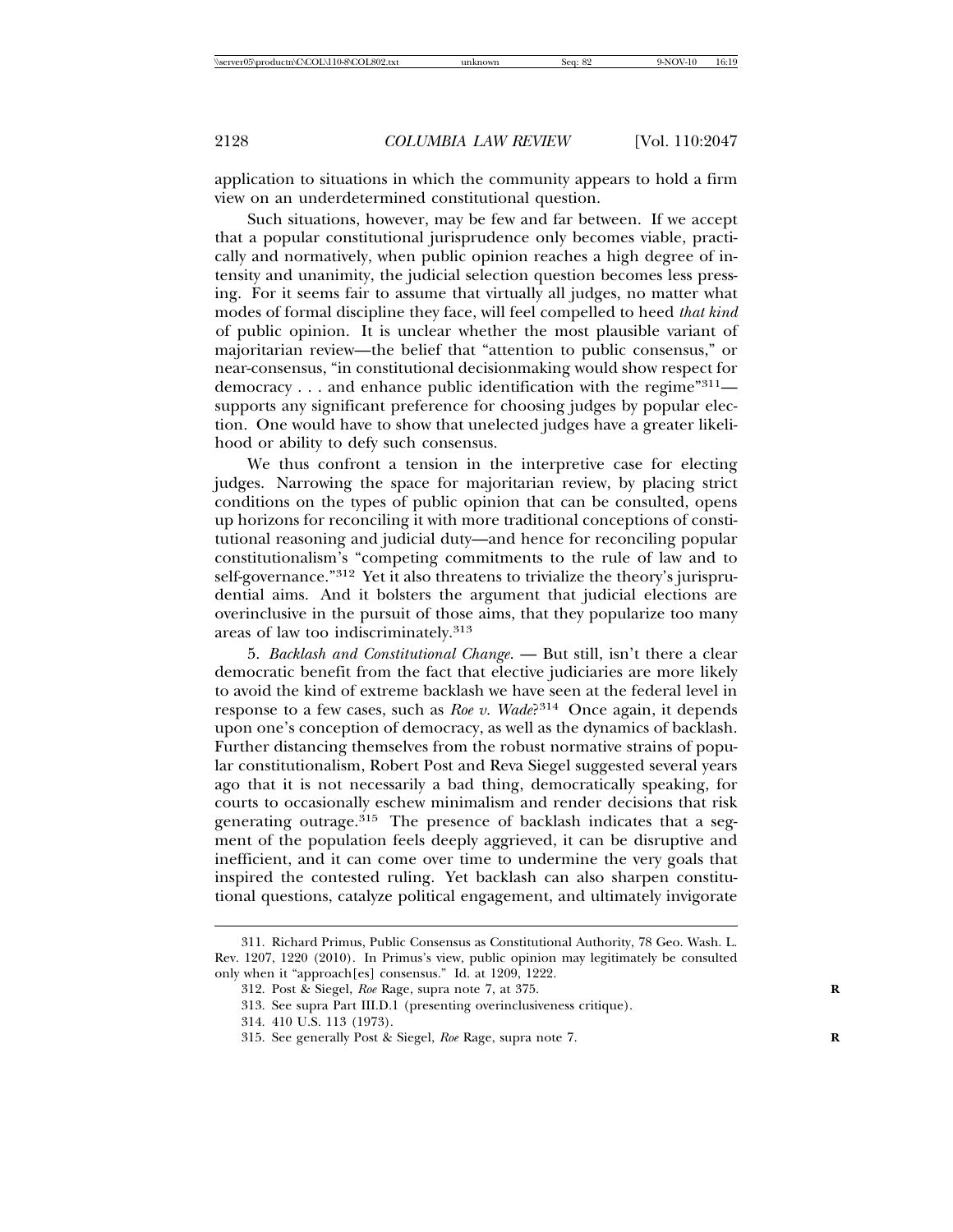the popular responsiveness of constitutional law.316 Sometimes, moreover, backlash may be an unavoidable "consequence of vindicating constitutional rights."317 Think of *Brown v. Board of Education*. 318

Elected judges, however, will generally seek to avoid backlash at all costs. Any segment of the population angry enough about a judicial decision to protest it represents a serious threat to the judge's reelection bid. Especially in low information election environments, the safest strategy for an incumbent, absent a clear and widely held communal desire to move the law in some particular direction, will be to preserve the legal status quo. According to a group of state judges who met recently with Judge Posner, "[t]he goal, if you are standing for reelection, is to avoid scrutiny. The goal in getting elected is to avoid negative attention, to be invisible."319 A judge's best hope for achieving invisibility: Aim whenever feasible to uphold laws and regulations, to skirt difficult issues, and to conceal controversial judgments behind a cloak of legalisms. So long as Americans continue to be skeptical of judicial innovation and to favor incumbents, majoritarian review is likely to remain a relatively conservative, and opaque, social practice.

Consider once more the same-sex marriage example. It is a remarkable feature of the evolving constitutional jurisprudence on this subject that all four of the state high courts that have found a right to same-sex marriage (Massachusetts,<sup>320</sup> California,<sup>321</sup> Connecticut,<sup>322</sup> and Iowa,<sup>323</sup> in chronological order), plus all three of the high courts to issue sympathetic rulings covering much of the same ground (Hawaii,  $324$  Vermont,  $325$ ) and New Jersey<sup>326</sup>), were courts selected by gubernatorial appointment or by merit selection.327 It is a remarkable testament to constitutional theory's aloofness from judicial selection that hardly anyone has noted this yet.328 Each of these opinions provoked significant forms of back-

319. A Conversation with Judge Richard A. Posner, 58 Duke L.J. 1807, 1822 (2009); see also Melinda Gann Hall, Constituent Influence in State Supreme Courts: Conceptual Notes and a Case Study, 49 J. Pol. 1117, 1117–19 (1987) (finding that elected judges are less likely to publish dissents on politically volatile issues).

- 320. Goodridge v. Dep't of Pub. Health, 798 N.E.2d 941 (Mass. 2003).
- 321. In re Marriage Cases, 183 P.3d 384 (Cal. 2008).
- 322. Kerrigan v. Comm'r of Pub. Health, 957 A.2d 407 (Conn. 2008).
- 323. Varnum v. Brien, 763 N.W.2d 862 (Iowa 2009).
- 324. Baehr v. Lewin, 852 P.2d 44 (Haw. 1993).
- 325. Baker v. State, 744 A.2d 864 (Vt. 1999).
- 326. Lewis v. Harris, 908 A.2d 196 (N.J. 2006).

327. Am. Judicature Soc'y, supra note 61, at 4–10. This is not to say that all **R** nonelective high courts have endorsed same-sex marriage rights. See, e.g., Hernandez v. Robles, 855 N.E.2d 1 (N.Y. 2006).

328. To my knowledge, Neal Devins is the only legal scholar to have drawn this connection. See Devins, State Constitutionalism, supra note 65, at 1676 ("The most salient characteristic shared by all seven courts [that have interpreted their constitutions to provide expansive protections for same-sex couples] is their retention schemes. None of

<sup>316.</sup> Id. at 388–406.

<sup>317.</sup> Id. at 390, 395.

<sup>318. 347</sup> U.S. 483 (1954).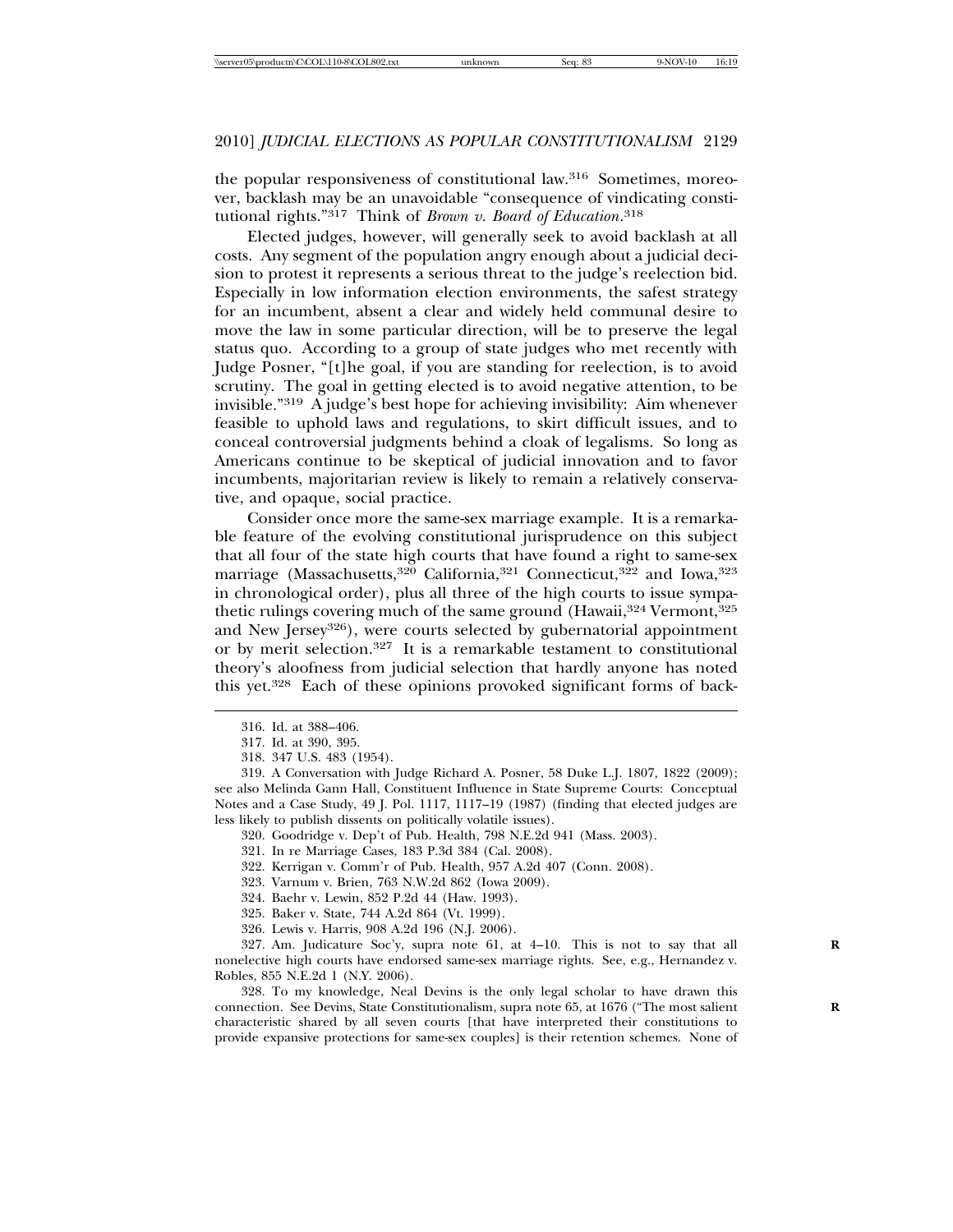lash, at the national as well as state level. Yet several of them also appear to have solidified support for same-sex marriage within the jurisdiction.

In Massachusetts, where justices are appointed by the governor and hold office until age seventy, legislative efforts to recognize same-sex marriage had gone nowhere for many years, and seemed to have no immediate prospects, prior to the landmark *Goodridge* decision.329 Nevertheless, polls taken just days after the opinion came down showed that a full half of the state's residents supported the court's decision,<sup>330</sup> and its logic now seems solidly entrenched. *Goodridge* transformed the political culture. "[O]nce *Goodridge*'s dust had settled," researchers have consistently found, "the state's elected institutions were significantly more supportive of [same-sex marriage] than they had been at the outset."331 Decisions such as *Goodridge* have also emboldened some politicians from other states to endorse same-sex marriage, not through any binding legal force but through their reasoning, their mainstreaming effect, and their persuasive authority.<sup>332</sup> There is currently a debate raging among same-sex marriage supporters over whether the backlash occasioned by these decisions threatens to overwhelm any short-term gains.<sup>333</sup> Wherever one comes out on this debate, it is by no means clear that the courts that have taken the lead on the issue have disserved democracy, and to the contrary that argument may look increasingly formalistic—and hence increasingly at odds with the popular constitutionalist sensibility—in light of the mass mobilization these rulings have inspired and the continued growth of the same-sex marriage movement.

330. Frank Phillips & Rick Klein, 50% in Poll Back SJC Ruling on Gay Marriage, Bos. Globe, Nov. 23, 2003, at A1.

331. Thomas M. Keck, Beyond Backlash: Assessing the Impact of Judicial Decisions on LGBT Rights, 43 Law & Soc'y Rev. 151, 162 (2009); see also Jacobi, supra note 329, at **R** 220–23 (finding no negative electoral repercussions for Massachusetts politicians who supported same-sex marriage following *Goodridge*).

332. See, e.g., Richard Just, Maine and Judicial Activism, New Republic The Plank Blog (May 8, 2009, 6:52 PM), at http://tnr.com/blog/the-plank/maine-and-judicialactivism (on file with the *Columbia Law Review*) (citing remarks by Governor of Maine for claim that "as judges across the country reinterpret equal protection clauses in light of our culture's changing understanding of homosexuality, they are not merely persuading themselves or their peers in other courts; they are also persuading those outside the judicial system").

333. Compare, e.g., Carlos A. Ball, The Backlash Thesis and Same-Sex Marriage: Learning from *Brown v. Board of Education* and Its Aftermath, 14 Wm. & Mary Bill Rts. J. 1493 (2006) (summarizing and criticizing backlash thesis as applied to same-sex marriage), with William N. Eskridge, Jr., Pluralism and Distrust: How Courts Can Support Democracy by Lowering the Stakes of Politics, 114 Yale L.J. 1279, 1324–27 (2005) (urging judicial caution in this area).

the seven makes use of contested judicial elections."). Devins's article provides a nuanced account of the same-sex marriage decisions and the lessons they hold for how and why state courts take backlash risks into account. Id. at 1675–91.

<sup>329.</sup> See Tonja Jacobi, How Massachusetts Got Gay Marriage: The Intersection of Popular Opinion, Legislative Action, and Judicial Power, 15 J. Contemp. Legal Issues 219, 223 (2006).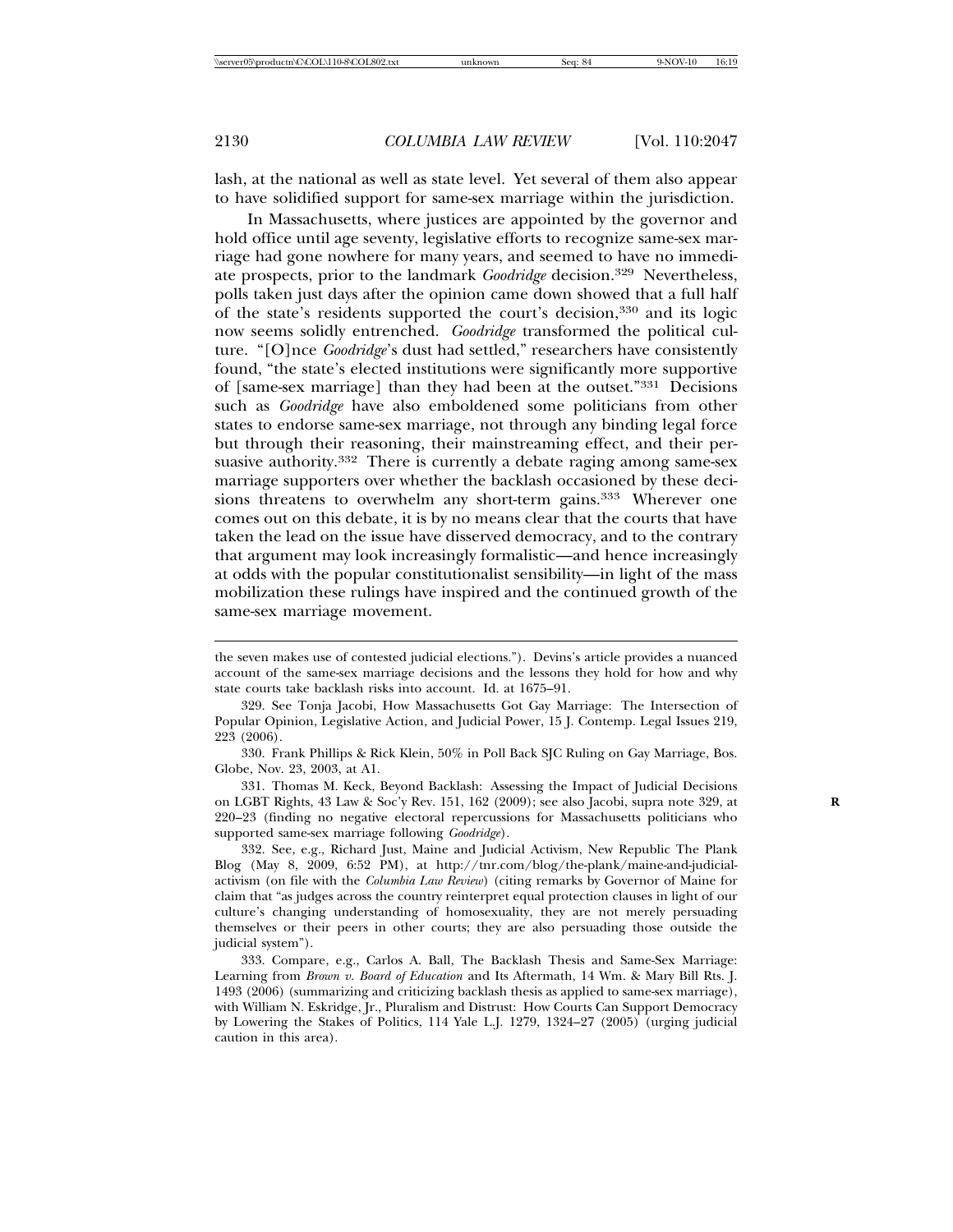The rulings in favor of same-sex marriage by appointed and meritselected high courts did not come out of nowhere. As scholars have documented at the federal level, judges continue to care about how their decisions are received even when they have life tenure, and judicial interpretations of open-ended constitutional guarantees are invariably shaped over time by changing social mores, grassroots movements, partisan trends, and countless other extrajudicial inputs.<sup>334</sup> *Goodridge* likely never would have happened, would not have been possible, if the Massachusetts polling numbers in support of same-sex marriage had been in the single digits.

Yet, if the ability of any court to forge new constitutional understandings will always be heavily dependent on context, the first wave of prosame-sex marriage rulings suggests a substantial difference between elected and unelected judges in their willingness to try. Elected judges generally lack the job security, the moral stature, and the professional self-conception to defy entrenched norms or strongly held preferences about constitutional meaning. The nonelective selection method of the courts in the first wave plainly was not a sufficient factor to account for their rulings. It may have been a necessary one.

We have now adduced one more reason why the existence of a politically insulated branch of government might ultimately lead to greater democratic legitimacy for constitutional law. At one level, Part II explained, the majoritarian review facilitated by an elective system makes the law more fluid. A concern for public opinion adds to the store of permissible interpretive materials, and it invites novel measures to elicit and enforce citizen preferences. Yet at another level, this Part has shown, majoritarian review can make the law more rigid, by preempting courts from issuing decisions ahead of the legal zeitgeist—decisions such as *Brown* and *Goodridge* that might have altered *future* public opinion, whether through their agenda setting effects, the force of their arguments, the real-life consequences they engender, the cover they give to politicians, or any number of other mechanisms. When pusillanimous judicial interpretations of the Constitution merely reproduce and reinforce prevailing beliefs, when judges aspire to "invisib[ility],"335 the complex dialectic of backlash never gets off the ground. The courts contribute nothing distinctive to the "discursive formation of popular will upon which democracy is based."<sup>336</sup>

336. Post & Siegel, Popular Constitutionalism, supra note 23, at 1036. The implicit **R** reference here is to Habermas. See, e.g., Jürgen Habermas, Between Facts and Norms 304

<sup>334.</sup> To take just one notable recent example, Reva Siegel has demonstrated that, notwithstanding the Supreme Court's explicit focus on the original meaning of the Second Amendment in District of Columbia v. Heller, 128 S. Ct. 2783 (2008), a dedicated movement of gun rights activists and partisan politicians helped lay the groundwork for that decision over many years. Reva B. Siegel, The Supreme Court, 2007 Term—Dead or Alive: Originalism as Popular Constitutionalism in *Heller*, 122 Harv. L. Rev. 191, 201–45 (2008).

<sup>335.</sup> Supra text accompanying note 319. **R**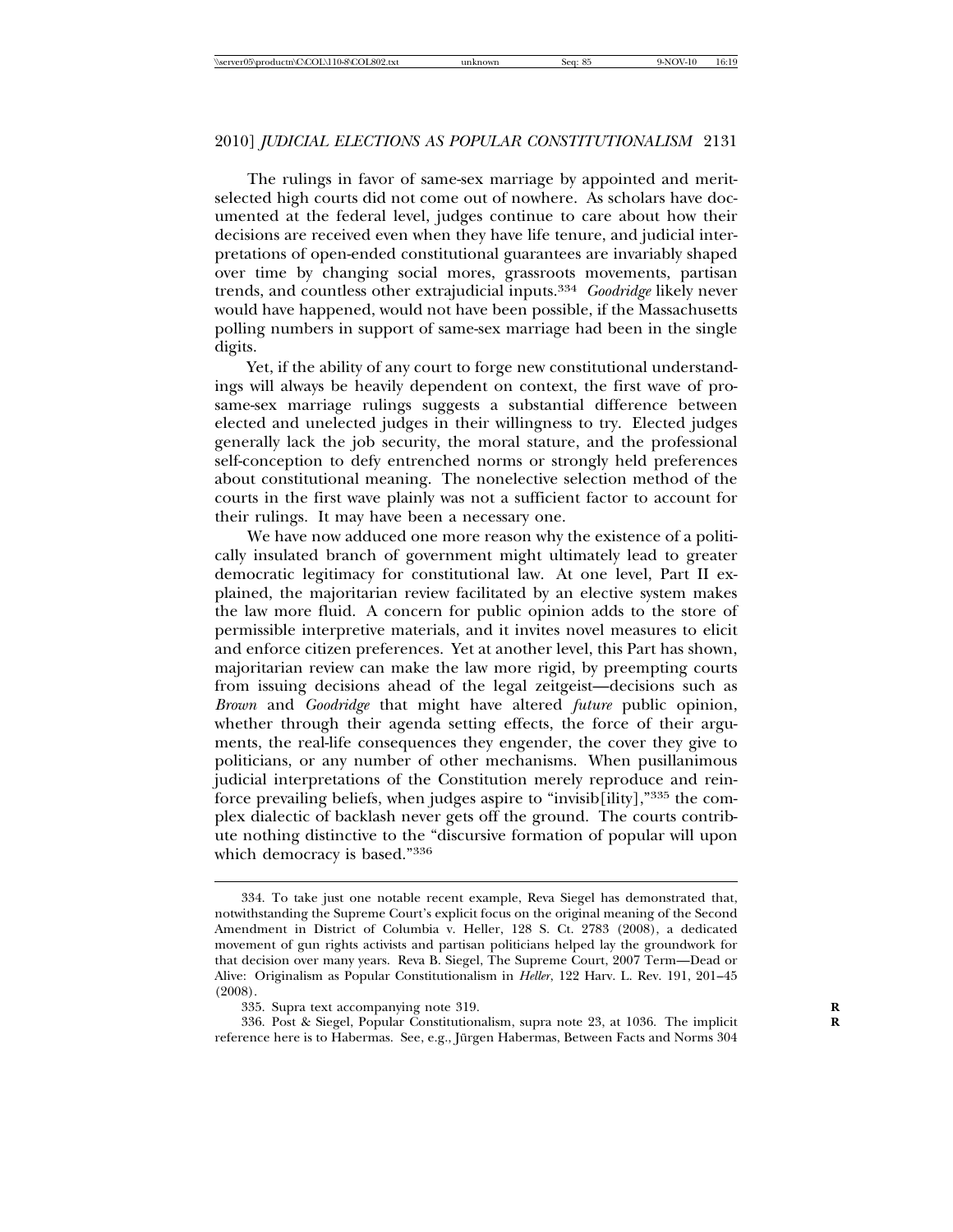Popular constitutionalists sometimes speak as if "the will of the people" has an ontic or teleological status, as if it exists in the ether (or an opinion poll) waiting to be vindicated or frustrated by judicial action. This suggestion is misleading on several levels. There is, of course, no such thing as "the will of the people" when it comes to constitutional interpretation. That notion may serve as a useful metaphor or shorthand, but no plausible theory of group intention supports it,<sup>337</sup> and the majesty of its phrasing obscures the essentially majoritarian ideal that lies beneath. And as the recent history of backlash suggests, judicial rulings can do more than consolidate, at the back end, constitutional norms that have arisen outside of the courts. They can also catalyze, at the front end, a dialogic process of constitutional construction that unfolds over many iterations. The time and effort it takes to reach an accommodation between judicial and extrajudicial interpreters may be quite costly. But the accommodation process can yield deliberative, participatory, and substantive dividends: It helps "separat[e] out the considered 'constitutional' views of the American people from passing fancy."<sup>338</sup>

The countermajoritarian difficulty, in other words, may solve itself through the antagonism it breeds between "undemocratic" judges and democratic movements that, over time, produce new judges and new understandings of the Constitution. Elective systems, however, invite not antagonism but identification, not conflict but conciliation.339 In so doing, they are liable to reduce not only judicial creativity and courage but also the public's felt need to invest in extrajudicial mechanisms of constitutional control.

These arguments cannot prove that judicially inspired backlash is likely to be a net positive for popular constitutionalism, just that it is not an unmitigated harm. Some popular constitutionalists may not assign much weight to the potential communicative benefits of controversial decisions, relative to their immediate costs. The arguments do, however, severely undercut the vision outlined in Part II of judicial elections as agents of a more dynamic and experimental model of constitutional change.340 In the short term, a backlash-less jurisprudence might seem to mark a democratic triumph, as there will be fewer decisions that roil a significant portion of "the actual people of the here and now."341 Yet if we take the diachronic view and conceptualize a people through time, as the Constitution invites us to, this triumph begins to look more hollow. A

341. Bickel, supra note 308, at 17. **R**

<sup>(</sup>William Rehg trans., MIT Press 1996) (1992) ("Deliberative politics acquires its legitimating force from the discursive structure of opinion- and will-formation that can fulfill its socially integrative function only because citizens expect its results to have a reasonable quality.").

<sup>337.</sup> Lawrence B. Solum, Narrative, Normativity, and Causation, 2010 Mich. St. L. Rev. (forthcoming) (book review) (manuscript at 17) (on file with the *Columbia Law Review*).

<sup>338.</sup> Friedman, Will of the People, supra note 20, at 383. **R**

<sup>339.</sup> See supra Part III.D.3.

<sup>340.</sup> See supra Part II.B.3.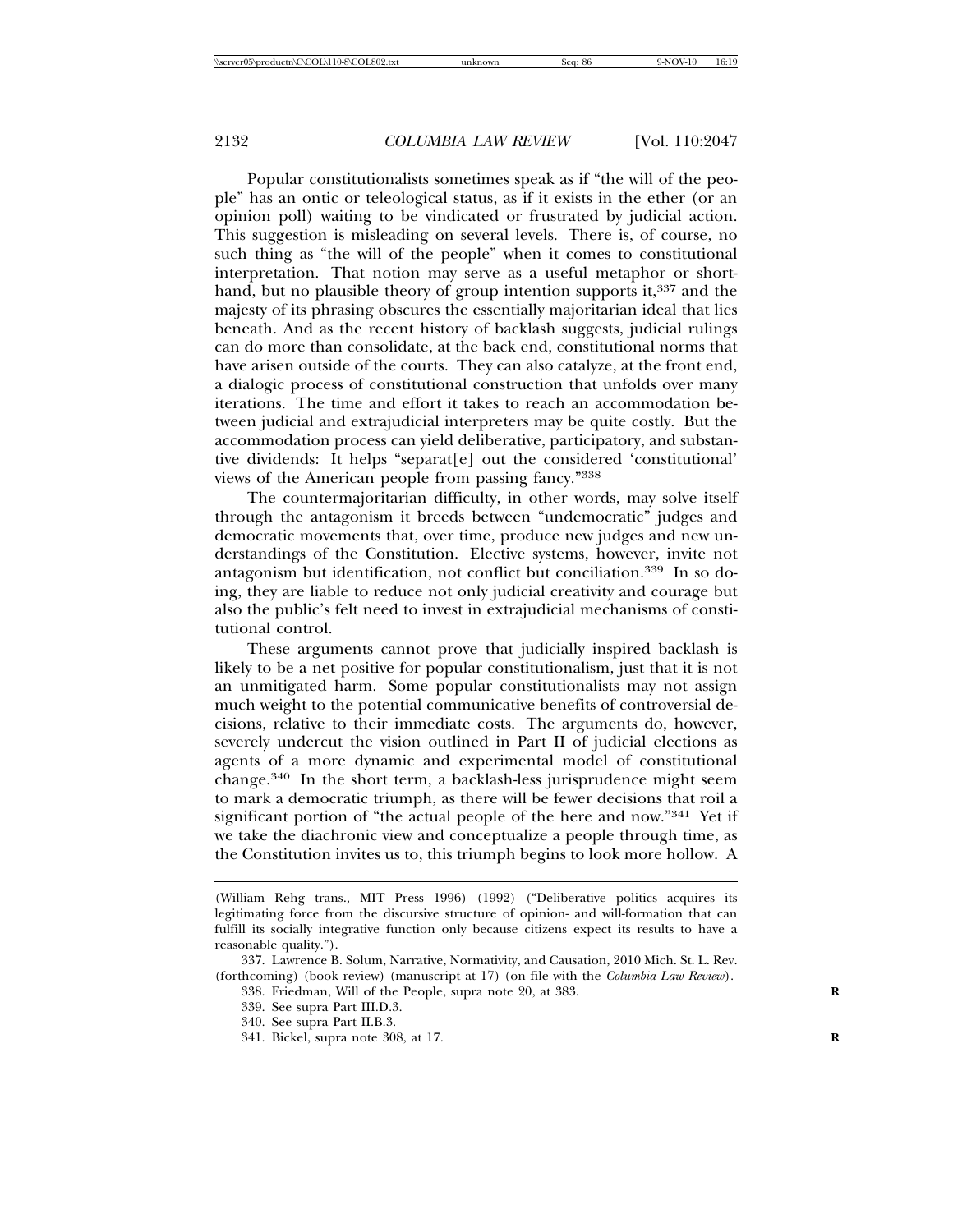system that ties judges too closely to public opinion can usurp the achievements of previous generations by channeling constitutional interpretation toward contemporary understandings of the provisions they enacted. It can usurp the achievements of future generations by foreclosing judicial innovations that might have helped generate, consolidate, and legitimize new understandings of the Constitution. It leaves us in a majoritarian circle.

## **CONCLUSION**

This Article responds to Larry Kramer's call to consider "what kind of institutions we can construct to make popular constitutionalism work."342 Among the many possibilities, it has shown, elective judiciaries offer a potent option. What's more, they are already in widespread use; they are politically viable, distinctively American, and richly deserving of study. In applying the theory of popular constitutionalism to the question of judicial selection, the Article has also tried to cast light back on the theory. Attending to the issue of judicial selection, it has shown, can illuminate questions regarding popular constitutionalism's implications for jurisprudence, its deliberative and participatory preconditions, its commitment to majoritarian rule as distinct from democratic rule, its willingness to trade off potential constitutional benefits for potential extraconstitutional harms, its relationship to federalism, and its perspective on alternative devices such as ballot initiatives, legislative overrides, and juries.

At the same time that it provides an important new framework and vocabulary with which to defend elective judiciaries, the Article has argued, popular constitutionalism also points the way toward an original critique. For in the service of aligning judges more closely with "the people," judicial elections do more than threaten collateral damage to values such as legality and equality: They threaten to undermine the democratic aspirations of popular constitutionalism itself. The relationship between popular constitutionalism, popular sovereignty, and judicial supremacy is significantly more fraught than the former's exponents have tended to acknowledge. Popular constitutionalists need not demand the election of every branch of government. And critics of elective judiciaries need not cede the democratic high ground.

The import of these conclusions transcends the states. Although this study has adopted the premise that state constitutions are constitutions, that they are legal charters of great intrinsic as well as practical significance in a federated polity, one need not accept this view to care about its implications for constitutional law. Constitutional theory has been obsessed for the past half-century with the countermajoritarian difficulty, 343

<sup>342.</sup> Kramer, Response, supra note 6, at 1182. **R**

<sup>343.</sup> See generally Barry Friedman, The Birth of an Academic Obsession: The History of the Countermajoritarian Difficulty, Part Five, 112 Yale L.J. 153 (2002); Barry Friedman,